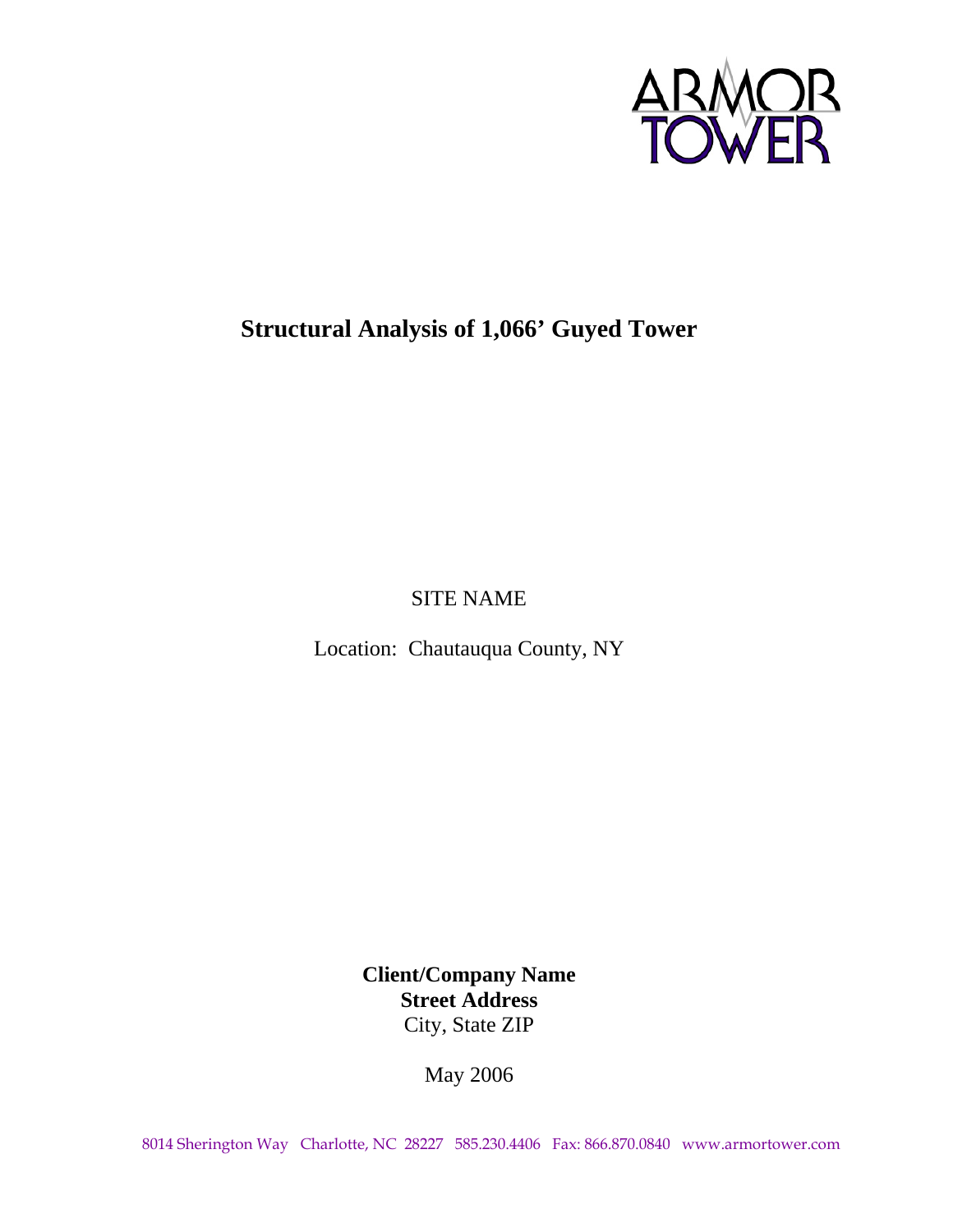

May 23, 2006

XXXX **Client/Company Name**  Street Address Street Address Line 2

Re: SITE NAME

Dear XXXX,

We have completed the analysis of SITE NAME tower located in Chautauqua County, NY and **have found it to be adequate to support the proposed antenna loading** within the scope of this analysis. The analysis was performed using 75.1 mph (fastest mile) wind w/o ice and 60.7 mph (fastest mile) wind  $w / \frac{1}{2}$  ice. Per requirements of New York State for emergency communications towers the 1.15 importance factor was used in this analysis which increased 70 mph (fastest mile) basic wind speed required by EIA/TIA 222-F recommended standard for Chautauqua County, NY.

The tower we analyzed is a 999' PiRod KD-90 guyed tower with WNYB-TV Channel 26 ATW3H4- ETC4-26H TRASAR antenna (64.3' tall) mounted at the tower top. Tower consists of all-bolted sections with a face dimension of 7'-6". Tower members consist of solid rod legs and angle and solid rod bracing. Foundation capacities were based on the original design parameters.

The antenna loading used in the analysis consisted of the existing loads plus the following proposed loads:

- 2 DB806-XT antennas at 650'
- $2 101 83B 09 03$  antennas at 650'
- 1 421-83A-01261 TTA at 647'
- 1 DA6-65B 6' dia dish at 510' @ 27.8° azimuth
- 1 DA6-65B 6' dia dish at 510' @ 153.1° azimuth
- 1 DA6-65B 6' dia dish at 520' @ 258.5° azimuth

We have assumed 1-5/8" feed lines going to the 650' level antennas, and EP65 feed lines going to dishes. Omni antennas can be mounted on either 3 ', 4', 5' or 6' Gate Booms. For detailed results of the analysis refer to Section Capacity Table (enclosed).

If you have any questions concerning this analysis, please contact us.

Sincerely, ARMOR TOWER, INC.

De Robert

Ed Rosenbloom Structural Engineer

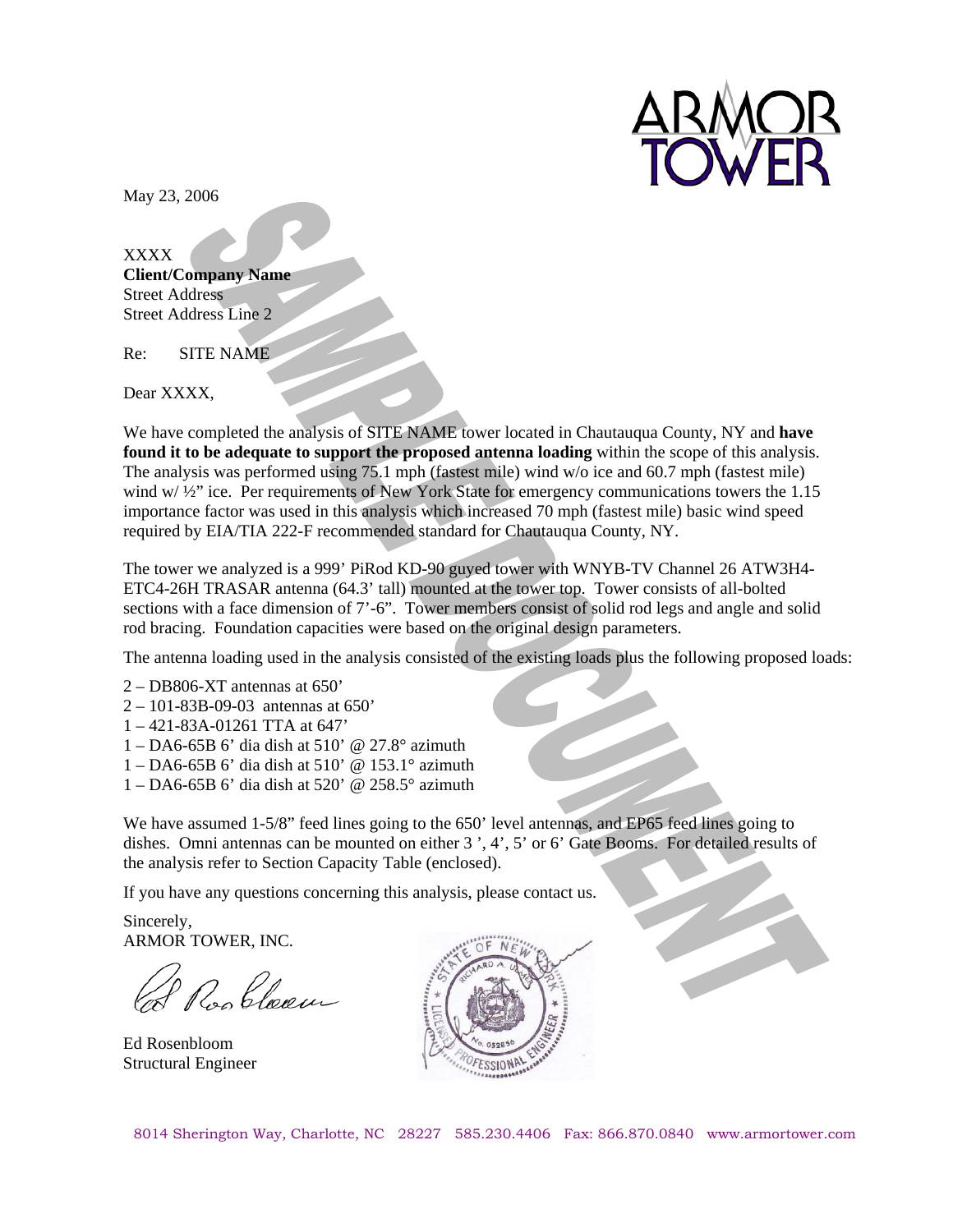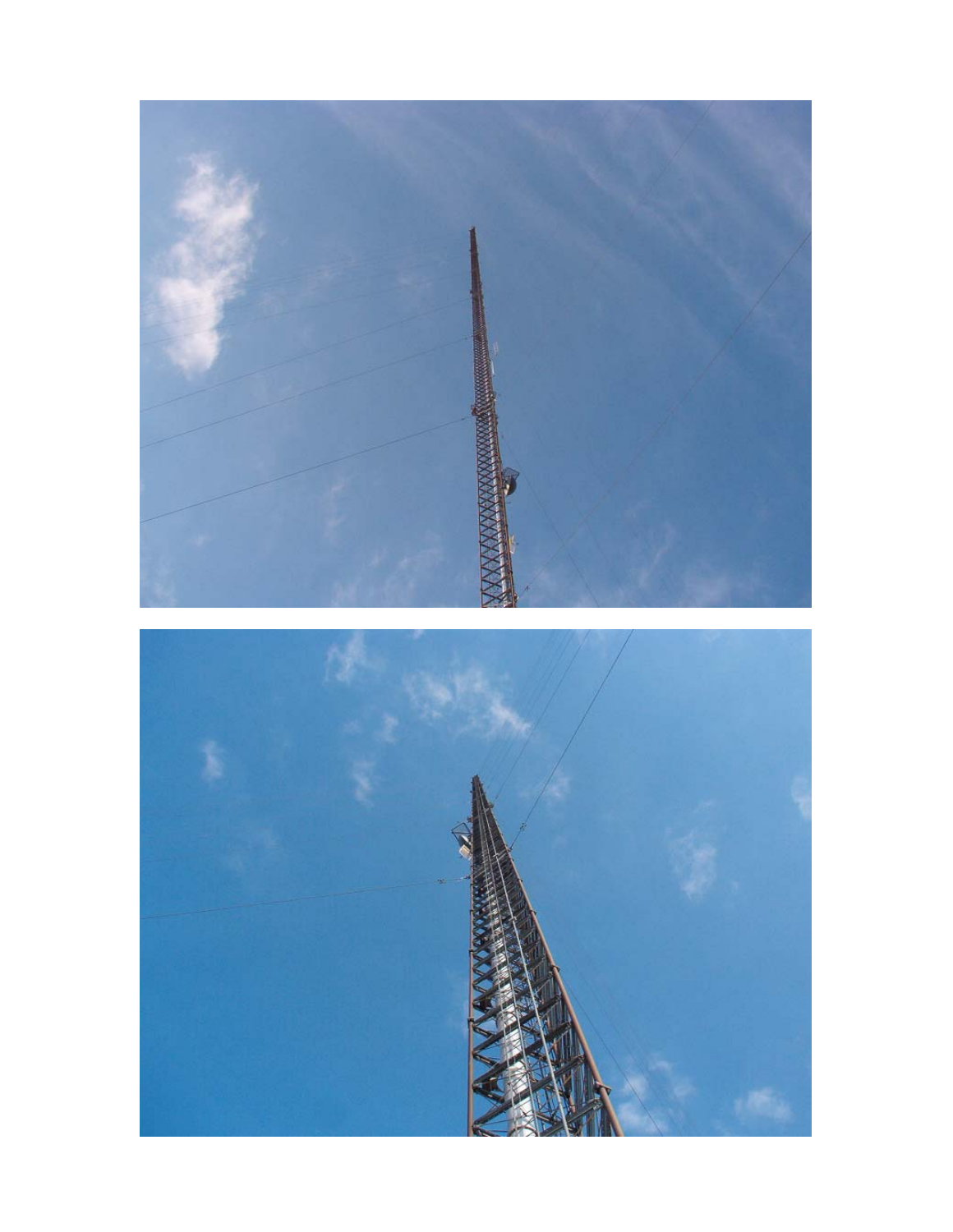

|                                                                      | Armor Tower, INC <sup>lob:</sup> 1,060' Pirod Guyed Tower Analysis |                |               |  |  |
|----------------------------------------------------------------------|--------------------------------------------------------------------|----------------|---------------|--|--|
| 8014 Sherington Way Project: WXXX NETWORK TOWER, CHAUTAUQUA CNTY, NY |                                                                    |                |               |  |  |
| Charlotte, NC 28227                                                  | Client: CLIENT NAME                                                | Drawn by: EDR  | App'd:        |  |  |
| Phone: (585) 230-4406                                                | Code: TIA/EIA-222-F                                                | Date: 11/07/06 | Scale: NTS    |  |  |
| FAX: (866) 870-0840                                                  | Path: C:\Armor Tower\Projects\DDS\Arkwright\WebSite\Arkwright.eri  |                | Dwg No. $F-1$ |  |  |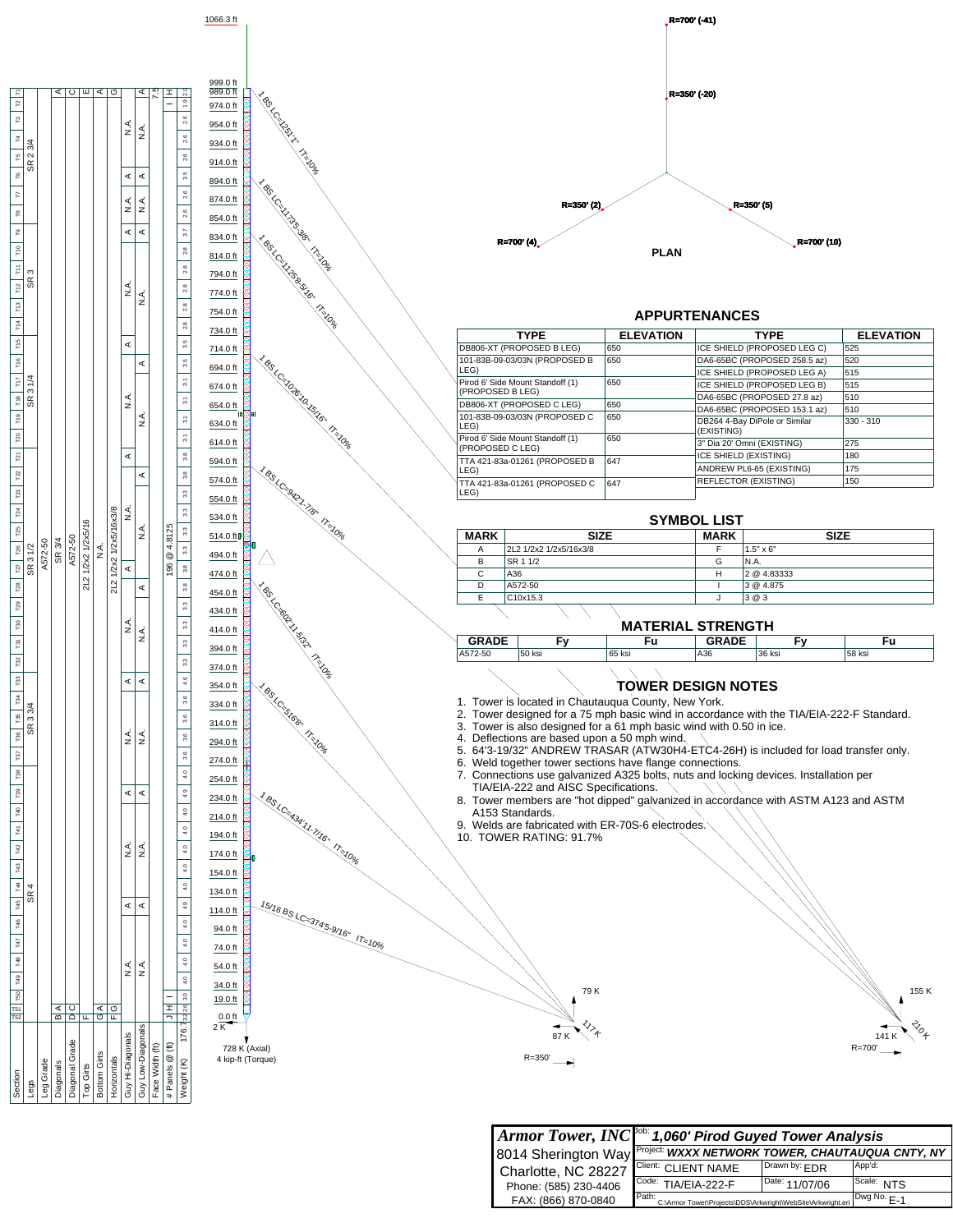#### **Plot Plan Total Area - 30.80 Acres**



|                                                                      | $[Arrower, INC]$ <sup>lob:</sup> 1,060' Pirod Guyed Tower Analysis |                |                           |  |  |
|----------------------------------------------------------------------|--------------------------------------------------------------------|----------------|---------------------------|--|--|
| 8014 Sherington Way Project: WXXX NETWORK TOWER, CHAUTAUQUA CNTY, NY |                                                                    |                |                           |  |  |
| Charlotte, NC 28227                                                  | Client: CLIENT NAME                                                | Drawn by: FDR  | App'd:                    |  |  |
| Phone: (585) 230-4406                                                | Code: TIA/EIA-222-F                                                | Date: 11/07/06 | Scale: NTS                |  |  |
| FAX: (866) 870-0840                                                  | Path: C:\Armor Tower\Projects\DDS\Arkwright\WebSite\Arkwright.eri  |                | . ∣Dwg No. <sub>F-2</sub> |  |  |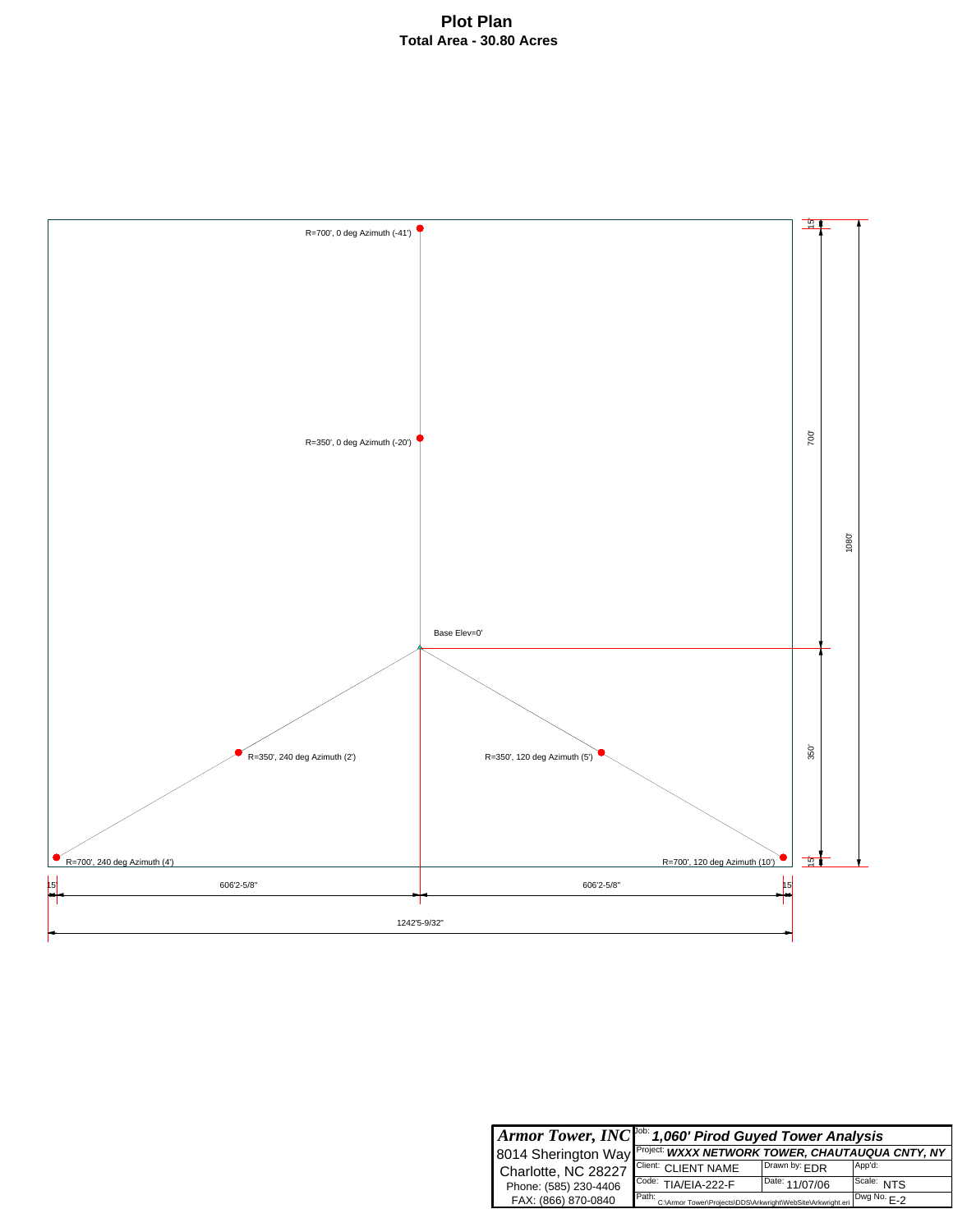

| $\overline{Armor\, Tower, INC}^{\text{Dot}}$ 1,060' Pirod Guyed Tower Analysis |                                                                   |                |                        |
|--------------------------------------------------------------------------------|-------------------------------------------------------------------|----------------|------------------------|
| 8014 Sherington Way Project: WXXX NETWORK TOWER, CHAUTAUQUA CNTY, NY           |                                                                   |                |                        |
| Charlotte, NC 28227                                                            | Client: CLIENT NAME                                               | Drawn by: EDR  | App'd:                 |
| Phone: (585) 230-4406                                                          | Code: TIA/EIA-222-F                                               | Date: 11/07/06 | Scale: NTS             |
| FAX: (866) 870-0840                                                            | Path: C:\Armor Tower\Projects\DDS\Arkwright\WebSite\Arkwright.eri |                | $\sqrt{Dwg}$ No. $F-5$ |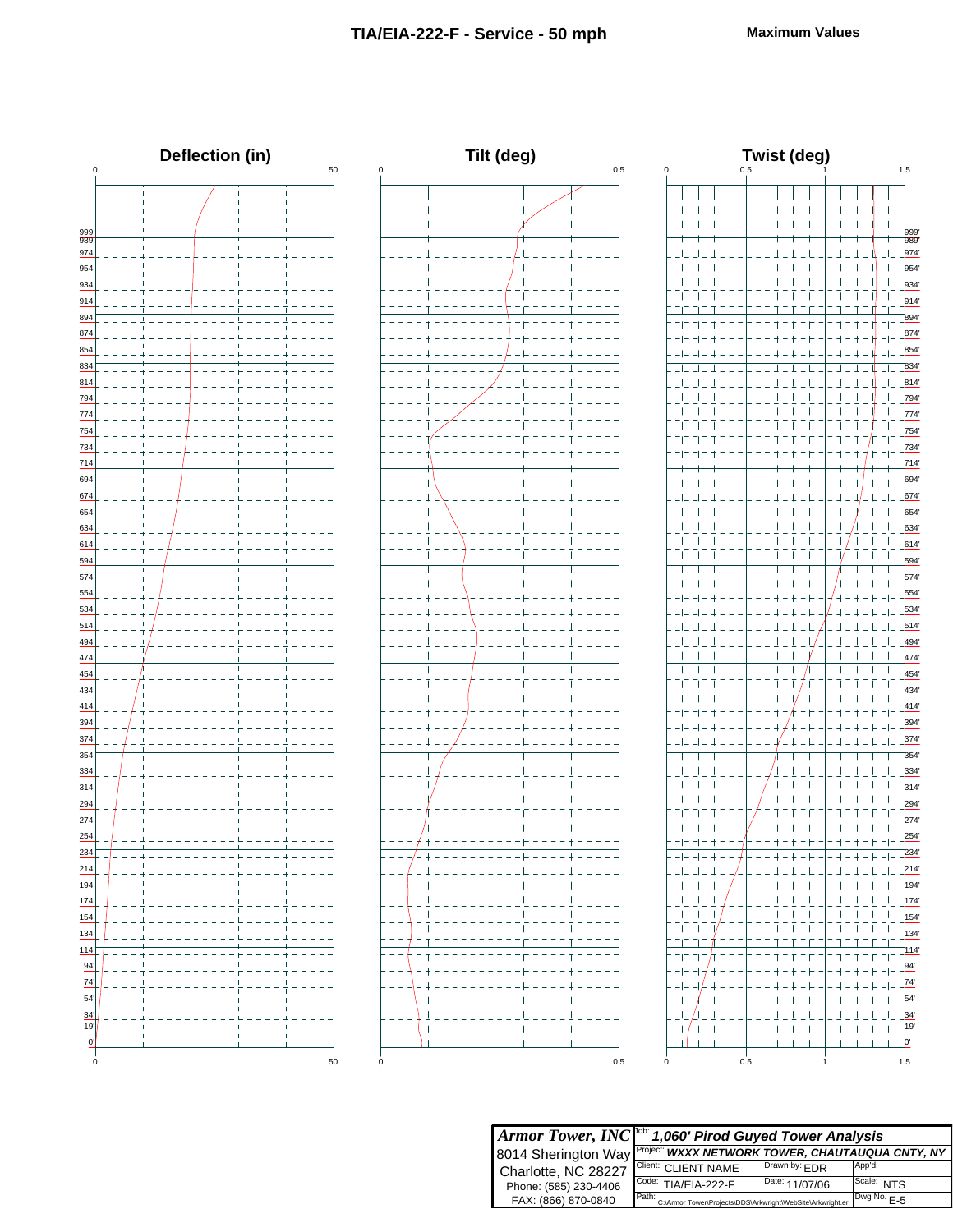#### **Guy Tensions and Tower Reactions TIA/EIA-222-F - 75 mph/61 mph 0.5000 in Ice**

**Maximum Values Anchor 'A'@700 ft Azimuth 0 deg Elev -41 ft Plane through centroid of tower**



| $[Armor \, Tower, \, INC]$ <sup><math> </math>ob:</sup> 1,060' Pirod Guyed Tower Analysis |                                                                   |                |                          |
|-------------------------------------------------------------------------------------------|-------------------------------------------------------------------|----------------|--------------------------|
| 8014 Sherington Way Project: WXXX NETWORK TOWER, CHAUTAUQUA CNTY, NY                      |                                                                   |                |                          |
| Charlotte, NC 28227                                                                       | Client: CLIENT NAME                                               | Drawn by: EDR  | App'd:                   |
| Phone: (585) 230-4406                                                                     | Code: TIA/EIA-222-F                                               | Date: 11/07/06 | Scale: NTS               |
| FAX: (866) 870-0840                                                                       | Path: C:\Armor Tower\Projects\DDS\Arkwright\WebSite\Arkwright.eri |                | $\sqrt{Dwg}$ No. $F - 6$ |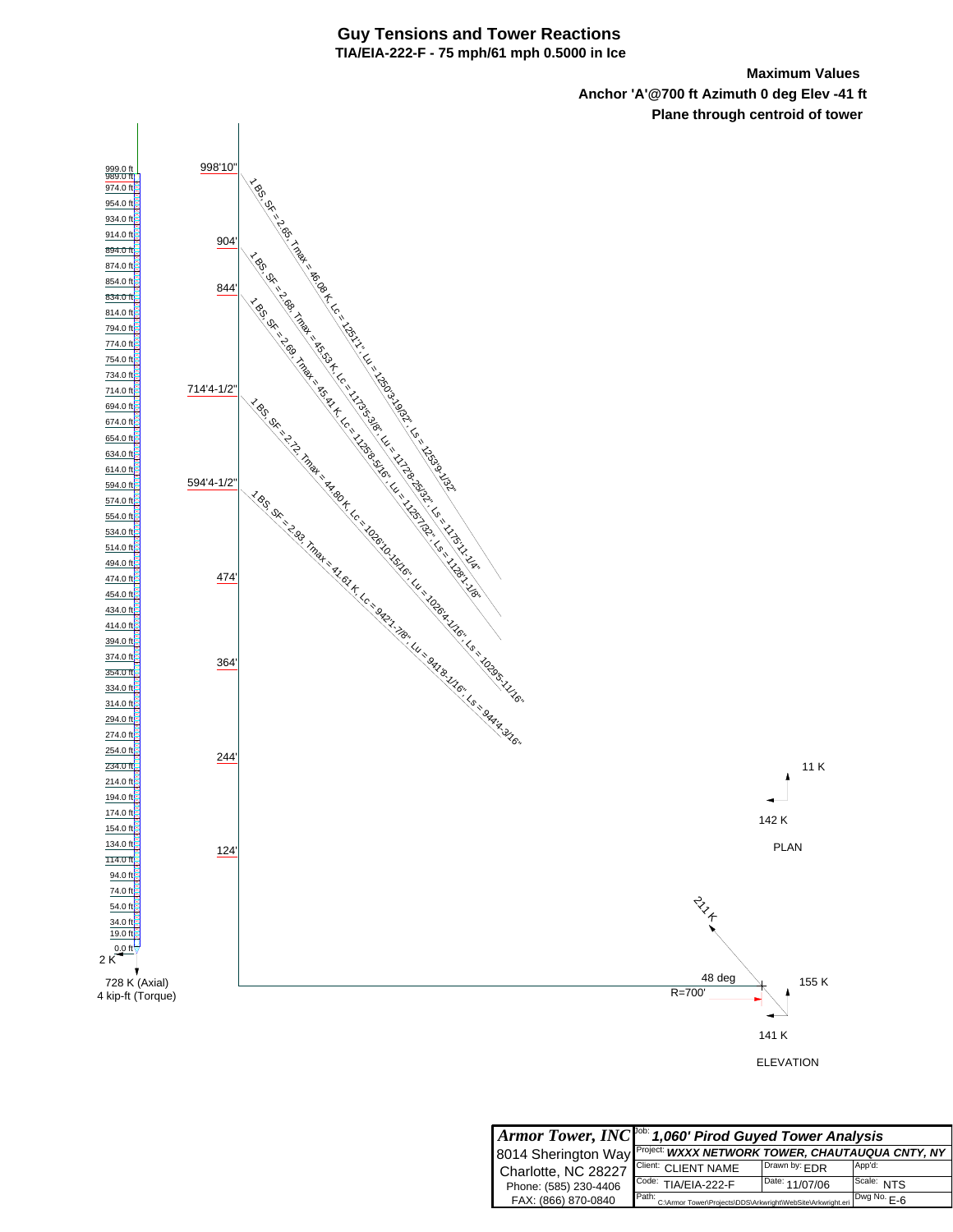

| $Armor Tower, INC^{\text{loc}}$ 1,060' Pirod Guyed Tower Analysis    |                                                                       |                      |             |
|----------------------------------------------------------------------|-----------------------------------------------------------------------|----------------------|-------------|
| 8014 Sherington Way Project: WXXX NETWORK TOWER, CHAUTAUQUA CNTY, NY |                                                                       |                      |             |
| Charlotte, NC 28227                                                  | Client: CLIENT NAME                                                   | <b>Drawn by: FDR</b> | App'd:      |
| Phone: (585) 230-4406                                                | Code: TIA/EIA-222-F                                                   | Date: 11/07/06       | Scale: NTS  |
| FAX: (866) 870-0840                                                  | Path: C:\Armor Tower\Projects\DDS\Arkwright\WebSite\Arkwright.eri   ' |                      | Dwg No. F-7 |

#### **Feedline Plan**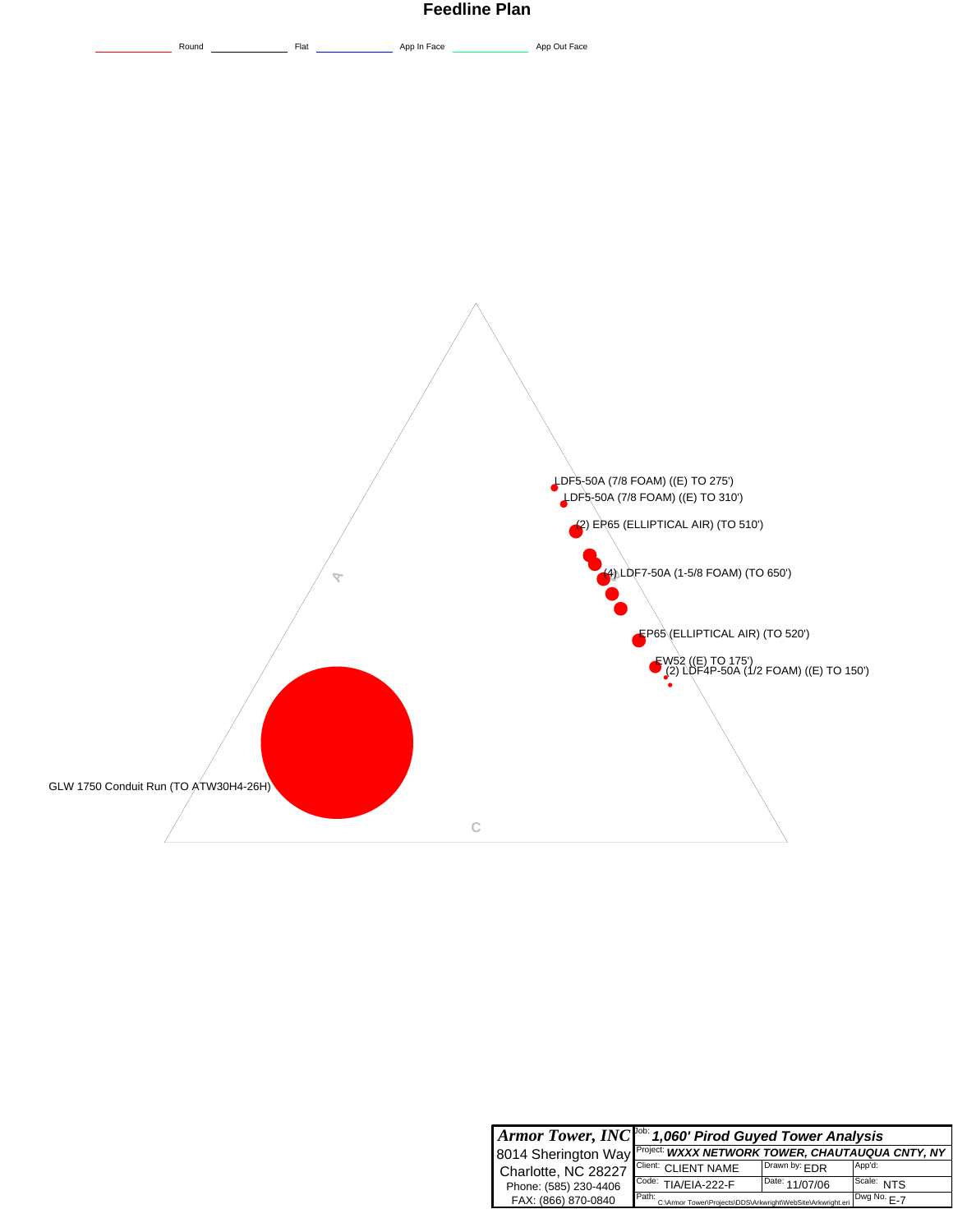|                                                | Job                                     | Page              |
|------------------------------------------------|-----------------------------------------|-------------------|
| <b>TOWFR</b>                                   | 1,060' Pirod Guyed Tower Analysis       | 1 of 63           |
|                                                | Project                                 | <b>Date</b>       |
| <b>Armor Tower, INC</b><br>8014 Sherington Way | WXXX NETWORK TOWER, CHAUTAUQUA CNTY, NY | 23:22:04 11/07/06 |
| Charlotte, NC 28227                            | <b>Client</b>                           | Designed by       |
| Phone: (585) 230-4406                          | <b>CLIENT NAME</b>                      | <b>EDR</b>        |
| FAX: (866) 870-0840                            |                                         |                   |

#### **Tower Input Data**

The main tower is a 3x guyed tower with an overall height of 999' above the ground line.

The base of the tower is set at an elevation of 0' above the ground line.

The face width of the tower is 7'6'' at the top and tapered at the base.

This tower is designed using the TIA/EIA-222-F standard.

The following design criteria apply:

Tower is located in Chautauqua County, New York.

Basic wind speed of 75 mph.

Nominal ice thickness of 0.5000 in.

Ice density of 56 pcf.

A wind speed of 61 mph is used in combination with ice.

Temperature drop of 50 °F.

Deflections calculated using a wind speed of 50 mph.

Weld together tower sections have flange connections..

Connections use galvanized A325 bolts, nuts and locking devices. Installation per TIA/EIA-222 and AISC Specifications..

Tower members are ''hot dipped'' galvanized in accordance with ASTM A123 and ASTM A153 Standards.. Welds are fabricated with ER-70S-6 electrodes..

Tension only take-up is 0.0313 in.

Pressures are calculated at each section.

Safety factor used in guy design is 2.3663.

Stress ratio used in tower member design is 1.0891.

Local bending stresses due to climbing loads, feedline supports, and appurtenance mounts are not considered.



*Corner & Starmount Guyed Tower*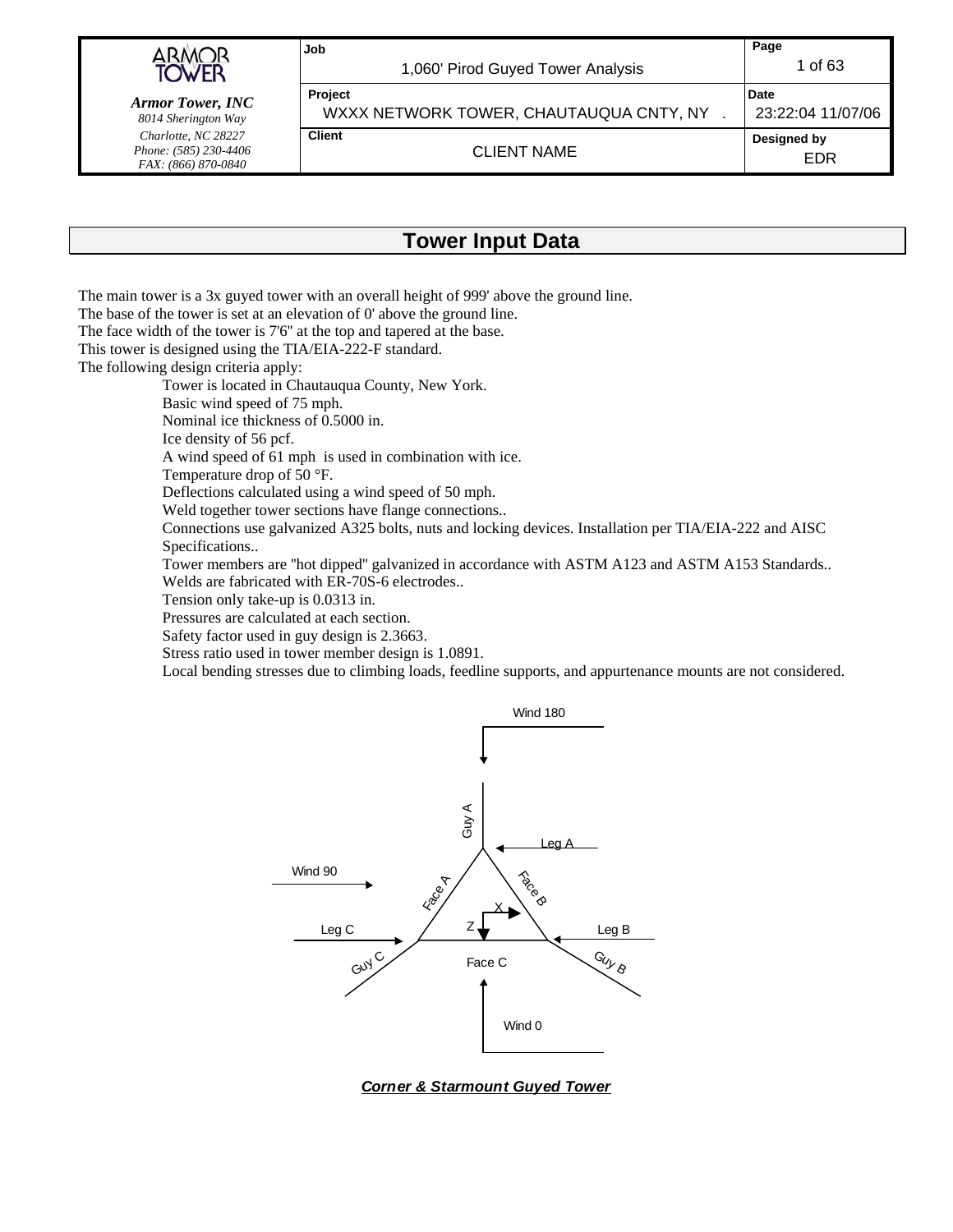| ARMOR<br><b>TOWER</b> |  |
|-----------------------|--|
|                       |  |

| Job                                       | Page              |
|-------------------------------------------|-------------------|
| 1,060' Pirod Guyed Tower Analysis         | 2 of 63           |
| Project                                   | <b>Date</b>       |
| WXXX NETWORK TOWER, CHAUTAUQUA CNTY, NY . | 23:22:04 11/07/06 |
| <b>Client</b>                             | Designed by       |
| <b>CLIENT NAME</b>                        | <b>EDR</b>        |

### **Tower Section Geometry**

| Tower                            | Tower       | Assembly | Description | <b>Section</b> | <b>Number</b>   | <b>Section</b> |
|----------------------------------|-------------|----------|-------------|----------------|-----------------|----------------|
| Section                          | Elevation   | Database |             | Width          | of              | Length         |
|                                  |             |          |             |                | <b>Sections</b> |                |
|                                  |             |          |             | ft             |                 | ft             |
| T1                               | 999'-989'   |          |             | 7'6''          |                 | 10'            |
| T <sub>2</sub>                   | 989'-974'   |          |             | 7'6''          |                 | 15'            |
| <b>T3-T8</b>                     | 974'-854'   |          |             | 7'6''          | 6               | 20'            |
| T9-T14                           | 854'-734'   |          |             | 7'6''          | 6               | 20'            |
| T <sub>15</sub> -T <sub>20</sub> | 734'-614'   |          |             | 7'6''          | 6               | 20'            |
| T21-T32                          | 614'-374'   |          |             | 7'6''          | 12              | 20'            |
| T33-T37                          | 374'-274'   |          |             | 7'6''          | 5               | 20'            |
| T38-T49                          | 274'-34'    |          |             | 7'6''          | 12              | 20'            |
| T50                              | $34' - 19'$ |          |             | 7'6''          |                 | 15'            |
| <b>T51</b>                       | $19' - 9'$  |          |             | 7'6''          |                 | 10'            |
| T52                              | $9' - 0'$   |          |             | 7'6''          |                 | 9'             |

# **Tower Section Geometry** *(cont'd)*

| Tower                            | Tower        | Diagonal     | <b>Bracing</b> | Has            | Has         | Top Girt | <b>Bottom Girt</b> |
|----------------------------------|--------------|--------------|----------------|----------------|-------------|----------|--------------------|
| <b>Section</b>                   | Elevation    | Spacing      | Type           | K Brace        | Horizontals | Offset   | <b>Offset</b>      |
|                                  |              |              |                | End            |             |          |                    |
|                                  | ft           | ft           |                | Panels         |             | in       | in                 |
| T1                               | 999'-989'    | 4'9-31/32"   | Diamond        | N <sub>0</sub> | Yes         | 2.0000   | 2.0000             |
| T2                               | 989'-974'    | $4'10-9/16"$ | TX Brace       | No             | Yes         | 0.0000   | 4.5000             |
| <b>T3-T8</b>                     | 974'-854'    | 4'9-23/32"   | TX Brace       | No             | Yes         | 4.5000   | 4.5000             |
| T9-T14                           | 854'-734'    | 4'9-23/32"   | TX Brace       | No             | Yes         | 4.5000   | 4.5000             |
| $T15-T20$                        | 734'-614'    | 4'9-23/32"   | TX Brace       | No             | Yes         | 4.5000   | 4.5000             |
| T <sub>21</sub> -T <sub>32</sub> | 614'-374'    | 4'9-23/32"   | TX Brace       | No             | Yes         | 4.5000   | 4.5000             |
| T33-T37                          | 374'-274'    | 4'9-23/32"   | TX Brace       | No             | Yes         | 4.5000   | 4.5000             |
| T38-T49                          | $274' - 34'$ | 4'9-23/32"   | TX Brace       | N <sub>0</sub> | Yes         | 4.5000   | 4.5000             |
| T <sub>50</sub>                  | $34' - 19'$  | $4'10-9/16"$ | TX Brace       | No             | Yes         | 4.5000   | 0.0000             |
| T51                              | $19' - 9'$   | 4'9-31/32"   | Diamond        | No             | Yes         | 2.0000   | 2.0000             |
| T52                              | $9' - 0'$    | 3'           | X Brace        | No             | Yes         | 0.0000   | 0.0000             |

| Tower                            | Leg         | Leg  | Leg               | Diagonal     | Diagonal                      | Diagonal          |
|----------------------------------|-------------|------|-------------------|--------------|-------------------------------|-------------------|
| Elevation                        | Type        | Size | Grade             | Type         | Size                          | Grade             |
| ft                               |             |      |                   |              |                               |                   |
| T1 999'-989'                     | Solid Round | 23/4 | A572-50           | Double Angle | $2L.2$ $1/2x2$ $1/2x5/16x3/8$ | A36               |
|                                  |             |      | $(50 \text{ ks})$ |              |                               | $(36 \text{ ks})$ |
| T <sub>2</sub> 989'-974'         | Solid Round | 23/4 | A572-50           | Solid Round  | 3/4                           | A572-50           |
|                                  |             |      | $(50 \text{ ks})$ |              |                               | $(50 \text{ ks})$ |
| <b>T3-T8</b>                     | Solid Round | 23/4 | A572-50           | Solid Round  | 3/4                           | A572-50           |
| 974'-854'                        |             |      | $(50 \text{ ks})$ |              |                               | $(50 \text{ ks})$ |
| T9-T14                           | Solid Round | 3    | A572-50           | Solid Round  | 3/4                           | A572-50           |
| 854'-734'                        |             |      | $(50 \text{ ks})$ |              |                               | $(50 \text{ ks})$ |
| T <sub>15</sub> -T <sub>20</sub> | Solid Round | 31/4 | A572-50           | Solid Round  | 3/4                           | A572-50           |
| 734'-614'                        |             |      | $(50 \text{ ks})$ |              |                               | $(50 \text{ ks})$ |
| T21-T32                          | Solid Round | 31/2 | A572-50           | Solid Round  | 3/4                           | A572-50           |
| 614'-374'                        |             |      | $(50 \text{ ks})$ |              |                               | $(50 \text{ ks})$ |
| T33-T37                          | Solid Round | 33/4 | A572-50           | Solid Round  | 3/4                           | A572-50           |
| 374'-274'                        |             |      | $(50 \text{ ks})$ |              |                               | $(50 \text{ ks})$ |
| T38-T49                          | Solid Round | 4    | A572-50           | Solid Round  | 3/4                           | A572-50           |
|                                  |             |      |                   |              |                               |                   |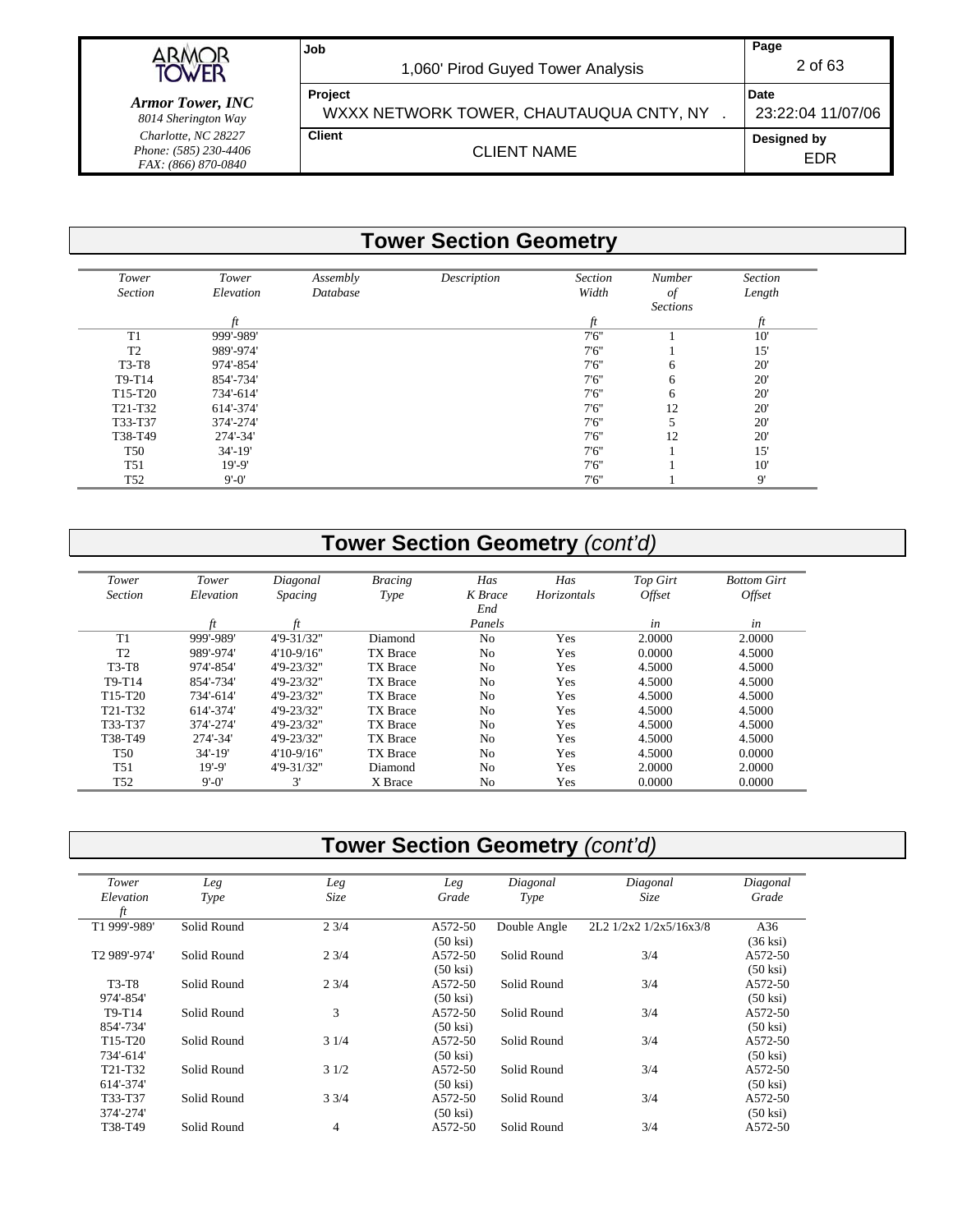| ARMOP                                                               | Job                                     | Page               |
|---------------------------------------------------------------------|-----------------------------------------|--------------------|
| <b>TOWER</b>                                                        | 1,060' Pirod Guyed Tower Analysis       | 3 of 63            |
| <b>Armor Tower, INC</b>                                             | <b>Project</b>                          | <b>Date</b>        |
| 8014 Sherington Way                                                 | WXXX NETWORK TOWER, CHAUTAUQUA CNTY, NY | 23:22:04 11/07/06  |
| Charlotte, NC 28227<br>Phone: (585) 230-4406<br>FAX: (866) 870-0840 | <b>Client</b><br><b>CLIENT NAME</b>     | Designed by<br>EDR |

| Tower        | Leg         | Leg         | Leg               | Diagonal     | Diagonal                      | Diagonal          |
|--------------|-------------|-------------|-------------------|--------------|-------------------------------|-------------------|
| Elevation    | Type        | <i>Size</i> | Grade             | Type         | Size                          | Grade             |
|              |             |             |                   |              |                               |                   |
| $274' - 34'$ |             |             | $(50 \text{ ks})$ |              |                               | $(50 \text{ ks})$ |
| T50 34'-19'  | Solid Round | 4           | A572-50           | Solid Round  | 3/4                           | A572-50           |
|              |             |             | $(50 \text{ ks})$ |              |                               | $(50 \text{ ks})$ |
| T51 19'-9'   | Solid Round | 4           | A572-50           | Double Equal | $2L.2$ $1/2x2$ $1/2x5/16x3/8$ | A36               |
|              |             |             | $(50 \text{ ks})$ | Angle        |                               | $(36 \text{ ks})$ |
| $T529' - 0'$ | Solid Round | 4           | A572-50           | Solid Round  | 11/2                          | A572-50           |
|              |             |             | $(50 \text{ ks})$ |              |                               | $(50 \text{ ks})$ |

## **Tower Section Geometry** *(cont'd)*

| Tower                            | Top Girt     | Top Girt                               | Top Girt          | <b>Bottom Girt</b> | <b>Bottom Girt</b>     | <b>Bottom Girt</b> |
|----------------------------------|--------------|----------------------------------------|-------------------|--------------------|------------------------|--------------------|
| Elevation                        | Type         | <i>Size</i>                            | Grade             | Type               | Size                   | Grade              |
| ft                               |              |                                        |                   |                    |                        |                    |
| T1 999'-989'                     | Channel      | C10x15.3                               | A36               | Double Equal       | 2L2 1/2x2 1/2x5/16x3/8 | A36                |
|                                  |              |                                        | $(36 \text{ ks})$ | Angle              |                        | $(36 \text{ ks})$  |
| T <sub>2</sub> 989'-974'         | Double Equal | 2L2 1/2x2 1/2x5/16                     | A36               | Double Equal       |                        | A36                |
|                                  | Angle        |                                        | $(36 \text{ ks})$ | Angle              |                        | $(36 \text{ ks})$  |
| T3-T8                            | Double Equal | 2L2 1/2x2 1/2x5/16                     | A36               | Double Equal       |                        | A36                |
| 974'-854'                        | Angle        |                                        | $(36 \text{ ks})$ | Angle              |                        | $(36 \text{ ks})$  |
| T9-T14                           | Double Equal | 2L2 1/2x2 1/2x5/16                     | A36               | Double Equal       |                        | A36                |
| 854'-734'                        | Angle        |                                        | $(36 \text{ ks})$ | Angle              |                        | $(36 \text{ ks})$  |
| T <sub>15</sub> -T <sub>20</sub> | Double Equal | 2L2 1/2x2 1/2x5/16                     | A36               | Double Equal       |                        | A36                |
| 734'-614'                        | Angle        |                                        | $(36 \text{ ks})$ | Angle              |                        | $(36 \text{ ks})$  |
| T21-T32                          | Double Equal | 2L2 1/2x2 1/2x5/16                     | A36               | Double Equal       |                        | A36                |
| 614'-374'                        | Angle        |                                        | $(36 \text{ ks})$ | Angle              |                        | $(36 \text{ ks})$  |
| T33-T37                          | Double Equal | $2L2 \frac{1}{2x^2} \frac{1}{2x^5/16}$ | A36               | Double Equal       |                        | A36                |
| 374'-274'                        | Angle        |                                        | $(36 \text{ ks})$ | Angle              |                        | $(36 \text{ ks})$  |
| T38-T49                          | Double Equal | 2L2 1/2x2 1/2x5/16                     | A36               | Double Equal       |                        | A36                |
| 274'-34'                         | Angle        |                                        | $(36 \text{ ks})$ | Angle              |                        | $(36 \text{ ks})$  |
| T50 34'-19'                      | Double Equal | 2L2 1/2x2 1/2x5/16                     | A36               | Double Equal       |                        | A36                |
|                                  | Angle        |                                        | $(36 \text{ ks})$ | Angle              |                        | $(36 \text{ ks})$  |
| T51 19'-9'                       | Double Equal | 2L2 1/2x2 1/2x5/16                     | A36               | Double Equal       | 2L2 1/2x2 1/2x5/16x3/8 | A36                |
|                                  | Angle        |                                        | $(36 \text{ ks})$ | Angle              |                        | $(36 \text{ ks})$  |
| T52 9'-0'                        | Flat Bar     | $1.5" \times 6"$                       | A36               | Flat Bar           | $1.5" \times 6"$       | A36                |
|                                  |              |                                        | $(36 \text{ ks})$ |                    |                        | $(36 \text{ ks})$  |

| Tower                            | No.   | Mid Girt | Mid Girt | Mid Girt          | Horizontal   | Horizontal                                                      | Horizontal        |
|----------------------------------|-------|----------|----------|-------------------|--------------|-----------------------------------------------------------------|-------------------|
| Elevation                        | οf    | Type     | Size     | Grade             | Type         | Size                                                            | Grade             |
|                                  | Mid   |          |          |                   |              |                                                                 |                   |
| ft                               | Girts |          |          |                   |              |                                                                 |                   |
| T1 999'-989'                     | None  | Flat Bar |          | A36               |              | Double Equal $2L2 \frac{1}{2x^2} \frac{1}{2x^5} \frac{1}{6x^3}$ | A36               |
|                                  |       |          |          | $(36 \text{ ks})$ | Angle        |                                                                 | $(36 \text{ ks})$ |
| T <sub>2</sub> 989'-974'         | None  | Flat Bar |          | A36               | Double Equal | 2L2 1/2x2 1/2x5/16x3/8                                          | A36               |
|                                  |       |          |          | $(36 \text{ ks})$ | Angle        |                                                                 | $(36 \text{ ks})$ |
| <b>T3-T8</b>                     | None  | Flat Bar |          | A36               |              | Double Equal $2L2 \frac{1}{2x^2} \frac{1}{2x^5/16x^3/8}$        | A36               |
| 974'-854'                        |       |          |          | $(36 \text{ ks})$ | Angle        |                                                                 | $(36 \text{ ks})$ |
| T9-T14                           | None  | Flat Bar |          | A36               |              | Double Equal $2L2 \frac{1}{2x^2} \frac{1}{2x^5/16x^3/8}$        | A36               |
| 854'-734'                        |       |          |          | $(36 \text{ ks})$ | Angle        |                                                                 | $(36 \text{ ks})$ |
| T <sub>15</sub> -T <sub>20</sub> | None  | Flat Bar |          | A36               | Double Equal | 2L2 1/2x2 1/2x5/16x3/8                                          | A36               |
| 734'-614'                        |       |          |          | $(36 \text{ ks})$ | Angle        |                                                                 | $(36 \text{ ks})$ |
| T21-T32                          | None  | Flat Bar |          | A36               |              | Double Equal $2L2 \frac{1}{2x^2} \frac{1}{2x^5} \frac{1}{6x^3}$ | A36               |
| 614'-374'                        |       |          |          | $(36 \text{ ks})$ | Angle        |                                                                 | (36 ksi)          |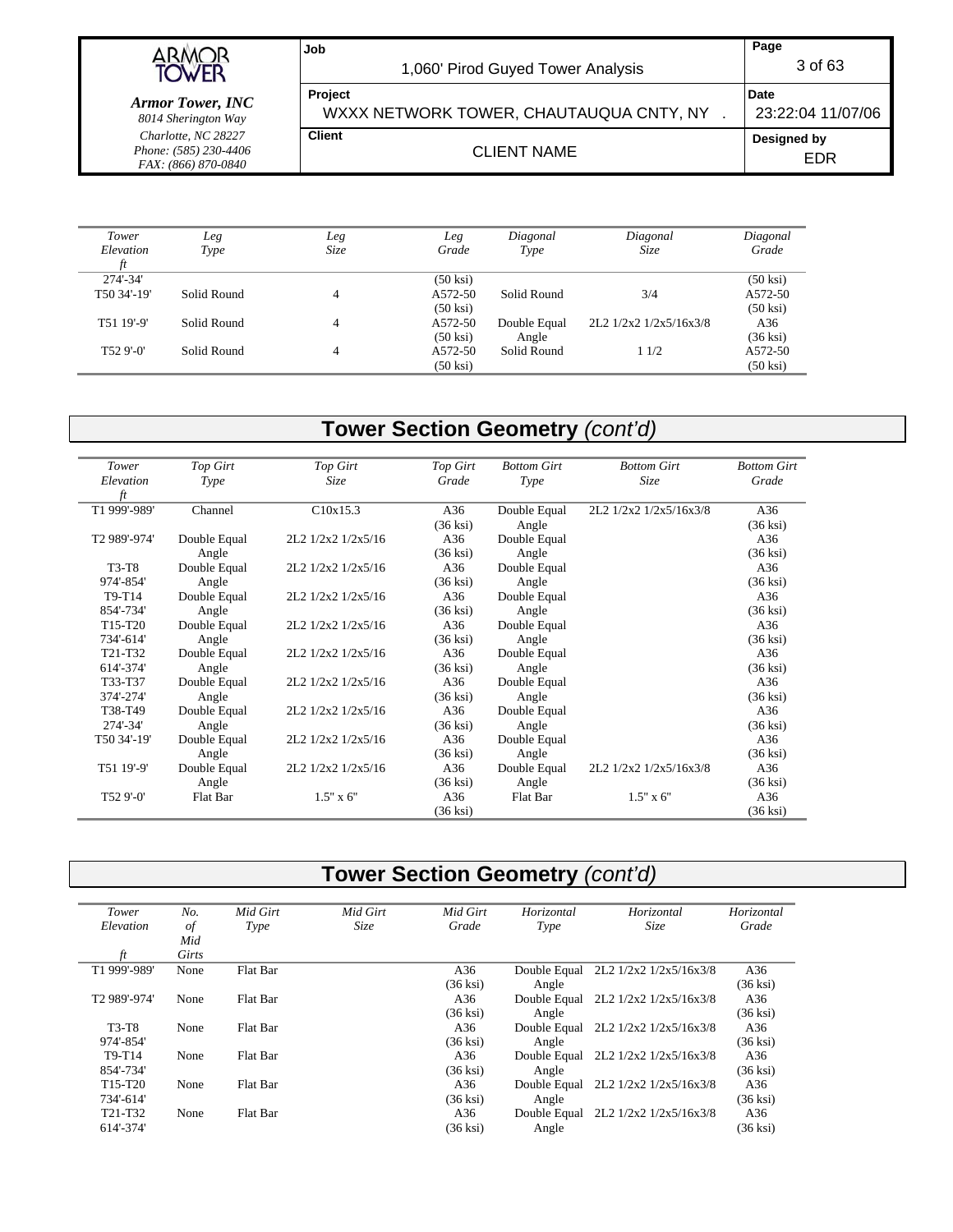|                                                                     | Job<br>1,060' Pirod Guyed Tower Analysis                  | Page<br>4 of 63                  |
|---------------------------------------------------------------------|-----------------------------------------------------------|----------------------------------|
| <b>Armor Tower, INC</b><br>8014 Sherington Way                      | <b>Project</b><br>WXXX NETWORK TOWER, CHAUTAUQUA CNTY, NY | <b>Date</b><br>23:22:04 11/07/06 |
| Charlotte, NC 28227<br>Phone: (585) 230-4406<br>FAX: (866) 870-0840 | <b>Client</b><br><b>CLIENT NAME</b>                       | Designed by<br>EDR               |

| Tower        | No.   | Mid Girt | Mid Girt | Mid Girt          | Horizontal   | Horizontal             | Horizontal        |
|--------------|-------|----------|----------|-------------------|--------------|------------------------|-------------------|
| Elevation    | οf    | Type     | Size     | Grade             | Type         | Size                   | Grade             |
|              | Mid   |          |          |                   |              |                        |                   |
| ft           | Girts |          |          |                   |              |                        |                   |
| T33-T37      | None  | Flat Bar |          | A36               | Double Equal | 2L2 1/2x2 1/2x5/16x3/8 | A36               |
| 374'-274'    |       |          |          | $(36 \text{ ks})$ | Angle        |                        | $(36 \text{ ks})$ |
| T38-T49      | None  | Flat Bar |          | A36               | Double Equal | 2L2 1/2x2 1/2x5/16x3/8 | A36               |
| $274' - 34'$ |       |          |          | $(36 \text{ ks})$ | Angle        |                        | $(36 \text{ ks})$ |
| T50 34'-19'  | None  | Flat Bar |          | A36               | Double Equal | 2L2 1/2x2 1/2x5/16x3/8 | A36               |
|              |       |          |          | $(36 \text{ ks})$ | Angle        |                        | $(36 \text{ ks})$ |
| T51 19'-9'   | None  | Flat Bar |          | A36               | Double Equal | 2L2 1/2x2 1/2x5/16x3/8 | A36               |
|              |       |          |          | $(36 \text{ ks})$ | Angle        |                        | $(36 \text{ ks})$ |
| $T529' - 0'$ | None  | Flat Bar |          | A36               | Flat Bar     | $1.5" \times 6"$       | A36               |
|              |       |          |          | $(36 \text{ ks})$ |              |                        | $(36 \text{ ks})$ |

## **Tower Section Geometry** *(cont'd)*

| Tower<br>Elevation                            | Gusset<br>Area<br>(perface) | Gusset<br><b>Thickness</b> |                          | Gusset Grade Adjust. Factor<br>$A_f$ | Adjust.<br>Factor<br>$A_r$ | Weight Mult. | Double Angle<br><b>Stitch Bolt</b><br><b>Spacing</b> | Double Angle<br><b>Stitch Bolt</b><br>Spacing |
|-----------------------------------------------|-----------------------------|----------------------------|--------------------------|--------------------------------------|----------------------------|--------------|------------------------------------------------------|-----------------------------------------------|
| ft                                            | $ft^2$                      | in                         |                          |                                      |                            |              | Diagonals<br>in                                      | Horizontals<br>in                             |
| T1 999'-989'                                  | 1.30                        | 0.3750                     | A36<br>(36 ksi)          | $\mathbf{1}$                         | 1.02                       | 1.03         | 36.0000                                              | 36.0000                                       |
| T <sub>2</sub> 989'-974'                      | 1.30                        | 0.3750                     | A36<br>$(36 \text{ ks})$ | $\mathbf{1}$                         | 1.02                       | 1.03         | 36.0000                                              | 36.0000                                       |
| T3-T8<br>974'-854'                            | 1.30                        | 0.3750                     | A36<br>$(36 \text{ ks})$ | $\mathbf{1}$                         | 1.02                       | 1.03         | 36.0000                                              | 36.0000                                       |
| T9-T14<br>854'-734'                           | 1.30                        | 0.3750                     | A36<br>$(36 \text{ ks})$ | $\mathbf{1}$                         | 1.02                       | 1.03         | 36.0000                                              | 36.0000                                       |
| T <sub>15</sub> -T <sub>20</sub><br>734'-614' | 1.30                        | 0.3750                     | A36<br>$(36 \text{ ks})$ | $\mathbf{1}$                         | 1.02                       | 1.03         | 36.0000                                              | 36.0000                                       |
| T <sub>21</sub> -T <sub>32</sub><br>614'-374' | 1.30                        | 0.3750                     | A36<br>$(36 \text{ ks})$ | $\mathbf{1}$                         | 1.02                       | 1.03         | 36.0000                                              | 36.0000                                       |
| T33-T37<br>374'-274'                          | 1.30                        | 0.3750                     | A36<br>$(36 \text{ ks})$ | 1                                    | 1.02                       | 1.03         | 36.0000                                              | 36.0000                                       |
| T38-T49<br>274'-34'                           | 1.30                        | 0.3750                     | A36<br>$(36 \text{ ks})$ | 1                                    | 1.02                       | 1.03         | 36.0000                                              | 36.0000                                       |
| T50 34'-19'                                   | 1.30                        | 0.3750                     | A36<br>$(36 \text{ ks})$ | 1                                    | 1.02                       | 1.03         | 36.0000                                              | 36.0000                                       |
| T51 19'-9'                                    | 1.40                        | 0.3750                     | A36<br>$(36 \text{ ks})$ | $\mathbf{1}$                         | 1.02                       | 1.03         | 36.0000                                              | 36.0000                                       |
| T52 9'-0'                                     | 0.00                        | 0.0000                     | A36<br>(36 ksi)          | 1                                    | 1.02                       | 1.03         | 36.0000                                              | 36.0000                                       |

|                          |                     |                    |      |                            |                            | K Factors'      |                     |        |                |                              |
|--------------------------|---------------------|--------------------|------|----------------------------|----------------------------|-----------------|---------------------|--------|----------------|------------------------------|
| Tower<br>Elevation       | Calc<br>Κ<br>Single | Calc<br>Κ<br>Solid | Legs | X<br><b>Brace</b><br>Diags | K<br><b>Brace</b><br>Diags | Single<br>Diags | Girts               | Horiz. | Sec.<br>Horiz. | <i>Inner</i><br><b>Brace</b> |
|                          | Angles              | Rounds             |      | Χ<br>$\overline{V}$        | Χ                          | Χ               | Χ<br>$\overline{V}$ | Χ      | Χ              |                              |
| T1 999'-989'             | N <sub>0</sub>      | N <sub>0</sub>     |      |                            |                            |                 |                     |        |                |                              |
| T <sub>2</sub> 989'-974' | No                  | N <sub>0</sub>     |      |                            |                            |                 |                     |        |                |                              |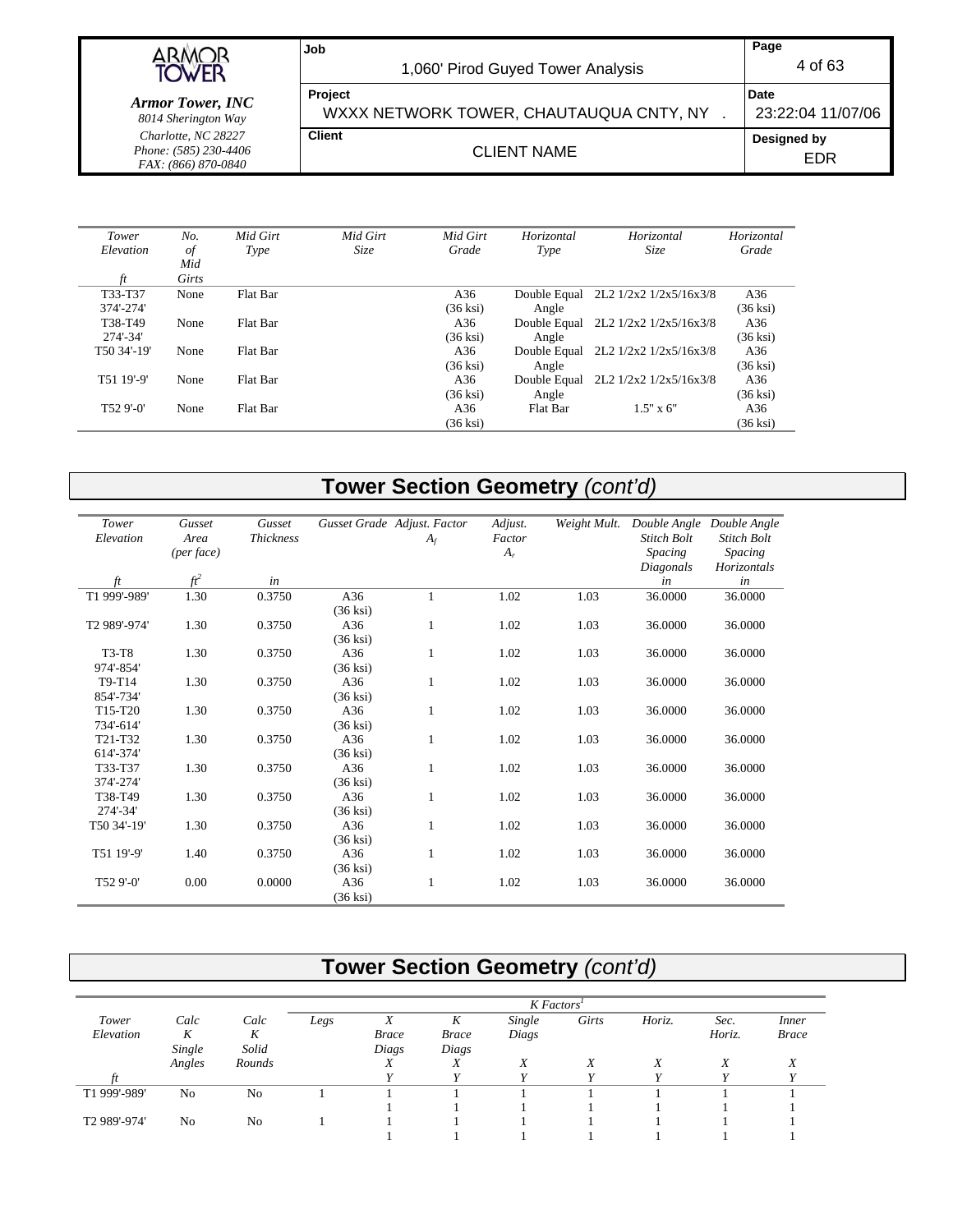| <b>TOWFR</b>                                 | Job<br>1,060' Pirod Guyed Tower Analysis | Page<br>5 of 63   |
|----------------------------------------------|------------------------------------------|-------------------|
| <b>Armor Tower, INC</b>                      | <b>Project</b>                           | <b>Date</b>       |
| 8014 Sherington Way                          | WXXX NETWORK TOWER, CHAUTAUQUA CNTY, NY  | 23:22:04 11/07/06 |
| Charlotte, NC 28227<br>Phone: (585) 230-4406 | <b>Client</b><br><b>CLIENT NAME</b>      | Designed by       |
| FAX: (866) 870-0840                          |                                          | EDR               |

|                    |           |           |      |                                  |                          | K Factors'      |                  |                  |                |                              |
|--------------------|-----------|-----------|------|----------------------------------|--------------------------|-----------------|------------------|------------------|----------------|------------------------------|
| Tower<br>Elevation | Calc<br>K | Calc<br>K | Legs | $\boldsymbol{X}$<br><b>Brace</b> | $\cal K$<br><b>Brace</b> | Single<br>Diags | Girts            | Horiz.           | Sec.<br>Horiz. | <i>Inner</i><br><b>Brace</b> |
|                    | Single    | Solid     |      | Diags                            | Diags                    |                 |                  |                  |                |                              |
|                    | Angles    | Rounds    |      | Χ                                | X                        | X               | $\boldsymbol{X}$ | $\boldsymbol{X}$ | X              | X                            |
| ft                 |           |           |      | Y                                | Υ                        | Υ               | Y                | Υ                | Y              | Υ                            |
| T3-T8              | No        | No        |      |                                  |                          |                 |                  |                  |                |                              |
| 974'-854'          |           |           |      |                                  |                          |                 |                  |                  |                |                              |
| T9-T14             | No        | No        |      |                                  |                          |                 |                  |                  |                |                              |
| 854'-734'          |           |           |      |                                  |                          |                 |                  |                  |                |                              |
| T15-T20            | No        | No        |      |                                  |                          |                 |                  |                  |                |                              |
| 734'-614'          |           |           |      |                                  |                          |                 |                  |                  |                |                              |
| T21-T32            | No        | No        |      |                                  |                          |                 |                  |                  |                |                              |
| 614'-374'          |           |           |      |                                  |                          |                 |                  |                  |                |                              |
| T33-T37            | No        | No        |      |                                  |                          |                 |                  |                  |                |                              |
| 374'-274'          |           |           |      |                                  |                          |                 |                  |                  |                |                              |
| T38-T49            | No        | No        |      |                                  |                          |                 |                  |                  |                |                              |
| 274'-34'           |           |           |      |                                  |                          |                 |                  |                  |                |                              |
| T50 34'-19'        | No        | No        |      |                                  |                          |                 |                  |                  |                |                              |
|                    |           |           |      |                                  |                          |                 |                  |                  |                |                              |
| T51 19'-9'         | No        | No        |      |                                  |                          |                 |                  |                  |                |                              |
|                    |           |           |      |                                  |                          |                 |                  |                  |                |                              |
| T52 9'-0'          | No        | No        |      |                                  |                          |                 |                  |                  |                |                              |
|                    |           |           |      |                                  |                          |                 |                  |                  |                |                              |

1 1 1 1 1 1 1 *1 Note: K factors are applied to member segment lengths. K-braces without inner supporting members will have the K factor in the out-of-plane direction applied to the overall length.* 

| Tower                            | Leg        | Leg              |                | Diagonal         |                | Top Girt         |          | <b>Bottom Girt</b> |                | Mid Girt         |          |                  |                | Long Horizontal Short Horizontal |                |
|----------------------------------|------------|------------------|----------------|------------------|----------------|------------------|----------|--------------------|----------------|------------------|----------|------------------|----------------|----------------------------------|----------------|
| Elevation                        | Connection |                  |                |                  |                |                  |          |                    |                |                  |          |                  |                |                                  |                |
| ft                               | Type       |                  |                |                  |                |                  |          |                    |                |                  |          |                  |                |                                  |                |
|                                  |            | <b>Bolt Size</b> | No.            | <b>Bolt Size</b> | No.            | <b>Bolt Size</b> | No.      | <b>Bolt Size</b>   | No.            | <b>Bolt Size</b> | No.      | <b>Bolt Size</b> | No.            | <b>Bolt Size</b>                 | No.            |
|                                  |            | in               |                | in               |                | in               |          | in                 |                | in               |          | in               |                | in                               |                |
| T1 999'-989'                     | Flange     | 1.0000           | $\overline{4}$ | 0.6250           | 2              | 0.6250           | 6        | 0.6250             | $\overline{2}$ | 0.6250           | $\Omega$ | 0.6250           | $\overline{2}$ | 0.6250                           | $\Omega$       |
|                                  |            | A325X            |                | A325N            |                | A325N            |          | A325N              |                | A325N            |          | A325N            |                | A325N                            |                |
| T2 989'-974'                     | Flange     | 1.0000           | 4              | 0.6250           | $\overline{2}$ | 0.6250           | 2        | 0.6250             | 2              | 0.6250           | $\Omega$ | 0.6250           | 2              | 0.6250                           | $\Omega$       |
|                                  |            | A325X            |                | A325N            |                | A325N            |          | A325N              |                | A325X            |          | A325N            |                | A325X                            |                |
| T3-T8                            | Flange     | 1.0000           | 4              | 0.6250           | 2              | 0.6250           | 2        | 0.6250             | 2              | 0.6250           | $\Omega$ | 0.6250           | 2              | 0.6250                           | $\Omega$       |
| 974'-854'                        |            | A325X            |                | A325N            |                | A325N            |          | A325N              |                | A325X            |          | A325N            |                | A325X                            |                |
| T9-T14                           | Flange     | 1.0000           | $\overline{4}$ | 0.6250           | $\overline{c}$ | 0.6250           | 2        | 0.6250             | 2              | 0.6250           | $\Omega$ | 0.6250           | 2              | 0.6250                           | $\theta$       |
| 854'-734'                        |            | A325X            |                | A325N            |                | A325N            |          | A325N              |                | A325X            |          | A325N            |                | A325X                            |                |
| T <sub>15</sub> -T <sub>20</sub> | Flange     | 1.0000           | 4              | 0.6250           | $\overline{2}$ | 0.6250           | 2        | 0.6250             | 2              | 0.6250           | $\Omega$ | 0.6250           | $\overline{c}$ | 0.6250                           | $\theta$       |
| 734'-614'                        |            | A325X            |                | A325N            |                | A325N            |          | A325N              |                | A325X            |          | A325N            |                | A325X                            |                |
| T <sub>21</sub> -T <sub>32</sub> | Flange     | 1.0000           | 4              | 0.6250           | $\overline{c}$ | 0.6250           | 2        | 0.6250             | 2              | 0.6250           | $\Omega$ | 0.6250           | 2              | 0.6250                           | $\theta$       |
| 614'-374'                        |            | A325X            |                | A325N            |                | A325N            |          | A325N              |                | A325X            |          | A325N            |                | A325X                            |                |
| T33-T37                          | Flange     | 1.0000           | $\overline{4}$ | 0.6250           | $\overline{c}$ | 0.6250           | 2        | 0.6250             | 2              | 0.6250           | $\Omega$ | 0.6250           | 2              | 0.6250                           | $\theta$       |
| 374'-274'                        |            | A325X            |                | A325N            |                | A325N            |          | A325N              |                | A325X            |          | A325N            |                | A325X                            |                |
| T38-T49                          | Flange     | 1.0000           | 4              | 0.6250           | $\overline{2}$ | 0.6250           | 2        | 0.6250             | 2              | 0.6250           | $\Omega$ | 0.6250           | $\overline{c}$ | 0.6250                           | $\overline{0}$ |
| 274'-34'                         |            | A325X            |                | A325N            |                | A325N            |          | A325N              |                | A325X            |          | A325N            |                | A325X                            |                |
| T50 34'-19'                      | Flange     | 1.0000           | 4              | 0.6250           | 2              | 0.6250           | 2        | 0.6250             | 2              | 0.6250           | $\Omega$ | 0.6250           | 2              | 0.6250                           | $\overline{0}$ |
|                                  |            | A325X            |                | A325N            |                | A325N            |          | A325N              |                | A325X            |          | A325N            |                | A325X                            |                |
| T51 19'-9'                       | Flange     | 1.0000           | 4              | 0.6250           | 2              | 0.6250           | 2        | 0.6250             | 2              | 0.6250           | $\Omega$ | 0.6250           | 2              | 0.6250                           | $\Omega$       |
|                                  |            | A325X            |                | A325N            |                | A325N            |          | A325N              |                | A325X            |          | A325N            |                | A325X                            |                |
| $T529' - 0'$                     | Flange     | 1.0000           | 4              | 0.0000           | $\Omega$       | 0.0000           | $\Omega$ | 0.0000             | $\theta$       | 0.6250           | $\Omega$ | 0.0000           | $\Omega$       | 0.6250                           | $\theta$       |
|                                  |            | A325X            |                | A325N            |                | A325N            |          | A325N              |                | A325X            |          | A325N            |                | A325X                            |                |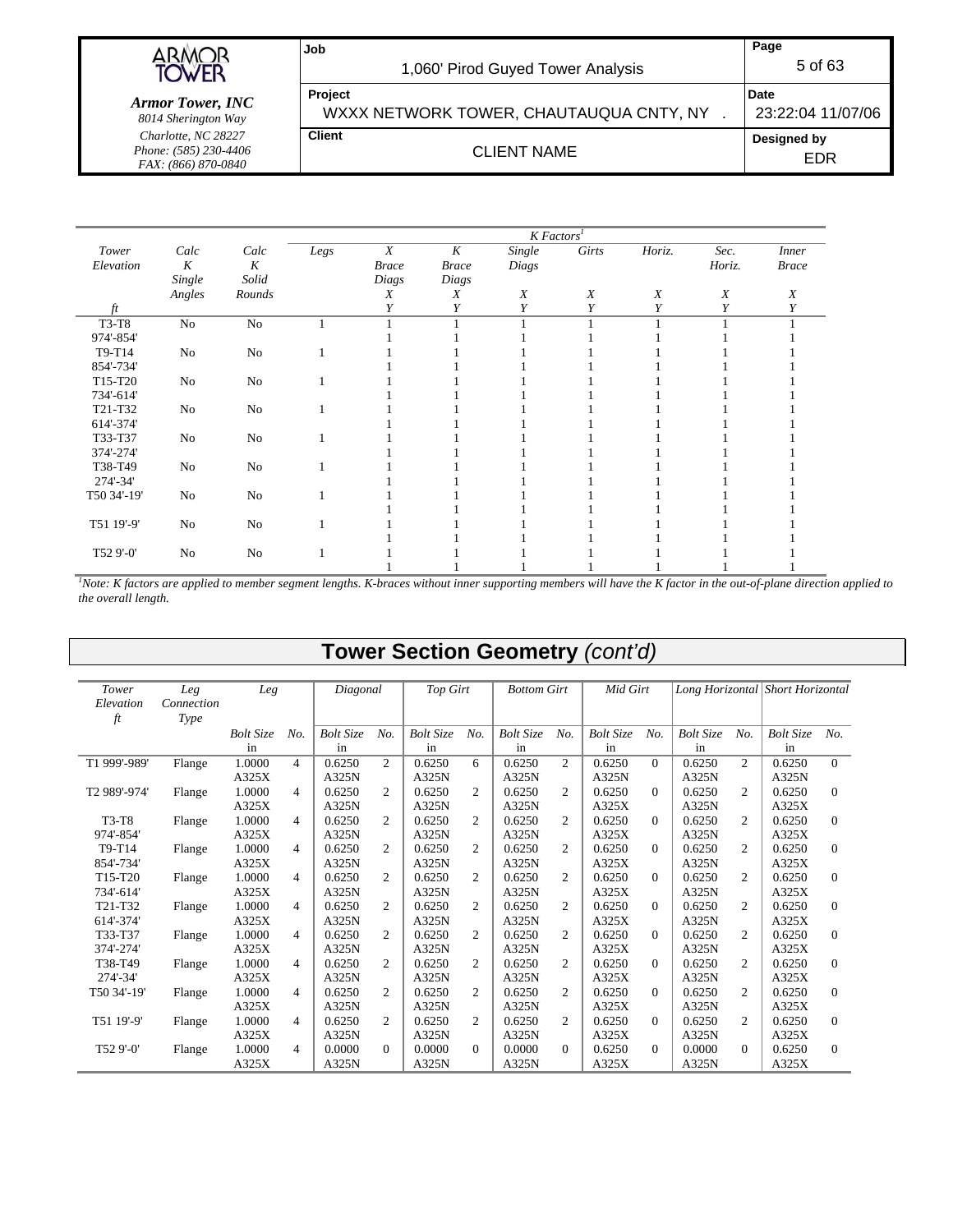| ARMOR        |  |
|--------------|--|
| <b>TOWER</b> |  |

**Page**  6 of 63

**Date**

**Project** 

**Job**

*Armor Tower, INC 8014 Sherington Way Charlotte, NC 28227 Phone: (585) 230-4406 FAX: (866) 870-0840* 

WXXX NETWORK TOWER, CHAUTAUQUA CNTY, NY .

CLIENT NAME **Designed by**

EDR

23:22:04 11/07/06

**Guy Data** *Guy Elevation ft Guy Grade Guy Size Initial Tension K % Guy Modulus ksi Guy Weight plf Lu ft Anchor Radius ft Anchor Azimuth Adj. ° Anchor Elevation ft End Fitting Efficiency %*  998.833 BS A B C 1 1 1 12.20 12.20 12.20 10% 10% 10% 24000 24000 24000 2.100 2.100 2.100 1250'6- 23/32'' 1208'6- 15/32'' 1213'5-9/32'' 700' 700' 700' 0.0000 0.0000 0.0000  $-41'$ 10' 4' 100% 100% 100% 904 BS A B C 1 1 1 12.20 12.20 12.20 10% 10% 10% 24000 24000 24000 2.100 2.100 2.100 1172'11-3/4'' 1132'4-3/32'' 1137'27/32'' 700' 700' 700' 0.0000 0.0000 0.0000 -41' 10' 4' 100% 100% 100% 844 BS A B C 1 1 1 12.20 12.20 12.20 10% 10% 10% 24000 24000 24000 2.100 2.100 2.100 1125'3'' 1085'7- 11/16'' 1090'3'' 700' 700' 700' 0.0000 0.0000 0.0000 -41' 10' 4' 100% 100% 100% 714.375 BS A B C 1 1 1 12.20 12.20 12.20 10% 10% 10% 24000 24000 24000 2.100 2.100 2.100 1026'6-3/8'' 989'7-11/16'' 993'10- 29/32'' 700' 700' 700' 0.0000 0.0000 0.0000 -41' 10' 4' 100% 100% 100% 594.375 BS A B C 1 1 1 12.20 12.20 12.20 10% 10% 10% 24000 24000 24000 2.100 2.100 2.100 941'9-27/32'' 908'2-3/4'' 912'1-3/32'' 700' 700' 700' 0.0000 0.0000 0.0000 -41' 10' 4' 100% 100% 100% 474 BS A B C 1 1 1 12.20 12.20 12.20 10% 10% 10% 24000 24000 24000 2.100 2.100 2.100 602'5-3/4'' 582'2-9/32'' 584'7-3/16'' 350' 350' 350' 0.0000 0.0000 0.0000 -20' 5' 2' 100% 100% 100% 364 BS A B C 1 1 1 12.20 12.20 12.20 10% 10% 10% 24000 24000 24000 2.100 2.100 2.100 516'3-15/32'' 498' 500'1-29/32'' 350' 350' 350' 0.0000 0.0000 0.0000 -20' 5' 2' 100% 100% 100% 244 BS A B C 1 1 1 12.20 12.20 12.20 10% 10% 10% 24000 24000 24000 2.100 2.100 2.100 434'7-11/16'' 419'11-9/32'' 421'7-29/32'' 350' 350' 350' 0.0000 0.0000 0.0000 -20' 5' 2' 100% 100% 100% 124 BS A B C 15/16 15/16 15/16 10.80 10.80 10.80 10% 10% 10% 24000 24000 24000 1.850 1.850 1.850 374'2-9/32'' 365'3-27/32'' 366'3-19/32'' 350' 350' 350' 0.0000 0.0000 0.0000 -20' 5' 2' 100% 100% 100%

|                  | Guy Data(cont'd) |                      |                         |                            |                     |                    |                 |  |  |  |
|------------------|------------------|----------------------|-------------------------|----------------------------|---------------------|--------------------|-----------------|--|--|--|
| Guy<br>Elevation | Mount<br>Type    | Torque-Arm<br>Spread | Torque-Arm<br>Leg Angle | Torque-Arm<br><b>Style</b> | Torque-Arm<br>Grade | Torque-Arm<br>Type | Torque-Arm Size |  |  |  |
| ft               |                  | ft                   | $\circ$                 |                            |                     |                    |                 |  |  |  |
| 998.833          | Corner           |                      |                         |                            |                     |                    |                 |  |  |  |
| 904              | Corner           |                      |                         |                            |                     |                    |                 |  |  |  |
| 844              | Corner           |                      |                         |                            |                     |                    |                 |  |  |  |
| 714.375          | Corner           |                      |                         |                            |                     |                    |                 |  |  |  |
| 594.375          | Corner           |                      |                         |                            |                     |                    |                 |  |  |  |
| 474              | Corner           |                      |                         |                            |                     |                    |                 |  |  |  |
| 364              | Corner           |                      |                         |                            |                     |                    |                 |  |  |  |
| 244              | Corner           |                      |                         |                            |                     |                    |                 |  |  |  |
| 124              | Corner           |                      |                         |                            |                     |                    |                 |  |  |  |

**Client**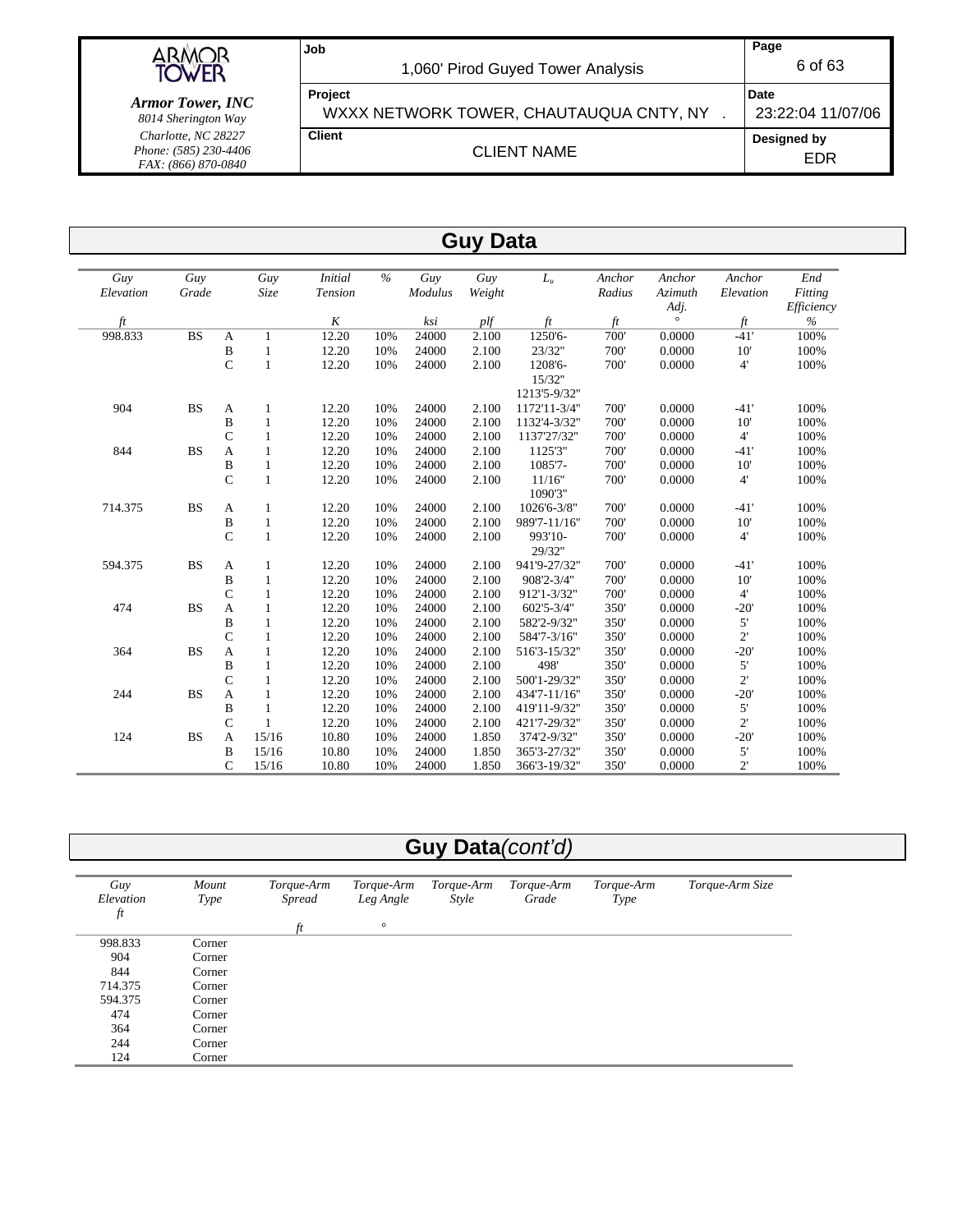| ARMOR        |  |
|--------------|--|
| <b>TOWER</b> |  |

|      | Job                                     | Page              |
|------|-----------------------------------------|-------------------|
|      | 1,060' Pirod Guyed Tower Analysis       | 7 of 63           |
| INC  | <b>Project</b>                          | <b>Date</b>       |
| Way. | WXXX NETWORK TOWER, CHAUTAUQUA CNTY, NY | 23:22:04 11/07/06 |
| 8227 | <b>Client</b>                           | Designed by       |

**CLIENT NAME** 

EDR

### **Guy Data** *(cont'd)*

| Guy<br>Elevation | Diagonal<br>Grade | Diagonal<br>Type | <b>Upper Diagonal</b><br><i>Size</i> | Lower Diagonal<br><i>Size</i> | Is<br>Strap. | Pull-Off<br>Grade | Pull-Off Type | Pull-Off Size |
|------------------|-------------------|------------------|--------------------------------------|-------------------------------|--------------|-------------------|---------------|---------------|
| ft               |                   |                  |                                      |                               |              |                   |               |               |
| 998'9-           | A36               | Double Equal     | 2L21/2x2                             | 2L21/2x2                      |              | A36               | Equal Angle   |               |
| 31/32"           | $(36 \text{ ks})$ | Angle            | 1/2x5/16x3/8                         | 1/2x5/16x3/8                  |              | $(36 \text{ ks})$ |               |               |
| 904'             | A36               | Double Equal     | 2L2 1/2x2                            | 2L21/2x2                      |              | A36               | Equal Angle   |               |
|                  | (36 ksi)          | Angle            | 1/2x5/16x3/8                         | 1/2x5/16x3/8                  |              | $(36 \text{ ks})$ |               |               |
| 844'             | A36               | Double Equal     | 2L21/2x2                             | 2L21/2x2                      |              | A36               | Equal Angle   |               |
|                  | (36 ksi)          | Angle            | $1/2x\frac{5}{16x\frac{3}{8}}$       | $1/2x$ 5/16x3/8               |              | $(36 \text{ ks})$ |               |               |
| 714'4-           | A36               | Double Equal     | 2L21/2x2                             | 2L21/2x2                      |              | A36               | Equal Angle   |               |
| 9/16"            | $(36 \text{ ks})$ | Angle            | 1/2x5/16x3/8                         | $1/2x$ 5/16x3/8               |              | $(36 \text{ ks})$ |               |               |
| 594'4-           | A36               | Double Equal     | 2L21/2x2                             | 2L21/2x2                      |              | A36               | Equal Angle   |               |
| 9/16"            | $(36 \text{ ks})$ | Angle            | 1/2x5/16x3/8                         | 1/2x5/16x3/8                  |              | $(36 \text{ ks})$ |               |               |
| 474'             | A36               | Double Equal     | 2L21/2x2                             | 2L21/2x2                      |              | A36               | Equal Angle   |               |
|                  | (36 ksi)          | Angle            | 1/2x5/16x3/8                         | 1/2x5/16x3/8                  |              | $(36 \text{ ks})$ |               |               |
| 364'             | A36               | Double Equal     | 2L21/2x2                             | 2L21/2x2                      |              | A36               | Equal Angle   |               |
|                  | (36 ksi)          | Angle            | 1/2x5/16x3/8                         | 1/2x5/16x3/8                  |              | $(36 \text{ ks})$ |               |               |
| 244'             | A36               | Double Equal     | 2L21/2x2                             | 2L21/2x2                      |              | A36               | Equal Angle   |               |
|                  | $(36 \text{ ks})$ | Angle            | 1/2x5/16x3/8                         | 1/2x5/16x3/8                  |              | $(36 \text{ ks})$ |               |               |
| 124'             | A36               | Double Equal     | 2L21/2x2                             | 2L21/2x2                      |              | A36               | Equal Angle   |               |
|                  | $(36 \text{ ks})$ | Angle            | 1/2x5/16x3/8                         | 1/2x5/16x3/8                  |              | $(36 \text{ ks})$ |               |               |

### **Guy Data** *(cont'd)*

| Guy       | Cable  | Cable  | Cable  | Cable  | <i>Tower</i>                    | Tower                           | Tower           | Tower     |
|-----------|--------|--------|--------|--------|---------------------------------|---------------------------------|-----------------|-----------|
| Elevation | Weight | Weight | Weight | Weight | Intercept                       | Intercept                       | Intercept       | Intercept |
|           | A      | B      | C      | D      | A                               | B                               | С               | D         |
|           | K      | K      | K      | K      |                                 |                                 |                 | ft        |
| 998.833   | 2.63   | 2.54   | 2.55   |        | 123'9-19/32"                    | $116'1 - 3/32"$                 | 116'11-3/4"     |           |
|           |        |        |        |        | $19.2 \text{ sec}/\text{pulse}$ | 18.6 sec/pulse                  | 18.7 sec/pulse  |           |
| 904       | 2.46   | 2.38   | 2.39   |        | 109'8-7/8"                      | 102'8-5/32"                     | $103'5 - 7/8"$  |           |
|           |        |        |        |        | 18.1 sec/pulse                  | $17.5$ sec/pulse                | 17.6 sec/pulse  |           |
| 844       | 2.36   | 2.28   | 2.29   |        | $101'5 - 5/8"$                  | 94'10-3/32"                     | $95'7 - 3/16''$ |           |
|           |        |        |        |        | $17.4$ sec/pulse                | $16.8$ sec/pulse                | 16.9 sec/pulse  |           |
| 714.375   | 2.16   | 2.08   | 2.09   |        | 85'3-31/32"                     | 79'7-11/16"                     | 80'3-15/32"     |           |
|           |        |        |        |        |                                 | 16.0 sec/pulse $15.4$ sec/pulse | 15.5 sec/pulse  |           |
| 594.375   | 1.98   | 1.91   | 1.92   |        | $72'6 - 3/8''$                  | $67'8 - 3/4"$                   | 68'3-3/8"       |           |
|           |        |        |        |        | 14.7 sec/pulse                  | 14.2 sec/pulse                  | 14.3 sec/pulse  |           |
| 474       | 1.27   | 1.22   | 1.23   |        | 30'                             | 28'27/32"                       | 28'3-19/32"     |           |
|           |        |        |        |        | 9.5 sec/pulse                   | 9.1 sec/pulse                   | 9.2 sec/pulse   |           |
| 364       | 1.08   | 1.05   | 1.05   |        | $22'2 - 3/4"$                   | $20'8 - 3/4"$                   | 20'10-13/16"    |           |
|           |        |        |        |        | 8.1 sec/pulse                   | 7.9 sec/pulse                   | 7.9 sec/pulse   |           |
| 244       | 0.91   | 0.88   | 0.89   |        | 15'11-1/32"                     | 14'10-11/16"                    | 15'1/8"         |           |
|           |        |        |        |        | $6.9$ sec/pulse                 | 6.7 sec/pulse                   | 6.7 sec/pulse   |           |
| 124       | 0.69   | 0.68   | 0.68   |        | $11'10-5/16"$                   | 11'3-31/32"                     | 11'4-11/16"     |           |
|           |        |        |        |        | 5.9 sec/pulse                   | 5.8 sec/pulse                   | 5.8 sec/pulse   |           |

### **Guy Data** *(cont'd)*

|           |        |        | Torque Arm |              |                | Pull Off     | Diagonal       |              |  |
|-----------|--------|--------|------------|--------------|----------------|--------------|----------------|--------------|--|
| Guy       | Calc   | Calc   | $K_{x}$    | $\mathbf{v}$ | $\mathbf{v}_x$ | $\mathbf{v}$ | $\mathbf{v}_x$ | $\mathbf{v}$ |  |
| Elevation |        |        |            |              |                |              |                |              |  |
|           | Single | Solid  |            |              |                |              |                |              |  |
|           | Angles | Rounds |            |              |                |              |                |              |  |
| 998.833   | No     | No     |            |              |                |              |                |              |  |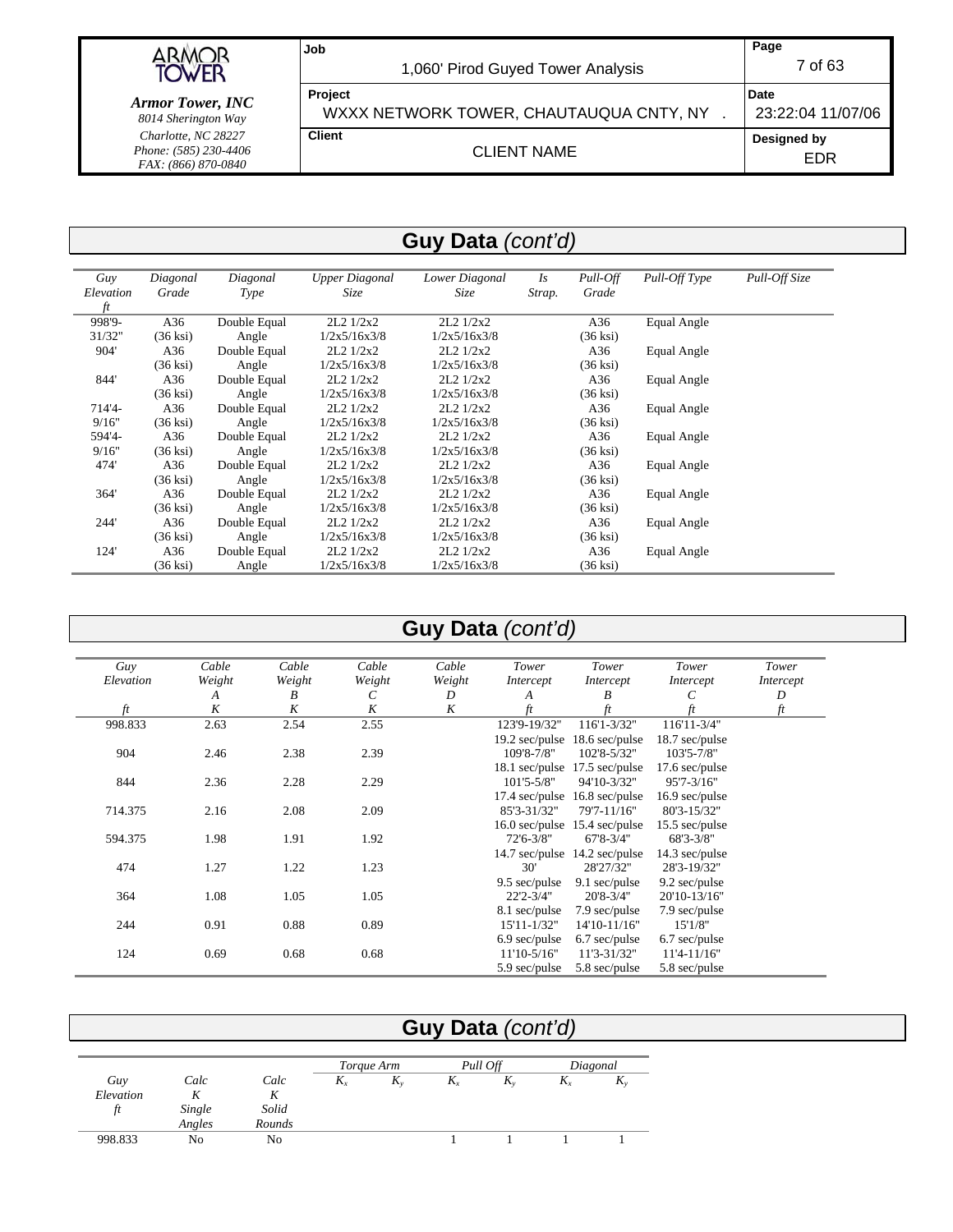|                                                                     | Job                                                       | Page                             |
|---------------------------------------------------------------------|-----------------------------------------------------------|----------------------------------|
|                                                                     | 1,060' Pirod Guyed Tower Analysis                         | 8 of 63                          |
| <b>Armor Tower, INC</b><br>8014 Sherington Way                      | <b>Project</b><br>WXXX NETWORK TOWER, CHAUTAUQUA CNTY, NY | <b>Date</b><br>23:22:04 11/07/06 |
| Charlotte, NC 28227<br>Phone: (585) 230-4406<br>FAX: (866) 870-0840 | <b>Client</b><br><b>CLIENT NAME</b>                       | Designed by<br><b>EDR</b>        |

|           |                |                | Torque Arm |         |         | Pull Off | Diagonal |         |
|-----------|----------------|----------------|------------|---------|---------|----------|----------|---------|
| Guy       | Calc           | Calc           | $K_{x}$    | $K_{v}$ | $K_{x}$ | $K_{v}$  | $K_{x}$  | $K_{v}$ |
| Elevation | K              | K              |            |         |         |          |          |         |
| ft        | Single         | Solid          |            |         |         |          |          |         |
|           | Angles         | Rounds         |            |         |         |          |          |         |
| 904       | N <sub>0</sub> | No             |            |         |         |          |          |         |
| 844       | N <sub>0</sub> | No.            |            |         |         |          |          |         |
| 714.375   | N <sub>0</sub> | No.            |            |         |         |          |          |         |
| 594.375   | N <sub>0</sub> | No.            |            |         |         |          |          |         |
| 474       | N <sub>0</sub> | No.            |            |         |         |          |          |         |
| 364       | N <sub>0</sub> | N <sub>0</sub> |            |         |         |          |          |         |
| 244       | N <sub>0</sub> | No             |            |         |         |          |          |         |
| 124       | No             | No             |            |         |         |          |          |         |

## **Guy Pressures**

| Guy<br>Elevation | Guy<br>Location | Z            | q <sub>z</sub> | $q_z$<br><b>Ice</b> | Ice<br><b>Thickness</b> |
|------------------|-----------------|--------------|----------------|---------------------|-------------------------|
| ft               |                 | ft           |                | psf                 | in                      |
| 998.833          | $\mathbf{A}$    | 478'11-1/32" | psf<br>31      | 20                  | 0.5000                  |
|                  | B               | 504'5-1/32"  | 31             | 21                  | 0.5000                  |
|                  | $\mathcal{C}$   | 501'5-1/32"  | 31             | 20                  |                         |
|                  |                 |              |                |                     | 0.5000                  |
| 904              | A               | 431'6"       | 30             | 20                  | 0.5000                  |
|                  | B               | 457'         | 31             | 20                  | 0.5000                  |
|                  | $\overline{C}$  | 454'         | 31             | 20                  | 0.5000                  |
| 844              | A               | 401'6"       | 29             | 19                  | 0.5000                  |
|                  | B               | 427'         | 30             | 20                  | 0.5000                  |
|                  | $\mathsf{C}$    | 424'         | 30             | 20                  | 0.5000                  |
| 714.375          | A               | 336'8-9/32"  | 28             | 18                  | 0.5000                  |
|                  | $\, {\bf B}$    | 362'2-9/32"  | 29             | 19                  | 0.5000                  |
|                  | $\mathsf{C}$    | 359'2-9/32"  | 29             | 19                  | 0.5000                  |
| 594.375          | A               | 276'8-9/32"  | 26             | 17                  | 0.5000                  |
|                  | $\, {\bf B}$    | 302'2-9/32"  | 27             | 18                  | 0.5000                  |
|                  | $\overline{C}$  | 299'2-9/32"  | 27             | 18                  | 0.5000                  |
| 474              | A               | 227'         | 25             | 16                  | 0.5000                  |
|                  | $\bf{B}$        | 239'6"       | 25             | 17                  | 0.5000                  |
|                  | $\mathsf{C}$    | 238'         | 25             | 17                  | 0.5000                  |
| 364              | A               | 172'         | 23             | 15                  | 0.5000                  |
|                  | $\bf{B}$        | 184'6"       | 24             | 15                  | 0.5000                  |
|                  | $\mathsf{C}$    | 183'         | 24             | 15                  | 0.5000                  |
| 244              | A               | 112'         | 20             | 13                  | 0.5000                  |
|                  | B               | 124'6"       | 21             | 14                  | 0.5000                  |
|                  | $\mathsf{C}$    | 123'         | 21             | 14                  | 0.5000                  |
| 124              | A               | 52'          | 16             | 11                  | 0.5000                  |
|                  | B               | 64'6"        | 17             | 11                  | 0.5000                  |
|                  | $\overline{C}$  | 63'          | 17             | 11                  | 0.5000                  |

# **Feed Line/Linear Appurtenances - Entered As Round Or Flat**

| Description     |           | Face Allow    | Component  | Placement    | Face          | Lateral              | # | #   | Clear   |          | Width or Perimeter | Weight |
|-----------------|-----------|---------------|------------|--------------|---------------|----------------------|---|-----|---------|----------|--------------------|--------|
|                 | <i>or</i> | <b>Shield</b> | Type       |              | <i>Offset</i> | <i><b>Offset</b></i> |   | Per | Spacing | Diameter |                    |        |
|                 | Leg       |               |            |              | in            | $(Frac$ $FW)$        |   | Row | in      | in       | in                 | plf    |
| ***EL. 999'     |           |               |            |              |               |                      |   |     |         |          |                    |        |
| <b>LEVEL</b>    |           |               |            |              |               |                      |   |     |         |          |                    |        |
| $(E)$ ***       |           |               |            |              |               |                      |   |     |         |          |                    |        |
| <b>GLW 1750</b> |           | No            | $Ar$ (Leg) | $10'$ - 999' | 0.0000        | 0.32                 |   |     | 22,0000 | 22,0000  |                    | 19.00  |
| Conduit Run     |           |               |            |              |               |                      |   |     |         |          |                    |        |
| TO              |           |               |            |              |               |                      |   |     |         |          |                    |        |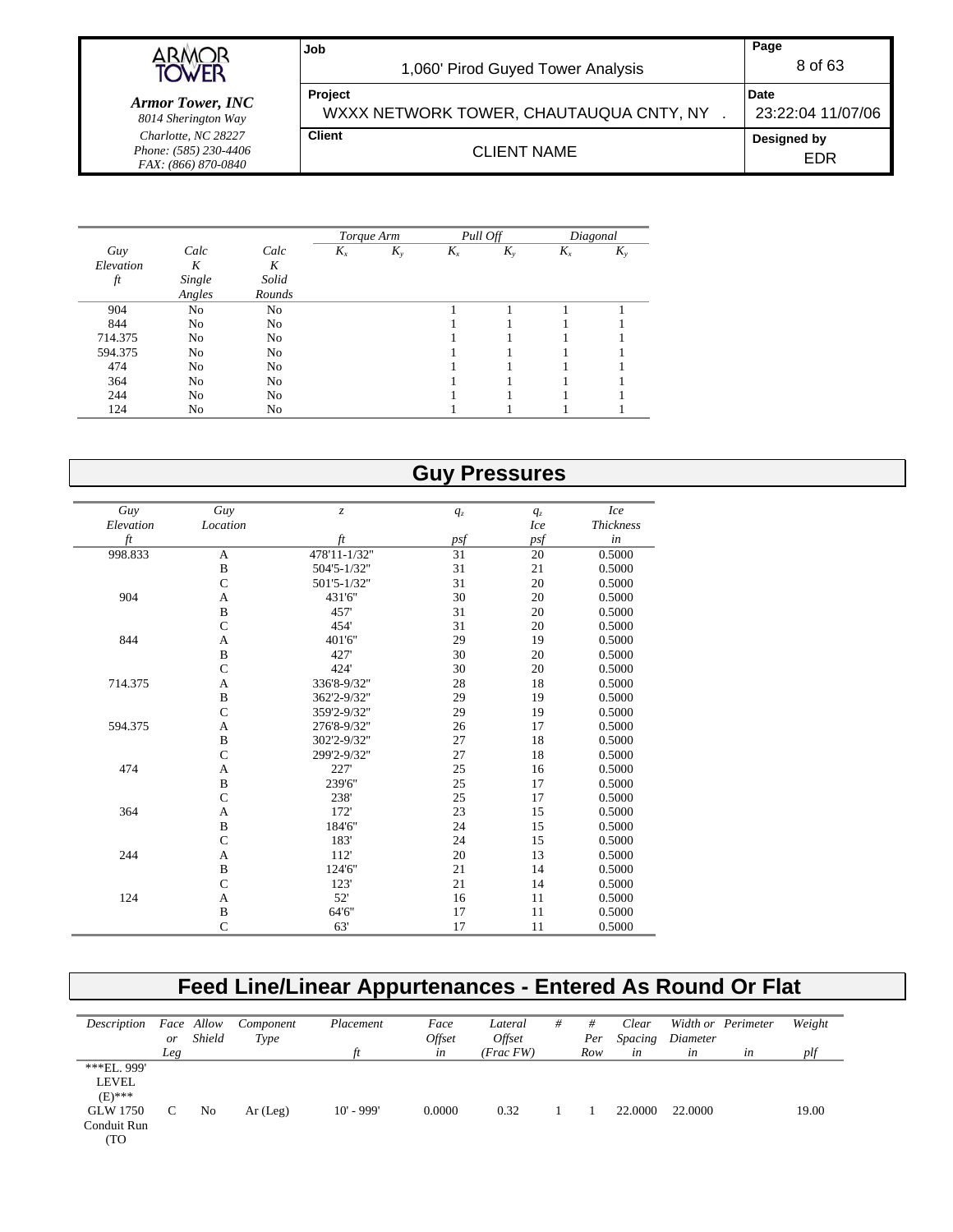| ARMOR                                                               | Job                                     | Page                      |
|---------------------------------------------------------------------|-----------------------------------------|---------------------------|
| <b>TOWFR</b>                                                        | 1,060' Pirod Guyed Tower Analysis       | 9 of 63                   |
| Armor Tower, INC                                                    | <b>Project</b>                          | <b>Date</b>               |
| 8014 Sherington Way                                                 | WXXX NETWORK TOWER, CHAUTAUQUA CNTY, NY | 23:22:04 11/07/06         |
| Charlotte, NC 28227<br>Phone: (585) 230-4406<br>FAX: (866) 870-0840 | <b>Client</b><br><b>CLIENT NAME</b>     | Designed by<br><b>EDR</b> |

| <b>Description</b>                                                  | <i>or</i>    | Face Allow<br>Shield | Component<br>Type | Placement    | Face<br>Offset | Lateral<br>Offset | #              | $^{\#}$<br>Per | Clear<br>Spacing | Diameter | Width or Perimeter | Weight |
|---------------------------------------------------------------------|--------------|----------------------|-------------------|--------------|----------------|-------------------|----------------|----------------|------------------|----------|--------------------|--------|
|                                                                     | Leg          |                      |                   | ft           | in             | $(Frac$ $FW)$     |                | Row            | in               | in       | in                 | p      |
| ATW30H4-<br>26H<br>$\ast$                                           |              |                      |                   |              |                |                   |                |                |                  |          |                    |        |
| $\ast$<br>$LDF5-50A$<br>$(7/8$ FOAM)                                | B            | Yes                  | Ar (CfAe)         | $10' - 310'$ | $-3.0000$      | $-0.15$           | $\mathbf{1}$   | 1              | 1.0900           | 1.0900   |                    | 0.33   |
| ((E) TO 310')<br>$LDF5-50A$<br>$(7/8$ FOAM)<br>((E) TO 275')        | B            | Yes                  | Ar (CfAe)         | $10' - 275'$ | $-3.0000$      | $-0.18$           | $\mathbf{1}$   | $\mathbf{1}$   | 1.0900           | 1.0900   |                    | 0.33   |
| EW52<br>((E) TO 175')                                               | B            | Yes                  | Ar (CfAe)         | $10' - 175'$ | $-3.0000$      | 0.15              | $\mathbf{1}$   | 1              | 1.7426           | 1.7426   |                    | 0.59   |
| LDF4P-50A<br>$(1/2$ FOAM)<br>((E) TO 150')<br>$\ast$<br>$\ast$      | B            | Yes                  | Ar (CfAe)         | $10' - 150'$ | $-3.0000$      | 0.18              | 2              | 2              | 0.6300           | 0.6300   |                    | 0.15   |
| LDF7-50A (1-<br>$5/8$ FOAM)<br>(TO 650')<br>$\frac{1}{2}$<br>$\ast$ | B            | Yes                  | Ar (CfAe)         | $10' - 650'$ | $-3.0000$      | $\mathbf{0}$      | $\overline{4}$ | $\overline{4}$ | 0.5000<br>1.9800 | 1.9800   |                    | 0.82   |
| <b>EP65</b><br>(ELLIPTICAL<br>AIR)<br>(TO 520')                     | $\, {\bf B}$ | Yes                  | Ar (CfAe)         | $10' - 520'$ | $-3.0000$      | 0.1               | $\mathbf{1}$   | $\mathbf{1}$   | 2.0000           | 2.0000   |                    | 0.67   |
| EP65<br>(ELLIPTICAL<br>AIR)<br>(TO 510')                            | B            | Yes                  | Ar (CfAe)         | $10' - 510'$ | $-3.0000$      | $-0.08$           | 2              | 2              | 2.0000           | 2.0000   |                    | 0.67   |

## **Antenna Pole Forces** *ANDREW TRASAR (ATW30H4-ETC4-26H)*

| Length      | 1x           |           | <b>Modulus</b> |          | Antenna      | Antenna | Length    | Beacon    | Beacon |
|-------------|--------------|-----------|----------------|----------|--------------|---------|-----------|-----------|--------|
| of Pole     |              |           |                |          | Pole         | Pole    | of Beacon | $C_A A_A$ | Weight |
|             |              |           |                |          | $C_A A_A$    | Weight  |           |           |        |
|             | $in^{\circ}$ | in        | ksi            |          | ft $t^2$ /ft | plf     |           |           |        |
| 64'3-19/32" | 1127.0000    | 1127.0000 | 29000          | No Ice   | .84          | 168.74  |           | 2.50      | 0.10   |
|             |              |           |                | With Ice | .99          | 185.60  |           | 2.60      | 0.12   |

| <b>Discrete Tower Loads</b>                                |                          |                |                                     |                                  |                 |        |                                       |                             |             |
|------------------------------------------------------------|--------------------------|----------------|-------------------------------------|----------------------------------|-----------------|--------|---------------------------------------|-----------------------------|-------------|
| Description                                                | Face<br><i>or</i><br>Leg | Offset<br>Type | Offsets:<br>Horz<br>Lateral<br>Vert | Azimuth<br>Adjustment<br>$\circ$ | Placement<br>ft |        | $C_A A_A$<br>Front<br>ft <sup>2</sup> | $C_A A_A$<br>Side<br>$ft^2$ | Weight<br>K |
| *** ELEV. 310' LEVEL<br>$(E)$ ***<br>DB264 4-Bay DiPole or | A                        | From Leg       | 2.00                                | 0.0000                           | $330' - 310'$   | No Ice | 3.16                                  | 3.16                        | 0.04        |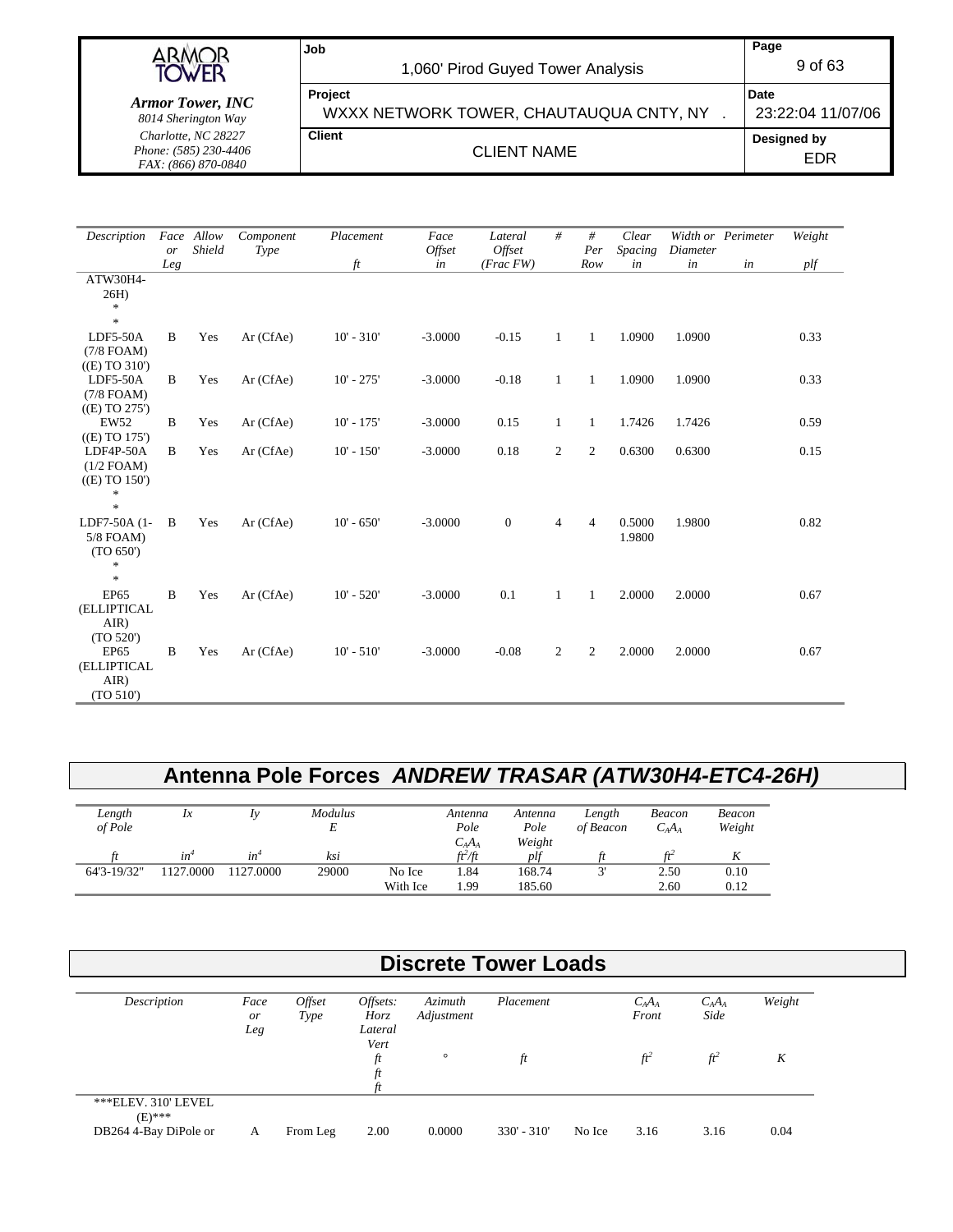|                                                                     | Job<br>1,060' Pirod Guyed Tower Analysis                  | Page<br>10 of 63                 |  |
|---------------------------------------------------------------------|-----------------------------------------------------------|----------------------------------|--|
| <b>Armor Tower, INC</b><br>8014 Sherington Way                      | <b>Project</b><br>WXXX NETWORK TOWER, CHAUTAUQUA CNTY, NY | <b>Date</b><br>23:22:04 11/07/06 |  |
| Charlotte, NC 28227<br>Phone: (585) 230-4406<br>FAX: (866) 870-0840 | <b>Client</b><br><b>CLIENT NAME</b>                       | Designed by<br><b>EDR</b>        |  |

| Description                                                  | Face<br>or<br>Leg | Offset<br>Type | Offsets:<br>Horz<br>Lateral          | Azimuth<br>Adjustment | Placement   |                                   | $C_A A_A$<br>Front | $C_A A_A$<br>Side | Weight       |
|--------------------------------------------------------------|-------------------|----------------|--------------------------------------|-----------------------|-------------|-----------------------------------|--------------------|-------------------|--------------|
|                                                              |                   |                | Vert<br>ft<br>ft<br>$\it ft$         | $\circ$               | $\emph{ft}$ |                                   | $ft^2$             | $ft^2$            | $\cal K$     |
| Similar<br>(EXISTING)<br>∗                                   |                   |                | 0'<br>$0^{\circ}$                    |                       |             | $1/2$ " Ice                       | 5.69               | 5.69              | 0.05         |
| $\ast$<br>*** ELEV. 275' LEVEL<br>$(E)$ ***                  |                   |                |                                      |                       |             |                                   |                    |                   |              |
| 3" Dia 20' Omni<br>(EXISTING)                                | A                 | From Leg       | 2.00<br>0'<br>0'                     | 0.0000                | 275'        | $\rm No$ $\rm Ice$<br>$1/2$ " Ice | 4.00<br>6.00       | 4.00<br>6.00      | 0.06<br>0.10 |
| $\ast$<br>$\ast$                                             |                   |                |                                      |                       |             |                                   |                    |                   |              |
| <b>ICE SHIELD</b><br>(EXISTING)                              | B                 | From Leg       | 2.00<br>$0^{\prime}$<br>0'           | 0.0000                | 180'        | No Ice<br>$1/2$ " Ice             | 7.20<br>9.30       | 7.20<br>9.30      | 0.23<br>0.29 |
| $\ast$<br>$\ast$                                             |                   |                |                                      |                       |             |                                   |                    |                   |              |
| <b>REFLECTOR</b><br>(EXISTING)                               | $\, {\bf B}$      | From Leg       | 2.00<br>0'<br>0'                     | 0.0000                | 150'        | No Ice<br>$1/2$ " Ice             | 4.00<br>6.00       | 4.00<br>6.00      | 0.06<br>0.10 |
| $\ast$<br>$\ast$                                             |                   |                |                                      |                       |             |                                   |                    |                   |              |
| <b>DB806-XT</b><br>(PROPOSED B LEG)                          | $\, {\bf B}$      | From Leg       | 6.00<br>$0^{\prime}$<br>0'           | 0.0000                | 650'        | No Ice<br>$1/2$ " Ice             | 1.14<br>1.68       | 1.14<br>1.68      | 0.02<br>0.03 |
| 101-83B-09-03/03N<br>(PROPOSED B LEG)                        | B                 | From Leg       | 6.00<br>$0^{\prime}$<br>$0^{\prime}$ | 0.0000                | 650'        | No Ice<br>$1/2$ " Ice             | 3.57<br>4.61       | 3.57<br>4.61      | 0.05<br>0.07 |
| TTA 421-83a-01261<br>(PROPOSED B LEG)                        | $\, {\bf B}$      | From Leg       | 1.00<br>$0^{\prime}$<br>0'           | 0.0000                | 647'        | No Ice<br>$1/2$ " Ice             | 0.32<br>0.46       | 0.24<br>0.34      | 0.01<br>0.02 |
| Pirod 6' Side Mount Standoff<br>(1)<br>(PROPOSED B LEG)      | B                 | From Leg       | 3.00<br>$0^{\prime}$<br>0'           | 0.0000                | 650'        | No Ice<br>$1/2$ " Ice             | 4.97<br>6.12       | 4.97<br>6.12      | 0.07<br>0.13 |
| <b>DB806-XT</b><br>(PROPOSED C LEG)                          | $\mathsf{C}$      | From Leg       | 6.00<br>$0^{\prime}$<br>0'           | 0.0000                | 650'        | No Ice<br>$1/2$ " Ice             | 1.14<br>1.68       | 1.14<br>1.68      | 0.02<br>0.03 |
| 101-83B-09-03/03N<br>(PROPOSED C LEG)                        | $\mathbf C$       | From Leg       | 6.00<br>0'<br>0'                     | 0.0000                | 650'        | No Ice<br>$1/2$ " Ice             | 3.57<br>4.61       | 3.57<br>4.61      | 0.05<br>0.07 |
| TTA 421-83a-01261<br>(PROPOSED C LEG)                        | $\mathsf{C}$      | From Leg       | 1.00<br>$0^{\prime}$<br>$0^{\prime}$ | 0.0000                | 647'        | No Ice<br>$1/2$ " Ice             | 0.32<br>0.46       | 0.24<br>0.34      | 0.01<br>0.02 |
| Pirod 6' Side Mount Standoff<br>(1)<br>(PROPOSED C LEG)<br>∗ | C                 | From Leg       | 3.00<br>0'<br>0'                     | 0.0000                | 650'        | No Ice<br>$1/2$ " Ice             | 4.97<br>6.12       | 4.97<br>6.12      | 0.07<br>0.13 |
| $\ast$<br><b>ICE SHIELD</b><br>(PROPOSED LEG C)              | $\mathsf{C}$      | From Leg       | 2.00<br>$0^{\prime}$<br>$0^{\prime}$ | 0.0000                | 525'        | No Ice<br>$1/2$ " Ice             | 7.20<br>9.30       | 7.20<br>9.30      | 0.23<br>0.29 |
| <b>ICE SHIELD</b><br>(PROPOSED LEG A)                        | A                 | From Leg       | 2.00<br>0'                           | 0.0000                | 515'        | No Ice<br>$1/2$ " Ice             | 7.20<br>9.30       | 7.20<br>9.30      | 0.23<br>0.29 |
| <b>ICE SHIELD</b><br>(PROPOSED LEG B)                        | $\, {\bf B}$      | From Leg       | 0'<br>2.00<br>$0^{\prime}$<br>0'     | 0.0000                | 515'        | No Ice<br>$1/2$ " Ice             | 7.20<br>9.30       | 7.20<br>9.30      | 0.23<br>0.29 |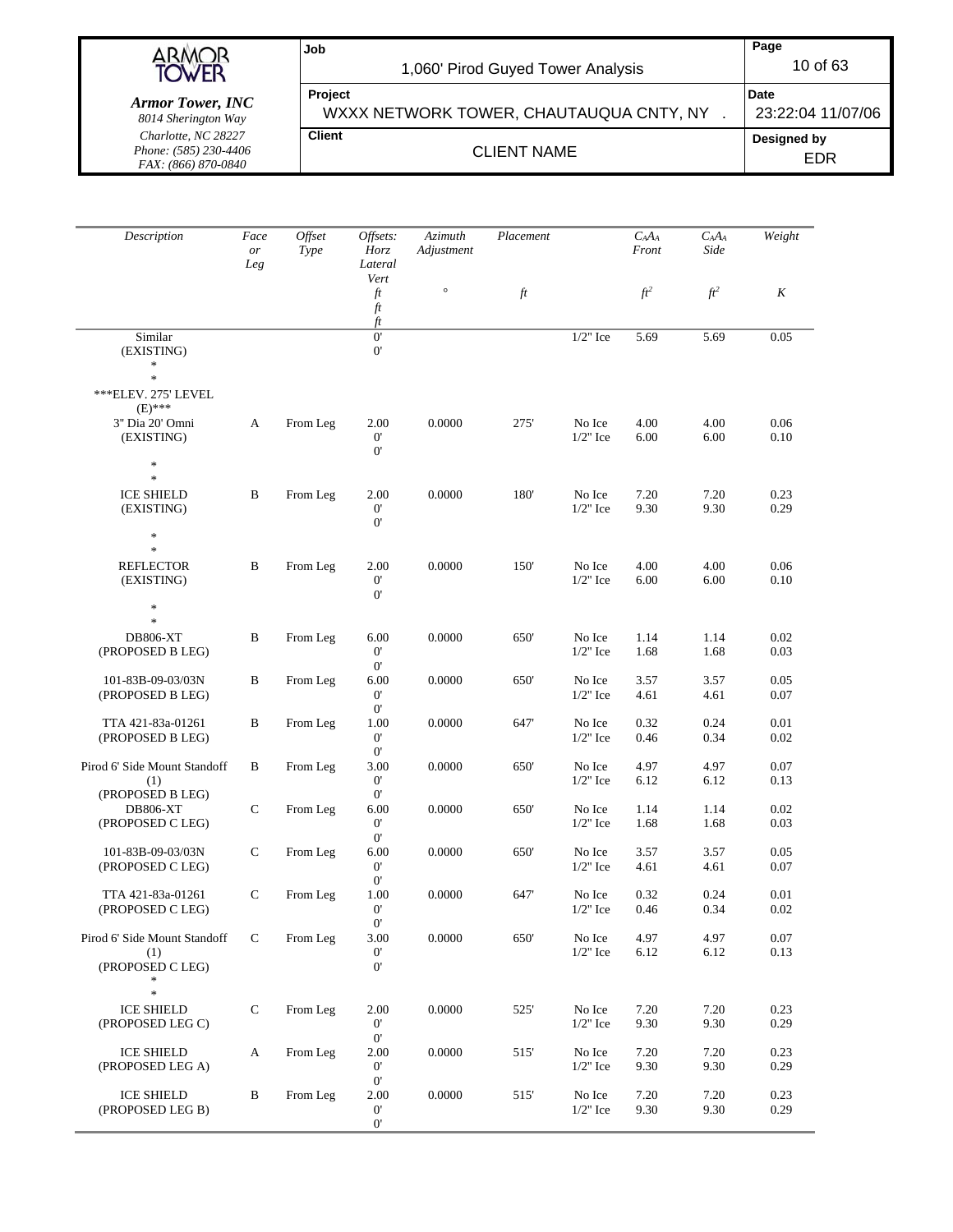| ARMOR        |  |
|--------------|--|
| <b>TOWER</b> |  |

*Armor Tower, INC 8014 Sherington Way Charlotte, NC 28227 Phone: (585) 230-4406 FAX: (866) 870-0840* 

| 1,060' Pirod Guyed Tower Analysis       | 11 of 63          |
|-----------------------------------------|-------------------|
|                                         |                   |
| Project                                 | <b>Date</b>       |
| WXXX NETWORK TOWER, CHAUTAUQUA CNTY, NY | 23:22:04 11/07/06 |
| <b>Client</b>                           | Designed by       |
| <b>CLIENT NAME</b>                      | <b>EDR</b>        |

|                                                      | <b>Dishes</b>     |                               |                       |                                        |                                  |                                  |           |                            |                       |                  |              |
|------------------------------------------------------|-------------------|-------------------------------|-----------------------|----------------------------------------|----------------------------------|----------------------------------|-----------|----------------------------|-----------------------|------------------|--------------|
| Description                                          | Face<br>or<br>Leg | Dish<br>Type                  | Offset<br><i>Type</i> | Offsets:<br>Horz<br>Lateral<br>Vert    | Azimuth<br>Adjustment<br>$\circ$ | 3 dB<br>Beam<br>Width<br>$\circ$ | Elevation | Outside<br><b>Diameter</b> |                       | Aperture<br>Area | Weight       |
|                                                      |                   |                               |                       | ft                                     |                                  |                                  | ft        | ft                         |                       | $ft^2$           | K            |
| <b>ANDREW PL6-65</b><br>(EXISTING)                   | B                 | Paraboloid<br>w/Radome        | From<br>Leg           | 1.00<br>0'<br>0'                       | 0.0000                           |                                  | 175'      | 6.00                       | No Ice<br>$1/2$ " Ice | 28.27<br>29.05   | 0.14<br>0.29 |
| $\frac{1}{2}$<br>$\frac{1}{2}$                       |                   |                               |                       |                                        |                                  |                                  |           |                            |                       |                  |              |
| DA6-65BC<br>(PROPOSED 258.5)<br>az)<br>$\frac{1}{2}$ | $\mathcal{C}$     | Paraboloid<br>w/Shroud (HP)   | From<br>Leg           | 1.00<br>0'<br>0'                       | 0.0000                           |                                  | 520       | 6.00                       | No Ice<br>$1/2$ " Ice | 28.30<br>29.05   | 0.44<br>0.59 |
| $\frac{1}{2}$<br>DA6-65BC<br>(PROPOSED 27.8 az)<br>* | A                 | Paraboloid<br>$w/Shroud$ (HP) | From<br>Leg           | 1.00<br>$\mathbf{0}^{\prime}$<br>0'    | 0.0000                           |                                  | 510'      | 6.00                       | No Ice<br>$1/2$ " Ice | 28.30<br>29.05   | 0.44<br>0.59 |
| $\frac{1}{2}$<br>DA6-65BC<br>(PROPOSED 153.1<br>az)  | B                 | Paraboloid<br>$w/Shroud$ (HP) | From<br>Leg           | 1.00<br>$\overline{0}$<br>$0^{\prime}$ | 0.0000                           |                                  | 510'      | 6.00                       | No Ice<br>$1/2$ " Ice | 28.30<br>29.05   | 0.44<br>0.59 |

## **Load Combinations**

| Comb.          | Description                    |
|----------------|--------------------------------|
| No.            |                                |
| $\mathbf{1}$   | Dead Only                      |
| $\overline{c}$ | Dead+Wind 0 deg - No Ice+Guy   |
| 3              | Dead+Wind 30 deg - No Ice+Guy  |
| $\overline{4}$ | Dead+Wind 60 deg - No Ice+Guy  |
| 5              | Dead+Wind 90 deg - No Ice+Guy  |
| 6              | Dead+Wind 120 deg - No Ice+Guy |
| 7              | Dead+Wind 150 deg - No Ice+Guy |
| 8              | Dead+Wind 180 deg - No Ice+Guy |
| 9              | Dead+Wind 210 deg - No Ice+Guy |
| 10             | Dead+Wind 240 deg - No Ice+Guy |
| 11             | Dead+Wind 270 deg - No Ice+Guy |
| 12             | Dead+Wind 300 deg - No Ice+Guy |
| 13             | Dead+Wind 330 deg - No Ice+Guy |
| 14             | Dead+Ice+Temp+Guy              |
| 15             | Dead+Wind 0 deg+Ice+Temp+Guy   |
| 16             | Dead+Wind 30 deg+Ice+Temp+Guy  |
| 17             | Dead+Wind 60 deg+Ice+Temp+Guy  |
| 18             | Dead+Wind 90 deg+Ice+Temp+Guy  |
| 19             | Dead+Wind 120 deg+Ice+Temp+Guy |
| 20             | Dead+Wind 150 deg+Ice+Temp+Guy |
| 21             | Dead+Wind 180 deg+Ice+Temp+Guy |
| 22             | Dead+Wind 210 deg+Ice+Temp+Guy |
| 23             | Dead+Wind 240 deg+Ice+Temp+Guy |
| 24             | Dead+Wind 270 deg+Ice+Temp+Guy |
| 25             | Dead+Wind 300 deg+Ice+Temp+Guy |
| 26             | Dead+Wind 330 deg+Ice+Temp+Guy |
| 27             | Dead+Wind 0 deg - Service+Guy  |
| 28             | Dead+Wind 30 deg - Service+Guy |
| 29             | Dead+Wind 60 deg - Service+Guy |
| 30             | Dead+Wind 90 deg - Service+Guy |
|                |                                |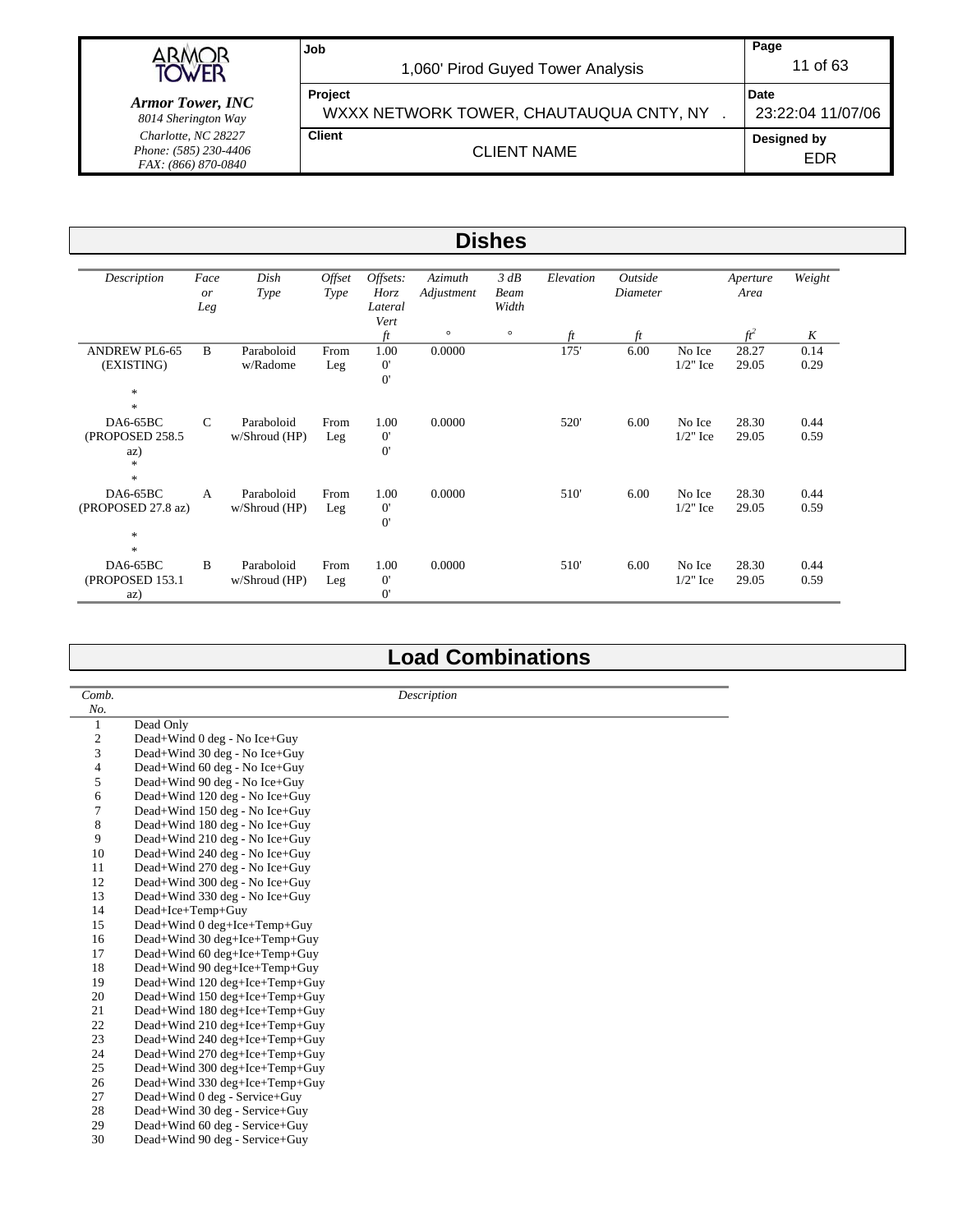| <b>ARMOP</b>                                                        | Job                                     | Page              |  |
|---------------------------------------------------------------------|-----------------------------------------|-------------------|--|
| <b>TOWER</b>                                                        | 1,060' Pirod Guyed Tower Analysis       | 12 of 63          |  |
| <b>Armor Tower, INC</b>                                             | Project                                 | Date              |  |
| 8014 Sherington Way                                                 | WXXX NETWORK TOWER, CHAUTAUQUA CNTY, NY | 23:22:04 11/07/06 |  |
| Charlotte, NC 28227<br>Phone: (585) 230-4406<br>FAX: (866) 870-0840 | <b>Client</b><br><b>CLIENT NAME</b>     |                   |  |

| Comb. | Description                     |
|-------|---------------------------------|
| No.   |                                 |
| 31    | Dead+Wind 120 deg - Service+Guy |
| 32    | Dead+Wind 150 deg - Service+Guy |
| 33    | Dead+Wind 180 deg - Service+Guy |
| 34    | Dead+Wind 210 deg - Service+Guy |
| 35    | Dead+Wind 240 deg - Service+Guy |
| 36    | Dead+Wind 270 deg - Service+Guy |
| 37    | Dead+Wind 300 deg - Service+Guy |
| 38    | Dead+Wind 330 deg - Service+Guy |

## **Maximum Member Forces**

| <b>Section</b><br>No. | Elevation<br>ft | Component<br>Type  | Condition             | Gov.<br>Load     | Force            | Major Axis<br>Moment | Minor Axis<br>Moment |
|-----------------------|-----------------|--------------------|-----------------------|------------------|------------------|----------------------|----------------------|
|                       |                 |                    |                       | Comb.            | $\boldsymbol{K}$ | kip-ft               | kip-ft               |
| T1                    | 999 - 989       | Leg                | Max Tension           | 8                | 20.30            | 0.00                 | $-0.00$              |
|                       |                 |                    | Max. Compression      | 21               | $-33.31$         | 0.00                 | 0.17                 |
|                       |                 |                    | Max. Mx               | $\overline{4}$   | 20.30            | $-0.75$              | 0.44                 |
|                       |                 |                    | Max. My               | 8                | $-18.21$         | $-0.01$              | $-0.86$              |
|                       |                 |                    | Max. Vy               | 4                | 4.52             | $-0.75$              | 0.44                 |
|                       |                 |                    | Max. Vx               | 8                | 5.16             | $-0.01$              | $-0.86$              |
|                       |                 | Diagonal           | <b>Max Tension</b>    | 11               | 2.92             | 0.00                 | 0.00                 |
|                       |                 |                    | Max. Compression      | 11               | $-2.77$          | 0.00                 | 0.00                 |
|                       |                 |                    | Max. Mx               | 21               | $-1.73$          | 0.04                 | 0.00                 |
|                       |                 |                    | Max. My               | $\boldsymbol{7}$ | 1.88             | 0.00                 | $-0.00$              |
|                       |                 |                    | Max. Vy               | 21               | $-0.03$          | 0.00                 | 0.00                 |
|                       |                 |                    | Max. Vx               | 7                | 0.00             | 0.00                 | 0.00                 |
|                       |                 | Guy Lower Diagonal | Max Tension           | 12               | 3.69             | 0.00                 | 0.00                 |
|                       |                 |                    | Max. Compression      | 6                | $-3.78$          | 0.00                 | 0.00                 |
|                       |                 |                    | Max. Mx               | 21               | $-2.12$          | 0.04                 | 0.00                 |
|                       |                 |                    | Max. My               | $\overline{7}$   | 1.76             | 0.00                 | $-0.00$              |
|                       |                 |                    | Max. Vy               | 21               | $-0.03$          | 0.00                 | 0.00                 |
|                       |                 |                    | Max. Vx               | 7                | 0.00             | 0.00                 | 0.00                 |
|                       |                 | <b>Top Girt</b>    | Max Tension           | 26               | 11.40            | 0.00                 | 0.00                 |
|                       |                 |                    | Max. Compression      | $\mathbf{1}$     | 0.00             | 0.00                 | $0.00\,$             |
|                       |                 |                    | Max. Mx               | $\sqrt{2}$       | 10.41            | 2.06                 | $-0.00$              |
|                       |                 |                    | Max. My               | 8                | 3.34             | $-1.30$              | 0.01                 |
|                       |                 |                    | Max. Vy               | $\overline{c}$   | $-0.58$          | 0.00                 | 0.00                 |
|                       |                 |                    | Max. Vx               | $\,$ 8 $\,$      | 0.00             | $-1.30$              | 0.01                 |
|                       |                 | <b>Bottom Girt</b> | Max Tension           | 12               | 1.24             | $-0.04$              | $-0.00$              |
|                       |                 |                    | Max. Compression      | 6                | $-2.40$          | $-0.01$              | 0.00                 |
|                       |                 |                    | Max. Mx               | $\overline{c}$   | 0.20             | $-0.07$              | 0.00                 |
|                       |                 |                    | Max. My               | 8                | $-0.58$          | 0.01                 | 0.00                 |
|                       |                 |                    | Max. Vy               | 15               | 0.04             | $-0.06$              | $-0.00$              |
|                       |                 |                    | Max. Vx               | 8                | $-0.00$          | 0.00                 | 0.00                 |
|                       |                 | Guy A              | <b>Bottom Tension</b> | 21               | 42.96            |                      |                      |
|                       |                 |                    | Top Tension           | 21               | 46.08            |                      |                      |
|                       |                 |                    | Top Cable Vert        | $21\,$           | 39.74            |                      |                      |
|                       |                 |                    | Top Cable Norm        | 21               | 23.32            |                      |                      |
|                       |                 |                    | Top Cable Tan         | 21               | 0.00             |                      |                      |
|                       |                 |                    | <b>Bot Cable Vert</b> | 21               | $-33.99$         |                      |                      |
|                       |                 |                    | <b>Bot Cable Norm</b> | 21               | 26.28            |                      |                      |
|                       |                 |                    | <b>Bot Cable Tan</b>  | 21               | 0.00             |                      |                      |
|                       |                 | Guy B              | <b>Bottom Tension</b> | 25               | 41.98            |                      |                      |
|                       |                 |                    | Top Tension           | 25               | 44.94            |                      |                      |
|                       |                 |                    | Top Cable Vert        | $25\,$           | 38.21            |                      |                      |
|                       |                 |                    | Top Cable Norm        | 25               | 23.66            |                      |                      |
|                       |                 |                    | Top Cable Tan         | 25               | 0.00             |                      |                      |
|                       |                 |                    | <b>Bot Cable Vert</b> | 25               | $-32.62$         |                      |                      |
|                       |                 |                    | <b>Bot Cable Norm</b> | 25               | 26.42            |                      |                      |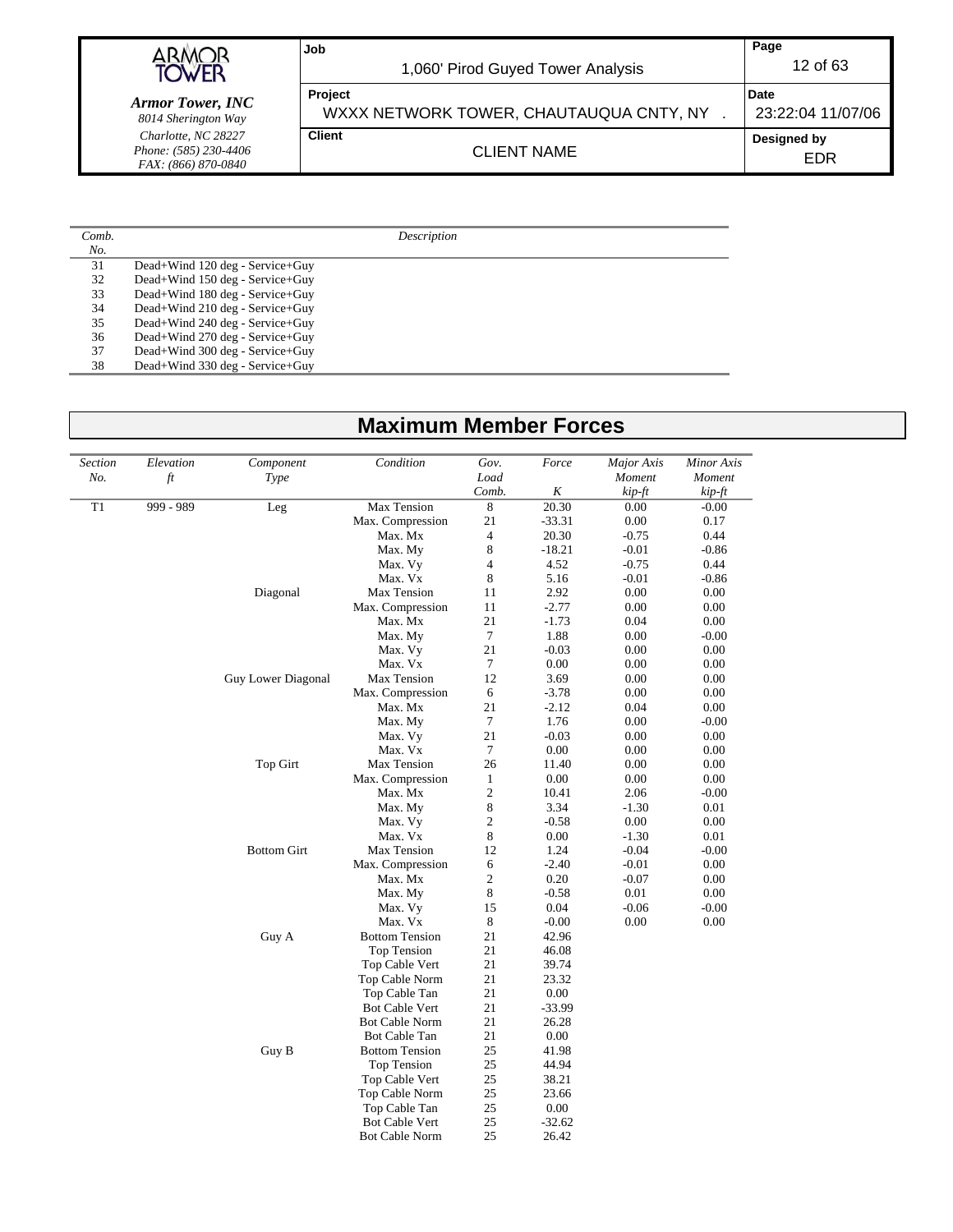| <b>ARMOR</b><br><b>TOWER</b> |
|------------------------------|
|                              |

**Date**

**Project** 

**Job**

**Client**

*Armor Tower, INC 8014 Sherington Way Charlotte, NC 28227 Phone: (585) 230-4406 FAX: (866) 870-0840* 

#### WXXX NETWORK TOWER, CHAUTAUQUA CNTY, NY .

**Designed by**<br>CLIENT NAME

EDR

| Section<br>No. | Elevation<br>ft | Component<br><b>Type</b> | Condition                       | Gov.<br>Load            | Force              | Major Axis<br>Moment | Minor Axis<br>Moment |
|----------------|-----------------|--------------------------|---------------------------------|-------------------------|--------------------|----------------------|----------------------|
|                |                 |                          |                                 | Comb.                   | $\boldsymbol{K}$   | kip-ft               | kip-ft               |
|                |                 |                          | <b>Bot Cable Tan</b>            | 25                      | 0.00               |                      |                      |
|                |                 | Guy C                    | <b>Bottom Tension</b>           | 17                      | 41.99              |                      |                      |
|                |                 |                          | Top Tension                     | 17                      | 44.97              |                      |                      |
|                |                 |                          | Top Cable Vert                  | 17                      | 38.31              |                      |                      |
|                |                 |                          | Top Cable Norm                  | 17                      | 23.56              |                      |                      |
|                |                 |                          | Top Cable Tan                   | 17                      | 0.00               |                      |                      |
|                |                 |                          | <b>Bot Cable Vert</b>           | 17                      | $-32.70$           |                      |                      |
|                |                 |                          | <b>Bot Cable Norm</b>           | 17                      | 26.35              |                      |                      |
|                |                 | <b>Index Plate</b>       | Bot Cable Tan                   | 17<br>12                | 0.00<br>5.27       | $-87.84$             | $-0.25$              |
|                |                 |                          | Max Tension<br>Max. Compression | 6                       | $-0.68$            | 0.00                 | 0.00                 |
|                |                 |                          | Max. Mx                         | $\overline{\mathbf{c}}$ | $-0.61$            | 118.62               | 0.27                 |
|                |                 |                          | Max. My                         | $\boldsymbol{2}$        | 3.63               | $-33.35$             | $-0.98$              |
|                |                 |                          | Max. Vy                         | $\boldsymbol{2}$        | 27.40              | 118.62               | 0.27                 |
|                |                 |                          | Max. Vx                         | 2                       | $-0.23$            | $-33.35$             | $-0.98$              |
|                |                 | Pole Antenna             | Max Tension                     | 21                      | 0.00               | $-0.00$              | $-0.00$              |
|                |                 |                          | Max. Compression                | 14                      | $-12.05$           | $-0.00$              | 0.06                 |
|                |                 |                          | Max. Mx                         | 11                      | $-10.91$           | 154.63               | $-0.52$              |
|                |                 |                          | Max. My                         | 8                       | $-10.91$           | 3.83                 | $-155.47$            |
|                |                 |                          | Max. Vy                         | 11                      | $-4.66$            | 154.63               | $-0.52$              |
|                |                 |                          | Max. Vx                         | 8                       | 4.69               | 3.83                 | $-155.47$            |
|                |                 |                          | Max. Torque                     | 7                       |                    |                      | 0.04                 |
| T <sub>2</sub> | 989 - 974       | Leg                      | Max Tension                     | $\mathbf{1}$            | 0.00               | 0.00                 | 0.00                 |
|                |                 |                          | Max. Compression                | 21                      | $-39.84$           | 0.07                 | 0.51                 |
|                |                 |                          | Max. Mx                         | 6                       | $-17.74$           | $-1.03$              | $-0.45$              |
|                |                 |                          | Max. My                         | 2                       | $-20.84$           | $-0.11$              | 1.12                 |
|                |                 |                          | Max. Vy                         | 6                       | $-2.61$            | $-1.03$              | $-0.45$              |
|                |                 |                          | Max. Vx                         | 2                       | 2.84               | $-0.11$              | 1.12                 |
|                |                 | Diagonal                 | Max Tension                     | 11                      | 4.58               | 0.00                 | 0.00                 |
|                |                 | Horizontal               | Max Tension                     | $\mathbf{1}$            | 0.00               | 0.00                 | 0.00                 |
|                |                 |                          | Max. Compression                | 35                      | $-4.83$            | 0.00                 | 0.00                 |
|                |                 |                          | Max. Mx                         | 14                      | $-3.68$            | 0.10                 | 0.00                 |
|                |                 |                          | Max. My                         | $\tau$                  | $-3.50$            | 0.00                 | 0.00                 |
|                |                 |                          | Max. Vy                         | 14                      | $-0.05$            | 0.00                 | 0.00                 |
|                |                 |                          | Max. Vx                         | 7                       | $-0.00$            | 0.00                 | 0.00                 |
|                |                 | <b>Top Girt</b>          | Max Tension                     | $\mathbf{1}$            | 0.00               | 0.00                 | 0.00                 |
|                |                 |                          | Max. Compression                | 10<br>14                | $-1.99$            | 0.00                 | 0.00<br>0.00         |
|                |                 |                          | Max. Mx                         | 7                       | $-1.83$<br>$-1.95$ | 0.10<br>0.00         | 0.00                 |
|                |                 |                          | Max. My<br>Max. Vy              | 14                      | $-0.05$            | 0.00                 | 0.00                 |
|                |                 |                          | Max. Vx                         | 7                       | $-0.00$            | 0.00                 | 0.00                 |
| T <sub>3</sub> | 974 - 954       | Leg                      | Max Tension                     | $\mathbf{1}$            | 0.00               | 0.00                 | 0.00                 |
|                |                 |                          | Max. Compression                | 21                      | -43.34             | 0.00                 | $-0.19$              |
|                |                 |                          | Max. Mx                         | 6                       | -17.76             | 0.93                 | 0.41                 |
|                |                 |                          | Max. My                         | 2                       | $-20.87$           | 0.10                 | $-1.01$              |
|                |                 |                          | Max. Vy                         | 4                       | 3.09               | $-0.55$              | 0.32                 |
|                |                 |                          | Max. Vx                         | 8                       | 3.58               | $-0.03$              | $-0.64$              |
|                |                 | Diagonal                 | Max Tension                     | 6                       | 3.64               | 0.00                 | 0.00                 |
|                |                 | Horizontal               | Max Tension                     | $\mathbf{1}$            | 0.00               | 0.00                 | 0.00                 |
|                |                 |                          | Max. Compression                | 32                      | $-4.77$            | 0.00                 | 0.00                 |
|                |                 |                          | Max. Mx                         | 14                      | $-4.26$            | 0.10                 | 0.00                 |
|                |                 |                          | Max. My                         | $\tau$                  | $-3.88$            | 0.00                 | 0.00                 |
|                |                 |                          | Max. Vy                         | 14                      | $-0.05$            | 0.00                 | 0.00                 |
|                |                 |                          | Max. Vx                         | 7                       | $-0.00$            | 0.00                 | 0.00                 |
|                |                 | <b>Top Girt</b>          | Max Tension                     | $\mathbf{1}$            | 0.00               | 0.00                 | 0.00                 |
|                |                 |                          | Max. Compression                | 35                      | $-3.64$            | 0.00                 | 0.00                 |
|                |                 |                          | Max. Mx                         | 14                      | $-3.54$            | 0.10                 | 0.00                 |
|                |                 |                          | Max. My                         | 7                       | $-3.35$            | 0.00                 | 0.00                 |
|                |                 |                          | Max. Vy                         | 14                      | $-0.05$            | 0.00                 | 0.00                 |
|                |                 |                          | Max. Vx                         | 7                       | $-0.00$            | 0.00                 | 0.00                 |
| T <sub>4</sub> | 954 - 934       | Leg                      | Max Tension                     | $\mathbf{1}$            | 0.00               | 0.00                 | 0.00                 |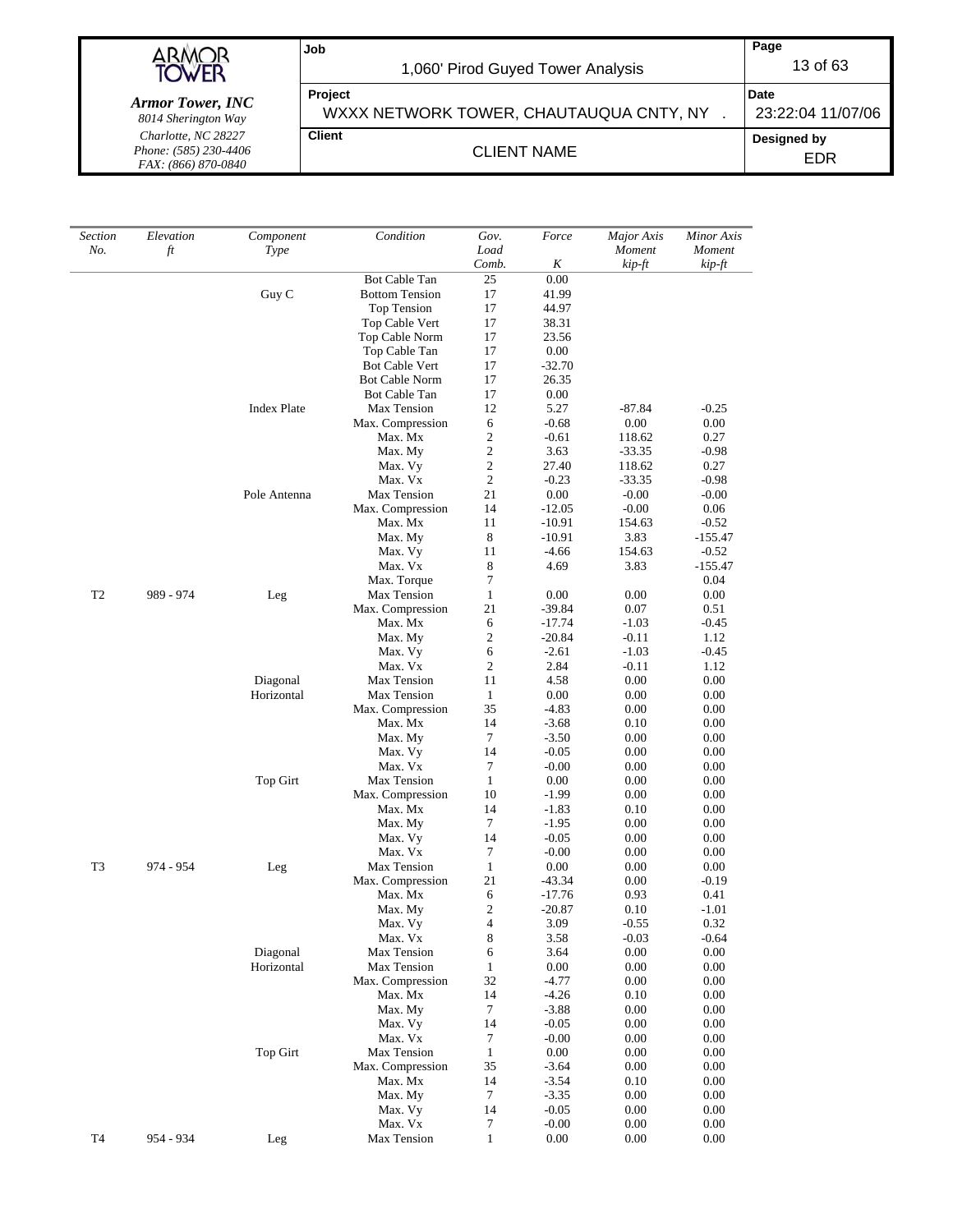| <b>ARMOR</b><br><b>TOWER</b> |  |
|------------------------------|--|
|                              |  |

**Date**

**Project** 

**Job**

**Client**

*Armor Tower, INC 8014 Sherington Way Charlotte, NC 28227 Phone: (585) 230-4406 FAX: (866) 870-0840* 

WXXX NETWORK TOWER, CHAUTAUQUA CNTY, NY .

**Designed by**<br>CLIENT NAME

EDR

| <b>Section</b><br>No. | Elevation<br>ft | Component<br>Type  | Condition                   | Gov.<br>Load      | Force               | Major Axis<br>Moment | Minor Axis<br>Moment |
|-----------------------|-----------------|--------------------|-----------------------------|-------------------|---------------------|----------------------|----------------------|
|                       |                 |                    |                             | Comb.             | K                   | kip-ft               | kip-ft               |
|                       |                 |                    | Max. Compression            | 21                | $-42.48$            | 0.01                 | 0.16                 |
|                       |                 |                    | Max. Mx                     | 4                 | $-35.91$            | $-0.55$              | 0.32                 |
|                       |                 |                    | Max. My                     | 8                 | $-36.71$            | $-0.03$              | $-0.64$              |
|                       |                 |                    | Max. Vy                     | 5                 | $-0.16$             | $-0.54$              | 0.30                 |
|                       |                 |                    | Max. Vx                     | 8                 | $-0.18$             | $-0.03$              | $-0.64$              |
|                       |                 | Diagonal           | Max Tension                 | $\tau$            | 4.20                | 0.00                 | 0.00                 |
|                       |                 | Horizontal         | Max Tension                 | $\mathbf{1}$      | 0.00                | 0.00                 | 0.00                 |
|                       |                 |                    | Max. Compression            | 31                | $-4.62$             | 0.00                 | 0.00                 |
|                       |                 |                    | Max. Mx                     | 14<br>7           | $-4.38$             | 0.10                 | 0.00                 |
|                       |                 |                    | Max. My                     | 14                | $-4.09$<br>$-0.05$  | 0.00<br>0.00         | 0.00<br>0.00         |
|                       |                 |                    | Max. Vy<br>Max. Vx          | 7                 | $-0.00$             | 0.00                 | 0.00                 |
|                       |                 | Top Girt           | Max Tension                 | $\mathbf{1}$      | 0.00                | 0.00                 | 0.00                 |
|                       |                 |                    | Max. Compression            | 32                | $-4.25$             | 0.00                 | 0.00                 |
|                       |                 |                    | Max. Mx                     | 14                | $-4.06$             | 0.10                 | 0.00                 |
|                       |                 |                    | Max. My                     | 7                 | $-3.70$             | 0.00                 | 0.00                 |
|                       |                 |                    | Max. Vy                     | 14                | $-0.05$             | 0.00                 | 0.00                 |
|                       |                 |                    | Max. Vx                     | 7                 | $-0.00$             | 0.00                 | 0.00                 |
| T5                    | 934 - 914       | Leg                | Max Tension                 | $\mathbf{1}$      | 0.00                | 0.00                 | 0.00                 |
|                       |                 |                    | Max. Compression            | 23                | $-51.68$            | $-0.02$              | 0.02                 |
|                       |                 |                    | Max. Mx                     | 5                 | $-45.27$            | 0.04                 | $-0.01$              |
|                       |                 |                    | Max. My                     | 8                 | $-41.82$            | $-0.00$              | $-0.05$              |
|                       |                 |                    | Max. Vy                     | 12                | 0.04                | 0.04                 | 0.03                 |
|                       |                 |                    | Max. Vx                     | 8                 | $-0.05$             | $-0.00$              | $-0.05$              |
|                       |                 | Diagonal           | Max Tension                 | 3                 | 5.87                | 0.00                 | 0.00                 |
|                       |                 | Horizontal         | Max Tension                 | $\mathbf{1}$      | 0.00                | 0.00                 | 0.00                 |
|                       |                 |                    | Max. Compression            | 3                 | $-4.58$             | 0.00                 | 0.00                 |
|                       |                 |                    | Max. Mx                     | 14                | $-4.35$             | 0.10                 | 0.00                 |
|                       |                 |                    | Max. My                     | 7                 | $-4.17$             | 0.00                 | 0.00                 |
|                       |                 |                    | Max. Vy                     | 14                | $-0.05$             | 0.00                 | 0.00                 |
|                       |                 | Top Girt           | Max. Vx<br>Max Tension      | 7<br>$\mathbf{1}$ | $-0.00$<br>0.00     | 0.00<br>0.00         | 0.00<br>0.00         |
|                       |                 |                    | Max. Compression            | 35                | $-4.56$             | 0.00                 | 0.00                 |
|                       |                 |                    | Max. Mx                     | 14                | $-4.38$             | 0.10                 | 0.00                 |
|                       |                 |                    | Max. My                     | $\tau$            | $-4.13$             | 0.00                 | 0.00                 |
|                       |                 |                    | Max. Vy                     | 14                | $-0.05$             | 0.00                 | 0.00                 |
|                       |                 |                    | Max. Vx                     | 7                 | $-0.00$             | 0.00                 | 0.00                 |
| T <sub>6</sub>        | 914 - 894       | Leg                | Max Tension                 | 1                 | 0.00                | 0.00                 | 0.00                 |
|                       |                 |                    | Max. Compression            | 23                | $-77.25$            | 0.05                 | $-0.02$              |
|                       |                 |                    | Max. Mx                     | 5                 | $-50.42$            | $-0.19$              | 0.03                 |
|                       |                 |                    | Max. My                     | 8                 | $-57.84$            | $-0.00$              | $-0.20$              |
|                       |                 |                    | Max. Vy                     | 5                 | 0.07                | $-0.19$              | 0.03                 |
|                       |                 |                    | Max. Vx                     | 8                 | 0.08                | $-0.00$              | $-0.20$              |
|                       |                 | Diagonal           | Max Tension                 | 3                 | 6.42                | 0.00                 | 0.00                 |
|                       |                 | Guy Lower Diagonal | <b>Max Tension</b>          | 12                | 11.56               | 0.00                 | 0.00                 |
|                       |                 | Guy Upper Diagonal | Max Tension                 | $\,8\,$           | 15.51               | 0.00                 | $0.00\,$             |
|                       |                 | Horizontal         | Max Tension                 | $\mathbf{1}$      | 0.00                | 0.00                 | 0.00                 |
|                       |                 |                    | Max. Compression<br>Max. Mx | 31                | $-13.17$            | 0.00                 | 0.00                 |
|                       |                 |                    |                             | 14                | $-9.55$             | 0.10                 | 0.00                 |
|                       |                 |                    | Max. My<br>Max. Vy          | $\tau$<br>14      | $-12.56$<br>$-0.05$ | 0.00<br>0.00         | 0.00<br>0.00         |
|                       |                 |                    | Max. Vx                     | 7                 | $-0.00$             | 0.00                 | 0.00                 |
|                       |                 | Top Girt           | Max Tension                 | $\mathbf{1}$      | 0.00                | 0.00                 | 0.00                 |
|                       |                 |                    | Max. Compression            | $\mathfrak{Z}$    | $-5.11$             | 0.00                 | 0.00                 |
|                       |                 |                    | Max. Mx                     | 14                | $-4.08$             | 0.10                 | 0.00                 |
|                       |                 |                    | Max. My                     | $\tau$            | $-4.05$             | 0.00                 | 0.00                 |
|                       |                 |                    | Max. Vy                     | 14                | $-0.05$             | 0.00                 | 0.00                 |
|                       |                 |                    | Max. Vx                     | $\tau$            | $-0.00$             | 0.00                 | 0.00                 |
|                       |                 | Guy A              | <b>Bottom Tension</b>       | 21                | 42.70               |                      |                      |
|                       |                 |                    | Top Tension                 | 21                | 45.53               |                      |                      |
|                       |                 |                    | Top Cable Vert              | 21                | 38.07               |                      |                      |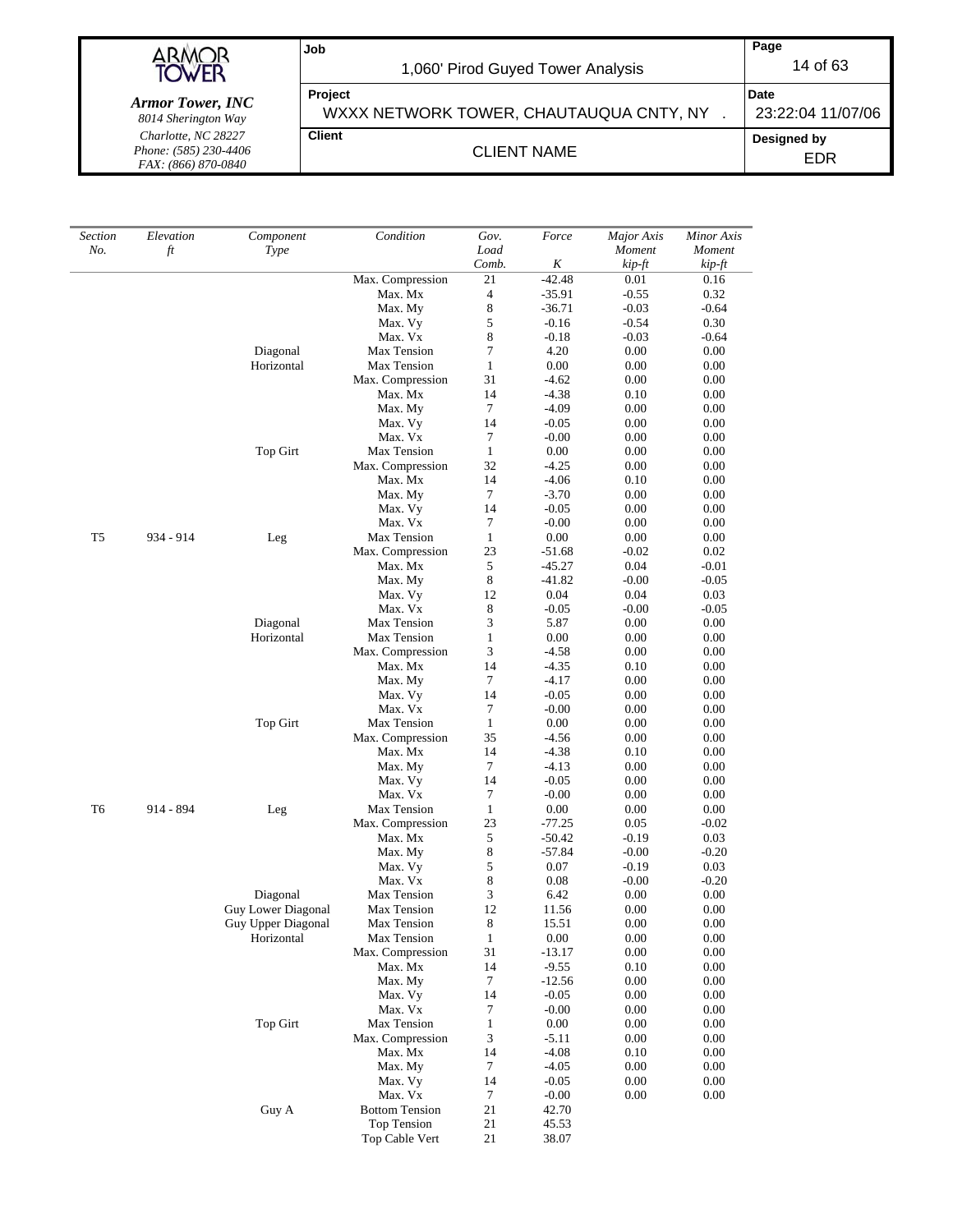| ARMOR        |  |
|--------------|--|
| <b>TOWER</b> |  |

**Date**

**Project** 

**Job**

**Client**

*Armor Tower, INC 8014 Sherington Way Charlotte, NC 28227 Phone: (585) 230-4406 FAX: (866) 870-0840* 

#### WXXX NETWORK TOWER, CHAUTAUQUA CNTY, NY .

**Designed by**<br>CLIENT NAME

EDR

| Section<br>No. | Elevation<br>ft | Component<br>Type | Condition                                     | Gov.<br>Load   | Force            | Major Axis<br>Moment | Minor Axis<br>Moment |
|----------------|-----------------|-------------------|-----------------------------------------------|----------------|------------------|----------------------|----------------------|
|                |                 |                   |                                               | Comb.          | $\boldsymbol{K}$ | kip-ft               | kip-ft               |
|                |                 |                   | Top Cable Norm                                | 21             | 24.98            |                      |                      |
|                |                 |                   | Top Cable Tan                                 | 21             | 0.00             |                      |                      |
|                |                 |                   | <b>Bot Cable Vert</b>                         | 21             | $-32.73$         |                      |                      |
|                |                 |                   | <b>Bot Cable Norm</b>                         | 21             | 27.42            |                      |                      |
|                |                 | Guy B             | <b>Bot Cable Tan</b><br><b>Bottom Tension</b> | 21<br>25       | 0.00<br>41.56    |                      |                      |
|                |                 |                   | Top Tension                                   | 25             | 44.24            |                      |                      |
|                |                 |                   | Top Cable Vert                                | 25             | 36.32            |                      |                      |
|                |                 |                   | Top Cable Norm                                | 25             | 25.25            |                      |                      |
|                |                 |                   | Top Cable Tan                                 | 25             | 0.00             |                      |                      |
|                |                 |                   | <b>Bot Cable Vert</b>                         | 25             | $-31.15$         |                      |                      |
|                |                 |                   | <b>Bot Cable Norm</b>                         | 25             | 27.51            |                      |                      |
|                |                 |                   | <b>Bot Cable Tan</b>                          | 25             | 0.00             |                      |                      |
|                |                 | Guy C             | <b>Bottom Tension</b>                         | 17             | 41.65            |                      |                      |
|                |                 |                   | Top Tension                                   | 17             | 44.35            |                      |                      |
|                |                 |                   | Top Cable Vert                                | 17             | 36.49            |                      |                      |
|                |                 |                   | Top Cable Norm                                | 17             | 25.19            |                      |                      |
|                |                 |                   | Top Cable Tan                                 | 17             | 0.00             |                      |                      |
|                |                 |                   | <b>Bot Cable Vert</b>                         | 17             | $-31.30$         |                      |                      |
|                |                 |                   | <b>Bot Cable Norm</b>                         | 17             | 27.47            |                      |                      |
|                |                 |                   | <b>Bot Cable Tan</b>                          | 17             | 0.00             |                      |                      |
| T7             | 894 - 874       | Leg               | Max Tension                                   | $\mathbf{1}$   | 0.00             | 0.00                 | 0.00                 |
|                |                 |                   | Max. Compression                              | 23             | $-69.42$         | 0.31                 | $-0.17$              |
|                |                 |                   | Max. Mx                                       | 35             | $-34.68$         | 0.49                 | $-0.27$              |
|                |                 |                   | Max. My                                       | 27<br>12       | $-35.58$<br>0.14 | $-0.01$<br>0.16      | 0.55<br>0.09         |
|                |                 |                   | Max. Vy<br>Max. Vx                            | 8              | -0.16            | 0.00                 | $-0.18$              |
|                |                 | Diagonal          | Max Tension                                   | 11             | 3.27             | 0.00                 | 0.00                 |
|                |                 | Horizontal        | Max Tension                                   | $\mathbf{1}$   | 0.00             | 0.00                 | 0.00                 |
|                |                 |                   | Max. Compression                              | $\mathbf{1}$   | -4.09            | 0.00                 | 0.00                 |
|                |                 |                   | Max. Mx                                       | 14             | $-3.53$          | 0.10                 | 0.00                 |
|                |                 |                   | Max. My                                       | 7              | $-3.53$          | 0.00                 | 0.00                 |
|                |                 |                   | Max. Vy                                       | 14             | $-0.05$          | 0.00                 | 0.00                 |
|                |                 |                   | Max. Vx                                       | 7              | $-0.00$          | 0.00                 | 0.00                 |
|                |                 | Top Girt          | Max Tension                                   | $\mathbf{1}$   | 0.00             | 0.00                 | 0.00                 |
|                |                 |                   | Max. Compression                              | $\mathbf{1}$   | $-3.85$          | 0.00                 | 0.00                 |
|                |                 |                   | Max. Mx                                       | 14             | $-3.59$          | 0.10                 | 0.00                 |
|                |                 |                   | Max. My                                       | 7              | $-3.31$          | 0.00                 | 0.00                 |
|                |                 |                   | Max. Vy                                       | 14             | $-0.05$          | 0.00                 | 0.00                 |
|                |                 |                   | Max. Vx                                       | 7              | $-0.00$          | 0.00                 | 0.00                 |
| T <sub>8</sub> | 874 - 854       | Leg               | Max Tension                                   | $\mathbf{1}$   | 0.00             | 0.00                 | 0.00                 |
|                |                 |                   | Max. Compression                              | 23             | $-76.80$         | 0.03                 | $-0.02$              |
|                |                 |                   | Max. Mx                                       | 4              | $-36.66$         | 1.01                 | $-0.61$              |
|                |                 |                   | Max. My                                       | 8<br>4         | $-37.92$<br>3.14 | 0.02                 | 1.19<br>0.10         |
|                |                 |                   | Max. Vy<br>Max. Vx                            | 8              |                  | $-0.16$<br>0.01      | $-0.19$              |
|                |                 | Diagonal          | Max Tension                                   | $\overline{4}$ | 3.68<br>3.22     | 0.00                 | 0.00                 |
|                |                 | Horizontal        | Max Tension                                   | $\mathbf{1}$   | 0.00             | 0.00                 | 0.00                 |
|                |                 |                   | Max. Compression                              | 35             | $-4.21$          | 0.00                 | $0.00\,$             |
|                |                 |                   | Max. Mx                                       | 14             | $-3.23$          | 0.10                 | 0.00                 |
|                |                 |                   | Max. My                                       | 20             | $-3.40$          | 0.00                 | 0.00                 |
|                |                 |                   | Max. Vy                                       | 14             | $-0.05$          | 0.00                 | 0.00                 |
|                |                 |                   | Max. Vx                                       | 20             | $-0.00$          | 0.00                 | 0.00                 |
|                |                 | <b>Top Girt</b>   | Max Tension                                   | $\mathbf{1}$   | $0.00\,$         | 0.00                 | 0.00                 |
|                |                 |                   | Max. Compression                              | 35             | $-3.77$          | 0.00                 | 0.00                 |
|                |                 |                   | Max. Mx                                       | 14             | $-3.51$          | 0.10                 | 0.00                 |
|                |                 |                   | Max. My                                       | 7              | $-3.23$          | 0.00                 | 0.00                 |
|                |                 |                   | Max. Vy                                       | 14             | $-0.05$          | 0.00                 | 0.00                 |
|                |                 |                   | Max. Vx                                       | 7              | $-0.00$          | 0.00                 | 0.00                 |
| T <sub>9</sub> | 854 - 834       | Leg               | Max Tension                                   | $\mathbf{1}$   | 0.00             | 0.00                 | 0.00                 |
|                |                 |                   | Max. Compression                              | 15             | -94.98           | $-0.02$              | $-0.14$              |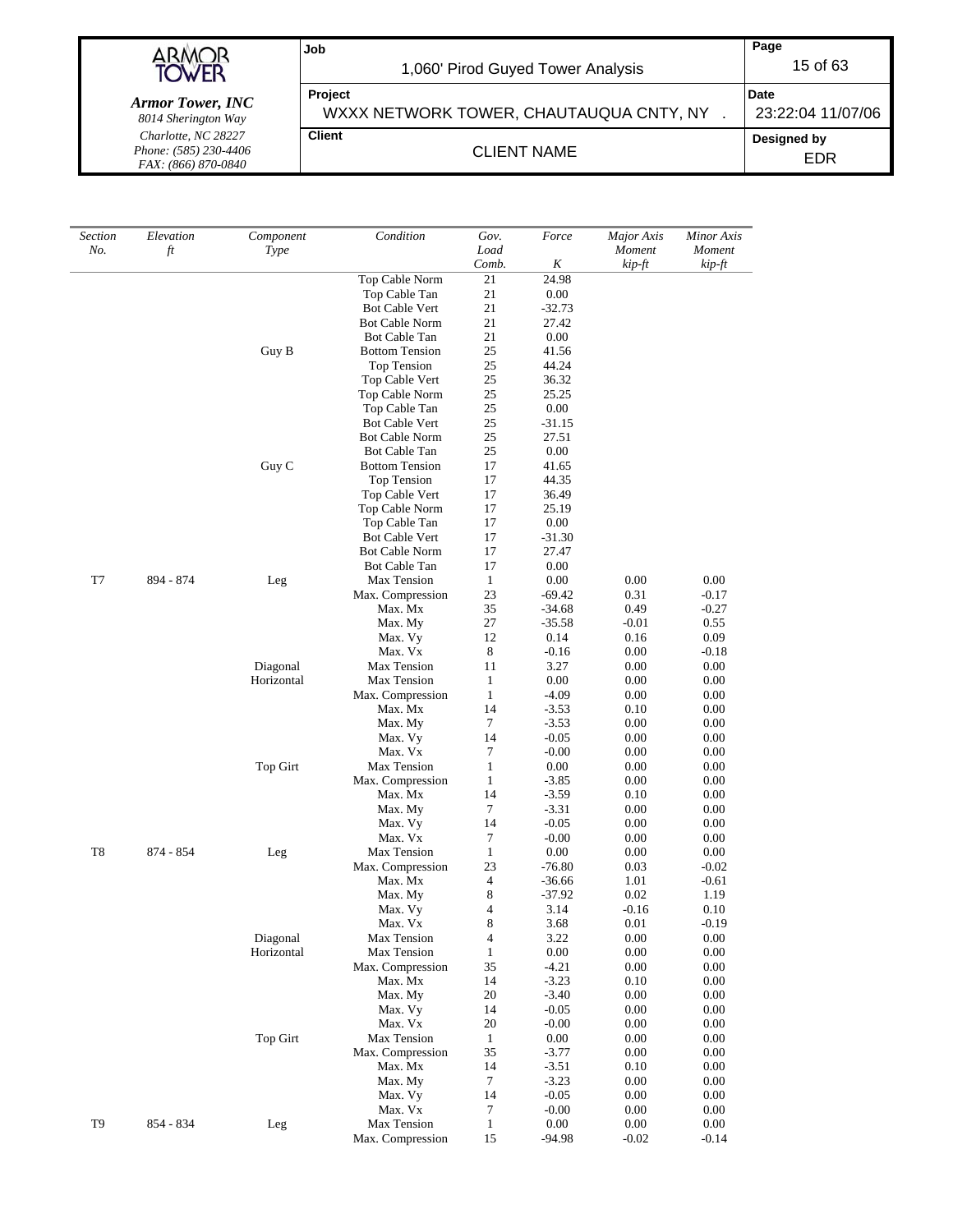| ARMOR<br><b>TOWER</b> |  |
|-----------------------|--|
|                       |  |

**Page**  16 of 63

**Date**

*Armor Tower, INC*

**Job**

**Project** 

**Client**

*8014 Sherington Way Charlotte, NC 28227 Phone: (585) 230-4406* 

*FAX: (866) 870-0840* 

### WXXX NETWORK TOWER, CHAUTAUQUA CNTY, NY .

**Designed by**<br>CLIENT NAME

EDR

| <b>Section</b><br>No. | Elevation<br>ft | Component<br>Type  | Condition                                      | Gov.<br>Load | Force               | Major Axis<br>Moment | Minor Axis<br>Moment |
|-----------------------|-----------------|--------------------|------------------------------------------------|--------------|---------------------|----------------------|----------------------|
|                       |                 |                    |                                                | Comb.        | K                   | kip-ft               | kip-ft               |
|                       |                 |                    | Max. Mx                                        | 6            | $-58.19$            | 1.64                 | 0.78                 |
|                       |                 |                    | Max. My                                        | 2            | $-60.85$            | 0.12                 | $-1.77$              |
|                       |                 |                    | Max. Vy                                        | 6            | $-8.47$             | $-1.54$              | $-0.72$              |
|                       |                 |                    | Max. Vx                                        | 2            | 9.17                | $-0.12$              | 1.67                 |
|                       |                 | Diagonal           | Max Tension                                    | 11           | 8.01                | 0.00                 | 0.00                 |
|                       |                 | Guy Lower Diagonal | Max Tension                                    | 11           | 12.98               | 0.00                 | 0.00                 |
|                       |                 | Guy Upper Diagonal | Max Tension                                    | 8            | 13.29               | 0.00                 | 0.00                 |
|                       |                 | Horizontal         | Max Tension                                    | $\mathbf{1}$ | 0.00                | 0.00                 | 0.00                 |
|                       |                 |                    | Max. Compression                               | 27           | $-13.03$            | 0.00                 | 0.00                 |
|                       |                 |                    | Max. Mx<br>Max. My                             | 14<br>20     | $-9.27$<br>$-11.09$ | 0.10<br>0.00         | 0.00<br>0.00         |
|                       |                 |                    | Max. Vy                                        | 14           | $-0.05$             | 0.00                 | 0.00                 |
|                       |                 |                    | Max. Vx                                        | 20           | $-0.00$             | 0.00                 | 0.00                 |
|                       |                 | Top Girt           | Max Tension                                    | $\mathbf{1}$ | 0.00                | 0.00                 | 0.00                 |
|                       |                 |                    | Max. Compression                               | 35           | $-3.21$             | 0.00                 | 0.00                 |
|                       |                 |                    | Max. Mx                                        | 14           | $-2.98$             | 0.10                 | 0.00                 |
|                       |                 |                    | Max. My                                        | 20           | $-2.51$             | 0.00                 | 0.00                 |
|                       |                 |                    | Max. Vy                                        | 14           | $-0.05$             | 0.00                 | 0.00                 |
|                       |                 |                    | Max. Vx                                        | 20           | $-0.00$             | 0.00                 | 0.00                 |
|                       |                 | Guy A              | <b>Bottom Tension</b>                          | 21           | 42.75               |                      |                      |
|                       |                 |                    | Top Tension                                    | 21           | 45.41               |                      |                      |
|                       |                 |                    | Top Cable Vert                                 | 21           | 37.07               |                      |                      |
|                       |                 |                    | Top Cable Norm                                 | 21           | 26.22               |                      |                      |
|                       |                 |                    | Top Cable Tan                                  | 21           | 0.00                |                      |                      |
|                       |                 |                    | <b>Bot Cable Vert</b><br><b>Bot Cable Norm</b> | 21<br>21     | $-31.99$<br>28.36   |                      |                      |
|                       |                 |                    | <b>Bot Cable Tan</b>                           | 21           | 0.00                |                      |                      |
|                       |                 | Guy B              | <b>Bottom Tension</b>                          | 25           | 41.54               |                      |                      |
|                       |                 |                    | Top Tension                                    | 25           | 44.04               |                      |                      |
|                       |                 |                    | Top Cable Vert                                 | 25           | 35.20               |                      |                      |
|                       |                 |                    | Top Cable Norm                                 | 25           | 26.47               |                      |                      |
|                       |                 |                    | Top Cable Tan                                  | 25           | 0.00                |                      |                      |
|                       |                 |                    | <b>Bot Cable Vert</b>                          | 25           | $-30.29$            |                      |                      |
|                       |                 |                    | <b>Bot Cable Norm</b>                          | 25           | 28.43               |                      |                      |
|                       |                 |                    | Bot Cable Tan                                  | 25           | $0.00\,$            |                      |                      |
|                       |                 | Guy C              | <b>Bottom Tension</b>                          | 17           | 41.67               |                      |                      |
|                       |                 |                    | Top Tension                                    | 17           | 44.19               |                      |                      |
|                       |                 |                    | Top Cable Vert                                 | 17<br>17     | 35.41               |                      |                      |
|                       |                 |                    | Top Cable Norm<br>Top Cable Tan                | 17           | 26.43<br>0.00       |                      |                      |
|                       |                 |                    | <b>Bot Cable Vert</b>                          | 17           | $-30.48$            |                      |                      |
|                       |                 |                    | <b>Bot Cable Norm</b>                          | 17           | 28.41               |                      |                      |
|                       |                 |                    | Bot Cable Tan                                  | 17           | 0.00                |                      |                      |
| T <sub>10</sub>       | 834 - 814       | Leg                | Max Tension                                    | $\mathbf{1}$ | 0.00                | 0.00                 | 0.00                 |
|                       |                 |                    | Max. Compression                               | 21           | $-109.73$           | 0.01                 | 0.01                 |
|                       |                 |                    | Max. Mx                                        | 6            | -58.34              | 1.64                 | 0.78                 |
|                       |                 |                    | Max. My                                        | 2            | $-61.00$            | 0.12                 | $-1.77$              |
|                       |                 |                    | Max. Vy                                        | 6            | 0.43                | $-0.40$              | $-0.18$              |
|                       |                 |                    | Max. Vx                                        | 2            | $-0.46$             | $-0.04$              | 0.43                 |
|                       |                 | Diagonal           | Max Tension                                    | 11           | 7.66                | 0.00                 | 0.00                 |
|                       |                 | Horizontal         | Max Tension                                    | $\mathbf{1}$ | $0.00\,$            | 0.00                 | 0.00                 |
|                       |                 |                    | Max. Compression<br>Max. Mx                    | 11<br>14     | $-5.68$<br>$-3.50$  | 0.00<br>0.10         | 0.00<br>0.00         |
|                       |                 |                    | Max. My                                        | 20           | $-2.59$             | 0.00                 | 0.00                 |
|                       |                 |                    | Max. Vy                                        | 14           | $-0.05$             | 0.00                 | 0.00                 |
|                       |                 |                    | Max. Vx                                        | 20           | $-0.00$             | 0.00                 | 0.00                 |
|                       |                 | Top Girt           | Max Tension                                    | $\mathbf{1}$ | 0.00                | 0.00                 | 0.00                 |
|                       |                 |                    | Max. Compression                               | 11           | $-6.53$             | 0.00                 | 0.00                 |
|                       |                 |                    | Max. Mx                                        | 14           | $-3.15$             | 0.10                 | 0.00                 |
|                       |                 |                    | Max. My                                        | 20           | $-2.75$             | 0.00                 | 0.00                 |
|                       |                 |                    | Max. Vy                                        | 14           | $-0.05$             | 0.00                 | 0.00                 |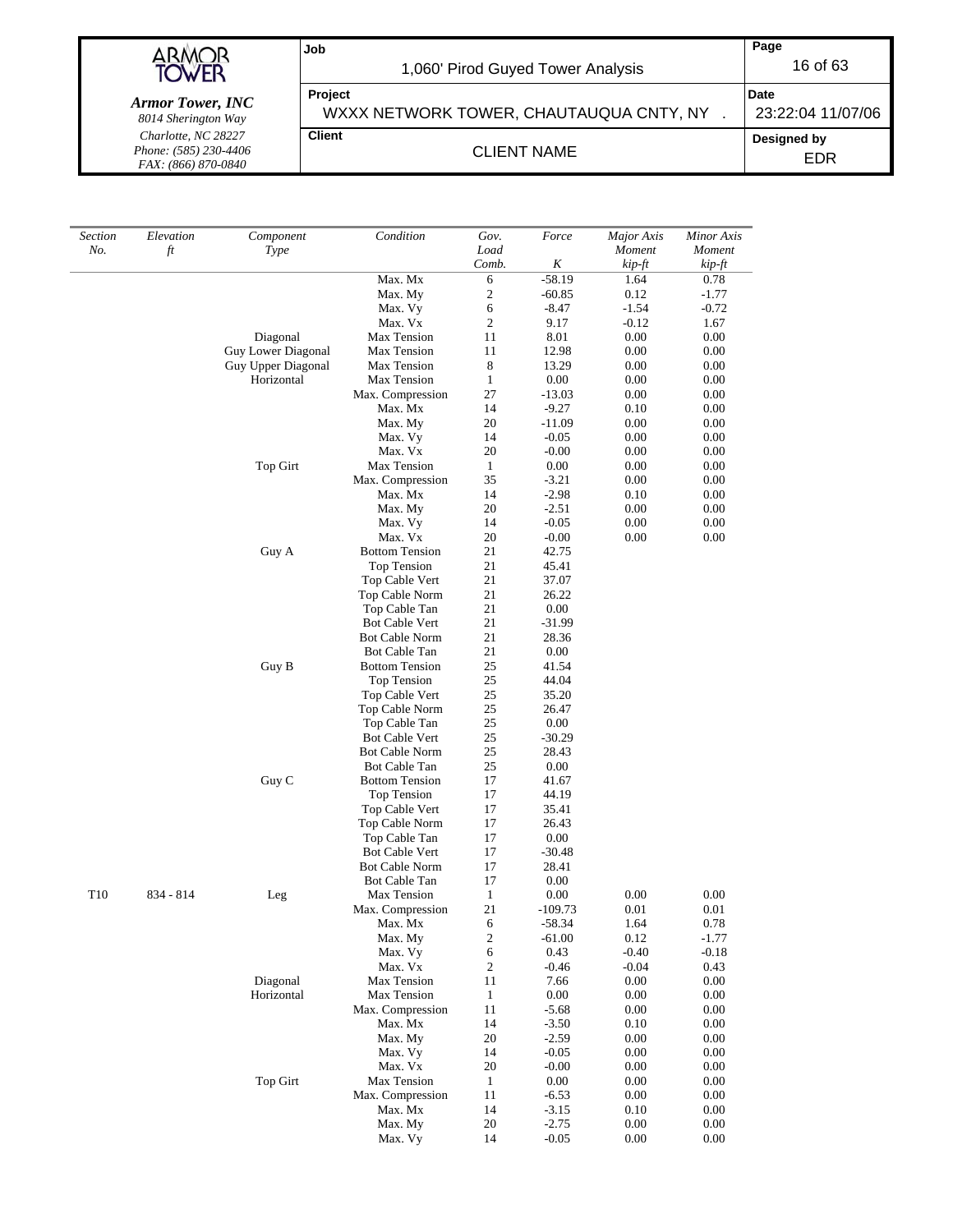| ARMOR        |  |
|--------------|--|
| <b>TOWER</b> |  |

**Date**

**Project** 

**Job**

**Client**

*Armor Tower, INC 8014 Sherington Way Charlotte, NC 28227 Phone: (585) 230-4406 FAX: (866) 870-0840* 

#### WXXX NETWORK TOWER, CHAUTAUQUA CNTY, NY .

**Designed by**<br>CLIENT NAME

EDR

| Section         | Elevation | Component              | Condition              | Gov.             | Force              | Major Axis      | Minor Axis      |
|-----------------|-----------|------------------------|------------------------|------------------|--------------------|-----------------|-----------------|
| No.             | ft        | <b>Type</b>            |                        | Load             |                    | Moment          | Moment          |
|                 |           |                        |                        | Comb.            | K                  | kip-ft          | kip-ft          |
|                 |           |                        | Max. Vx                | 20               | $-0.00$            | 0.00            | 0.00            |
| T <sub>11</sub> | 814 - 794 | Leg                    | Max Tension            | $\mathbf{1}$     | 0.00               | 0.00            | 0.00            |
|                 |           |                        | Max. Compression       | 21               | -119.22            | 0.01            | 0.02            |
|                 |           |                        | Max. Mx                | 5                | $-43.39$           | 0.06            | 0.01            |
|                 |           |                        | Max. My                | 2                | $-96.44$           | 0.00            | $-0.06$         |
|                 |           |                        | Max. Vy                | 6                | 0.03               | 0.01            | 0.02            |
|                 |           |                        | Max. Vx                | 8                | 0.04               | $-0.00$         | 0.01            |
|                 |           | Diagonal               | Max Tension            | 11               | 4.45               | 0.00            | 0.00            |
|                 |           | Horizontal             | Max Tension            | $\mathbf{1}$     | 0.00               | 0.00            | 0.00            |
|                 |           |                        | Max. Compression       | 31               | $-4.01$            | 0.00            | 0.00            |
|                 |           |                        | Max. Mx                | 14               | $-3.47$            | 0.10            | 0.00            |
|                 |           |                        | Max. My                | 20<br>14         | $-2.45$            | 0.00            | 0.00<br>0.00    |
|                 |           |                        | Max. Vy                | 20               | $-0.05$<br>$-0.00$ | 0.00<br>0.00    | 0.00            |
|                 |           | Top Girt               | Max. Vx<br>Max Tension | $\mathbf{1}$     | 0.00               | 0.00            | 0.00            |
|                 |           |                        | Max. Compression       | 11               | $-4.00$            | 0.00            | 0.00            |
|                 |           |                        | Max. Mx                | 14               | $-3.50$            | 0.10            | 0.00            |
|                 |           |                        | Max. My                | 20               | $-2.55$            | 0.00            | 0.00            |
|                 |           |                        | Max. Vy                | 14               | $-0.05$            | 0.00            | 0.00            |
|                 |           |                        | Max. Vx                | 20               | $-0.00$            | 0.00            | 0.00            |
| T <sub>12</sub> | 794 - 774 | Leg                    | Max Tension            | $\mathbf{1}$     | 0.00               | 0.00            | 0.00            |
|                 |           |                        | Max. Compression       | 21               | $-121.24$          | 0.01            | 0.02            |
|                 |           |                        | Max. Mx                | 5                | $-110.14$          | 0.06            | 0.00            |
|                 |           |                        | Max. My                | $\overline{c}$   | -98.65             | 0.01            | $-0.07$         |
|                 |           |                        | Max. Vy                | 6                | $-0.03$            | 0.03            | 0.01            |
|                 |           |                        | Max. Vx                | 2                | 0.03               | 0.00            | $-0.02$         |
|                 |           | Diagonal               | Max Tension            | 27               | 2.88               | 0.00            | 0.00            |
|                 |           | Horizontal             | Max Tension            | $\mathbf{1}$     | 0.00               | 0.00            | 0.00            |
|                 |           |                        | Max. Compression       | 31               | $-4.01$            | 0.00            | 0.00            |
|                 |           |                        | Max. Mx                | 14               | $-3.43$            | 0.10            | 0.00            |
|                 |           |                        | Max. My                | 7                | $-3.24$            | 0.00            | $-0.00$         |
|                 |           |                        | Max. Vy                | 14               | $-0.05$            | 0.00            | 0.00            |
|                 |           |                        | Max. Vx                | $\boldsymbol{7}$ | 0.00               | 0.00            | 0.00            |
|                 |           | <b>Top Girt</b>        | Max Tension            | $\mathbf{1}$     | 0.00               | 0.00            | 0.00            |
|                 |           |                        | Max. Compression       | 31               | $-4.01$            | 0.00            | 0.00            |
|                 |           |                        | Max. Mx                | 14               | $-3.46$            | 0.10            | 0.00            |
|                 |           |                        | Max. My                | 20               | $-2.42$            | 0.00            | 0.00            |
|                 |           |                        | Max. Vy                | 14               | $-0.05$            | 0.00            | 0.00            |
|                 |           |                        | Max. Vx                | 20               | $-0.00$            | 0.00            | 0.00            |
| T <sub>13</sub> | 774 - 754 | Leg                    | Max Tension            | $\mathbf{1}$     | 0.00               | 0.00            | 0.00            |
|                 |           |                        | Max. Compression       | 21               | -120.15            | 0.01            | 0.00            |
|                 |           |                        | Max. Mx                | 4                | $-105.87$          | 0.76            | -0.46           |
|                 |           |                        | Max. My                | 8                | $-108.05$          | $-0.02$         | 0.90            |
|                 |           |                        | Max. Vy                | 12<br>8          | 0.21               | 0.19<br>$-0.00$ | 0.11<br>$-0.22$ |
|                 |           |                        | Max. Vx<br>Max Tension | 3                | $-0.25$<br>3.70    | $0.00\,$        | $0.00\,$        |
|                 |           | Diagonal<br>Horizontal | Max Tension            | $\mathbf{1}$     | 0.00               | 0.00            | 0.00            |
|                 |           |                        | Max. Compression       | 31               | $-3.99$            | 0.00            | 0.00            |
|                 |           |                        | Max. Mx                | 14               | $-3.25$            | 0.10            | 0.00            |
|                 |           |                        | Max. My                | 7                | $-3.08$            | 0.00            | $-0.00$         |
|                 |           |                        | Max. Vy                | 14               | $-0.05$            | 0.00            | 0.00            |
|                 |           |                        | Max. Vx                | 7                | 0.00               | 0.00            | 0.00            |
|                 |           | <b>Top Girt</b>        | Max Tension            | $\mathbf{1}$     | 0.00               | 0.00            | 0.00            |
|                 |           |                        | Max. Compression       | 31               | $-3.99$            | 0.00            | 0.00            |
|                 |           |                        | Max. Mx                | 14               | $-3.42$            | 0.10            | 0.00            |
|                 |           |                        | Max. My                | 7                | $-3.23$            | 0.00            | $-0.00$         |
|                 |           |                        | Max. Vy                | 14               | $-0.05$            | 0.00            | 0.00            |
|                 |           |                        | Max. Vx                | 7                | 0.00               | 0.00            | 0.00            |
| T <sub>14</sub> | 754 - 734 | Leg                    | Max Tension            | $\mathbf{1}$     | 0.00               | 0.00            | 0.00            |
|                 |           |                        | Max. Compression       | 21               | -112.16            | $-0.00$         | 0.17            |
|                 |           |                        | Max. Mx                | 12               | $-90.02$           | $-2.23$         | $-1.20$         |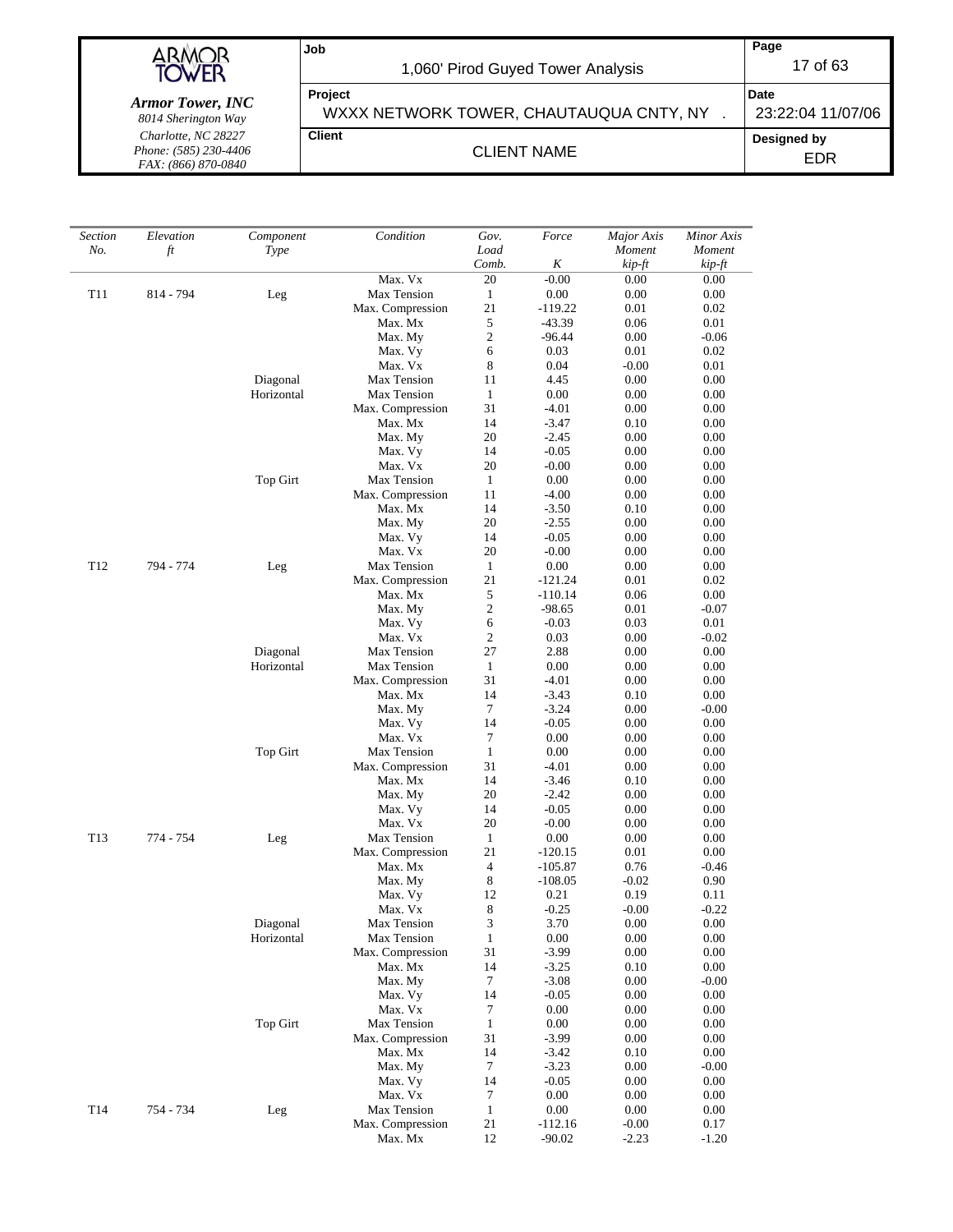| <b>ARMOR</b><br><b>TOWER</b> |
|------------------------------|
|                              |

**Date**

**Project** 

**Job**

**Client**

*Armor Tower, INC 8014 Sherington Way Charlotte, NC 28227 Phone: (585) 230-4406 FAX: (866) 870-0840* 

#### WXXX NETWORK TOWER, CHAUTAUQUA CNTY, NY .

**Designed by**<br>CLIENT NAME

EDR

| <b>Section</b><br>No. | Elevation<br>ft | Component<br><b>Type</b>         | Condition                                      | Gov.<br>Load       | Force          | Major Axis<br>Moment | Minor Axis<br>Moment |
|-----------------------|-----------------|----------------------------------|------------------------------------------------|--------------------|----------------|----------------------|----------------------|
|                       |                 |                                  |                                                | Comb.              | K              | kip-ft               | kip-ft               |
|                       |                 |                                  | Max. My                                        | 8                  | $-92.34$       | $-0.13$              | 2.58                 |
|                       |                 |                                  | Max. Vy                                        | 12                 | $-6.91$        | 0.36                 | 0.19                 |
|                       |                 |                                  | Max. Vx                                        | 8                  | 7.96           | 0.02                 | $-0.41$              |
|                       |                 | Diagonal                         | Max Tension                                    | 3                  | 6.69           | 0.00                 | 0.00                 |
|                       |                 | Horizontal                       | Max Tension                                    | 1                  | 0.00           | 0.00                 | 0.00                 |
|                       |                 |                                  | Max. Compression                               | 3                  | $-5.45$        | 0.00                 | 0.00                 |
|                       |                 |                                  | Max. Mx                                        | 14                 | $-3.06$        | 0.10                 | 0.00                 |
|                       |                 |                                  | Max. My                                        | 7                  | $-4.44$        | 0.00                 | $-0.00$              |
|                       |                 |                                  | Max. Vy                                        | 14                 | $-0.05$        | 0.00                 | 0.00                 |
|                       |                 |                                  | Max. Vx                                        | 7                  | 0.00           | 0.00                 | 0.00                 |
|                       |                 | Top Girt                         | Max Tension                                    | $\mathbf{1}$       | 0.00           | 0.00                 | $0.00\,$             |
|                       |                 |                                  | Max. Compression                               | 31                 | $-3.78$        | 0.00                 | 0.00                 |
|                       |                 |                                  | Max. Mx                                        | 14                 | $-3.25$        | 0.10                 | 0.00                 |
|                       |                 |                                  | Max. My                                        | 7                  | $-3.08$        | 0.00                 | $-0.00$              |
|                       |                 |                                  | Max. Vy                                        | 14                 | $-0.05$        | 0.00                 | 0.00                 |
|                       |                 |                                  | Max. Vx                                        | 7                  | 0.00           | 0.00                 | 0.00                 |
| T15                   | 734 - 714       | Leg                              | Max Tension                                    | $\mathbf{1}$       | 0.00           | 0.00                 | 0.00                 |
|                       |                 |                                  | Max. Compression                               | 15                 | $-121.93$      | 0.02                 | 1.01                 |
|                       |                 |                                  | Max. Mx                                        | 12                 | $-84.30$       | 2.94                 | 1.57                 |
|                       |                 |                                  | Max. My                                        | 8                  | $-86.53$       | 0.17                 | $-3.39$              |
|                       |                 |                                  | Max. Vy                                        | 12                 | $-6.90$        | 2.94                 | 1.57                 |
|                       |                 |                                  | Max. Vx                                        | 8                  | 7.96           | 0.17                 | $-3.39$              |
|                       |                 | Diagonal                         | Max Tension                                    | 3                  | 8.00           | 0.00                 | 0.00                 |
|                       |                 | Guy Upper Diagonal<br>Horizontal | Max Tension                                    | 12                 | 15.40          | 0.00                 | 0.00                 |
|                       |                 |                                  | Max Tension                                    | $\mathbf{1}$<br>12 | 0.00<br>-12.43 | 0.00<br>0.00         | 0.00<br>0.00         |
|                       |                 |                                  | Max. Compression<br>Max. Mx                    | 17                 | $-7.93$        | 0.10                 | 0.00                 |
|                       |                 |                                  | Max. My                                        | 7                  | $-5.44$        | 0.00                 | $-0.00$              |
|                       |                 |                                  | Max. Vy                                        | 17                 | $-0.05$        | 0.00                 | 0.00                 |
|                       |                 |                                  | Max. Vx                                        | 7                  | 0.00           | 0.00                 | 0.00                 |
|                       |                 | Top Girt                         | Max Tension                                    | $\mathbf{1}$       | 0.00           | 0.00                 | 0.00                 |
|                       |                 |                                  | Max. Compression                               | 3                  | $-6.07$        | 0.00                 | 0.00                 |
|                       |                 |                                  | Max. Mx                                        | 14                 | $-3.09$        | 0.10                 | 0.00                 |
|                       |                 |                                  | Max. My                                        | 7                  | $-4.95$        | 0.00                 | $-0.00$              |
|                       |                 |                                  | Max. Vy                                        | 14                 | $-0.05$        | 0.00                 | 0.00                 |
|                       |                 |                                  | Max. Vx                                        | 7                  | 0.00           | 0.00                 | 0.00                 |
|                       |                 | Guy A                            | <b>Bottom Tension</b>                          | 8                  | 43.22          |                      |                      |
|                       |                 |                                  | Top Tension                                    | 8                  | 44.80          |                      |                      |
|                       |                 |                                  | Top Cable Vert                                 | 8                  | 33.88          |                      |                      |
|                       |                 |                                  | Top Cable Norm                                 | 8                  | 29.30          |                      |                      |
|                       |                 |                                  | Top Cable Tan                                  | 8                  | $0.00\,$       |                      |                      |
|                       |                 |                                  | <b>Bot Cable Vert</b>                          | 8                  | -30.65         |                      |                      |
|                       |                 |                                  | <b>Bot Cable Norm</b>                          | 8                  | 30.47          |                      |                      |
|                       |                 |                                  | <b>Bot Cable Tan</b>                           | 8                  | 0.00           |                      |                      |
|                       |                 | Guy B                            | <b>Bottom Tension</b>                          | 12                 | 41.94          |                      |                      |
|                       |                 |                                  | Top Tension                                    | 12                 | 43.41          |                      |                      |
|                       |                 |                                  | Top Cable Vert                                 | 12                 | 31.82          |                      |                      |
|                       |                 |                                  | Top Cable Norm                                 | 12                 | 29.53          |                      |                      |
|                       |                 |                                  | Top Cable Tan                                  | 12                 | 0.00           |                      |                      |
|                       |                 |                                  | <b>Bot Cable Vert</b>                          | 12                 | $-28.72$       |                      |                      |
|                       |                 |                                  | <b>Bot Cable Norm</b>                          | 12                 | 30.57          |                      |                      |
|                       |                 |                                  | <b>Bot Cable Tan</b>                           | 12                 | 0.00           |                      |                      |
|                       |                 | Guy C                            | <b>Bottom Tension</b>                          | 4                  | 42.11          |                      |                      |
|                       |                 |                                  | Top Tension                                    | 4                  | 43.59          |                      |                      |
|                       |                 |                                  | Top Cable Vert                                 | 4                  | 32.08          |                      |                      |
|                       |                 |                                  | Top Cable Norm                                 | 4                  | 29.51          |                      |                      |
|                       |                 |                                  | Top Cable Tan                                  | 4                  | 0.00           |                      |                      |
|                       |                 |                                  | <b>Bot Cable Vert</b><br><b>Bot Cable Norm</b> | 4<br>4             | $-28.96$       |                      |                      |
|                       |                 |                                  | Bot Cable Tan                                  | 4                  | 30.57<br>0.00  |                      |                      |
| T <sub>16</sub>       | 714 - 694       | Leg                              | Max Tension                                    | $\mathbf{1}$       | 0.00           | 0.00                 | 0.00                 |
|                       |                 |                                  |                                                |                    |                |                      |                      |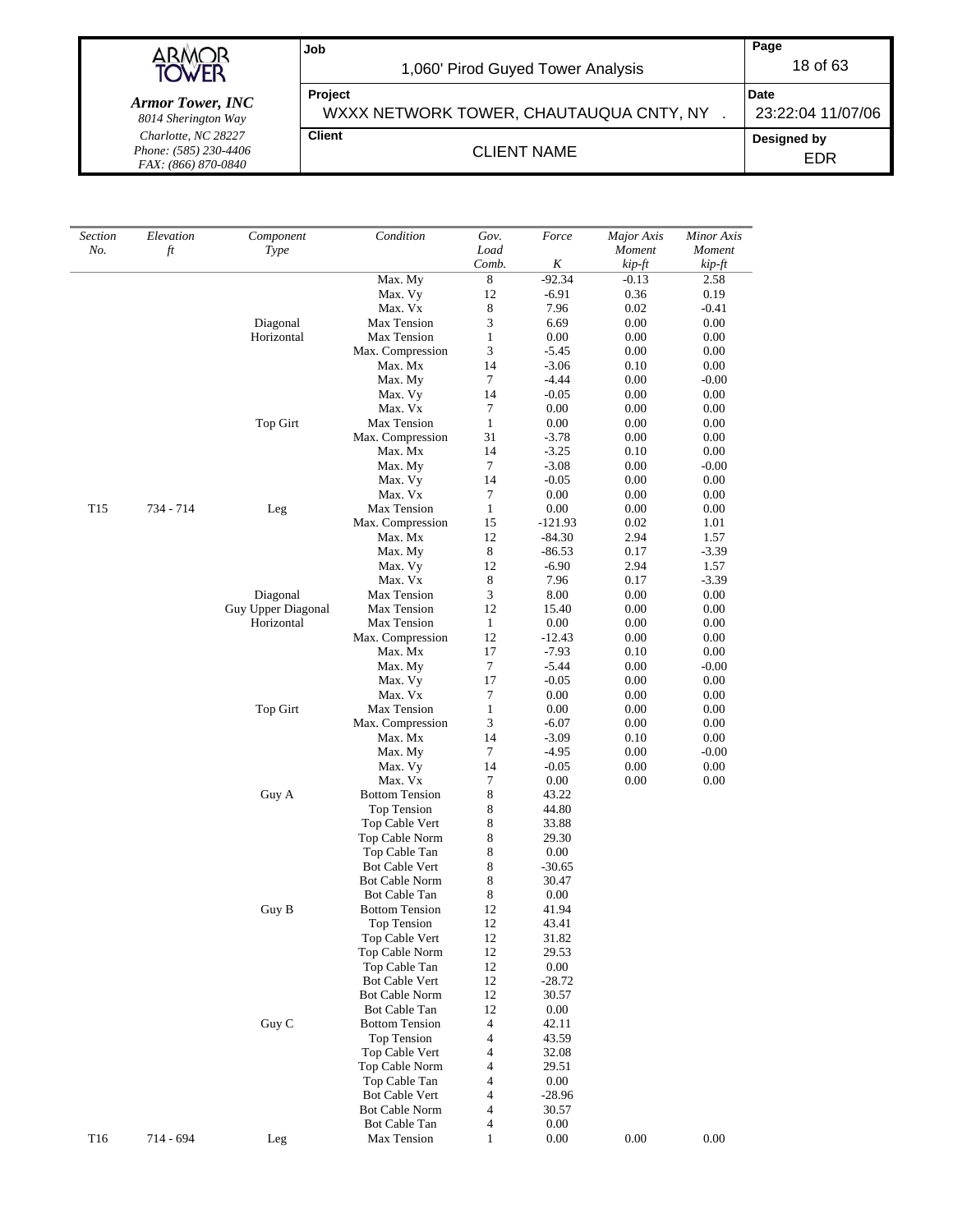| ARMOR<br><b>TOWER</b> |  |
|-----------------------|--|
|                       |  |

**Date**

**Project** 

**Job**

**Client**

*Armor Tower, INC 8014 Sherington Way Charlotte, NC 28227 Phone: (585) 230-4406 FAX: (866) 870-0840* 

WXXX NETWORK TOWER, CHAUTAUQUA CNTY, NY .

**Designed by**<br>CLIENT NAME

EDR

| <b>Section</b>  | Elevation   | Component          | Condition                       | Gov.               | Force             | Major Axis       | Minor Axis         |
|-----------------|-------------|--------------------|---------------------------------|--------------------|-------------------|------------------|--------------------|
| No.             | ft          | Type               |                                 | Load<br>Comb.      | K                 | Moment<br>kip-ft | Moment<br>kip-ft   |
|                 |             |                    | Max. Compression                | 21                 | $-127.06$         | 0.01             | 0.01               |
|                 |             |                    | Max. Mx                         | 25                 | $-117.59$         | $-1.17$          | $-0.64$            |
|                 |             |                    | Max. My                         | 21                 | $-121.08$         | $-0.02$          | 1.30               |
|                 |             |                    | Max. Vy                         | 12                 | $-0.35$           | 0.50             | 0.22               |
|                 |             |                    | Max. Vx                         | 8                  | 0.38              | 0.03             | $-0.53$            |
|                 |             | Diagonal           | Max Tension                     | 11                 | 5.97              | 0.00             | 0.00               |
|                 |             | Guy Lower Diagonal | Max Tension                     | 11                 | 11.99             | 0.00             | 0.00               |
|                 |             | Horizontal         | Max Tension                     | $\mathbf{1}$       | 0.00              | 0.00             | 0.00               |
|                 |             |                    | Max. Compression                | 31                 | $-9.50$           | 0.00             | 0.00               |
|                 |             |                    | Max. Mx                         | 17                 | $-2.77$           | 0.10             | 0.00               |
|                 |             |                    | Max. My                         | $\tau$             | $-4.03$           | 0.00             | $-0.00$            |
|                 |             |                    | Max. Vy                         | 17                 | $-0.05$           | 0.00             | 0.00               |
|                 |             |                    | Max. Vx                         | 7                  | 0.00              | 0.00             | 0.00               |
|                 |             | Top Girt           | Max Tension                     | $\mathbf{1}$       | 0.00              | 0.00             | 0.00               |
|                 |             |                    | Max. Compression                | 34                 | $-10.65$          | 0.00             | 0.00               |
|                 |             |                    | Max. Mx                         | 17                 | $-6.89$           | 0.10             | 0.00               |
|                 |             |                    | Max. My                         | $\tau$             | $-6.72$           | 0.00             | $-0.00$            |
|                 |             |                    | Max. Vy<br>Max. Vx              | 17<br>7            | $-0.05$<br>0.00   | 0.00<br>0.00     | 0.00<br>0.00       |
| T <sub>17</sub> | 694 - 674   | Leg                | Max Tension                     | $\mathbf{1}$       | 0.00              | 0.00             | 0.00               |
|                 |             |                    | Max. Compression                | 21                 | $-136.89$         | 0.01             | 0.02               |
|                 |             |                    | Max. Mx                         | 5                  | $-70.15$          | 0.07             | 0.01               |
|                 |             |                    | Max. My                         | 2                  | $-117.56$         | 0.00             | $-0.07$            |
|                 |             |                    | Max. Vy                         | 12                 | $-0.03$           | $-0.00$          | 0.00               |
|                 |             |                    | Max. Vx                         | 8                  | 0.04              | $-0.00$          | 0.01               |
|                 |             | Diagonal           | Max Tension                     | 11                 | 4.17              | 0.00             | 0.00               |
|                 |             | Horizontal         | Max Tension                     | $\mathbf{1}$       | 0.00              | 0.00             | 0.00               |
|                 |             |                    | Max. Compression                | 31                 | $-3.78$           | 0.00             | 0.00               |
|                 |             |                    | Max. Mx                         | 17                 | $-2.84$           | 0.10             | 0.00               |
|                 |             |                    | Max. My                         | $\tau$             | $-3.02$           | 0.00             | $-0.00$            |
|                 |             |                    | Max. Vy                         | 17                 | $-0.05$           | 0.00             | 0.00               |
|                 |             |                    | Max. Vx                         | $\tau$             | 0.00              | 0.00             | 0.00               |
|                 |             | Top Girt           | Max Tension                     | $\mathbf{1}$       | 0.00              | 0.00             | 0.00               |
|                 |             |                    | Max. Compression                | 31                 | $-3.78$           | 0.00             | 0.00               |
|                 |             |                    | Max. Mx                         | 17                 | $-2.79$           | 0.10             | 0.00               |
|                 |             |                    | Max. My                         | $\tau$             | $-3.51$           | 0.00             | $-0.00$            |
|                 |             |                    | Max. Vy<br>Max. Vx              | 17<br>7            | $-0.05$           | 0.00<br>0.00     | 0.00               |
| T18             | $674 - 654$ |                    | Max Tension                     | $\mathbf{1}$       | 0.00<br>0.00      | 0.00             | 0.00<br>0.00       |
|                 |             | Leg                | Max. Compression                | 21                 | -139.37           | 0.01             | 0.02               |
|                 |             |                    | Max. Mx                         | 6                  | $-52.97$          | 0.07             | 0.03               |
|                 |             |                    | Max. My                         | 2                  | $-119.82$         | 0.00             | $-0.08$            |
|                 |             |                    | Max. Vy                         | 11                 | $-0.04$           | 0.03             | 0.05               |
|                 |             |                    | Max. Vx                         | $\tau$             | 0.04              | $-0.00$          | $-0.03$            |
|                 |             | Diagonal           | Max Tension                     | $\overline{c}$     | 2.75              | 0.00             | 0.00               |
|                 |             | Horizontal         | Max Tension                     | $\mathbf{1}$       | $0.00\,$          | 0.00             | 0.00               |
|                 |             |                    | Max. Compression                | 31                 | $-3.77$           | 0.00             | 0.00               |
|                 |             |                    | Max. Mx                         | 17                 | $-2.84$           | 0.10             | 0.00               |
|                 |             |                    | Max. My                         | $\tau$             | $-3.00$           | 0.00             | $-0.00$            |
|                 |             |                    | Max. Vy                         | 17                 | $-0.05$           | 0.00             | 0.00               |
|                 |             |                    | Max. Vx                         | 7                  | 0.00              | 0.00             | 0.00               |
|                 |             | Top Girt           | Max Tension                     | $\mathbf{1}$       | 0.00              | 0.00             | 0.00               |
|                 |             |                    | Max. Compression                | 31                 | $-3.78$           | 0.00             | 0.00               |
|                 |             |                    | Max. Mx                         | 17                 | $-2.84$           | 0.10             | 0.00               |
|                 |             |                    | Max. My                         | $\tau$             | $-3.02$           | 0.00             | $-0.00$            |
|                 |             |                    | Max. Vy                         | 17                 | $-0.05$           | 0.00             | 0.00               |
|                 |             |                    | Max. Vx                         | 7                  | $0.00\,$          | 0.00             | 0.00               |
| T <sub>19</sub> | 654 - 634   | Leg                | Max Tension<br>Max. Compression | $\mathbf{1}$<br>21 | 0.00<br>$-138.55$ | 0.00             | 0.00               |
|                 |             |                    | Max. Mx                         | 5                  | $-121.86$         | 0.01<br>0.90     | $-0.01$<br>$-0.26$ |
|                 |             |                    | Max. My                         | $\,8\,$            | $-122.68$         | $-0.08$          | 0.98               |
|                 |             |                    |                                 |                    |                   |                  |                    |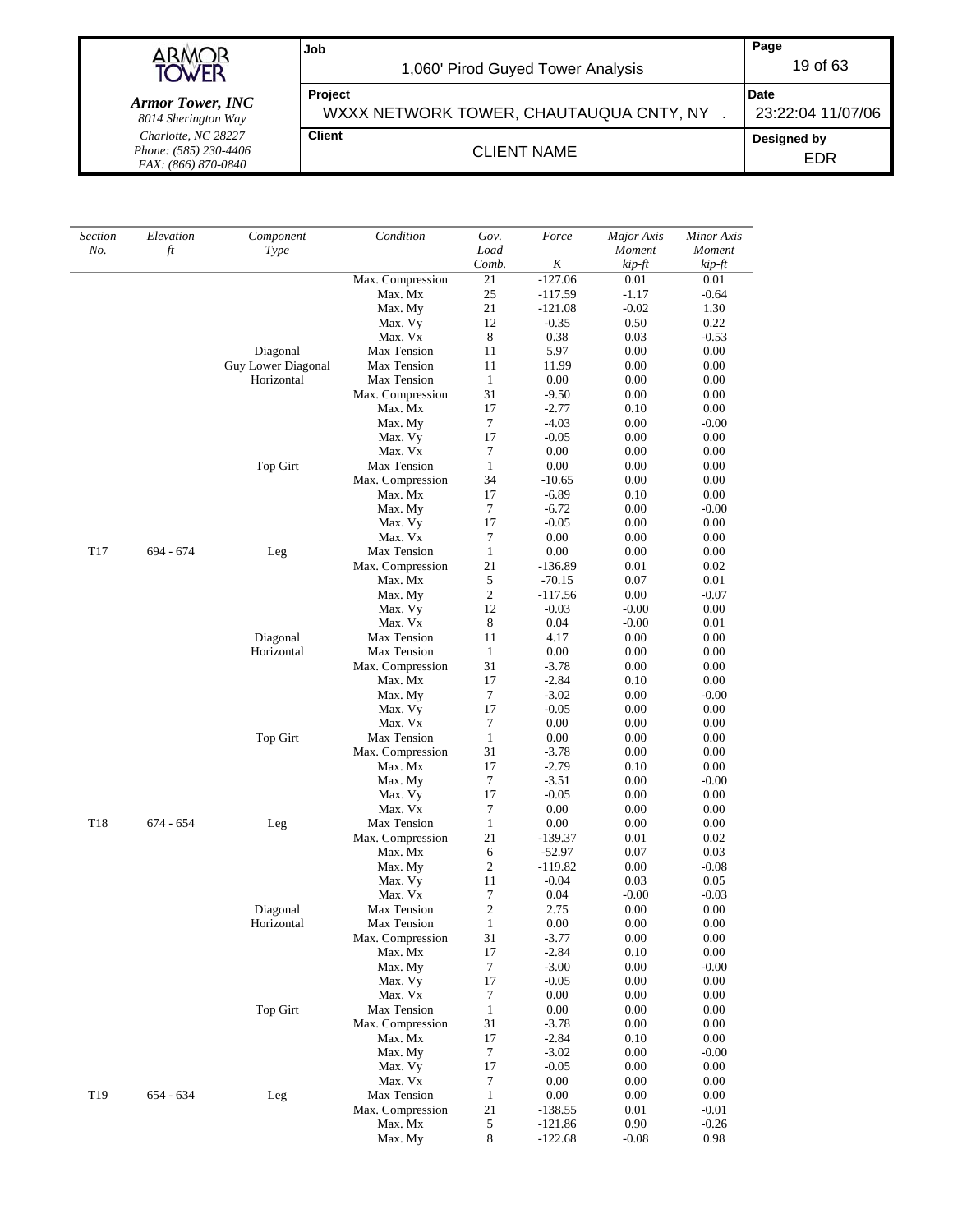| <b>ARMOR</b><br><b>TOWER</b> |  |
|------------------------------|--|
|                              |  |

**Date**

**Project** 

**Job**

**Client**

*Armor Tower, INC 8014 Sherington Way Charlotte, NC 28227 Phone: (585) 230-4406 FAX: (866) 870-0840* 

#### WXXX NETWORK TOWER, CHAUTAUQUA CNTY, NY .

**Designed by**<br>CLIENT NAME

EDR

| <b>Section</b>  | Elevation   | Component          | Condition                   | Gov.               | Force                  | Major Axis      | Minor Axis      |
|-----------------|-------------|--------------------|-----------------------------|--------------------|------------------------|-----------------|-----------------|
| No.             | ft          | Type               |                             | Load               |                        | Moment          | Moment          |
|                 |             |                    |                             | Comb.              | K                      | kip-ft          | kip-ft          |
|                 |             |                    | Max. Vy                     | 5                  | 0.30                   | $-0.07$         | $-0.02$         |
|                 |             |                    | Max. Vx                     | 13                 | $-0.27$                | 0.03            | 0.05            |
|                 |             | Diagonal           | Max Tension                 | 5                  | 4.62                   | 0.00            | 0.00            |
|                 |             | Horizontal         | Max Tension                 | $\mathbf{1}$       | 0.00                   | 0.00            | 0.00            |
|                 |             |                    | Max. Compression            | 27                 | $-3.77$                | 0.00            | 0.00            |
|                 |             |                    | Max. Mx                     | 17                 | $-2.89$                | 0.10            | 0.00            |
|                 |             |                    | Max. My                     | $\boldsymbol{7}$   | $-2.89$                | 0.00            | $-0.00$         |
|                 |             |                    | Max. Vy                     | 17                 | $-0.05$                | 0.00            | 0.00            |
|                 |             |                    | Max. Vx                     | 7                  | 0.00                   | 0.00            | 0.00            |
|                 |             | Top Girt           | Max Tension                 | $\mathbf{1}$       | 0.00                   | 0.00            | 0.00            |
|                 |             |                    | Max. Compression            | 31                 | $-3.75$                | 0.00            | 0.00            |
|                 |             |                    | Max. Mx                     | 17                 | $-2.83$                | 0.10            | 0.00            |
|                 |             |                    | Max. My                     | $\boldsymbol{7}$   | $-2.98$                | 0.00            | $-0.00$         |
|                 |             |                    | Max. Vy                     | 17                 | $-0.05$                | 0.00            | 0.00            |
|                 |             |                    | Max. Vx                     | 7                  | 0.00                   | 0.00            | 0.00            |
| T <sub>20</sub> | $634 - 614$ | Leg                | Max Tension                 | $\mathbf{1}$<br>21 | 0.00                   | 0.00<br>$-0.02$ | 0.00            |
|                 |             |                    | Max. Compression<br>Max. Mx | 12                 | $-130.18$<br>$-104.42$ | $-2.42$         | 0.17<br>$-1.05$ |
|                 |             |                    | Max. My                     | 8                  | $-105.93$              | $-0.23$         | 2.68            |
|                 |             |                    | Max. Vy                     | 12                 | $-7.39$                | 0.35            | 0.16            |
|                 |             |                    | Max. Vx                     | 8                  | 8.20                   | 0.03            | $-0.39$         |
|                 |             | Diagonal           | Max Tension                 | 5                  | 7.53                   | 0.00            | 0.00            |
|                 |             | Horizontal         | Max Tension                 | $\mathbf{1}$       | 0.00                   | 0.00            | 0.00            |
|                 |             |                    | Max. Compression            | 5                  | $-6.17$                | 0.00            | $0.00\,$        |
|                 |             |                    | Max. Mx                     | 17                 | $-2.78$                | 0.10            | 0.00            |
|                 |             |                    | Max. My                     | 7                  | $-4.34$                | 0.00            | $-0.00$         |
|                 |             |                    | Max. Vy                     | 17                 | $-0.05$                | 0.00            | 0.00            |
|                 |             |                    | Max. Vx                     | 7                  | 0.00                   | 0.00            | 0.00            |
|                 |             | Top Girt           | Max Tension                 | $\mathbf{1}$       | 0.00                   | 0.00            | $0.00\,$        |
|                 |             |                    | Max. Compression            | 5                  | $-4.14$                | 0.00            | $0.00\,$        |
|                 |             |                    | Max. Mx                     | 17                 | $-2.70$                | 0.10            | 0.00            |
|                 |             |                    | Max. My                     | 7                  | $-2.89$                | 0.00            | $-0.00$         |
|                 |             |                    | Max. Vy                     | 17                 | $-0.05$                | 0.00            | 0.00            |
|                 |             |                    | Max. Vx                     | 7                  | 0.00                   | 0.00            | 0.00            |
| T <sub>21</sub> | 614 - 594   | Leg                | Max Tension                 | $\mathbf{1}$       | 0.00                   | 0.00            | 0.00            |
|                 |             |                    | Max. Compression            | 17                 | $-147.20$              | $-0.03$         | -0.05           |
|                 |             |                    | Max. Mx                     | 12                 | $-98.53$               | 3.12            | 1.37            |
|                 |             |                    | Max. My                     | 8                  | -99.89                 | 0.29<br>1.56    | -3.47           |
|                 |             |                    | Max. Vy<br>Max. Vx          | 25<br>21           | 7.72<br>$-8.72$        | $-0.00$         | 0.92<br>-1.76   |
|                 |             | Diagonal           | Max Tension                 | 5                  | 8.51                   | 0.00            | 0.00            |
|                 |             | Guy Upper Diagonal | Max Tension                 | 12                 | 15.23                  | 0.00            | 0.00            |
|                 |             | Horizontal         | Max Tension                 | $\mathbf{1}$       | 0.00                   | 0.00            | 0.00            |
|                 |             |                    | Max. Compression            | 12                 | $-12.20$               | 0.00            | 0.00            |
|                 |             |                    | Max. Mx                     | 17                 | $-2.88$                | 0.10            | 0.00            |
|                 |             |                    | Max. My                     | 7                  | -4.81                  | 0.00            | $-0.00$         |
|                 |             |                    | Max. Vy                     | 17                 | $-0.05$                | 0.00            | 0.00            |
|                 |             |                    | Max. Vx                     | 7                  | 0.00                   | 0.00            | 0.00            |
|                 |             | Top Girt           | Max Tension                 | $\mathbf{1}$       | $0.00\,$               | 0.00            | 0.00            |
|                 |             |                    | Max. Compression            | 5                  | $-6.76$                | 0.00            | 0.00            |
|                 |             |                    | Max. Mx                     | 17                 | $-2.65$                | 0.10            | 0.00            |
|                 |             |                    | Max. My                     | $\boldsymbol{7}$   | $-4.86$                | 0.00            | $-0.00$         |
|                 |             |                    | Max. Vy                     | 17                 | $-0.05$                | 0.00            | 0.00            |
|                 |             |                    | Max. Vx                     | 7                  | $0.00\,$               | 0.00            | 0.00            |
|                 |             | Guy A              | <b>Bottom Tension</b>       | $\,$ 8 $\,$        | 40.28                  |                 |                 |
|                 |             |                    | Top Tension                 | 8                  | 41.61                  |                 |                 |
|                 |             |                    | Top Cable Vert              | 8                  | 28.95                  |                 |                 |
|                 |             |                    | Top Cable Norm              | 8                  | 29.89                  |                 |                 |
|                 |             |                    | Top Cable Tan               | 8                  | 0.00                   |                 |                 |
|                 |             |                    | <b>Bot Cable Vert</b>       | 8                  | $-26.12$               |                 |                 |
|                 |             |                    | <b>Bot Cable Norm</b>       | 8                  | 30.67                  |                 |                 |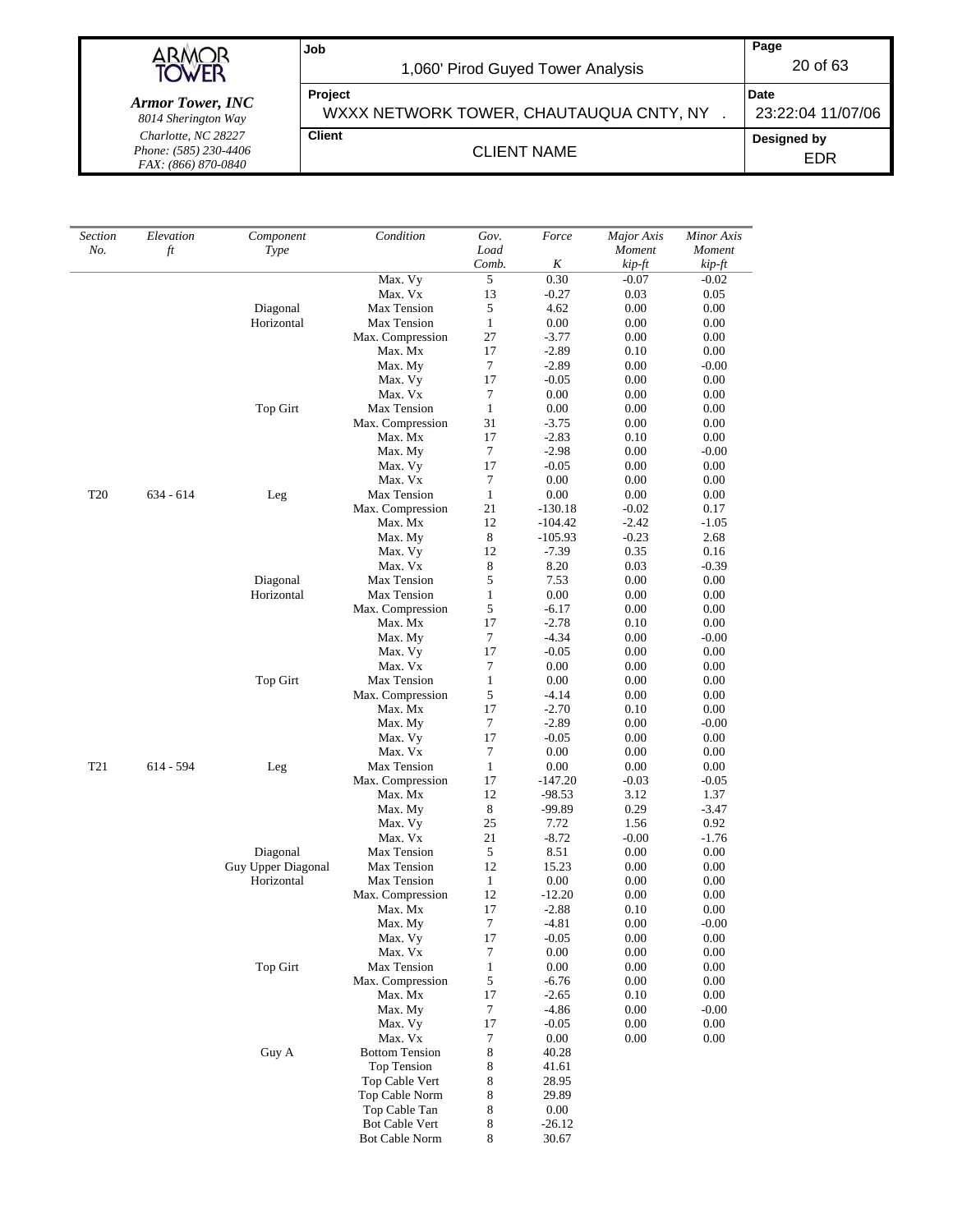| ARMOR<br><b>TOWER</b> |  |
|-----------------------|--|
|                       |  |

**Date**

**Project** 

**Job**

**Client**

*Armor Tower, INC 8014 Sherington Way Charlotte, NC 28227 Phone: (585) 230-4406 FAX: (866) 870-0840* 

#### WXXX NETWORK TOWER, CHAUTAUQUA CNTY, NY .

**Designed by**<br>CLIENT NAME

EDR

| Section         | Elevation | Component          | Condition             | Gov.             | Force     | Major Axis | Minor Axis |
|-----------------|-----------|--------------------|-----------------------|------------------|-----------|------------|------------|
| No.             | $\it ft$  | Type               |                       | Load             |           | Moment     | Moment     |
|                 |           |                    |                       | Comb.            | K         | kip-ft     | kip-ft     |
|                 |           |                    | <b>Bot Cable Tan</b>  | 8                | 0.00      |            |            |
|                 |           | Guy B              | <b>Bottom Tension</b> | 12               | 39.07     |            |            |
|                 |           |                    | Top Tension           | 12               | 40.29     |            |            |
|                 |           |                    | Top Cable Vert        | 12               | 26.80     |            |            |
|                 |           |                    | Top Cable Norm        | 12               | 30.09     |            |            |
|                 |           |                    | Top Cable Tan         | 12               | 0.00      |            |            |
|                 |           |                    | <b>Bot Cable Vert</b> | 12               | $-24.10$  |            |            |
|                 |           |                    | <b>Bot Cable Norm</b> | 12               | 30.76     |            |            |
|                 |           |                    | Bot Cable Tan         | 12               | 0.00      |            |            |
|                 |           | Guy C              | <b>Bottom Tension</b> | 4                | 39.25     |            |            |
|                 |           |                    | Top Tension           | 4                | 40.48     |            |            |
|                 |           |                    | Top Cable Vert        | 4                | 27.08     |            |            |
|                 |           |                    | Top Cable Norm        | 4                | 30.09     |            |            |
|                 |           |                    | Top Cable Tan         | 4                | 0.00      |            |            |
|                 |           |                    | <b>Bot Cable Vert</b> | 4                | $-24.36$  |            |            |
|                 |           |                    | <b>Bot Cable Norm</b> | 4                | 30.77     |            |            |
|                 |           |                    | <b>Bot Cable Tan</b>  | 4                | 0.00      |            |            |
| T <sub>22</sub> | 594 - 574 |                    | Max Tension           | $\mathbf{1}$     | 0.00      | 0.00       | 0.00       |
|                 |           | Leg                | Max. Compression      | 17               | -153.70   | $-0.27$    | 0.20       |
|                 |           |                    |                       | 25               |           | $-1.34$    |            |
|                 |           |                    | Max. Mx               |                  | $-131.68$ |            | $-0.77$    |
|                 |           |                    | Max. My               | 21               | $-133.94$ | $-0.01$    | 1.51       |
|                 |           |                    | Max. Vy               | 11               | $-0.41$   | 0.68       | 0.11       |
|                 |           |                    | Max. Vx               | 8                | 0.46      | $-0.02$    | $-0.71$    |
|                 |           | Diagonal           | Max Tension           | 13               | 6.87      | 0.00       | 0.00       |
|                 |           | Guy Lower Diagonal | Max Tension           | 13               | 11.93     | 0.00       | 0.00       |
|                 |           | Horizontal         | Max Tension           | $\mathbf{1}$     | 0.00      | 0.00       | 0.00       |
|                 |           |                    | Max. Compression      | 13               | $-9.34$   | 0.00       | 0.00       |
|                 |           |                    | Max. Mx               | 17               | $-6.17$   | 0.10       | 0.00       |
|                 |           |                    | Max. My               | 7                | $-9.24$   | 0.00       | $-0.00$    |
|                 |           |                    | Max. Vy               | 14               | $-0.05$   | 0.00       | 0.00       |
|                 |           |                    | Max. Vx               | 7                | 0.00      | 0.00       | 0.00       |
|                 |           | Top Girt           | Max Tension           | $\mathbf{1}$     | 0.00      | 0.00       | 0.00       |
|                 |           |                    | Max. Compression      | 34               | $-10.02$  | 0.00       | 0.00       |
|                 |           |                    | Max. Mx               | 17               | $-5.81$   | 0.10       | 0.00       |
|                 |           |                    | Max. My               | 7                | $-5.87$   | 0.00       | $-0.00$    |
|                 |           |                    | Max. Vy               | 14               | $-0.05$   | 0.00       | 0.00       |
|                 |           |                    | Max. Vx               | 7                | 0.00      | 0.00       | 0.00       |
| T <sub>23</sub> | 574 - 554 | Leg                | Max Tension           | $\mathbf{1}$     | 0.00      | 0.00       | 0.00       |
|                 |           |                    | Max. Compression      | 21               | -154.92   | 0.00       | 0.01       |
|                 |           |                    | Max. Mx               | 10               | $-95.10$  | $-0.07$    | 0.03       |
|                 |           |                    | Max. My               | $\boldsymbol{2}$ | $-99.09$  | $-0.00$    | $-0.08$    |
|                 |           |                    | Max. Vy               | 6                | 0.03      | 0.02       | 0.04       |
|                 |           |                    | Max. Vx               | 2                | $-0.03$   | 0.00       | $-0.03$    |
|                 |           | Diagonal           | Max Tension           | 13               | 5.53      | 0.00       | 0.00       |
|                 |           | Horizontal         | Max Tension           | $\mathbf{1}$     | 0.00      | 0.00       | 0.00       |
|                 |           |                    | Max. Compression      | 13               | $-4.35$   | 0.00       | 0.00       |
|                 |           |                    | Max. Mx               | 17               | $-2.55$   | 0.10       | 0.00       |
|                 |           |                    | Max. My               | 7                | $-3.25$   | 0.00       | $-0.00$    |
|                 |           |                    | Max. Vy               | 14               | $-0.05$   | 0.00       | 0.00       |
|                 |           |                    | Max. Vx               | 7                | 0.00      | 0.00       | 0.00       |
|                 |           | Top Girt           | Max Tension           | $\mathbf{1}$     | 0.00      | 0.00       | 0.00       |
|                 |           |                    | Max. Compression      | 13               | $-4.83$   | 0.00       | 0.00       |
|                 |           |                    | Max. Mx               | 17               | $-2.52$   | 0.10       | 0.00       |
|                 |           |                    | Max. My               | 7                | $-4.71$   | 0.00       | $-0.00$    |
|                 |           |                    | Max. Vy               | 14               | $-0.05$   | 0.00       | 0.00       |
|                 |           |                    | Max. Vx               | 7                | 0.00      | 0.00       | 0.00       |
| T <sub>24</sub> | 554 - 534 | Leg                | Max Tension           | $\mathbf{1}$     | 0.00      | 0.00       | 0.00       |
|                 |           |                    | Max. Compression      | 21               | -160.74   | 0.00       | 0.02       |
|                 |           |                    | Max. Mx               | 6                | -145.25   | 0.07       | 0.03       |
|                 |           |                    | Max. My               | 2                | -142.74   | $-0.00$    | $-0.08$    |
|                 |           |                    | Max. Vy               | 5                | $-0.03$   | 0.03       | 0.01       |
|                 |           |                    |                       |                  |           |            |            |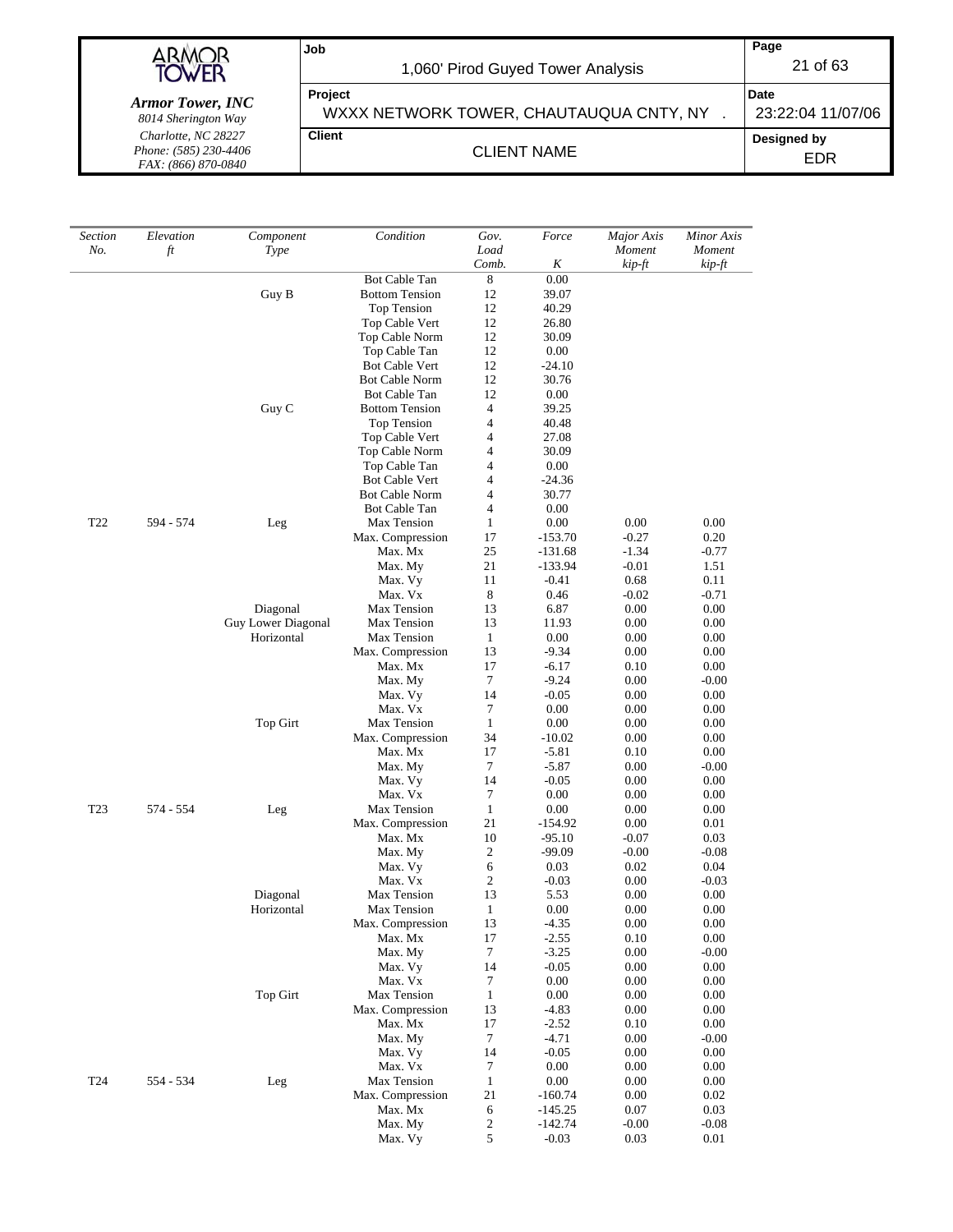| <b>ARMOR</b><br><b>TOWER</b> |  |
|------------------------------|--|
|                              |  |

**Date**

**Project** 

**Job**

**Client**

*Armor Tower, INC 8014 Sherington Way Charlotte, NC 28227 Phone: (585) 230-4406 FAX: (866) 870-0840* 

#### WXXX NETWORK TOWER, CHAUTAUQUA CNTY, NY .

**Designed by**<br>CLIENT NAME

EDR

| Section         | Elevation | Component              | Condition                  | Gov.             | Force        | Major Axis   | Minor Axis    |
|-----------------|-----------|------------------------|----------------------------|------------------|--------------|--------------|---------------|
| No.             | ft        | Type                   |                            | Load             |              | Moment       | <b>Moment</b> |
|                 |           |                        |                            | Comb.            | K            | kip-ft       | kip-ft        |
|                 |           |                        | Max. Vx                    | $\boldsymbol{2}$ | 0.03         | 0.00         | $-0.04$       |
|                 |           | Diagonal               | Max Tension                | 13               | 3.31         | 0.00         | 0.00          |
|                 |           | Horizontal             | Max Tension                | $\mathbf{1}$     | 0.00         | 0.00         | 0.00          |
|                 |           |                        | Max. Compression           | 27               | $-3.56$      | 0.00         | 0.00          |
|                 |           |                        | Max. Mx                    | 17               | $-2.61$      | 0.10         | 0.00          |
|                 |           |                        | Max. My                    | $\tau$           | $-2.82$      | 0.00         | $-0.00$       |
|                 |           |                        | Max. Vy                    | 14               | $-0.05$      | 0.00         | 0.00          |
|                 |           |                        | Max. Vx                    | $\tau$           | 0.00         | 0.00         | 0.00          |
|                 |           | Top Girt               | Max Tension                | $\mathbf{1}$     | 0.00         | 0.00         | 0.00          |
|                 |           |                        | Max. Compression           | 27               | $-3.56$      | 0.00         | 0.00          |
|                 |           |                        | Max. Mx                    | 17               | $-2.60$      | 0.10         | 0.00          |
|                 |           |                        | Max. My                    | $\tau$           | $-2.92$      | 0.00         | $-0.00$       |
|                 |           |                        | Max. Vy                    | 14               | $-0.05$      | 0.00         | 0.00          |
|                 |           |                        | Max. Vx                    | $\boldsymbol{7}$ | 0.00         | 0.00         | 0.00          |
| T <sub>25</sub> | 534 - 514 | Leg                    | Max Tension                | $\mathbf{1}$     | 0.00         | 0.00         | 0.00          |
|                 |           |                        | Max. Compression           | 17               | $-161.75$    | $-0.05$      | 0.02          |
|                 |           |                        | Max. Mx                    | 6                | $-145.46$    | 0.31         | $-0.02$       |
|                 |           |                        | Max. My                    | 7                | $-133.67$    | $-0.02$      | 0.31          |
|                 |           |                        | Max. Vy                    | 5                | 0.34         | $-0.04$      | 0.05          |
|                 |           |                        | Max. Vx                    | 7                | 0.33         | $-0.00$      | $-0.02$       |
|                 |           | Diagonal               | Max Tension                | 6                | 4.51         | 0.00         | 0.00          |
|                 |           | Horizontal             | Max Tension                | $\mathbf{1}$     | 0.00         | 0.00         | 0.00          |
|                 |           |                        | Max. Compression           | 28               | $-3.56$      | 0.00         | 0.00          |
|                 |           |                        | Max. Mx                    | 17               | $-2.69$      | 0.10         | 0.00          |
|                 |           |                        | Max. My                    | 7                | $-2.77$      | 0.00         | $-0.00$       |
|                 |           |                        | Max. Vy                    | 14               | $-0.05$      | 0.00         | 0.00          |
|                 |           |                        | Max. Vx                    | $\tau$           | 0.00         | 0.00         | 0.00          |
|                 |           | <b>Top Girt</b>        | Max Tension                | $\mathbf{1}$     | 0.00         | 0.00         | 0.00          |
|                 |           |                        | Max. Compression           | 27               | $-3.53$      | 0.00         | 0.00          |
|                 |           |                        | Max. Mx                    | 14               | $-3.01$      | 0.10         | 0.00          |
|                 |           |                        | Max. My                    | $\tau$           | $-2.82$      | 0.00         | $-0.00$       |
|                 |           |                        | Max. Vy                    | 14               | $-0.05$      | 0.00         | 0.00          |
|                 |           |                        | Max. Vx                    | 7                | 0.00         | 0.00         | 0.00          |
| T <sub>26</sub> | 514 - 494 | Leg                    | Max Tension                | $\mathbf{1}$     | 0.00         | 0.00         | 0.00          |
|                 |           |                        | Max. Compression           | 25               | $-158.21$    | 0.03         | 0.08          |
|                 |           |                        | Max. Mx                    | 11               | -133.97      | $-0.45$      | 0.05          |
|                 |           |                        | Max. My                    | $\,8\,$          | -117.72      | $-0.00$      | 0.51          |
|                 |           |                        | Max. Vy                    | 11               | -0.58        | 0.12         | 0.05          |
|                 |           |                        | Max. Vx                    | 8<br>5           | 0.61         | $-0.02$      | $-0.09$       |
|                 |           | Diagonal<br>Horizontal | Max Tension<br>Max Tension | $\mathbf{1}$     | 7.48<br>0.00 | 0.00<br>0.00 | 0.00<br>0.00  |
|                 |           |                        | Max. Compression           | 6                | $-6.05$      | 0.00         | 0.00          |
|                 |           |                        | Max. Mx                    | 17               | $-2.36$      | 0.10         | 0.00          |
|                 |           |                        | Max. My                    | 7                | $-3.28$      | 0.00         | $-0.00$       |
|                 |           |                        | Max. Vy                    | 14               | $-0.05$      | 0.00         | 0.00          |
|                 |           |                        | Max. Vx                    | 7                | 0.00         | $0.00\,$     | $0.00\,$      |
|                 |           | Top Girt               | Max Tension                | $\mathbf{1}$     | 0.00         | 0.00         | 0.00          |
|                 |           |                        | Max. Compression           | 6                | $-4.26$      | 0.00         | 0.00          |
|                 |           |                        | Max. Mx                    | 17               | $-2.61$      | 0.10         | 0.00          |
|                 |           |                        | Max. My                    | $\tau$           | $-2.76$      | 0.00         | $-0.00$       |
|                 |           |                        | Max. Vy                    | 14               | $-0.05$      | 0.00         | 0.00          |
|                 |           |                        | Max. Vx                    | 7                | 0.00         | 0.00         | 0.00          |
| T <sub>27</sub> | 494 - 474 | Leg                    | Max Tension                | $\mathbf{1}$     | 0.00         | 0.00         | 0.00          |
|                 |           |                        | Max. Compression           | 21               | $-170.22$    | $-0.01$      | 0.10          |
|                 |           |                        | Max. Mx                    | 5                | $-137.93$    | $-0.69$      | 0.10          |
|                 |           |                        | Max. My                    | 8                | $-150.77$    | $-0.02$      | $-0.76$       |
|                 |           |                        | Max. Vy                    | $\sqrt{5}$       | 0.19         | $-0.69$      | 0.10          |
|                 |           |                        | Max. Vx                    | $\,8\,$          | 0.21         | $-0.02$      | $-0.76$       |
|                 |           | Diagonal               | Max Tension                | $\sqrt{5}$       | 8.87         | 0.00         | 0.00          |
|                 |           | Guy Upper Diagonal     | Max Tension                | 12               | 12.40        | 0.00         | 0.00          |
|                 |           | Horizontal             | Max Tension                | $\mathbf{1}$     | 0.00         | 0.00         | 0.00          |
|                 |           |                        |                            |                  |              |              |               |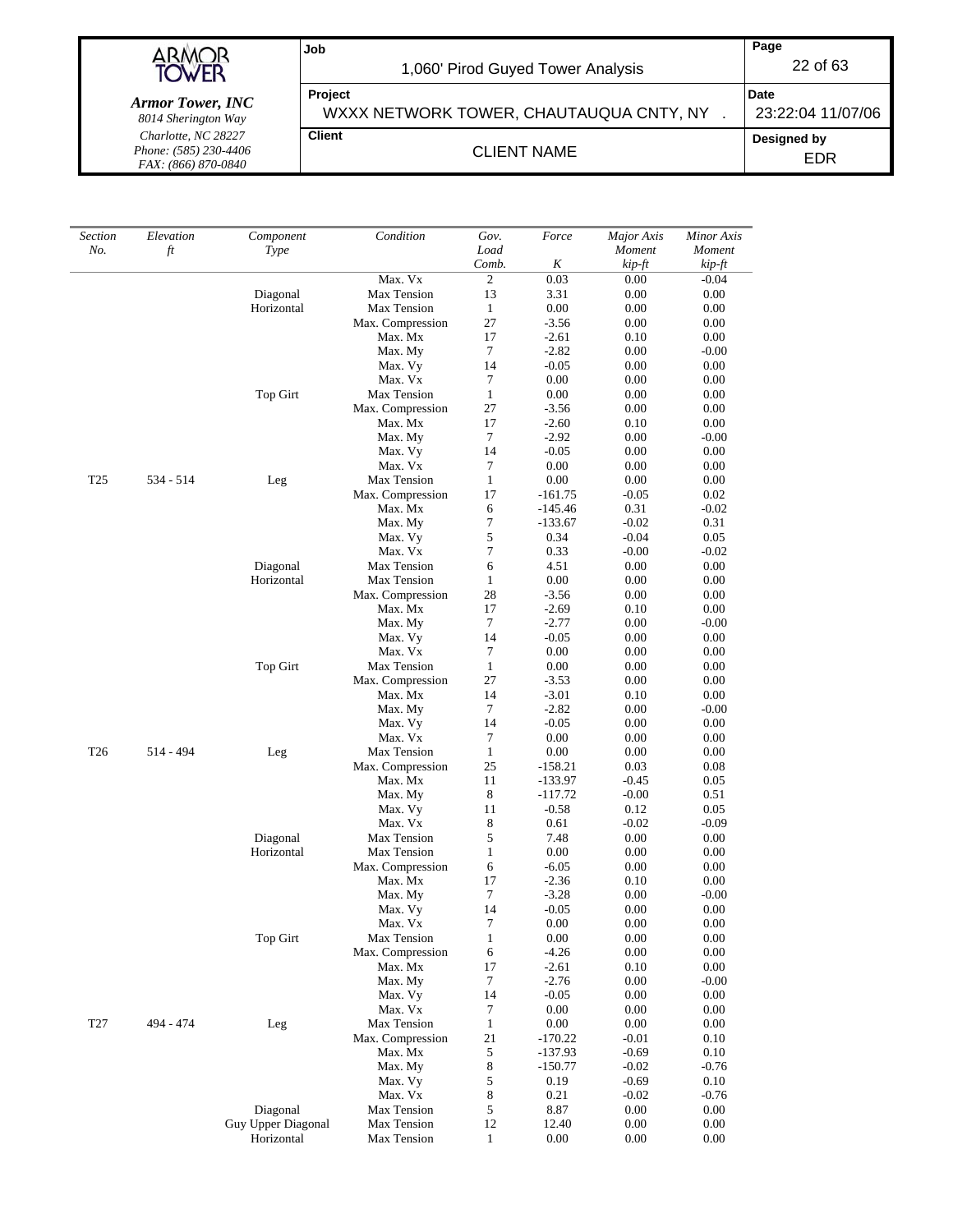| ARMOR<br><b>TOWER</b> |  |
|-----------------------|--|
|                       |  |

**Date**

**Project** 

**Client**

**Job**

*Armor Tower, INC 8014 Sherington Way Charlotte, NC 28227 Phone: (585) 230-4406 FAX: (866) 870-0840* 

#### WXXX NETWORK TOWER, CHAUTAUQUA CNTY, NY .

**Designed by**<br>CLIENT NAME

EDR

| Section         | Elevation | Component          | Condition             | Gov.             | Force     | Major Axis       | Minor Axis       |
|-----------------|-----------|--------------------|-----------------------|------------------|-----------|------------------|------------------|
| No.             | ft        | <b>Type</b>        |                       | Load<br>Comb.    | K         | Moment<br>kip-ft | Moment<br>kip-ft |
|                 |           |                    | Max. Compression      | 12               | $-9.84$   | 0.00             | 0.00             |
|                 |           |                    | Max. Mx               | 17               | $-5.38$   | 0.10             | 0.00             |
|                 |           |                    | Max. My               | $\boldsymbol{7}$ | $-5.48$   | 0.00             | $-0.00$          |
|                 |           |                    | Max. Vy               | 17               | $-0.05$   | 0.00             | 0.00             |
|                 |           |                    | Max. Vx               | 7                | 0.00      | 0.00             | 0.00             |
|                 |           | Top Girt           | Max Tension           | $\mathbf{1}$     | 0.00      | 0.00             | 0.00             |
|                 |           |                    | Max. Compression      | 6                | $-6.51$   | 0.00             | 0.00             |
|                 |           |                    | Max. Mx               | 17               | $-2.30$   | 0.10             | 0.00             |
|                 |           |                    | Max. My               | 7                | $-4.98$   | 0.00             | $-0.00$          |
|                 |           |                    | Max. Vy               | 14               | $-0.05$   | 0.00             | 0.00             |
|                 |           |                    | Max. Vx               | 7                | 0.00      | 0.00             | 0.00             |
| T <sub>28</sub> | 474 - 454 | Leg                | Max Tension           | $\mathbf{1}$     | 0.00      | 0.00             | 0.00             |
|                 |           |                    | Max. Compression      | 21               | $-180.66$ | 0.03             | $-0.15$          |
|                 |           |                    | Max. Mx               | 12               | $-149.96$ | 0.23             | 0.12             |
|                 |           |                    | Max. My               | 8                | $-151.57$ | 0.00             | $-0.24$          |
|                 |           |                    | Max. Vy               | 11               | $-0.08$   | 0.17             | 0.03             |
|                 |           |                    | Max. Vx               | 8                | 0.09      | 0.03             | $-0.18$          |
|                 |           | Diagonal           | Max Tension           | 13               | 3.14      | 0.00             | 0.00             |
|                 |           | Guy Lower Diagonal | Max Tension           | 38               | 9.01      | 0.00             | 0.00             |
|                 |           | Horizontal         | Max Tension           | $\mathbf{1}$     | 0.00      | 0.00             | 0.00             |
|                 |           |                    | Max. Compression      | 27               | $-8.23$   | 0.00             | 0.00             |
|                 |           |                    | Max. Mx               | 17               | $-1.87$   | 0.10             | 0.00             |
|                 |           |                    | Max. My               | $\tau$           | $-6.65$   | 0.00             | $-0.00$          |
|                 |           |                    | Max. Vy               | 17               | $-0.05$   | 0.00             | 0.00             |
|                 |           |                    | Max. Vx               | 7                | 0.00      | 0.00             | 0.00             |
|                 |           | Top Girt           | Max Tension           | $\mathbf{1}$     | 0.00      | 0.00             | 0.00             |
|                 |           |                    | Max. Compression      | $\mathbf{1}$     | $-9.74$   | 0.00             | 0.00             |
|                 |           |                    | Max. Mx               | 17               | $-4.86$   | 0.10             | 0.00             |
|                 |           |                    | Max. My               | 7                | $-4.99$   | 0.00             | $-0.00$          |
|                 |           |                    | Max. Vy               | 17               | $-0.05$   | 0.00             | 0.00             |
|                 |           |                    | Max. Vx               | 7                | 0.00      | 0.00             | 0.00             |
|                 |           | Guy A              | <b>Bottom Tension</b> | 8                | 38.99     |                  |                  |
|                 |           |                    | Top Tension           | 8                | 40.02     |                  |                  |
|                 |           |                    | Top Cable Vert        | 8                | 33.22     |                  |                  |
|                 |           |                    | Top Cable Norm        | 8                | 22.31     |                  |                  |
|                 |           |                    | Top Cable Tan         | 8                | 0.00      |                  |                  |
|                 |           |                    | <b>Bot Cable Vert</b> | 8                | $-31.36$  |                  |                  |
|                 |           |                    | <b>Bot Cable Norm</b> | 8                | 23.16     |                  |                  |
|                 |           |                    | <b>Bot Cable Tan</b>  | 8                | 0.00      |                  |                  |
|                 |           | Guy B              | <b>Bottom Tension</b> | 12               | 37.98     |                  |                  |
|                 |           |                    | Top Tension           | 12               | 38.96     |                  |                  |
|                 |           |                    | Top Cable Vert        | 12               | 31.80     |                  |                  |
|                 |           |                    | Top Cable Norm        | 12               | 22.51     |                  |                  |
|                 |           |                    | Top Cable Tan         | 12               | 0.00      |                  |                  |
|                 |           |                    | <b>Bot Cable Vert</b> | 12               | $-30.00$  |                  |                  |
|                 |           |                    | <b>Bot Cable Norm</b> | 12               | 23.29     |                  |                  |
|                 |           |                    | Bot Cable Tan         | 12               | 0.00      |                  |                  |
|                 |           | Guy C              | <b>Bottom Tension</b> | $\overline{4}$   | 38.11     |                  |                  |
|                 |           |                    | Top Tension           | 4                | 39.09     |                  |                  |
|                 |           |                    | Top Cable Vert        | 4                | 31.97     |                  |                  |
|                 |           |                    | Top Cable Norm        | 4                | 22.49     |                  |                  |
|                 |           |                    | Top Cable Tan         | $\overline{4}$   | 0.00      |                  |                  |
|                 |           |                    | <b>Bot Cable Vert</b> | 4                | $-30.17$  |                  |                  |
|                 |           |                    | <b>Bot Cable Norm</b> | 4                | 23.28     |                  |                  |
|                 |           |                    | <b>Bot Cable Tan</b>  | 4                | 0.00      |                  |                  |
| T29             | 454 - 434 | Leg                | Max Tension           | $\mathbf{1}$     | 0.00      | 0.00             | 0.00             |
|                 |           |                    | Max. Compression      | 22               | $-176.24$ | $-0.01$          | $-0.01$          |
|                 |           |                    | Max. Mx               | 19               | $-142.28$ | 0.03             | 0.01             |
|                 |           |                    | Max. My               | 15               | $-161.95$ | 0.00             | $-0.04$          |
|                 |           |                    | Max. Vy               | 11               | $-0.02$   | 0.01             | 0.01             |
|                 |           |                    | Max. Vx               | $\overline{c}$   | $-0.03$   | 0.00             | 0.01             |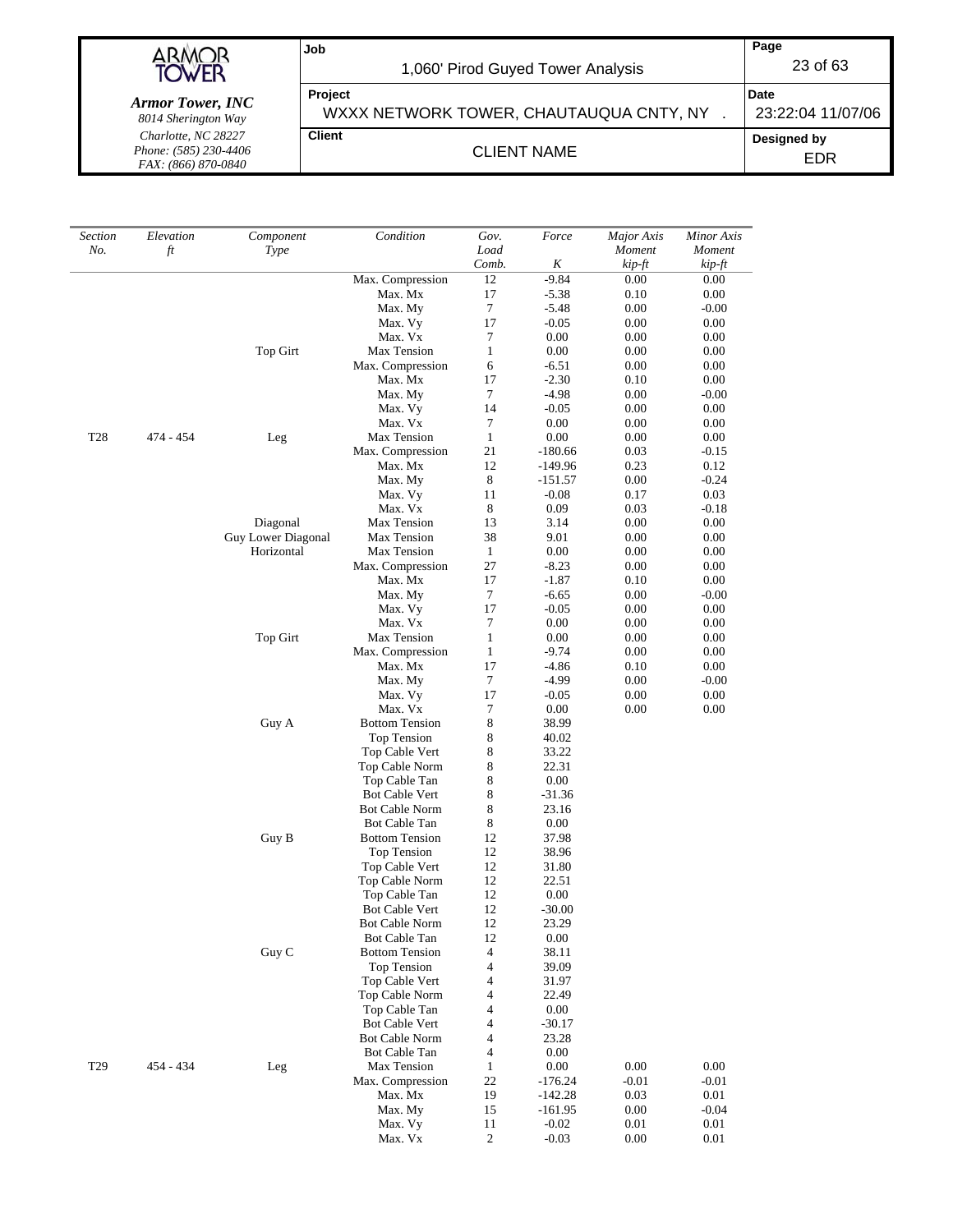| <b>ARMOR</b><br><b>TOWER</b> |
|------------------------------|
|                              |

**Date**

**Project** 

**Job**

**Client**

*Armor Tower, INC 8014 Sherington Way Charlotte, NC 28227 Phone: (585) 230-4406 FAX: (866) 870-0840* 

#### WXXX NETWORK TOWER, CHAUTAUQUA CNTY, NY .

**Designed by**<br>CLIENT NAME

EDR

| <b>Section</b>  | Elevation | Component              | Condition              | Gov.                 | Force            | Major Axis         | Minor Axis      |
|-----------------|-----------|------------------------|------------------------|----------------------|------------------|--------------------|-----------------|
| No.             | ft        | Type                   |                        | Load                 |                  | Moment             | <b>Moment</b>   |
|                 |           |                        | Max Tension            | Comb.<br>38          | $\cal K$<br>2.50 | kip-ft             | kip-ft          |
|                 |           | Diagonal<br>Horizontal | Max Tension            | $\mathbf{1}$         | 0.00             | 0.00<br>0.00       | 0.00<br>0.00    |
|                 |           |                        | Max. Compression       | $\mathbf{1}$         | $-3.15$          | 0.00               | 0.00            |
|                 |           |                        | Max. Mx                | 14                   | $-2.59$          | 0.10               | 0.00            |
|                 |           |                        | Max. My                | 7                    | $-2.32$          | 0.00               | $-0.00$         |
|                 |           |                        | Max. Vy                | 14                   | $-0.05$          | 0.00               | 0.00            |
|                 |           |                        | Max. Vx                | 7                    | 0.00             | 0.00               | 0.00            |
|                 |           | Top Girt               | Max Tension            | $\mathbf{1}$         | 0.00             | 0.00               | 0.00            |
|                 |           |                        | Max. Compression       | $\mathbf{1}$         | $-3.16$          | 0.00               | 0.00            |
|                 |           |                        | Max. Mx                | 14                   | $-2.62$          | 0.10               | 0.00            |
|                 |           |                        | Max. My                | 7                    | $-2.33$          | 0.00               | $-0.00$         |
|                 |           |                        | Max. Vy                | 14                   | $-0.05$          | 0.00               | 0.00            |
|                 |           |                        | Max. Vx                | 7                    | 0.00             | 0.00               | 0.00            |
| T <sub>30</sub> | 434 - 414 | Leg                    | Max Tension            | $\mathbf{1}$         | 0.00             | 0.00               | 0.00            |
|                 |           |                        | Max. Compression       | 21                   | -180.03          | 0.00               | $-0.01$         |
|                 |           |                        | Max. Mx                | 19                   | -161.58          | 0.04               | 0.01            |
|                 |           |                        | Max. My                | 15                   | $-160.64$        | $-0.00$            | $-0.05$         |
|                 |           |                        | Max. Vy                | 11<br>$\mathfrak{2}$ | 0.03             | 0.01               | 0.00            |
|                 |           | Diagonal               | Max. Vx<br>Max Tension | 6                    | 0.03<br>4.05     | 0.00<br>0.00       | 0.00<br>0.00    |
|                 |           | Horizontal             | Max Tension            | 1                    | 0.00             | 0.00               | 0.00            |
|                 |           |                        | Max. Compression       | 6                    | $-3.22$          | 0.00               | 0.00            |
|                 |           |                        | Max. Mx                | 14                   | $-2.56$          | 0.10               | 0.00            |
|                 |           |                        | Max. My                | 7                    | $-2.27$          | 0.00               | $-0.00$         |
|                 |           |                        | Max. Vy                | 14                   | $-0.05$          | 0.00               | 0.00            |
|                 |           |                        | Max. Vx                | 7                    | 0.00             | 0.00               | 0.00            |
|                 |           | Top Girt               | Max Tension            | $\mathbf{1}$         | 0.00             | 0.00               | 0.00            |
|                 |           |                        | Max. Compression       | $\mathbf{1}$         | $-3.13$          | 0.00               | 0.00            |
|                 |           |                        | Max. Mx                | 14                   | $-2.58$          | 0.10               | 0.00            |
|                 |           |                        | Max. My                | 7                    | $-2.28$          | 0.00               | $-0.00$         |
|                 |           |                        | Max. Vy                | 14                   | $-0.05$          | 0.00               | 0.00            |
|                 |           |                        | Max. Vx                | 7                    | 0.00             | 0.00               | 0.00            |
| T31             | 414 - 394 | Leg                    | Max Tension            | $\mathbf{1}$         | 0.00             | 0.00               | 0.00            |
|                 |           |                        | Max. Compression       | 21                   | $-187.65$        | 0.18               | $-0.07$         |
|                 |           |                        | Max. Mx                | 5                    | $-130.55$        | 1.04               | $-0.31$         |
|                 |           |                        | Max. My                | 8                    | $-123.42$        | $-0.13$            | 1.09            |
|                 |           |                        | Max. Vy                | 5                    | $-0.29$          | $-0.27$            | 0.12            |
|                 |           | Diagonal               | Max. Vx<br>Max Tension | 8<br>6               | $-0.30$<br>6.32  | 0.02<br>0.00       | $-0.30$<br>0.00 |
|                 |           | Horizontal             | Max Tension            | $\,1$                | 0.00             | 0.00               | 0.00            |
|                 |           |                        | Max. Compression       | 6                    | $-5.13$          | 0.00               | 0.00            |
|                 |           |                        | Max. Mx                | 14                   | $-2.48$          | 0.10               | 0.00            |
|                 |           |                        | Max. My                | 7                    | $-2.41$          | 0.00               | $-0.00$         |
|                 |           |                        | Max. Vy                | 14                   | $-0.05$          | 0.00               | 0.00            |
|                 |           |                        | Max. Vx                | 7                    | 0.00             | 0.00               | 0.00            |
|                 |           | Top Girt               | Max Tension            | $\mathbf{1}$         | 0.00             | 0.00               | 0.00            |
|                 |           |                        | Max. Compression       | 6                    | $-3.64$          | 0.00               | 0.00            |
|                 |           |                        | Max. Mx                | 14                   | $-2.54$          | 0.10               | 0.00            |
|                 |           |                        | Max. My                | $\tau$               | $-2.23$          | 0.00               | $-0.00$         |
|                 |           |                        | Max. Vy                | 14                   | $-0.05$          | 0.00               | 0.00            |
|                 |           |                        | Max. Vx                | 7                    | 0.00             | 0.00               | 0.00            |
| T32             | 394 - 374 | Leg                    | Max Tension            | $\mathbf{1}$         | 0.00             | 0.00               | $0.00\,$        |
|                 |           |                        | Max. Compression       | 6                    | $-208.17$        | $-0.14$            | $-0.06$         |
|                 |           |                        | Max. Mx                | 5                    | -107.19          | 2.61               | $-0.63$         |
|                 |           |                        | Max. My                | 8<br>5               | $-97.63$<br>7.86 | $-0.27$<br>$-0.34$ | 2.84<br>0.12    |
|                 |           |                        | Max. Vy<br>Max. Vx     | 8                    | 8.62             | 0.01               | $-0.39$         |
|                 |           | Diagonal               | Max Tension            | 6                    | 8.54             | 0.00               | $0.00\,$        |
|                 |           | Horizontal             | Max Tension            | 1                    | 0.00             | 0.00               | $0.00\,$        |
|                 |           |                        | Max. Compression       | 6                    | $-7.07$          | 0.00               | 0.00            |
|                 |           |                        | Max. Mx                | 14                   | $-2.53$          | 0.10               | 0.00            |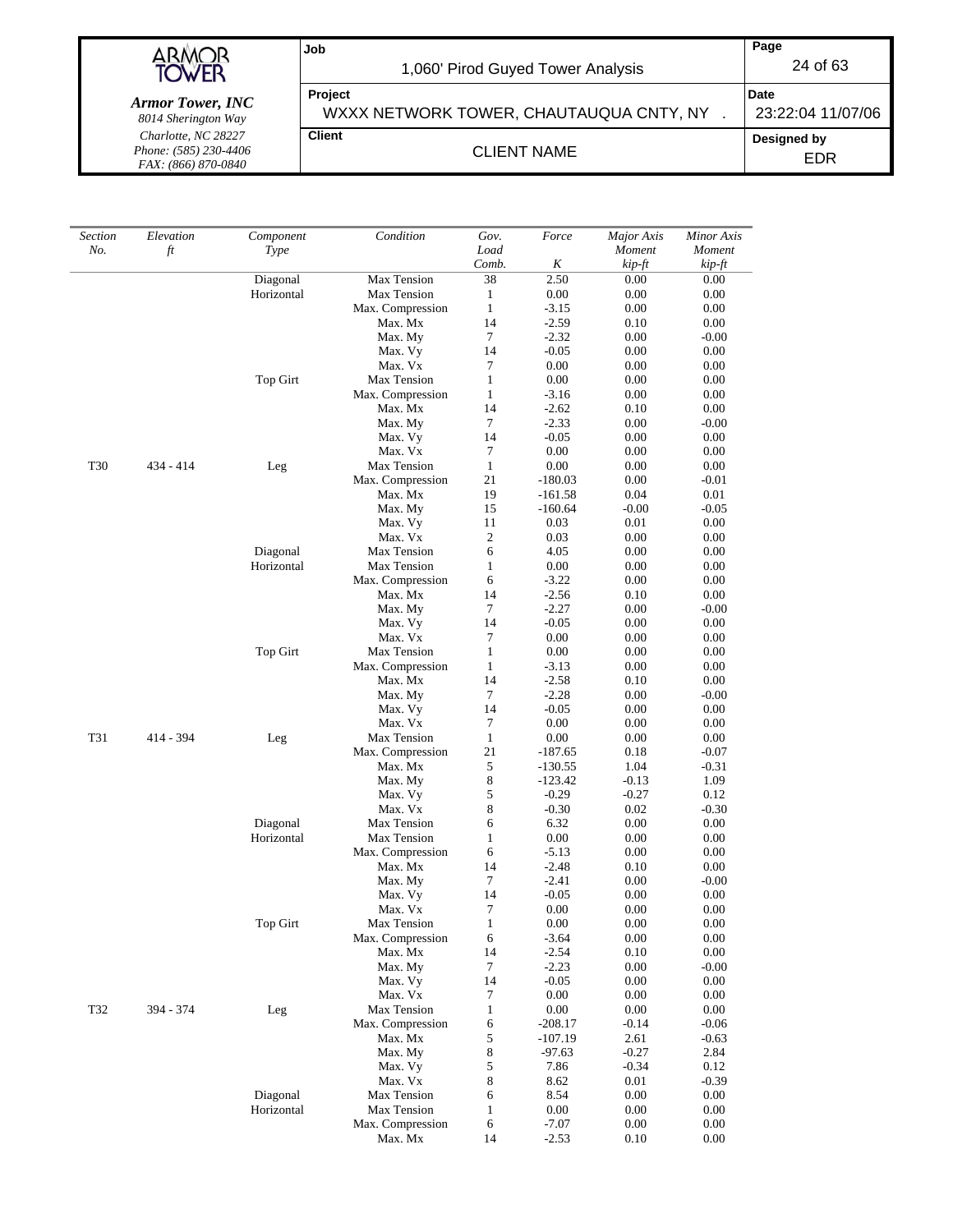| <b>ARMOR</b><br><b>TOWER</b> |
|------------------------------|
|                              |

**Date**

**Project** 

**Job**

**Client**

*Armor Tower, INC 8014 Sherington Way Charlotte, NC 28227 Phone: (585) 230-4406 FAX: (866) 870-0840* 

#### WXXX NETWORK TOWER, CHAUTAUQUA CNTY, NY .

**Designed by**<br>CLIENT NAME

EDR

| Section | Elevation | Component          | Condition             | Gov.             | Force     | Major Axis | Minor Axis |
|---------|-----------|--------------------|-----------------------|------------------|-----------|------------|------------|
| No.     | ft        | <b>Type</b>        |                       | Load             |           | Moment     | Moment     |
|         |           |                    |                       | Comb.            | K         | kip-ft     | kip-ft     |
|         |           |                    | Max. My               | 7                | $-3.98$   | 0.00       | $-0.00$    |
|         |           |                    | Max. Vy               | 14               | $-0.05$   | 0.00       | 0.00       |
|         |           |                    | Max. Vx               | 7                | 0.00      | 0.00       | 0.00       |
|         |           | <b>Top Girt</b>    | Max Tension           | $\mathbf{1}$     | 0.00      | 0.00       | 0.00       |
|         |           |                    | Max. Compression      | 6                | $-5.53$   | 0.00       | 0.00       |
|         |           |                    | Max. Mx               | 14               | $-2.53$   | 0.10       | 0.00       |
|         |           |                    | Max. My               | 7                | $-3.76$   | 0.00       | $-0.00$    |
|         |           |                    | Max. Vy               | 14               | $-0.05$   | 0.00       | 0.00       |
|         |           |                    | Max. Vx               | 7                | 0.00      | 0.00       | 0.00       |
| T33     | 374 - 354 | Leg                | Max Tension           | $\mathbf{1}$     | 0.00      | 0.00       | 0.00       |
|         |           |                    | Max. Compression      | 6                | -230.67   | $-0.15$    | $-0.19$    |
|         |           |                    | Max. Mx               | 5                | $-107.22$ | $-3.28$    | 0.86       |
|         |           |                    | Max. My               | 8                | $-97.65$  | 0.30       | $-3.62$    |
|         |           |                    | Max. Vy               | 5                | 7.86      | $-3.28$    | 0.86       |
|         |           |                    | Max. Vx               | 8                | 8.62      | 0.30       | $-3.62$    |
|         |           | Diagonal           | Max Tension           | 6                | 8.71      | 0.00       | 0.00       |
|         |           | Guy Lower Diagonal | Max Tension           | 12               | 10.27     | 0.00       | 0.00       |
|         |           | Guy Upper Diagonal | Max Tension           | 12               | 12.08     | 0.00       | 0.00       |
|         |           | Horizontal         | Max Tension           | $\mathbf{1}$     | 0.00      | 0.00       | 0.00       |
|         |           |                    | Max. Compression      | $\mathbf{1}$     | $-9.80$   | 0.00       | 0.00       |
|         |           |                    | Max. Mx               | 14               | $-7.43$   | 0.10       | 0.00       |
|         |           |                    | Max. My               | 7                | $-8.76$   | 0.00       | $-0.00$    |
|         |           |                    | Max. Vy               | 14               | $-0.05$   | 0.00       | 0.00       |
|         |           |                    | Max. Vx               | 7                | 0.00      | 0.00       | 0.00       |
|         |           | Top Girt           | Max Tension           | $\mathbf{1}$     | 0.00      | 0.00       | 0.00       |
|         |           |                    | Max. Compression      | 6                | $-7.33$   | 0.00       | 0.00       |
|         |           |                    | Max. Mx               | 14               | $-2.40$   | 0.10       | 0.00       |
|         |           |                    | Max. My               | $\boldsymbol{7}$ | $-5.59$   | 0.00       | $-0.00$    |
|         |           |                    | Max. Vy               | 14               | $-0.05$   | 0.00       | 0.00       |
|         |           |                    | Max. Vx               | 7                | 0.00      | 0.00       | 0.00       |
|         |           | Guy A              | <b>Bottom Tension</b> | 8                | 33.29     |            |            |
|         |           |                    | Top Tension           | 8                | 34.10     |            |            |
|         |           |                    | Top Cable Vert        | 8                | 25.76     |            |            |
|         |           |                    | Top Cable Norm        | 8                | 22.33     |            |            |
|         |           |                    | Top Cable Tan         | 8                | 0.00      |            |            |
|         |           |                    | <b>Bot Cable Vert</b> | 8                | $-24.23$  |            |            |
|         |           |                    | <b>Bot Cable Norm</b> | 8                | 22.83     |            |            |
|         |           |                    | Bot Cable Tan         | 8                | 0.00      |            |            |
|         |           | Guy B              | <b>Bottom Tension</b> | 12               | 32.48     |            |            |
|         |           |                    | Top Tension           | 12               | 33.23     |            |            |
|         |           |                    | Top Cable Vert        | 12               | 24.36     |            |            |
|         |           |                    | Top Cable Norm        | 12               | 22.60     |            |            |
|         |           |                    | Top Cable Tan         | 12               | 0.00      |            |            |
|         |           |                    | <b>Bot Cable Vert</b> | 12               | $-22.89$  |            |            |
|         |           |                    | <b>Bot Cable Norm</b> | 12               | 23.05     |            |            |
|         |           |                    | <b>Bot Cable Tan</b>  | 12               | 0.00      |            |            |
|         |           | Guy C              | <b>Bottom Tension</b> | 4                | 32.56     |            |            |
|         |           |                    | Top Tension           | 4                | 33.31     |            |            |
|         |           |                    | Top Cable Vert        | 4                | 24.52     |            |            |
|         |           |                    | Top Cable Norm        | 4                | 22.56     |            |            |
|         |           |                    | Top Cable Tan         | 4                | 0.00      |            |            |
|         |           |                    | <b>Bot Cable Vert</b> | 4                | $-23.03$  |            |            |
|         |           |                    | <b>Bot Cable Norm</b> | 4                | 23.01     |            |            |
|         |           |                    | Bot Cable Tan         | 4                | 0.00      |            |            |
| T34     | 354 - 334 | Leg                | Max Tension           | $\mathbf{1}$     | 0.00      | 0.00       | 0.00       |
|         |           |                    | Max. Compression      | 6                | $-218.59$ | $-0.27$    | $-0.16$    |
|         |           |                    | Max. Mx               | 10               | $-218.05$ | $-0.91$    | 0.52       |
|         |           |                    | Max. My               | $\overline{c}$   | $-215.04$ | $-0.10$    | $-1.07$    |
|         |           |                    | Max. Vy               | 10               | $-0.25$   | 0.27       | $-0.15$    |
|         |           |                    | Max. Vx               | 2                | $-0.30$   | 0.01       | 0.32       |
|         |           | Diagonal           | Max Tension           | 13               | 5.30      | 0.00       | 0.00       |
|         |           |                    |                       |                  |           |            |            |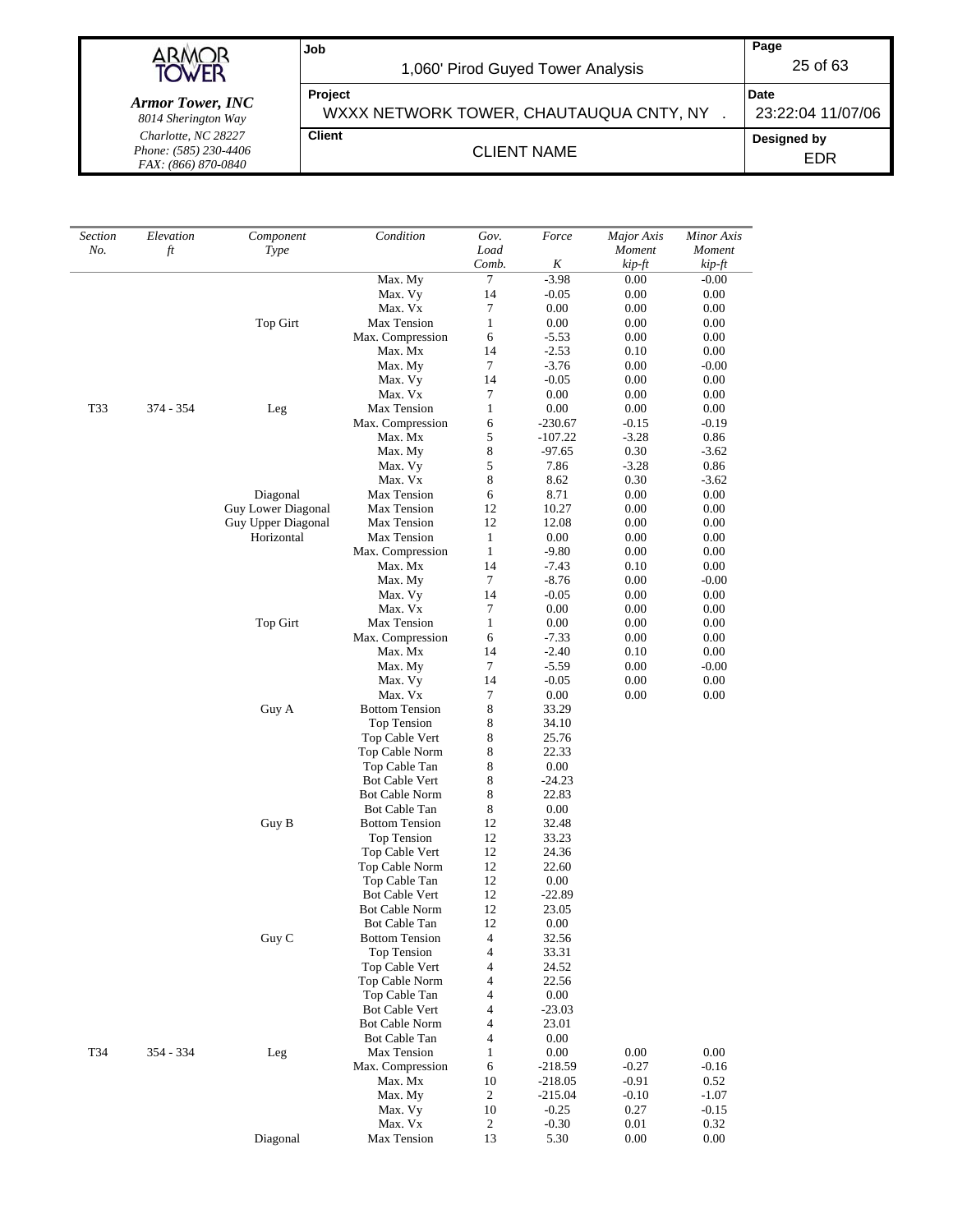| ARMOR        |  |
|--------------|--|
| <b>TOWER</b> |  |

**Date**

**Project** 

**Job**

**Client**

*Armor Tower, INC 8014 Sherington Way Charlotte, NC 28227 Phone: (585) 230-4406 FAX: (866) 870-0840* 

#### WXXX NETWORK TOWER, CHAUTAUQUA CNTY, NY .

**Designed by**<br>CLIENT NAME

EDR

| <b>Section</b><br>No. | Elevation<br>ft | Component<br>Type | Condition                   | Gov.<br>Load    | Force              | Major Axis<br>Moment | Minor Axis<br>Moment |
|-----------------------|-----------------|-------------------|-----------------------------|-----------------|--------------------|----------------------|----------------------|
|                       |                 |                   |                             | Comb.           | $\cal K$           | kip-ft               | kip-ft               |
|                       |                 | Horizontal        | Max Tension                 | $\mathbf{1}$    | 0.00               | 0.00                 | 0.00                 |
|                       |                 |                   | Max. Compression            | 13              | $-3.93$            | 0.00                 | 0.00                 |
|                       |                 |                   | Max. Mx                     | 14              | $-2.56$            | 0.10                 | 0.00                 |
|                       |                 |                   | Max. My                     | 7               | $-3.81$            | 0.00                 | $-0.00$              |
|                       |                 |                   | Max. Vy                     | 14              | $-0.05$            | 0.00                 | 0.00                 |
|                       |                 |                   | Max. Vx                     | 7               | 0.00               | 0.00                 | 0.00                 |
|                       |                 | Top Girt          | Max Tension                 | $\mathbf{1}$    | 0.00<br>$-4.44$    | 0.00                 | 0.00                 |
|                       |                 |                   | Max. Compression<br>Max. Mx | 13<br>14        | $-2.43$            | 0.00<br>0.10         | 0.00<br>0.00         |
|                       |                 |                   | Max. My                     | 7               | $-4.32$            | 0.00                 | $-0.00$              |
|                       |                 |                   | Max. Vy                     | 14              | $-0.05$            | 0.00                 | 0.00                 |
|                       |                 |                   | Max. Vx                     | 7               | 0.00               | 0.00                 | 0.00                 |
| T35                   | 334 - 314       | Leg               | Max Tension                 | $\mathbf{1}$    | 0.00               | 0.00                 | 0.00                 |
|                       |                 |                   | Max. Compression            | 20              | $-208.56$          | $-0.02$              | $-0.02$              |
|                       |                 |                   | Max. Mx                     | 11              | $-144.06$          | 0.05                 | $-0.01$              |
|                       |                 |                   | Max. My                     | 2               | $-150.89$          | $-0.00$              | 0.06                 |
|                       |                 |                   | Max. Vy                     | 5               | $-0.03$            | $-0.05$              | $-0.01$              |
|                       |                 |                   | Max. Vx                     | $\overline{c}$  | 0.03               | 0.00                 | 0.05                 |
|                       |                 | Diagonal          | Max Tension                 | 13              | 3.14               | 0.00                 | 0.00                 |
|                       |                 | Horizontal        | <b>Max Tension</b>          | $\mathbf{1}$    | 0.00               | 0.00                 | 0.00                 |
|                       |                 |                   | Max. Compression            | $\mathbf{1}$    | $-3.10$            | 0.00                 | 0.00                 |
|                       |                 |                   | Max. Mx                     | 14              | $-2.54$            | 0.10                 | 0.00                 |
|                       |                 |                   | Max. My                     | $\tau$          | $-2.35$            | 0.00                 | $-0.00$              |
|                       |                 |                   | Max. Vy                     | 14              | $-0.05$            | 0.00                 | 0.00                 |
|                       |                 |                   | Max. Vx                     | 7               | 0.00               | 0.00                 | 0.00                 |
|                       |                 | Top Girt          | Max Tension                 | $\mathbf{1}$    | 0.00               | 0.00                 | 0.00                 |
|                       |                 |                   | Max. Compression            | $\mathbf{1}$    | $-3.11$            | 0.00                 | 0.00                 |
|                       |                 |                   | Max. Mx                     | 14              | $-2.56$            | 0.10                 | 0.00                 |
|                       |                 |                   | Max. My                     | 7<br>14         | $-2.69$            | 0.00                 | $-0.00$              |
|                       |                 |                   | Max. Vy<br>Max. Vx          | 7               | $-0.05$<br>0.00    | 0.00<br>0.00         | 0.00                 |
| T36                   | 314 - 294       |                   | Max Tension                 | $\mathbf{1}$    | 0.00               | 0.00                 | 0.00<br>0.00         |
|                       |                 | Leg               | Max. Compression            | 20              | $-210.24$          | $-0.12$              | $-0.16$              |
|                       |                 |                   | Max. Mx                     | 38              | $-125.32$          | $-0.44$              | $-0.19$              |
|                       |                 |                   | Max. My                     | 33              | $-125.26$          | $-0.04$              | 0.48                 |
|                       |                 |                   | Max. Vy                     | 12              | 0.13               | 0.15                 | 0.08                 |
|                       |                 |                   | Max. Vx                     | 8               | $-0.15$            | 0.01                 | $-0.18$              |
|                       |                 | Diagonal          | Max Tension                 | 38              | 2.36               | 0.00                 | 0.00                 |
|                       |                 | Horizontal        | Max Tension                 | $\mathbf{1}$    | 0.00               | 0.00                 | 0.00                 |
|                       |                 |                   | Max. Compression            | $\mathbf{1}$    | $-3.09$            | 0.00                 | 0.00                 |
|                       |                 |                   | Max. Mx                     | 14              | $-2.50$            | 0.10                 | 0.00                 |
|                       |                 |                   | Max. My                     | 7               | $-2.19$            | 0.00                 | $-0.00$              |
|                       |                 |                   | Max. Vy                     | 14              | $-0.05$            | 0.00                 | 0.00                 |
|                       |                 |                   | Max. Vx                     | 7               | 0.00               | 0.00                 | 0.00                 |
|                       |                 | Top Girt          | Max Tension                 | $\mathbf{1}$    | 0.00               | 0.00                 | 0.00                 |
|                       |                 |                   | Max. Compression            | $\mathbf{1}$    | $-3.08$            | $0.00\,$             | $0.00\,$             |
|                       |                 |                   | Max. Mx                     | 14              | $-2.53$            | 0.10                 | 0.00                 |
|                       |                 |                   | Max. My                     | 7               | $-2.19$<br>$-0.05$ | 0.00                 | $-0.00$              |
|                       |                 |                   | Max. Vy<br>Max. Vx          | 14<br>7         | 0.00               | 0.00<br>0.00         | 0.00<br>0.00         |
| T37                   | 294 - 274       |                   | Max Tension                 | $\mathbf{1}$    | 0.00               | 0.00                 | 0.00                 |
|                       |                 | Leg               | Max. Compression            | 6               | $-217.89$          | $-0.16$              | $-0.02$              |
|                       |                 |                   | Max. Mx                     | 12              | $-141.84$          | $-1.16$              | $-0.53$              |
|                       |                 |                   | Max. My                     | 8               | $-137.54$          | $-0.17$              | 1.30                 |
|                       |                 |                   | Max. Vy                     | 5               | 3.58               | $-0.20$              | $-0.02$              |
|                       |                 |                   | Max. Vx                     | 8               | 3.93               | 0.06                 | $-0.18$              |
|                       |                 | Diagonal          | Max Tension                 | 2               | 3.87               | 0.00                 | $0.00\,$             |
|                       |                 | Horizontal        | Max Tension                 | $\mathbf{1}$    | 0.00               | 0.00                 | 0.00                 |
|                       |                 |                   | Max. Compression            | $\mathbf{1}$    | $-3.23$            | 0.00                 | 0.00                 |
|                       |                 |                   | Max. Mx                     | 14              | $-2.57$            | 0.10                 | 0.00                 |
|                       |                 |                   | Max. My                     | $7\phantom{.0}$ | $-2.35$            | 0.00                 | $-0.00$              |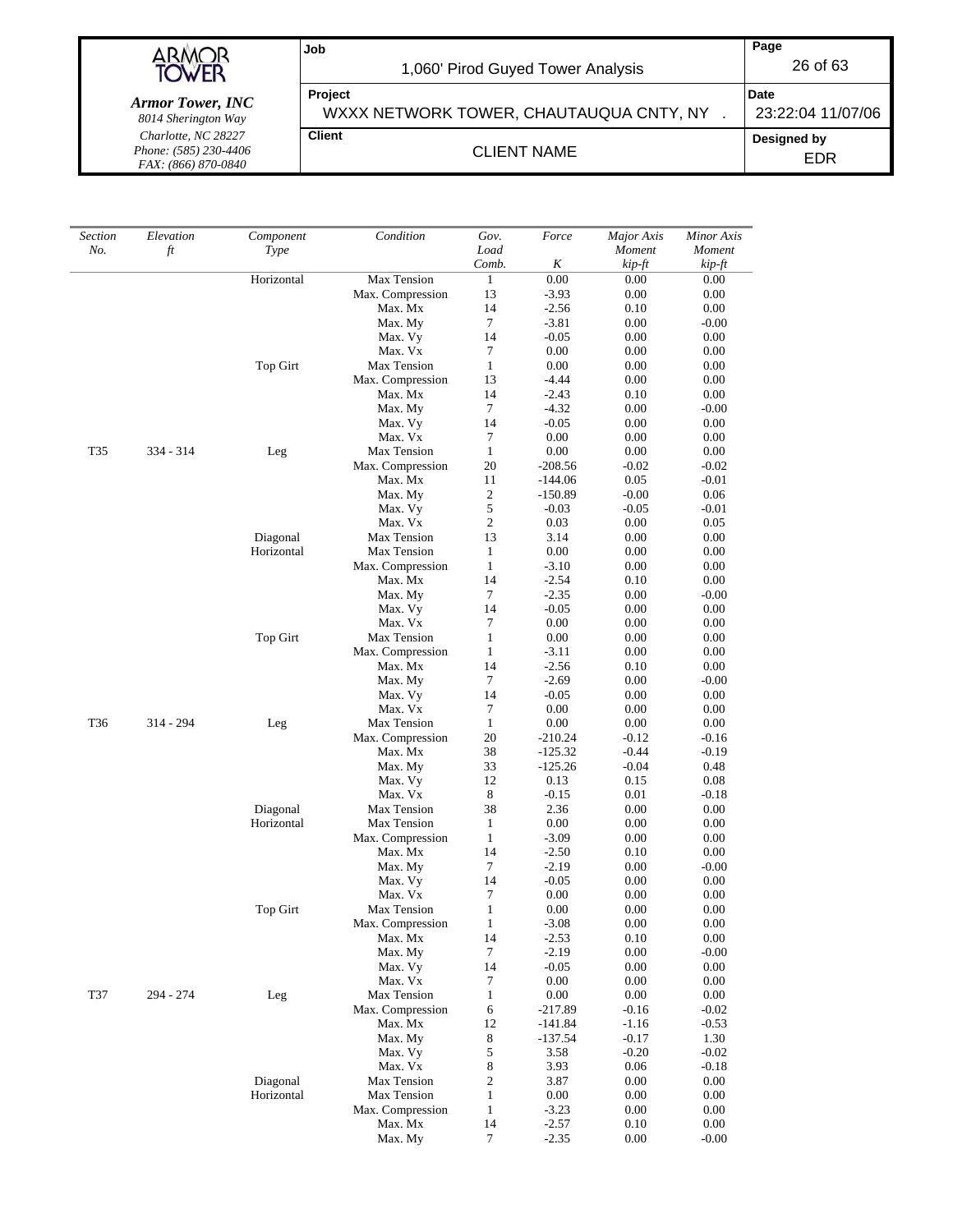| <b>ARMOR</b><br><b>TOWER</b> |
|------------------------------|
|                              |

**Date**

**Project** 

**Client**

**Job**

*Armor Tower, INC 8014 Sherington Way Charlotte, NC 28227 Phone: (585) 230-4406 FAX: (866) 870-0840* 

#### WXXX NETWORK TOWER, CHAUTAUQUA CNTY, NY .

**Designed by**<br>CLIENT NAME

EDR

| <b>Section</b> | Elevation   | Component          | Condition                     | Gov.              | Force                  | Major Axis         | Minor Axis       |
|----------------|-------------|--------------------|-------------------------------|-------------------|------------------------|--------------------|------------------|
| No.            | ft          | <b>Type</b>        |                               | Load              |                        | Moment             | Moment           |
|                |             |                    |                               | Comb.             | K                      | kip-ft             | kip-ft           |
|                |             |                    | Max. Vy<br>Max. Vx            | 14<br>7           | $-0.05$<br>0.00        | 0.00               | 0.00             |
|                |             | Top Girt           | Max Tension                   | $\mathbf{1}$      | 0.00                   | 0.00<br>0.00       | 0.00<br>$0.00\,$ |
|                |             |                    | Max. Compression              | $\mathbf{1}$      | $-3.06$                | 0.00               | $0.00\,$         |
|                |             |                    | Max. Mx                       | 14                | $-2.53$                | 0.10               | 0.00             |
|                |             |                    | Max. My                       | 7                 | $-2.21$                | 0.00               | $-0.00$          |
|                |             |                    | Max. Vy                       | 14                | $-0.05$                | 0.00               | 0.00             |
|                |             |                    | Max. Vx                       | 7                 | 0.00                   | 0.00               | 0.00             |
| T38            | $274 - 254$ | Leg                | Max Tension                   | $\mathbf{1}$      | 0.00                   | 0.00               | 0.00             |
|                |             |                    | Max. Compression              | 6                 | $-235.73$              | 0.04               | 0.02             |
|                |             |                    | Max. Mx                       | 5                 | $-143.22$              | $-1.55$            | 0.47             |
|                |             |                    | Max. My                       | 8                 | $-137.57$              | 0.29               | -1.65            |
|                |             |                    | Max. Vy                       | 5                 | 5.48                   | $-1.01$            | 0.43             |
|                |             | Diagonal           | Max. Vx<br>Max Tension        | 8<br>9            | 6.01<br>5.66           | 0.11<br>0.00       | -1.11<br>0.00    |
|                |             | Horizontal         | Max Tension                   | $\mathbf{1}$      | 0.00                   | 0.00               | 0.00             |
|                |             |                    | Max. Compression              | $\boldsymbol{2}$  | $-4.55$                | 0.00               | $0.00\,$         |
|                |             |                    | Max. Mx                       | 14                | $-3.00$                | 0.10               | 0.00             |
|                |             |                    | Max. My                       | 7                 | $-2.63$                | 0.00               | $-0.00$          |
|                |             |                    | Max. Vy                       | 14                | $-0.05$                | 0.00               | 0.00             |
|                |             |                    | Max. Vx                       | 7                 | 0.00                   | 0.00               | 0.00             |
|                |             | <b>Top Girt</b>    | Max Tension                   | $\mathbf{1}$      | 0.00                   | 0.00               | 0.00             |
|                |             |                    | Max. Compression              | $\boldsymbol{2}$  | $-3.60$                | 0.00               | 0.00             |
|                |             |                    | Max. Mx                       | 14                | $-2.61$                | 0.10               | 0.00             |
|                |             |                    | Max. My                       | $\tau$            | $-2.34$                | 0.00               | $-0.00$          |
|                |             |                    | Max. Vy                       | 14                | $-0.05$                | 0.00               | 0.00             |
|                |             |                    | Max. Vx                       | 7                 | 0.00                   | 0.00               | 0.00             |
| T39            | 254 - 234   | Leg                | Max Tension                   | $\mathbf{1}$      | 0.00                   | 0.00               | 0.00             |
|                |             |                    | Max. Compression<br>Max. Mx   | 6<br>5            | $-252.57$<br>$-131.02$ | $-0.67$<br>$-1.01$ | $-0.52$<br>0.43  |
|                |             |                    | Max. My                       | 9                 | $-129.19$              | 0.18               | -1.12            |
|                |             |                    | Max. Vy                       | 11                | $-0.22$                | 0.84               | 0.08             |
|                |             |                    | Max. Vx                       | $\boldsymbol{7}$  | 0.23                   | $-0.26$            | -0.92            |
|                |             | Diagonal           | Max Tension                   | 13                | 6.83                   | 0.00               | 0.00             |
|                |             | Guy Lower Diagonal | Max Tension                   | 12                | 10.56                  | 0.00               | 0.00             |
|                |             | Guy Upper Diagonal | Max Tension                   | 13                | 11.04                  | 0.00               | 0.00             |
|                |             | Horizontal         | Max Tension                   | $\mathbf{1}$      | 0.00                   | 0.00               | 0.00             |
|                |             |                    | Max. Compression              | 27                | $-9.04$                | 0.00               | 0.00             |
|                |             |                    | Max. Mx                       | 14                | $-7.18$                | 0.10               | 0.00             |
|                |             |                    | Max. My                       | 7                 | $-7.44$                | 0.00               | $-0.00$          |
|                |             |                    | Max. Vy                       | 14                | $-0.05$                | 0.00               | 0.00             |
|                |             |                    | Max. Vx                       | 7                 | 0.00                   | 0.00               | 0.00             |
|                |             | <b>Top Girt</b>    | Max Tension                   | $\mathbf{1}$<br>9 | 0.00<br>$-4.75$        | 0.00<br>0.00       | $0.00\,$<br>0.00 |
|                |             |                    | Max. Compression<br>Max. Mx   | 14                | $-2.63$                | 0.10               | 0.00             |
|                |             |                    | Max. My                       | 7                 | -3.27                  | 0.00               | -0.00            |
|                |             |                    | Max. Vy                       | 14                | $-0.05$                | 0.00               | 0.00             |
|                |             |                    | Max. Vx                       | 7                 | 0.00                   | 0.00               | 0.00             |
|                |             | Guy A              | <b>Bottom Tension</b>         | 8                 | 27.43                  |                    |                  |
|                |             |                    | Top Tension                   | 8                 | 27.98                  |                    |                  |
|                |             |                    | Top Cable Vert                | 8                 | 17.38                  |                    |                  |
|                |             |                    | Top Cable Norm                | 8                 | 21.93                  |                    |                  |
|                |             |                    | Top Cable Tan                 | 8                 | 0.00                   |                    |                  |
|                |             |                    | <b>Bot Cable Vert</b>         | 8                 | $-16.20$               |                    |                  |
|                |             |                    | <b>Bot Cable Norm</b>         | $\,$ 8 $\,$       | 22.13                  |                    |                  |
|                |             |                    | Bot Cable Tan                 | 8                 | 0.00                   |                    |                  |
|                |             | Guy B              | <b>Bottom Tension</b>         | 12                | 26.96                  |                    |                  |
|                |             |                    | Top Tension<br>Top Cable Vert | 12                | 27.46                  |                    |                  |
|                |             |                    | Top Cable Norm                | 12<br>12          | 16.01<br>22.31         |                    |                  |
|                |             |                    | Top Cable Tan                 | 12                | 0.00                   |                    |                  |
|                |             |                    |                               |                   |                        |                    |                  |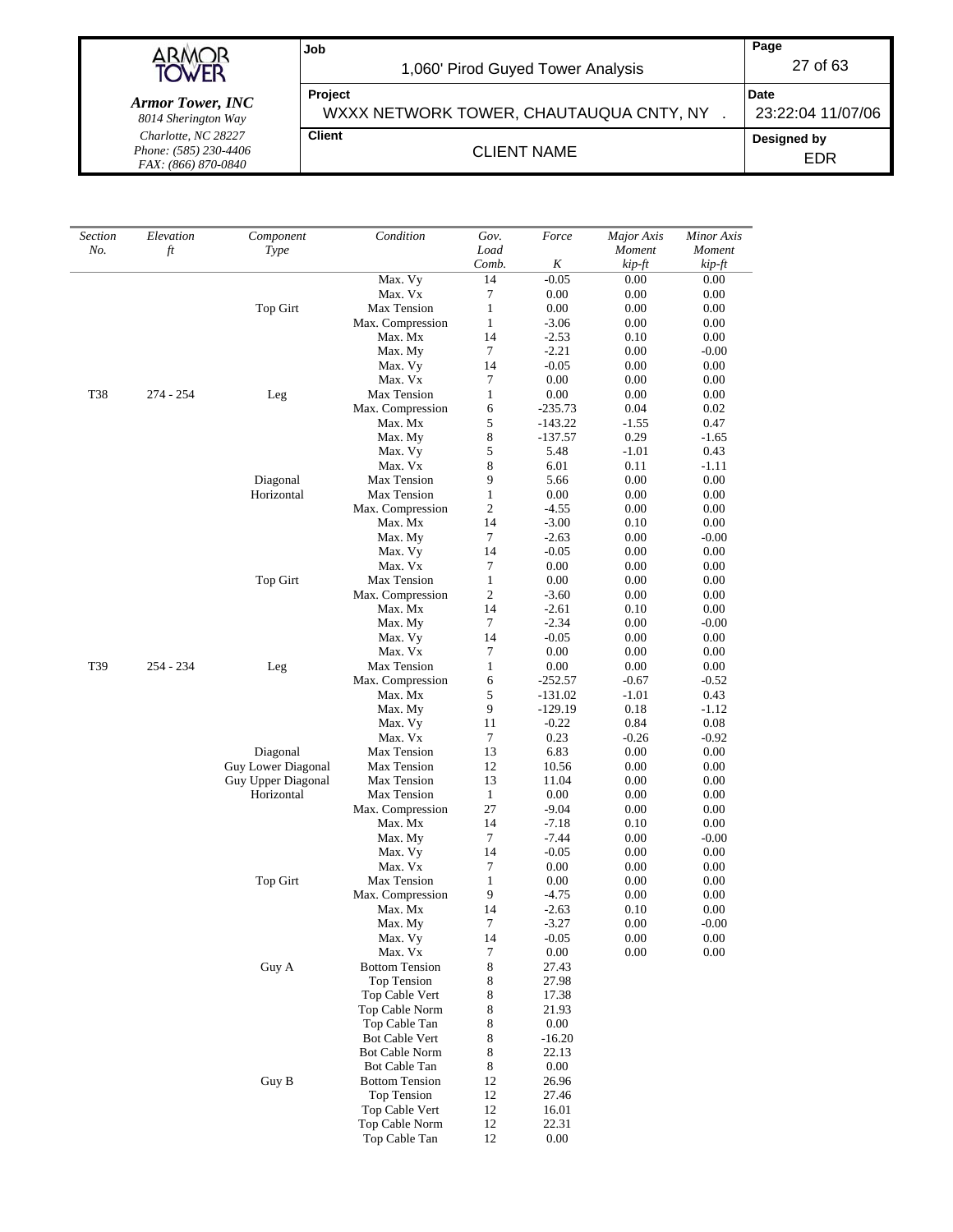| ARMOR        |  |
|--------------|--|
| <b>TOWER</b> |  |

**Date**

**Project** 

**Job**

*Armor Tower, INC 8014 Sherington Way Charlotte, NC 28227 Phone: (585) 230-4406 FAX: (866) 870-0840* 

#### WXXX NETWORK TOWER, CHAUTAUQUA CNTY, NY .

**Designed by**<br>CLIENT NAME

EDR

23:22:04 11/07/06

| <b>Section</b><br>No. | Elevation<br>ft | Component<br>Type | Condition                                     | Gov.<br>Load       | Force              | Major Axis<br>Moment | Minor Axis<br>Moment |
|-----------------------|-----------------|-------------------|-----------------------------------------------|--------------------|--------------------|----------------------|----------------------|
|                       |                 |                   |                                               | Comb.              | K                  | kip-ft               | kip-ft               |
|                       |                 |                   | <b>Bot Cable Vert</b>                         | 12                 | $-14.89$           |                      |                      |
|                       |                 |                   | <b>Bot Cable Norm</b><br><b>Bot Cable Tan</b> | 12<br>12           | 22.48<br>0.00      |                      |                      |
|                       |                 | Guy C             | <b>Bottom Tension</b>                         | 4                  | 26.90              |                      |                      |
|                       |                 |                   | Top Tension                                   | 4                  | 27.41              |                      |                      |
|                       |                 |                   | Top Cable Vert                                | 4                  | 16.11              |                      |                      |
|                       |                 |                   | Top Cable Norm                                | 4                  | 22.17              |                      |                      |
|                       |                 |                   | Top Cable Tan                                 | $\overline{4}$     | 0.00               |                      |                      |
|                       |                 |                   | <b>Bot Cable Vert</b>                         | 4                  | $-14.98$           |                      |                      |
|                       |                 |                   | <b>Bot Cable Norm</b>                         | $\overline{4}$     | 22.34              |                      |                      |
|                       |                 |                   | <b>Bot Cable Tan</b>                          | 4                  | 0.00               |                      |                      |
| T40                   | 234 - 214       | Leg               | Max Tension                                   | $\mathbf{1}$       | 0.00               | 0.00                 | 0.00                 |
|                       |                 |                   | Max. Compression                              | 6                  | $-237.89$          | $-0.07$              | $-0.04$              |
|                       |                 |                   | Max. Mx                                       | 12                 | -197.96            | $-0.14$              | $-0.02$              |
|                       |                 |                   | Max. My                                       | 9                  | $-177.00$          | 0.01                 | 0.14                 |
|                       |                 |                   | Max. Vy                                       | 11                 | $-0.06$            | 0.07                 | $-0.02$              |
|                       |                 |                   | Max. Vx                                       | 2                  | $-0.06$            | 0.00                 | 0.08                 |
|                       |                 | Diagonal          | Max Tension                                   | 13                 | 7.10               | 0.00                 | 0.00                 |
|                       |                 | Horizontal        | Max Tension                                   | $\mathbf{1}$<br>13 | 0.00               | 0.00<br>0.00         | 0.00                 |
|                       |                 |                   | Max. Compression<br>Max. Mx                   | 14                 | $-5.67$<br>$-2.57$ | 0.10                 | 0.00<br>0.00         |
|                       |                 |                   | Max. My                                       | 7                  | $-5.56$            | 0.00                 | $-0.00$              |
|                       |                 |                   | Max. Vy                                       | 14                 | $-0.05$            | 0.00                 | 0.00                 |
|                       |                 |                   | Max. Vx                                       | 7                  | 0.00               | 0.00                 | 0.00                 |
|                       |                 | Top Girt          | <b>Max Tension</b>                            | $\mathbf{1}$       | 0.00               | 0.00                 | 0.00                 |
|                       |                 |                   | Max. Compression                              | 13                 | $-5.81$            | 0.00                 | 0.00                 |
|                       |                 |                   | Max. Mx                                       | 14                 | $-2.43$            | 0.10                 | 0.00                 |
|                       |                 |                   | Max. My                                       | $\tau$             | $-5.70$            | 0.00                 | $-0.00$              |
|                       |                 |                   | Max. Vy                                       | 14                 | $-0.05$            | 0.00                 | 0.00                 |
|                       |                 |                   | Max. Vx                                       | 7                  | 0.00               | 0.00                 | 0.00                 |
| T41                   | 214 - 194       | Leg               | Max Tension                                   | $\mathbf{1}$       | 0.00               | 0.00                 | 0.00                 |
|                       |                 |                   | Max. Compression                              | 22                 | $-225.20$          | 0.01                 | 0.01                 |
|                       |                 |                   | Max. Mx                                       | 5                  | $-177.04$          | $-0.04$              | $-0.02$              |
|                       |                 |                   | Max. My                                       | $\overline{c}$     | $-176.06$          | $-0.00$              | 0.04                 |
|                       |                 |                   | Max. Vy                                       | 5                  | 0.02               | $-0.02$              | $-0.02$              |
|                       |                 |                   | Max. Vx                                       | $\overline{c}$     | $-0.03$            | $-0.00$              | 0.04                 |
|                       |                 | Diagonal          | Max Tension                                   | 13                 | 5.31               | 0.00                 | 0.00                 |
|                       |                 | Horizontal        | Max Tension                                   | $\mathbf{1}$       | 0.00               | 0.00                 | 0.00                 |
|                       |                 |                   | Max. Compression                              | 13<br>14           | $-4.23$            | 0.00                 | 0.00                 |
|                       |                 |                   | Max. Mx<br>Max. My                            | 7                  | $-2.54$<br>-4.14   | 0.10<br>0.00         | 0.00<br>$-0.00$      |
|                       |                 |                   | Max. Vy                                       | 14                 | $-0.05$            | 0.00                 | 0.00                 |
|                       |                 |                   | Max. Vx                                       | 7                  | 0.00               | 0.00                 | 0.00                 |
|                       |                 | Top Girt          | Max Tension                                   | $\mathbf{1}$       | 0.00               | 0.00                 | 0.00                 |
|                       |                 |                   | Max. Compression                              | 13                 | -4.59              | 0.00                 | 0.00                 |
|                       |                 |                   | Max. Mx                                       | 14                 | -2.56              | 0.10                 | 0.00                 |
|                       |                 |                   | Max. My                                       | $\boldsymbol{7}$   | $-4.49$            | 0.00                 | $-0.00$              |
|                       |                 |                   | Max. Vy                                       | 14                 | $-0.05$            | 0.00                 | 0.00                 |
|                       |                 |                   | Max. Vx                                       | 7                  | $0.00\,$           | 0.00                 | 0.00                 |
| T42                   | 194 - 174       | Leg               | Max Tension                                   | $\mathbf{1}$       | 0.00               | 0.00                 | 0.00                 |
|                       |                 |                   | Max. Compression                              | 25                 | $-221.19$          | 0.01                 | 0.01                 |
|                       |                 |                   | Max. Mx                                       | 11                 | $-189.83$          | $-0.17$              | $-0.03$              |
|                       |                 |                   | Max. My                                       | $\sqrt{2}$         | $-185.95$          | $-0.01$              | $-0.18$              |
|                       |                 |                   | Max. Vy                                       | 11                 | $-0.21$            | 0.04                 | $-0.02$              |
|                       |                 |                   | Max. Vx                                       | $\sqrt{2}$         | $-0.22$            | 0.00                 | 0.04                 |
|                       |                 | Diagonal          | Max Tension                                   | 13                 | 3.57               | 0.00                 | 0.00                 |
|                       |                 | Horizontal        | Max Tension                                   | $\mathbf{1}$       | 0.00               | 0.00                 | 0.00                 |
|                       |                 |                   | Max. Compression                              | $\mathbf{1}$       | $-3.09$            | 0.00                 | 0.00                 |
|                       |                 |                   | Max. Mx                                       | 14                 | $-2.51$            | 0.10                 | 0.00                 |
|                       |                 |                   | Max. My                                       | 7                  | $-2.71$            | 0.00                 | $-0.00$              |
|                       |                 |                   | Max. Vy                                       | 14                 | $-0.05$            | 0.00                 | 0.00                 |

**Client**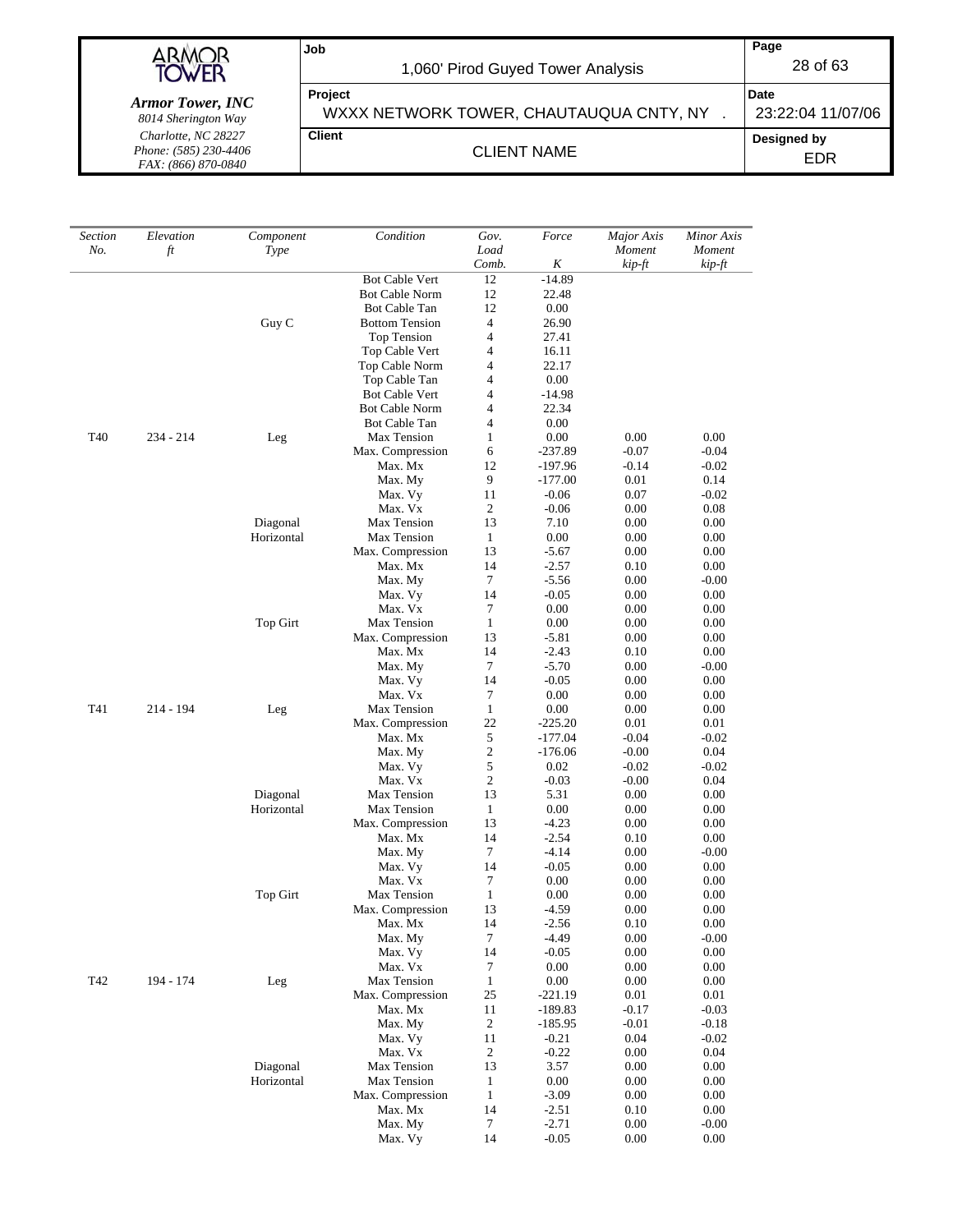| <b>ARMOR</b><br><b>TOWER</b> |  |
|------------------------------|--|
|                              |  |

**Date**

**Project** 

**Client**

**Job**

*Armor Tower, INC 8014 Sherington Way Charlotte, NC 28227 Phone: (585) 230-4406 FAX: (866) 870-0840* 

#### WXXX NETWORK TOWER, CHAUTAUQUA CNTY, NY .

**Designed by**<br>CLIENT NAME

EDR

| Section | Elevation | Component                             | Condition                       | Gov.               | Force        | Major Axis   | Minor Axis   |
|---------|-----------|---------------------------------------|---------------------------------|--------------------|--------------|--------------|--------------|
| No.     | ft        | Type                                  |                                 | Load               |              | Moment       | Moment       |
|         |           |                                       |                                 | Comb.              | K            | kip-ft       | kip-ft       |
|         |           |                                       | Max. Vx                         | 7                  | 0.00         | 0.00         | 0.00         |
|         |           | Top Girt                              | Max Tension                     | $\mathbf{1}$       | 0.00         | 0.00         | 0.00         |
|         |           |                                       | Max. Compression                | 13                 | $-3.15$      | 0.00         | 0.00         |
|         |           |                                       | Max. Mx                         | 14                 | $-2.53$      | 0.10         | 0.00         |
|         |           |                                       | Max. My                         | 7                  | $-3.06$      | 0.00         | $-0.00$      |
|         |           |                                       | Max. Vy                         | 14                 | $-0.05$      | 0.00         | 0.00         |
|         |           |                                       | Max. Vx                         | 7                  | 0.00         | 0.00         | 0.00         |
| T43     | 174 - 154 | Leg                                   | Max Tension                     | $\mathbf{1}$       | 0.00         | 0.00         | 0.00         |
|         |           |                                       | Max. Compression                | 25                 | $-222.63$    | $-0.01$      | $-0.00$      |
|         |           |                                       | Max. Mx                         | 11                 | -198.48      | 0.04         | $-0.01$      |
|         |           |                                       | Max. My                         | 13                 | -189.88      | 0.01         | 0.04         |
|         |           |                                       | Max. Vy                         | 11                 | 0.03         | 0.04         | $-0.01$      |
|         |           |                                       | Max. Vx                         | 2                  | 0.03         | 0.01         | 0.03         |
|         |           | Diagonal                              | Max Tension                     | 12                 | 2.37         | 0.00         | 0.00         |
|         |           | Horizontal                            | Max Tension                     | $\mathbf{1}$       | 0.00         | 0.00         | 0.00         |
|         |           |                                       | Max. Compression                | $\mathbf{1}$       | $-3.06$      | 0.00         | 0.00         |
|         |           |                                       | Max. Mx                         | 14                 | $-2.48$      | 0.10         | 0.00         |
|         |           |                                       | Max. My                         | 7                  | $-2.24$      | 0.00         | $-0.00$      |
|         |           |                                       | Max. Vy                         | 14                 | $-0.05$      | 0.00         | 0.00         |
|         |           |                                       | Max. Vx                         | 7                  | 0.00         | 0.00         | 0.00         |
|         |           | Top Girt                              | Max Tension                     | $\mathbf{1}$       | 0.00         | 0.00         | 0.00         |
|         |           |                                       | Max. Compression                | $\mathbf{1}$       | $-3.07$      | 0.00         | 0.00         |
|         |           |                                       | Max. Mx                         | 14                 | $-2.50$      | 0.10         | 0.00         |
|         |           |                                       | Max. My                         | $\tau$             | $-2.24$      | 0.00         | $-0.00$      |
|         |           |                                       | Max. Vy                         | 14                 | $-0.05$      | 0.00         | 0.00         |
|         |           |                                       | Max. Vx                         | 7                  | 0.00         | 0.00         | 0.00         |
| T44     | 154 - 134 | Leg                                   | Max Tension                     | $\mathbf{1}$       | 0.00         | 0.00         | 0.00         |
|         |           |                                       | Max. Compression                | 21                 | -227.13      | 0.05         | 0.06         |
|         |           |                                       | Max. Mx                         | 12                 | $-192.30$    | $-0.14$      | $-0.04$      |
|         |           |                                       | Max. My                         | 15                 | $-208.37$    | 0.03         | $-0.14$      |
|         |           |                                       | Max. Vy                         | 10                 | $-0.05$      | 0.02         | $-0.01$      |
|         |           |                                       | Max. Vx                         | $\boldsymbol{2}$   | $-0.07$      | $-0.00$      | 0.02         |
|         |           | Diagonal                              | Max Tension                     | 12                 | 3.47         | 0.00         | 0.00         |
|         |           | Horizontal                            | Max Tension                     | $\mathbf{1}$       | 0.00         | 0.00         | 0.00         |
|         |           |                                       | Max. Compression                | $\mathbf{1}$       | $-3.04$      | 0.00         | 0.00         |
|         |           |                                       | Max. Mx                         | 14                 | $-2.44$      | 0.10         | 0.00         |
|         |           |                                       | Max. My                         | $\tau$             | $-2.22$      | 0.00         | $-0.00$      |
|         |           |                                       | Max. Vy                         | 14                 | $-0.05$      | 0.00         | 0.00         |
|         |           |                                       | Max. Vx                         | 7                  | 0.00         | 0.00         | 0.00         |
|         |           | Top Girt                              | Max Tension                     | $\mathbf{1}$       | 0.00         | 0.00         | 0.00         |
|         |           |                                       | Max. Compression                | $\mathbf{1}$       | $-3.04$      | 0.00         | 0.00         |
|         |           |                                       | Max. Mx                         | 14                 | $-2.47$      | 0.10         | 0.00         |
|         |           |                                       | Max. My                         | 7                  | $-2.23$      | 0.00         | $-0.00$      |
|         |           |                                       | Max. Vy                         | 14                 | $-0.05$      | 0.00         | 0.00         |
|         |           |                                       | Max. Vx                         | 7                  | 0.00         | 0.00         | 0.00         |
| T45     | 134 - 114 | ${\rm Leg}$                           | Max Tension                     | $\mathbf{1}$       | $0.00\,$     | $0.00\,$     | $0.00\,$     |
|         |           |                                       | Max. Compression                | 21                 | -239.77      | $-0.06$      | $-0.46$      |
|         |           |                                       | Max. Mx                         | 6                  | -196.49      | $-0.57$      | $-0.19$      |
|         |           |                                       | Max. My                         | 7                  | $-216.34$    | $-0.18$      | $-0.65$      |
|         |           |                                       | Max. Vy<br>Max. Vx              | 6                  | $-0.15$      | $-0.57$      | $-0.19$      |
|         |           |                                       |                                 | 7                  | $-0.17$      | $-0.18$      | $-0.65$      |
|         |           | Diagonal<br><b>Guy Lower Diagonal</b> | Max Tension<br>Max Tension      | 7                  | 5.18         | 0.00         | 0.00         |
|         |           |                                       |                                 | 38<br>37           | 9.05         | 0.00<br>0.00 | 0.00<br>0.00 |
|         |           | Guy Upper Diagonal<br>Horizontal      | Max Tension                     |                    | 9.07         |              |              |
|         |           |                                       | Max Tension<br>Max. Compression | $\mathbf{1}$<br>27 | 0.00         | 0.00         | 0.00         |
|         |           |                                       |                                 |                    | $-8.08$      | 0.00         | 0.00         |
|         |           |                                       | Max. Mx                         | 14                 | $-6.66$      | 0.10         | 0.00         |
|         |           |                                       | Max. My                         | 7                  | $-6.27$      | 0.00         | $-0.00$      |
|         |           |                                       | Max. Vy                         | 14                 | $-0.05$      | 0.00         | 0.00         |
|         |           |                                       | Max. Vx<br>Max Tension          | 7<br>$\mathbf{1}$  | 0.00<br>0.00 | 0.00         | 0.00<br>0.00 |
|         |           | Top Girt                              |                                 |                    |              | 0.00         |              |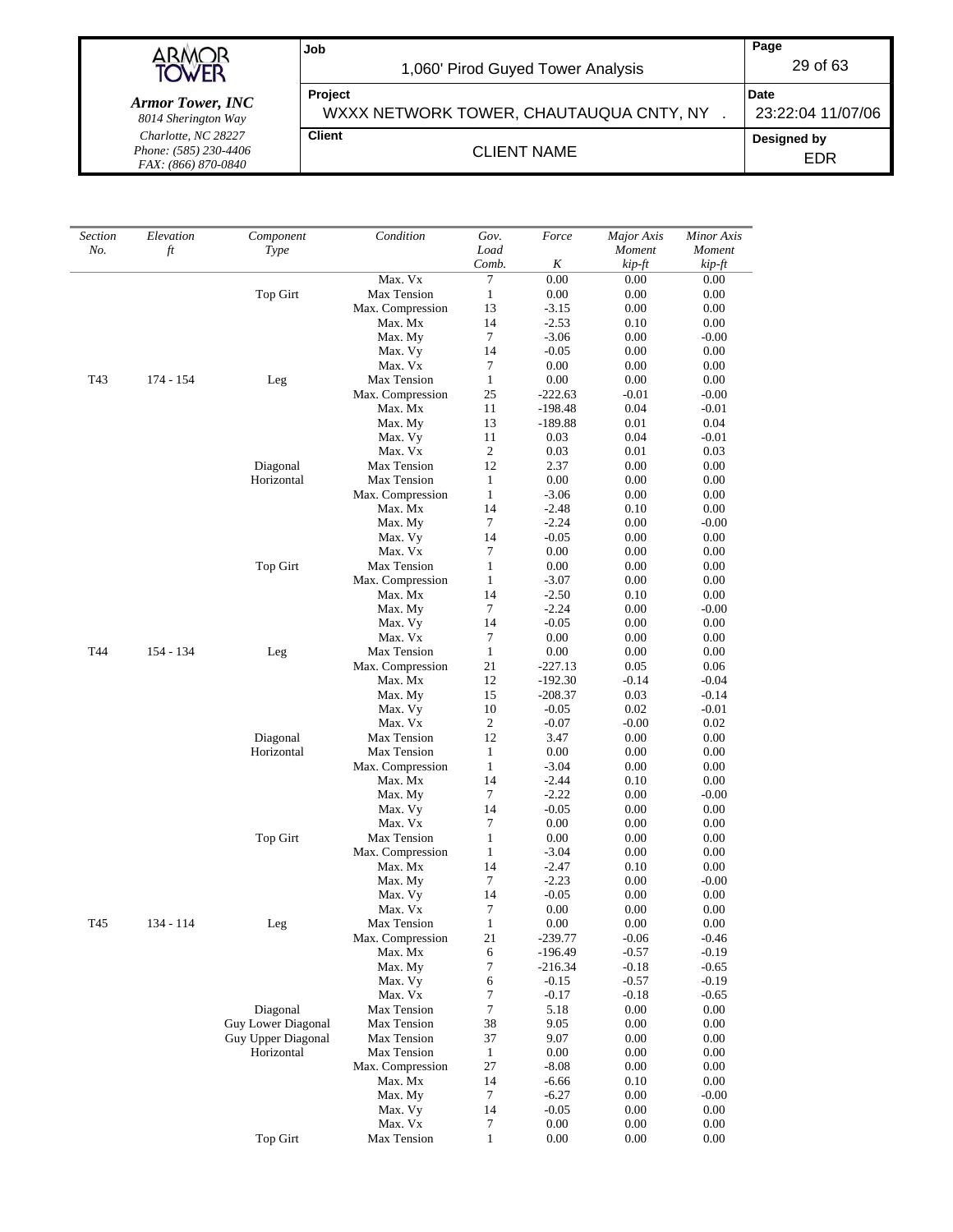| <b>ARMOR</b> |  |
|--------------|--|
| <b>TOWER</b> |  |

**Date**

**Project** 

**Job**

**Client**

*Armor Tower, INC 8014 Sherington Way Charlotte, NC 28227 Phone: (585) 230-4406 FAX: (866) 870-0840* 

WXXX NETWORK TOWER, CHAUTAUQUA CNTY, NY .

**Designed by**<br>CLIENT NAME

EDR

| Section<br>No.  | Elevation<br>ft | Component<br>Type | Condition             | Gov.<br>Load     | Force     | Major Axis<br>Moment | Minor Axis<br>Moment |
|-----------------|-----------------|-------------------|-----------------------|------------------|-----------|----------------------|----------------------|
|                 |                 |                   |                       | Comb.            | $\cal K$  | kip-ft               | kip-ft               |
|                 |                 |                   | Max. Compression      | 12               | $-2.91$   | 0.00                 | 0.00                 |
|                 |                 |                   | Max. Mx               | 14               | $-2.28$   | 0.10                 | 0.00                 |
|                 |                 |                   | Max. My               | 7                | $-2.08$   | 0.00                 | $-0.00$              |
|                 |                 |                   | Max. Vy               | 14               | $-0.05$   | 0.00                 | 0.00                 |
|                 |                 |                   | Max. Vx               | $\tau$           | 0.00      | 0.00                 | 0.00                 |
|                 |                 | Guy A             | <b>Bottom Tension</b> | 21               | 21.78     |                      |                      |
|                 |                 |                   | Top Tension           | 21               | 22.17     |                      |                      |
|                 |                 |                   | Top Cable Vert        | 21               | 9.00      |                      |                      |
|                 |                 |                   | Top Cable Norm        | 21               | 20.26     |                      |                      |
|                 |                 |                   | Top Cable Tan         | 21               | 0.00      |                      |                      |
|                 |                 |                   | <b>Bot Cable Vert</b> | 21               | $-7.87$   |                      |                      |
|                 |                 |                   | <b>Bot Cable Norm</b> | 21               | 20.31     |                      |                      |
|                 |                 |                   | <b>Bot Cable Tan</b>  | 21               | 0.00      |                      |                      |
|                 |                 | Guy B             | <b>Bottom Tension</b> | 25               | 21.52     |                      |                      |
|                 |                 |                   | Top Tension           | 25               | 21.85     |                      |                      |
|                 |                 |                   | Top Cable Vert        | 25               | 7.59      |                      |                      |
|                 |                 |                   | Top Cable Norm        | 25               | 20.49     |                      |                      |
|                 |                 |                   | Top Cable Tan         | 25               | 0.00      |                      |                      |
|                 |                 |                   | <b>Bot Cable Vert</b> | 25               | $-6.51$   |                      |                      |
|                 |                 |                   | <b>Bot Cable Norm</b> | 25               | 20.52     |                      |                      |
|                 |                 |                   | <b>Bot Cable Tan</b>  | 25               | 0.00      |                      |                      |
|                 |                 | Guy C             | <b>Bottom Tension</b> | 17               | 21.45     |                      |                      |
|                 |                 |                   | Top Tension           | 17               | 21.78     |                      |                      |
|                 |                 |                   | Top Cable Vert        | 17               | 7.73      |                      |                      |
|                 |                 |                   | Top Cable Norm        | 17               | 20.37     |                      |                      |
|                 |                 |                   | Top Cable Tan         | 17               | 0.00      |                      |                      |
|                 |                 |                   | <b>Bot Cable Vert</b> | 17               | $-6.64$   |                      |                      |
|                 |                 |                   | <b>Bot Cable Norm</b> | 17               | 20.40     |                      |                      |
|                 |                 |                   | <b>Bot Cable Tan</b>  | 17               | 0.00      |                      |                      |
| T <sub>46</sub> | $114 - 94$      | Leg               | Max Tension           | $\mathbf{1}$     | 0.00      | 0.00                 | 0.00                 |
|                 |                 |                   | Max. Compression      | 21               | $-242.21$ | 0.02                 | 0.03                 |
|                 |                 |                   | Max. Mx               | 12               | $-195.99$ | $-0.15$              | $-0.03$              |
|                 |                 |                   | Max. My               | 15               | $-213.15$ | $-0.00$              | $-0.16$              |
|                 |                 |                   | Max. Vy               | 12               | $-0.05$   | 0.02                 | $-0.00$              |
|                 |                 |                   | Max. Vx               | $\mathfrak{2}$   | $-0.05$   | 0.00                 | 0.02                 |
|                 |                 | Diagonal          | Max Tension           | 7                | 5.29      | 0.00                 | 0.00                 |
|                 |                 | Horizontal        | Max Tension           | $\mathbf{1}$     | 0.00      | 0.00                 | 0.00                 |
|                 |                 |                   | Max. Compression      | 7                | $-4.20$   | 0.00                 | 0.00                 |
|                 |                 |                   | Max. Mx               | 14               | $-2.29$   | 0.10                 | 0.00                 |
|                 |                 |                   | Max. My               | 7                | $-4.20$   | 0.00                 | $-0.00$              |
|                 |                 |                   | Max. Vy               | 14               | $-0.05$   | 0.00                 | 0.00                 |
|                 |                 |                   | Max. Vx               | $\boldsymbol{7}$ | 0.00      | 0.00                 | 0.00                 |
|                 |                 | Top Girt          | Max Tension           | $\mathbf{1}$     | 0.00      | 0.00                 | 0.00                 |
|                 |                 |                   | Max. Compression      | 7                | $-4.36$   | 0.00                 | 0.00                 |
|                 |                 |                   | Max. Mx               | 14               | $-2.17$   | 0.10                 | 0.00                 |
|                 |                 |                   | Max. My               | 7                | $-4.36$   | 0.00                 | $-0.00$              |
|                 |                 |                   | Max. Vy               | 14               | $-0.05$   | 0.00                 | 0.00                 |
|                 |                 |                   | Max. Vx               | 7                | $0.00\,$  | 0.00                 | 0.00                 |
| T47             | 94 - 74         | Leg               | Max Tension           | $\mathbf{1}$     | 0.00      | 0.00                 | 0.00                 |
|                 |                 |                   | Max. Compression      | 21               | $-250.65$ | 0.00                 | 0.03                 |
|                 |                 |                   | Max. Mx               | 12               | $-192.66$ | -0.05                | $-0.02$              |
|                 |                 |                   | Max. My               | 7                | $-198.15$ | 0.00                 | 0.06                 |
|                 |                 |                   | Max. Vy               | 5                | 0.02      | 0.01                 | $-0.01$              |
|                 |                 |                   | Max. Vx               | 9                | 0.02      | -0.00                | 0.02                 |
|                 |                 | Diagonal          | Max Tension           | 7                | 3.69      | 0.00                 | 0.00                 |
|                 |                 | Horizontal        | Max Tension           | $\mathbf{1}$     | 0.00      | 0.00                 | 0.00                 |
|                 |                 |                   | Max. Compression      | 7                | $-2.91$   | 0.00                 | 0.00                 |
|                 |                 |                   | Max. Mx               | 14               | $-2.27$   | 0.10                 | 0.00                 |
|                 |                 |                   | Max. My               | $\tau$           | $-2.91$   | 0.00                 | $-0.00$              |
|                 |                 |                   | Max. Vy               | 14               | $-0.05$   | 0.00                 | 0.00                 |
|                 |                 |                   | Max. Vx               | $\tau$           | 0.00      | 0.00                 | 0.00                 |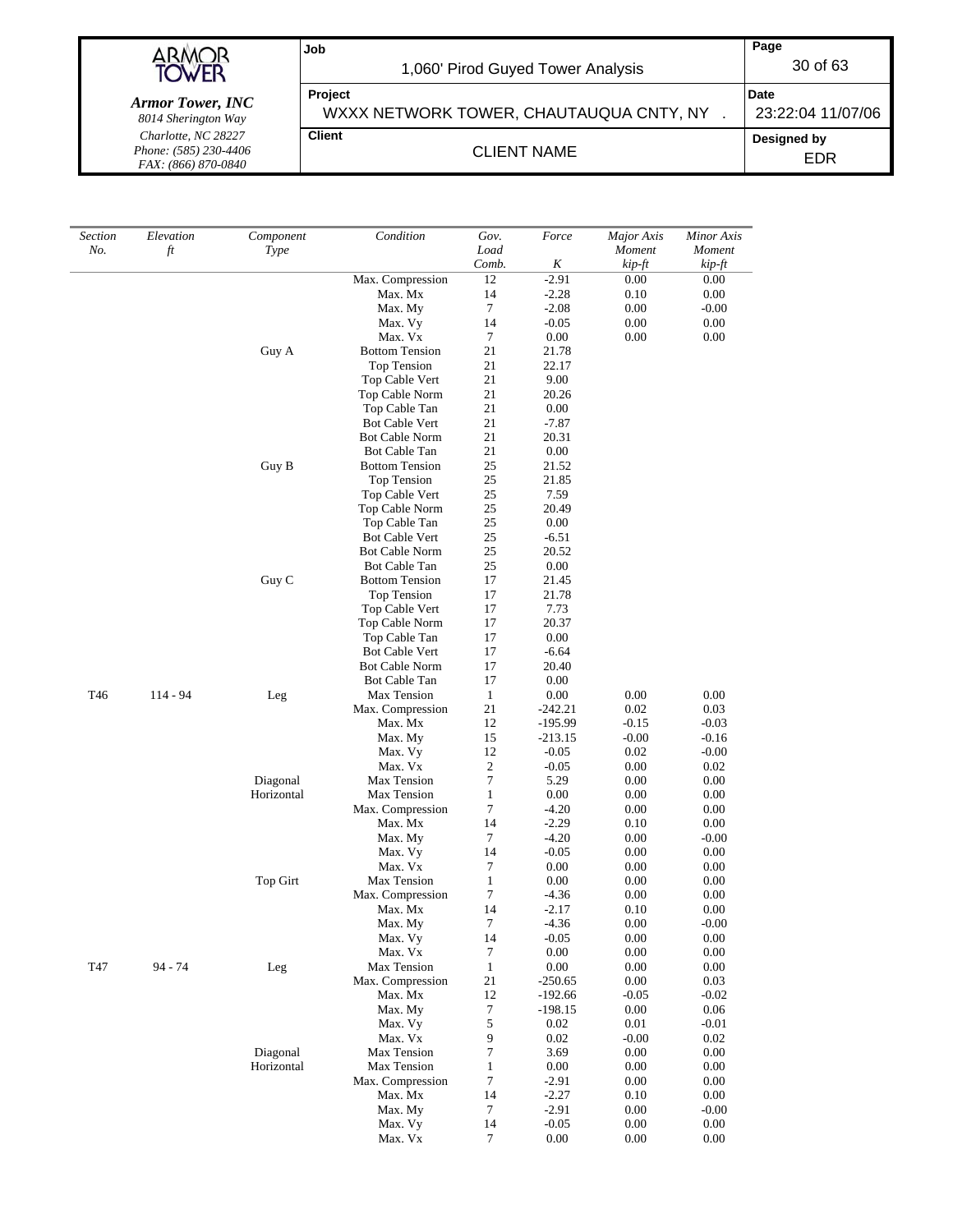| <b>ARMOR</b><br><b>TOWER</b> |
|------------------------------|
|                              |

**Date**

**Project** 

**Client**

**Job**

*Armor Tower, INC 8014 Sherington Way Charlotte, NC 28227 Phone: (585) 230-4406 FAX: (866) 870-0840* 

#### WXXX NETWORK TOWER, CHAUTAUQUA CNTY, NY .

**Designed by**<br>CLIENT NAME

EDR

| <b>Section</b><br>No. | Elevation<br>ft | Component<br>Type | Condition                   | Gov.<br>Load      | Force                  | Major Axis<br>Moment | Minor Axis<br>Moment |
|-----------------------|-----------------|-------------------|-----------------------------|-------------------|------------------------|----------------------|----------------------|
|                       |                 |                   |                             | Comb.             | K                      | kip-ft               | kip-ft               |
|                       |                 | <b>Top Girt</b>   | Max Tension                 | $\mathbf{1}$      | 0.00                   | 0.00                 | 0.00                 |
|                       |                 |                   | Max. Compression            | 7                 | $-3.22$                | 0.00                 | 0.00                 |
|                       |                 |                   | Max. Mx                     | 14                | $-2.29$                | 0.10                 | 0.00                 |
|                       |                 |                   | Max. My                     | 7                 | $-3.22$                | 0.00                 | $-0.00$              |
|                       |                 |                   | Max. Vy                     | 14                | $-0.05$                | 0.00                 | 0.00                 |
|                       |                 |                   | Max. Vx                     | 7                 | 0.00                   | 0.00                 | 0.00                 |
| T48                   | 74 - 54         | Leg               | Max Tension                 | $\mathbf{1}$      | 0.00                   | 0.00                 | 0.00                 |
|                       |                 |                   | Max. Compression            | 21                | $-254.38$              | $-0.02$              | 0.29                 |
|                       |                 |                   | Max. Mx                     | 31                | $-166.87$              | 0.42                 | $-0.16$              |
|                       |                 |                   | Max. My                     | 32                | $-171.30$              | $-0.04$              | 0.44                 |
|                       |                 |                   | Max. Vy                     | 31                | $-0.11$                | $-0.10$              | 0.06                 |
|                       |                 |                   | Max. Vx                     | 33                | $-0.12$                | 0.01                 | $-0.11$              |
|                       |                 | Diagonal          | Max Tension                 | 7                 | 2.35                   | 0.00                 | 0.00                 |
|                       |                 | Horizontal        | Max Tension                 | $\mathbf{1}$      | 0.00                   | 0.00                 | 0.00                 |
|                       |                 |                   | Max. Compression            | $\mathbf{1}$      | $-2.89$                | 0.00                 | 0.00                 |
|                       |                 |                   | Max. Mx                     | 14                | $-2.24$                | 0.10                 | 0.00                 |
|                       |                 |                   | Max. My                     | 7<br>14           | $-2.09$<br>$-0.05$     | 0.00<br>0.00         | $-0.00$<br>0.00      |
|                       |                 |                   | Max. Vy<br>Max. Vx          | 7                 | 0.00                   | 0.00                 | 0.00                 |
|                       |                 | Top Girt          | Max Tension                 | $\mathbf{1}$      | 0.00                   | 0.00                 | 0.00                 |
|                       |                 |                   | Max. Compression            | $\mathbf{1}$      | $-2.88$                | 0.00                 | 0.00                 |
|                       |                 |                   | Max. Mx                     | 14                | $-2.26$                | 0.10                 | 0.00                 |
|                       |                 |                   | Max. My                     | 7                 | $-2.10$                | 0.00                 | $-0.00$              |
|                       |                 |                   | Max. Vy                     | 14                | $-0.05$                | 0.00                 | 0.00                 |
|                       |                 |                   | Max. Vx                     | 7                 | 0.00                   | 0.00                 | 0.00                 |
| T49                   | 54 - 34         | Leg               | Max Tension                 | $\mathbf{1}$      | 0.00                   | 0.00                 | 0.00                 |
|                       |                 |                   | Max. Compression            | 21                | -254.82                | $-0.00$              | 0.08                 |
|                       |                 |                   | Max. Mx                     | 12                | $-215.65$              | $-0.93$              | $-0.40$              |
|                       |                 |                   | Max. My                     | 8                 | -218.91                | $-0.09$              | 0.99                 |
|                       |                 |                   | Max. Vy                     | 12                | $-2.31$                | $-0.07$              | $-0.04$              |
|                       |                 |                   | Max. Vx                     | 8                 | 2.43                   | $-0.00$              | 0.08                 |
|                       |                 | Diagonal          | Max Tension                 | 31                | 2.26                   | 0.00                 | 0.00                 |
|                       |                 | Horizontal        | Max Tension                 | $\mathbf{1}$      | 0.00                   | 0.00                 | 0.00                 |
|                       |                 |                   | Max. Compression            | $\mathbf{1}$      | $-3.03$                | 0.00                 | 0.00                 |
|                       |                 |                   | Max. Mx                     | 14                | $-2.36$                | 0.10                 | 0.00                 |
|                       |                 |                   | Max. My                     | 7                 | $-2.27$                | 0.00                 | $-0.00$              |
|                       |                 |                   | Max. Vy                     | 14                | $-0.05$                | 0.00                 | 0.00                 |
|                       |                 |                   | Max. Vx                     | 7                 | 0.00                   | 0.00                 | 0.00                 |
|                       |                 | <b>Top Girt</b>   | Max Tension                 | $\mathbf{1}$      | 0.00                   | 0.00                 | 0.00                 |
|                       |                 |                   | Max. Compression            | $\mathbf{1}$      | $-2.89$                | 0.00                 | 0.00                 |
|                       |                 |                   | Max. Mx                     | 14                | $-2.29$                | 0.10                 | 0.00                 |
|                       |                 |                   | Max. My                     | 7                 | $-2.14$                | 0.00                 | $-0.00$              |
|                       |                 |                   | Max. Vy                     | 14                | $-0.05$                | 0.00                 | 0.00                 |
| <b>T50</b>            | 34 - 19         |                   | Max. Vx<br>Max Tension      | 7<br>$\mathbf{1}$ | 0.00                   | 0.00                 | 0.00<br>0.00         |
|                       |                 | Leg               |                             | 21                | 0.00                   | 0.00                 |                      |
|                       |                 |                   | Max. Compression<br>Max. Mx | 12                | $-253.07$<br>$-215.68$ | $-0.01$<br>0.80      | 0.21<br>0.32         |
|                       |                 |                   | Max. My                     | 8                 | $-217.92$              | 0.09                 | $-0.84$              |
|                       |                 |                   | Max. Vy                     | 12                | $-2.32$                | 0.80                 | 0.32                 |
|                       |                 |                   | Max. Vx                     | 8                 | 2.44                   | 0.09                 | $-0.84$              |
|                       |                 | Diagonal          | Max Tension                 | 12                | 2.67                   | 0.00                 | 0.00                 |
|                       |                 | Horizontal        | Max Tension                 | $\mathbf{1}$      | 0.00                   | 0.00                 | 0.00                 |
|                       |                 |                   | Max. Compression            | $\mathbf{1}$      | $-3.08$                | 0.00                 | 0.00                 |
|                       |                 |                   | Max. Mx                     | 14                | $-2.43$                | 0.10                 | 0.00                 |
|                       |                 |                   | Max. My                     | 7                 | $-2.12$                | 0.00                 | $-0.00$              |
|                       |                 |                   | Max. Vy                     | 14                | $-0.05$                | 0.00                 | 0.00                 |
|                       |                 |                   | Max. Vx                     | 7                 | 0.00                   | 0.00                 | 0.00                 |
|                       |                 | <b>Top Girt</b>   | Max Tension                 | $\mathbf{1}$      | 0.00                   | 0.00                 | 0.00                 |
|                       |                 |                   | Max. Compression            | $\mathbf{1}$      | $-2.75$                | 0.00                 | 0.00                 |
|                       |                 |                   | Max. Mx                     | 14                | $-2.19$                | 0.10                 | 0.00                 |
|                       |                 |                   | Max. My                     | $\tau$            | $-2.05$                | 0.00                 | $-0.00$              |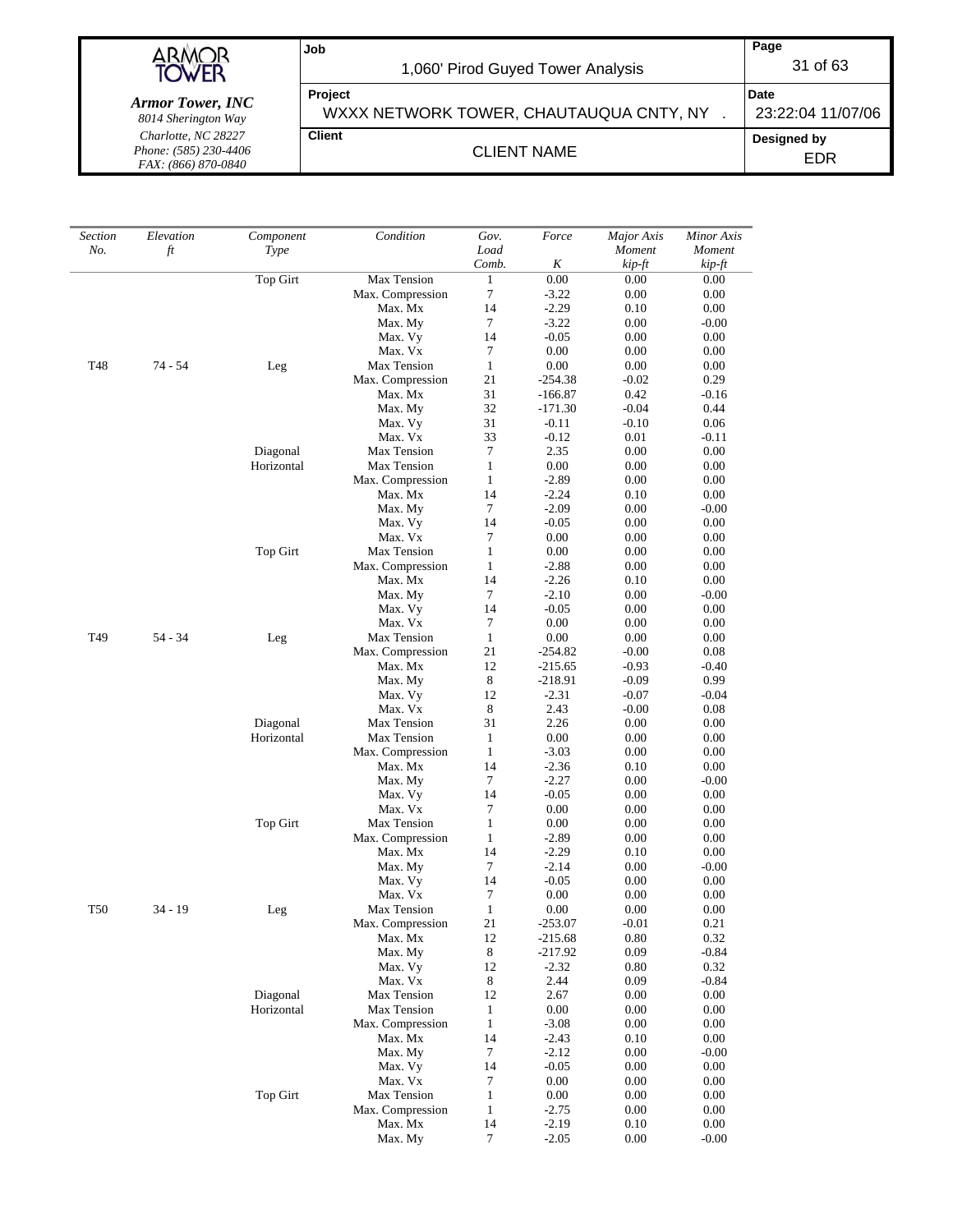| <b>ARMOR</b><br><b>TOWER</b> |
|------------------------------|
|                              |

**Date**

**Project** 

**Job**

**Client**

*Armor Tower, INC 8014 Sherington Way Charlotte, NC 28227 Phone: (585) 230-4406 FAX: (866) 870-0840* 

#### WXXX NETWORK TOWER, CHAUTAUQUA CNTY, NY .

**Designed by**<br>CLIENT NAME

EDR

| No.<br>ft<br>Type<br>Load<br>Moment<br>Moment<br>K<br>Comb.<br>kip-ft<br>kip-ft<br>Max. Vy<br>14<br>$-0.05$<br>0.00<br>0.00<br>0.00<br>Max. Vx<br>7<br>0.00<br>0.00<br>$\mathbf{1}$<br>T <sub>51</sub><br>$19 - 9$<br>0.00<br>0.00<br>0.00<br>Max Tension<br>Leg<br>21<br>$-249.00$<br>0.03<br>$-0.02$<br>Max. Compression<br>17<br>$-3.17$<br>1.90<br>Max. Mx<br>$-244.68$<br>21<br>$-0.15$<br>$-245.83$<br>$-3.71$<br>Max. My<br>25<br>$-24.14$<br>3.09<br>2.02<br>Max. Vy<br>21<br>27.92<br>$-3.71$<br>Max. Vx<br>$-0.15$<br>12<br>0.00<br>Diagonal<br>Max Tension<br>2.35<br>0.00<br>0.00<br>12<br>$-2.37$<br>0.00<br>Max. Compression<br>20<br>0.96<br>0.04<br>0.00<br>Max. Mx<br>6<br>0.66<br>0.00<br>$-0.00$<br>Max. My<br>20<br>0.00<br>Max. Vy<br>$-0.03$<br>0.00<br>6<br>0.00<br>0.00<br>0.00<br>Max. Vx<br>Top Girt<br>12<br>Max Tension<br>0.10<br>$-0.21$<br>$-0.00$<br>6<br>Max. Compression<br>$-2.24$<br>$-0.23$<br>0.00<br>21<br>$-0.95$<br>$-0.28$<br>0.00<br>Max. Mx<br>6<br>$-1.18$<br>$-0.21$<br>$-0.00$<br>Max. My<br>21<br>$-0.28$<br>0.00<br>0.10<br>Max. Vy<br>6<br>$-0.00$<br>0.00<br>0.00<br>Max. Vx<br>21<br><b>Bottom Girt</b><br>Max Tension<br>0.00<br>16.28<br>0.00<br>$\mathbf{1}$<br>0.00<br>0.00<br>0.00<br>Max. Compression<br>21<br>0.00<br>Max. Mx<br>15.00<br>0.23<br>$\overline{7}$<br>12.19<br>0.17<br>$-0.00$<br>Max. My<br>21<br>0.09<br>0.00<br>0.00<br>Max. Vy<br>$\tau$<br>Max. Vx<br>0.00<br>0.00<br>0.00<br>T <sub>52</sub><br>$9 - 0$<br>Max Tension<br>$\mathbf{1}$<br>0.00<br>0.00<br>0.00<br>Leg<br>21<br>0.78<br>$-273.95$<br>$-1.25$<br>Max. Compression<br>21<br>$-0.13$<br>Max. Mx<br>$-269.23$<br>3.71<br>$\tau$<br>2.96<br>$-230.71$<br>$-1.04$<br>Max. My<br>21<br>0.06<br>1.57<br>$-1.41$<br>Max. Vy<br>$\boldsymbol{7}$<br>$-1.04$<br>Max. Vx<br>$-1.10$<br>2.96<br>$\mathbf{1}$<br>0.00<br>0.00<br>Diagonal<br>Max Tension<br>0.00<br>20<br>Max. Compression<br>$-15.67$<br>0.00<br>0.00<br>21<br>$-15.43$<br>0.04<br>0.00<br>Max. Mx<br>21<br>$-3.32$<br>$-0.03$<br>0.02<br>Max. My<br>21<br>0.03<br>0.00<br>0.00<br>Max. Vy<br>Max. Vx<br>20<br>$-0.01$<br>$-0.02$<br>0.02<br>21<br>Horizontal<br>Max Tension<br>14.84<br>0.00<br>0.00<br>$\mathbf{1}$<br>0.00<br>0.00<br>0.00<br>Max. Compression<br>25<br>12.62<br>0.00<br>Max. Mx<br>0.11<br>20<br>0.03<br>12.70<br>0.00<br>Max. My<br>Max. Vy<br>25<br>$-0.08$<br>0.00<br>0.00<br>20<br>$-0.02$<br>0.00<br>Max. Vx<br>0.00<br><b>Top Girt</b><br>21<br>Max Tension<br>53.94<br>0.00<br>0.00<br>$\mathbf{1}$<br>0.00<br>Max. Compression<br>0.00<br>0.00<br>25<br>0.00<br>Max. Mx<br>53.01<br>0.24<br>20<br>0.06<br>Max. My<br>53.00<br>0.00<br>25<br>$-0.13$<br>0.00<br>0.00<br>Max. Vy<br>20<br>$-0.03$<br>0.00<br>Max. Vx<br>0.00 | <b>Section</b> | Elevation | Component | Condition | Gov. | Force | Major Axis | Minor Axis |
|---------------------------------------------------------------------------------------------------------------------------------------------------------------------------------------------------------------------------------------------------------------------------------------------------------------------------------------------------------------------------------------------------------------------------------------------------------------------------------------------------------------------------------------------------------------------------------------------------------------------------------------------------------------------------------------------------------------------------------------------------------------------------------------------------------------------------------------------------------------------------------------------------------------------------------------------------------------------------------------------------------------------------------------------------------------------------------------------------------------------------------------------------------------------------------------------------------------------------------------------------------------------------------------------------------------------------------------------------------------------------------------------------------------------------------------------------------------------------------------------------------------------------------------------------------------------------------------------------------------------------------------------------------------------------------------------------------------------------------------------------------------------------------------------------------------------------------------------------------------------------------------------------------------------------------------------------------------------------------------------------------------------------------------------------------------------------------------------------------------------------------------------------------------------------------------------------------------------------------------------------------------------------------------------------------------------------------------------------------------------------------------------------------------------------------------------------------------------------------------------------------------------------------------------------------------------------------------------------------------------------------------------------------------------------------------------------------------------------------------------------------|----------------|-----------|-----------|-----------|------|-------|------------|------------|
|                                                                                                                                                                                                                                                                                                                                                                                                                                                                                                                                                                                                                                                                                                                                                                                                                                                                                                                                                                                                                                                                                                                                                                                                                                                                                                                                                                                                                                                                                                                                                                                                                                                                                                                                                                                                                                                                                                                                                                                                                                                                                                                                                                                                                                                                                                                                                                                                                                                                                                                                                                                                                                                                                                                                                         |                |           |           |           |      |       |            |            |
|                                                                                                                                                                                                                                                                                                                                                                                                                                                                                                                                                                                                                                                                                                                                                                                                                                                                                                                                                                                                                                                                                                                                                                                                                                                                                                                                                                                                                                                                                                                                                                                                                                                                                                                                                                                                                                                                                                                                                                                                                                                                                                                                                                                                                                                                                                                                                                                                                                                                                                                                                                                                                                                                                                                                                         |                |           |           |           |      |       |            |            |
|                                                                                                                                                                                                                                                                                                                                                                                                                                                                                                                                                                                                                                                                                                                                                                                                                                                                                                                                                                                                                                                                                                                                                                                                                                                                                                                                                                                                                                                                                                                                                                                                                                                                                                                                                                                                                                                                                                                                                                                                                                                                                                                                                                                                                                                                                                                                                                                                                                                                                                                                                                                                                                                                                                                                                         |                |           |           |           |      |       |            |            |
|                                                                                                                                                                                                                                                                                                                                                                                                                                                                                                                                                                                                                                                                                                                                                                                                                                                                                                                                                                                                                                                                                                                                                                                                                                                                                                                                                                                                                                                                                                                                                                                                                                                                                                                                                                                                                                                                                                                                                                                                                                                                                                                                                                                                                                                                                                                                                                                                                                                                                                                                                                                                                                                                                                                                                         |                |           |           |           |      |       |            |            |
|                                                                                                                                                                                                                                                                                                                                                                                                                                                                                                                                                                                                                                                                                                                                                                                                                                                                                                                                                                                                                                                                                                                                                                                                                                                                                                                                                                                                                                                                                                                                                                                                                                                                                                                                                                                                                                                                                                                                                                                                                                                                                                                                                                                                                                                                                                                                                                                                                                                                                                                                                                                                                                                                                                                                                         |                |           |           |           |      |       |            |            |
|                                                                                                                                                                                                                                                                                                                                                                                                                                                                                                                                                                                                                                                                                                                                                                                                                                                                                                                                                                                                                                                                                                                                                                                                                                                                                                                                                                                                                                                                                                                                                                                                                                                                                                                                                                                                                                                                                                                                                                                                                                                                                                                                                                                                                                                                                                                                                                                                                                                                                                                                                                                                                                                                                                                                                         |                |           |           |           |      |       |            |            |
|                                                                                                                                                                                                                                                                                                                                                                                                                                                                                                                                                                                                                                                                                                                                                                                                                                                                                                                                                                                                                                                                                                                                                                                                                                                                                                                                                                                                                                                                                                                                                                                                                                                                                                                                                                                                                                                                                                                                                                                                                                                                                                                                                                                                                                                                                                                                                                                                                                                                                                                                                                                                                                                                                                                                                         |                |           |           |           |      |       |            |            |
|                                                                                                                                                                                                                                                                                                                                                                                                                                                                                                                                                                                                                                                                                                                                                                                                                                                                                                                                                                                                                                                                                                                                                                                                                                                                                                                                                                                                                                                                                                                                                                                                                                                                                                                                                                                                                                                                                                                                                                                                                                                                                                                                                                                                                                                                                                                                                                                                                                                                                                                                                                                                                                                                                                                                                         |                |           |           |           |      |       |            |            |
|                                                                                                                                                                                                                                                                                                                                                                                                                                                                                                                                                                                                                                                                                                                                                                                                                                                                                                                                                                                                                                                                                                                                                                                                                                                                                                                                                                                                                                                                                                                                                                                                                                                                                                                                                                                                                                                                                                                                                                                                                                                                                                                                                                                                                                                                                                                                                                                                                                                                                                                                                                                                                                                                                                                                                         |                |           |           |           |      |       |            |            |
|                                                                                                                                                                                                                                                                                                                                                                                                                                                                                                                                                                                                                                                                                                                                                                                                                                                                                                                                                                                                                                                                                                                                                                                                                                                                                                                                                                                                                                                                                                                                                                                                                                                                                                                                                                                                                                                                                                                                                                                                                                                                                                                                                                                                                                                                                                                                                                                                                                                                                                                                                                                                                                                                                                                                                         |                |           |           |           |      |       |            |            |
|                                                                                                                                                                                                                                                                                                                                                                                                                                                                                                                                                                                                                                                                                                                                                                                                                                                                                                                                                                                                                                                                                                                                                                                                                                                                                                                                                                                                                                                                                                                                                                                                                                                                                                                                                                                                                                                                                                                                                                                                                                                                                                                                                                                                                                                                                                                                                                                                                                                                                                                                                                                                                                                                                                                                                         |                |           |           |           |      |       |            |            |
|                                                                                                                                                                                                                                                                                                                                                                                                                                                                                                                                                                                                                                                                                                                                                                                                                                                                                                                                                                                                                                                                                                                                                                                                                                                                                                                                                                                                                                                                                                                                                                                                                                                                                                                                                                                                                                                                                                                                                                                                                                                                                                                                                                                                                                                                                                                                                                                                                                                                                                                                                                                                                                                                                                                                                         |                |           |           |           |      |       |            |            |
|                                                                                                                                                                                                                                                                                                                                                                                                                                                                                                                                                                                                                                                                                                                                                                                                                                                                                                                                                                                                                                                                                                                                                                                                                                                                                                                                                                                                                                                                                                                                                                                                                                                                                                                                                                                                                                                                                                                                                                                                                                                                                                                                                                                                                                                                                                                                                                                                                                                                                                                                                                                                                                                                                                                                                         |                |           |           |           |      |       |            |            |
|                                                                                                                                                                                                                                                                                                                                                                                                                                                                                                                                                                                                                                                                                                                                                                                                                                                                                                                                                                                                                                                                                                                                                                                                                                                                                                                                                                                                                                                                                                                                                                                                                                                                                                                                                                                                                                                                                                                                                                                                                                                                                                                                                                                                                                                                                                                                                                                                                                                                                                                                                                                                                                                                                                                                                         |                |           |           |           |      |       |            |            |
|                                                                                                                                                                                                                                                                                                                                                                                                                                                                                                                                                                                                                                                                                                                                                                                                                                                                                                                                                                                                                                                                                                                                                                                                                                                                                                                                                                                                                                                                                                                                                                                                                                                                                                                                                                                                                                                                                                                                                                                                                                                                                                                                                                                                                                                                                                                                                                                                                                                                                                                                                                                                                                                                                                                                                         |                |           |           |           |      |       |            |            |
|                                                                                                                                                                                                                                                                                                                                                                                                                                                                                                                                                                                                                                                                                                                                                                                                                                                                                                                                                                                                                                                                                                                                                                                                                                                                                                                                                                                                                                                                                                                                                                                                                                                                                                                                                                                                                                                                                                                                                                                                                                                                                                                                                                                                                                                                                                                                                                                                                                                                                                                                                                                                                                                                                                                                                         |                |           |           |           |      |       |            |            |
|                                                                                                                                                                                                                                                                                                                                                                                                                                                                                                                                                                                                                                                                                                                                                                                                                                                                                                                                                                                                                                                                                                                                                                                                                                                                                                                                                                                                                                                                                                                                                                                                                                                                                                                                                                                                                                                                                                                                                                                                                                                                                                                                                                                                                                                                                                                                                                                                                                                                                                                                                                                                                                                                                                                                                         |                |           |           |           |      |       |            |            |
|                                                                                                                                                                                                                                                                                                                                                                                                                                                                                                                                                                                                                                                                                                                                                                                                                                                                                                                                                                                                                                                                                                                                                                                                                                                                                                                                                                                                                                                                                                                                                                                                                                                                                                                                                                                                                                                                                                                                                                                                                                                                                                                                                                                                                                                                                                                                                                                                                                                                                                                                                                                                                                                                                                                                                         |                |           |           |           |      |       |            |            |
|                                                                                                                                                                                                                                                                                                                                                                                                                                                                                                                                                                                                                                                                                                                                                                                                                                                                                                                                                                                                                                                                                                                                                                                                                                                                                                                                                                                                                                                                                                                                                                                                                                                                                                                                                                                                                                                                                                                                                                                                                                                                                                                                                                                                                                                                                                                                                                                                                                                                                                                                                                                                                                                                                                                                                         |                |           |           |           |      |       |            |            |
|                                                                                                                                                                                                                                                                                                                                                                                                                                                                                                                                                                                                                                                                                                                                                                                                                                                                                                                                                                                                                                                                                                                                                                                                                                                                                                                                                                                                                                                                                                                                                                                                                                                                                                                                                                                                                                                                                                                                                                                                                                                                                                                                                                                                                                                                                                                                                                                                                                                                                                                                                                                                                                                                                                                                                         |                |           |           |           |      |       |            |            |
|                                                                                                                                                                                                                                                                                                                                                                                                                                                                                                                                                                                                                                                                                                                                                                                                                                                                                                                                                                                                                                                                                                                                                                                                                                                                                                                                                                                                                                                                                                                                                                                                                                                                                                                                                                                                                                                                                                                                                                                                                                                                                                                                                                                                                                                                                                                                                                                                                                                                                                                                                                                                                                                                                                                                                         |                |           |           |           |      |       |            |            |
|                                                                                                                                                                                                                                                                                                                                                                                                                                                                                                                                                                                                                                                                                                                                                                                                                                                                                                                                                                                                                                                                                                                                                                                                                                                                                                                                                                                                                                                                                                                                                                                                                                                                                                                                                                                                                                                                                                                                                                                                                                                                                                                                                                                                                                                                                                                                                                                                                                                                                                                                                                                                                                                                                                                                                         |                |           |           |           |      |       |            |            |
|                                                                                                                                                                                                                                                                                                                                                                                                                                                                                                                                                                                                                                                                                                                                                                                                                                                                                                                                                                                                                                                                                                                                                                                                                                                                                                                                                                                                                                                                                                                                                                                                                                                                                                                                                                                                                                                                                                                                                                                                                                                                                                                                                                                                                                                                                                                                                                                                                                                                                                                                                                                                                                                                                                                                                         |                |           |           |           |      |       |            |            |
|                                                                                                                                                                                                                                                                                                                                                                                                                                                                                                                                                                                                                                                                                                                                                                                                                                                                                                                                                                                                                                                                                                                                                                                                                                                                                                                                                                                                                                                                                                                                                                                                                                                                                                                                                                                                                                                                                                                                                                                                                                                                                                                                                                                                                                                                                                                                                                                                                                                                                                                                                                                                                                                                                                                                                         |                |           |           |           |      |       |            |            |
|                                                                                                                                                                                                                                                                                                                                                                                                                                                                                                                                                                                                                                                                                                                                                                                                                                                                                                                                                                                                                                                                                                                                                                                                                                                                                                                                                                                                                                                                                                                                                                                                                                                                                                                                                                                                                                                                                                                                                                                                                                                                                                                                                                                                                                                                                                                                                                                                                                                                                                                                                                                                                                                                                                                                                         |                |           |           |           |      |       |            |            |
|                                                                                                                                                                                                                                                                                                                                                                                                                                                                                                                                                                                                                                                                                                                                                                                                                                                                                                                                                                                                                                                                                                                                                                                                                                                                                                                                                                                                                                                                                                                                                                                                                                                                                                                                                                                                                                                                                                                                                                                                                                                                                                                                                                                                                                                                                                                                                                                                                                                                                                                                                                                                                                                                                                                                                         |                |           |           |           |      |       |            |            |
|                                                                                                                                                                                                                                                                                                                                                                                                                                                                                                                                                                                                                                                                                                                                                                                                                                                                                                                                                                                                                                                                                                                                                                                                                                                                                                                                                                                                                                                                                                                                                                                                                                                                                                                                                                                                                                                                                                                                                                                                                                                                                                                                                                                                                                                                                                                                                                                                                                                                                                                                                                                                                                                                                                                                                         |                |           |           |           |      |       |            |            |
|                                                                                                                                                                                                                                                                                                                                                                                                                                                                                                                                                                                                                                                                                                                                                                                                                                                                                                                                                                                                                                                                                                                                                                                                                                                                                                                                                                                                                                                                                                                                                                                                                                                                                                                                                                                                                                                                                                                                                                                                                                                                                                                                                                                                                                                                                                                                                                                                                                                                                                                                                                                                                                                                                                                                                         |                |           |           |           |      |       |            |            |
|                                                                                                                                                                                                                                                                                                                                                                                                                                                                                                                                                                                                                                                                                                                                                                                                                                                                                                                                                                                                                                                                                                                                                                                                                                                                                                                                                                                                                                                                                                                                                                                                                                                                                                                                                                                                                                                                                                                                                                                                                                                                                                                                                                                                                                                                                                                                                                                                                                                                                                                                                                                                                                                                                                                                                         |                |           |           |           |      |       |            |            |
|                                                                                                                                                                                                                                                                                                                                                                                                                                                                                                                                                                                                                                                                                                                                                                                                                                                                                                                                                                                                                                                                                                                                                                                                                                                                                                                                                                                                                                                                                                                                                                                                                                                                                                                                                                                                                                                                                                                                                                                                                                                                                                                                                                                                                                                                                                                                                                                                                                                                                                                                                                                                                                                                                                                                                         |                |           |           |           |      |       |            |            |
|                                                                                                                                                                                                                                                                                                                                                                                                                                                                                                                                                                                                                                                                                                                                                                                                                                                                                                                                                                                                                                                                                                                                                                                                                                                                                                                                                                                                                                                                                                                                                                                                                                                                                                                                                                                                                                                                                                                                                                                                                                                                                                                                                                                                                                                                                                                                                                                                                                                                                                                                                                                                                                                                                                                                                         |                |           |           |           |      |       |            |            |
|                                                                                                                                                                                                                                                                                                                                                                                                                                                                                                                                                                                                                                                                                                                                                                                                                                                                                                                                                                                                                                                                                                                                                                                                                                                                                                                                                                                                                                                                                                                                                                                                                                                                                                                                                                                                                                                                                                                                                                                                                                                                                                                                                                                                                                                                                                                                                                                                                                                                                                                                                                                                                                                                                                                                                         |                |           |           |           |      |       |            |            |
|                                                                                                                                                                                                                                                                                                                                                                                                                                                                                                                                                                                                                                                                                                                                                                                                                                                                                                                                                                                                                                                                                                                                                                                                                                                                                                                                                                                                                                                                                                                                                                                                                                                                                                                                                                                                                                                                                                                                                                                                                                                                                                                                                                                                                                                                                                                                                                                                                                                                                                                                                                                                                                                                                                                                                         |                |           |           |           |      |       |            |            |
|                                                                                                                                                                                                                                                                                                                                                                                                                                                                                                                                                                                                                                                                                                                                                                                                                                                                                                                                                                                                                                                                                                                                                                                                                                                                                                                                                                                                                                                                                                                                                                                                                                                                                                                                                                                                                                                                                                                                                                                                                                                                                                                                                                                                                                                                                                                                                                                                                                                                                                                                                                                                                                                                                                                                                         |                |           |           |           |      |       |            |            |
|                                                                                                                                                                                                                                                                                                                                                                                                                                                                                                                                                                                                                                                                                                                                                                                                                                                                                                                                                                                                                                                                                                                                                                                                                                                                                                                                                                                                                                                                                                                                                                                                                                                                                                                                                                                                                                                                                                                                                                                                                                                                                                                                                                                                                                                                                                                                                                                                                                                                                                                                                                                                                                                                                                                                                         |                |           |           |           |      |       |            |            |
|                                                                                                                                                                                                                                                                                                                                                                                                                                                                                                                                                                                                                                                                                                                                                                                                                                                                                                                                                                                                                                                                                                                                                                                                                                                                                                                                                                                                                                                                                                                                                                                                                                                                                                                                                                                                                                                                                                                                                                                                                                                                                                                                                                                                                                                                                                                                                                                                                                                                                                                                                                                                                                                                                                                                                         |                |           |           |           |      |       |            |            |
|                                                                                                                                                                                                                                                                                                                                                                                                                                                                                                                                                                                                                                                                                                                                                                                                                                                                                                                                                                                                                                                                                                                                                                                                                                                                                                                                                                                                                                                                                                                                                                                                                                                                                                                                                                                                                                                                                                                                                                                                                                                                                                                                                                                                                                                                                                                                                                                                                                                                                                                                                                                                                                                                                                                                                         |                |           |           |           |      |       |            |            |
|                                                                                                                                                                                                                                                                                                                                                                                                                                                                                                                                                                                                                                                                                                                                                                                                                                                                                                                                                                                                                                                                                                                                                                                                                                                                                                                                                                                                                                                                                                                                                                                                                                                                                                                                                                                                                                                                                                                                                                                                                                                                                                                                                                                                                                                                                                                                                                                                                                                                                                                                                                                                                                                                                                                                                         |                |           |           |           |      |       |            |            |
|                                                                                                                                                                                                                                                                                                                                                                                                                                                                                                                                                                                                                                                                                                                                                                                                                                                                                                                                                                                                                                                                                                                                                                                                                                                                                                                                                                                                                                                                                                                                                                                                                                                                                                                                                                                                                                                                                                                                                                                                                                                                                                                                                                                                                                                                                                                                                                                                                                                                                                                                                                                                                                                                                                                                                         |                |           |           |           |      |       |            |            |
|                                                                                                                                                                                                                                                                                                                                                                                                                                                                                                                                                                                                                                                                                                                                                                                                                                                                                                                                                                                                                                                                                                                                                                                                                                                                                                                                                                                                                                                                                                                                                                                                                                                                                                                                                                                                                                                                                                                                                                                                                                                                                                                                                                                                                                                                                                                                                                                                                                                                                                                                                                                                                                                                                                                                                         |                |           |           |           |      |       |            |            |
|                                                                                                                                                                                                                                                                                                                                                                                                                                                                                                                                                                                                                                                                                                                                                                                                                                                                                                                                                                                                                                                                                                                                                                                                                                                                                                                                                                                                                                                                                                                                                                                                                                                                                                                                                                                                                                                                                                                                                                                                                                                                                                                                                                                                                                                                                                                                                                                                                                                                                                                                                                                                                                                                                                                                                         |                |           |           |           |      |       |            |            |
|                                                                                                                                                                                                                                                                                                                                                                                                                                                                                                                                                                                                                                                                                                                                                                                                                                                                                                                                                                                                                                                                                                                                                                                                                                                                                                                                                                                                                                                                                                                                                                                                                                                                                                                                                                                                                                                                                                                                                                                                                                                                                                                                                                                                                                                                                                                                                                                                                                                                                                                                                                                                                                                                                                                                                         |                |           |           |           |      |       |            |            |
|                                                                                                                                                                                                                                                                                                                                                                                                                                                                                                                                                                                                                                                                                                                                                                                                                                                                                                                                                                                                                                                                                                                                                                                                                                                                                                                                                                                                                                                                                                                                                                                                                                                                                                                                                                                                                                                                                                                                                                                                                                                                                                                                                                                                                                                                                                                                                                                                                                                                                                                                                                                                                                                                                                                                                         |                |           |           |           |      |       |            |            |
|                                                                                                                                                                                                                                                                                                                                                                                                                                                                                                                                                                                                                                                                                                                                                                                                                                                                                                                                                                                                                                                                                                                                                                                                                                                                                                                                                                                                                                                                                                                                                                                                                                                                                                                                                                                                                                                                                                                                                                                                                                                                                                                                                                                                                                                                                                                                                                                                                                                                                                                                                                                                                                                                                                                                                         |                |           |           |           |      |       |            |            |
|                                                                                                                                                                                                                                                                                                                                                                                                                                                                                                                                                                                                                                                                                                                                                                                                                                                                                                                                                                                                                                                                                                                                                                                                                                                                                                                                                                                                                                                                                                                                                                                                                                                                                                                                                                                                                                                                                                                                                                                                                                                                                                                                                                                                                                                                                                                                                                                                                                                                                                                                                                                                                                                                                                                                                         |                |           |           |           |      |       |            |            |
|                                                                                                                                                                                                                                                                                                                                                                                                                                                                                                                                                                                                                                                                                                                                                                                                                                                                                                                                                                                                                                                                                                                                                                                                                                                                                                                                                                                                                                                                                                                                                                                                                                                                                                                                                                                                                                                                                                                                                                                                                                                                                                                                                                                                                                                                                                                                                                                                                                                                                                                                                                                                                                                                                                                                                         |                |           |           |           |      |       |            |            |
|                                                                                                                                                                                                                                                                                                                                                                                                                                                                                                                                                                                                                                                                                                                                                                                                                                                                                                                                                                                                                                                                                                                                                                                                                                                                                                                                                                                                                                                                                                                                                                                                                                                                                                                                                                                                                                                                                                                                                                                                                                                                                                                                                                                                                                                                                                                                                                                                                                                                                                                                                                                                                                                                                                                                                         |                |           |           |           |      |       |            |            |
|                                                                                                                                                                                                                                                                                                                                                                                                                                                                                                                                                                                                                                                                                                                                                                                                                                                                                                                                                                                                                                                                                                                                                                                                                                                                                                                                                                                                                                                                                                                                                                                                                                                                                                                                                                                                                                                                                                                                                                                                                                                                                                                                                                                                                                                                                                                                                                                                                                                                                                                                                                                                                                                                                                                                                         |                |           |           |           |      |       |            |            |
|                                                                                                                                                                                                                                                                                                                                                                                                                                                                                                                                                                                                                                                                                                                                                                                                                                                                                                                                                                                                                                                                                                                                                                                                                                                                                                                                                                                                                                                                                                                                                                                                                                                                                                                                                                                                                                                                                                                                                                                                                                                                                                                                                                                                                                                                                                                                                                                                                                                                                                                                                                                                                                                                                                                                                         |                |           |           |           |      |       |            |            |
|                                                                                                                                                                                                                                                                                                                                                                                                                                                                                                                                                                                                                                                                                                                                                                                                                                                                                                                                                                                                                                                                                                                                                                                                                                                                                                                                                                                                                                                                                                                                                                                                                                                                                                                                                                                                                                                                                                                                                                                                                                                                                                                                                                                                                                                                                                                                                                                                                                                                                                                                                                                                                                                                                                                                                         |                |           |           |           |      |       |            |            |
|                                                                                                                                                                                                                                                                                                                                                                                                                                                                                                                                                                                                                                                                                                                                                                                                                                                                                                                                                                                                                                                                                                                                                                                                                                                                                                                                                                                                                                                                                                                                                                                                                                                                                                                                                                                                                                                                                                                                                                                                                                                                                                                                                                                                                                                                                                                                                                                                                                                                                                                                                                                                                                                                                                                                                         |                |           |           |           |      |       |            |            |
|                                                                                                                                                                                                                                                                                                                                                                                                                                                                                                                                                                                                                                                                                                                                                                                                                                                                                                                                                                                                                                                                                                                                                                                                                                                                                                                                                                                                                                                                                                                                                                                                                                                                                                                                                                                                                                                                                                                                                                                                                                                                                                                                                                                                                                                                                                                                                                                                                                                                                                                                                                                                                                                                                                                                                         |                |           |           |           |      |       |            |            |

|          |           | <b>Maximum Reactions</b> |          |               |               |  |  |
|----------|-----------|--------------------------|----------|---------------|---------------|--|--|
| Location | Condition | Gov.<br>Load<br>Comb.    | Vertical | Horizontal, X | Horizontal, Z |  |  |
| Mast     | Max. Vert | 21                       | 727.53   | $-0.00$       | $-1.40$       |  |  |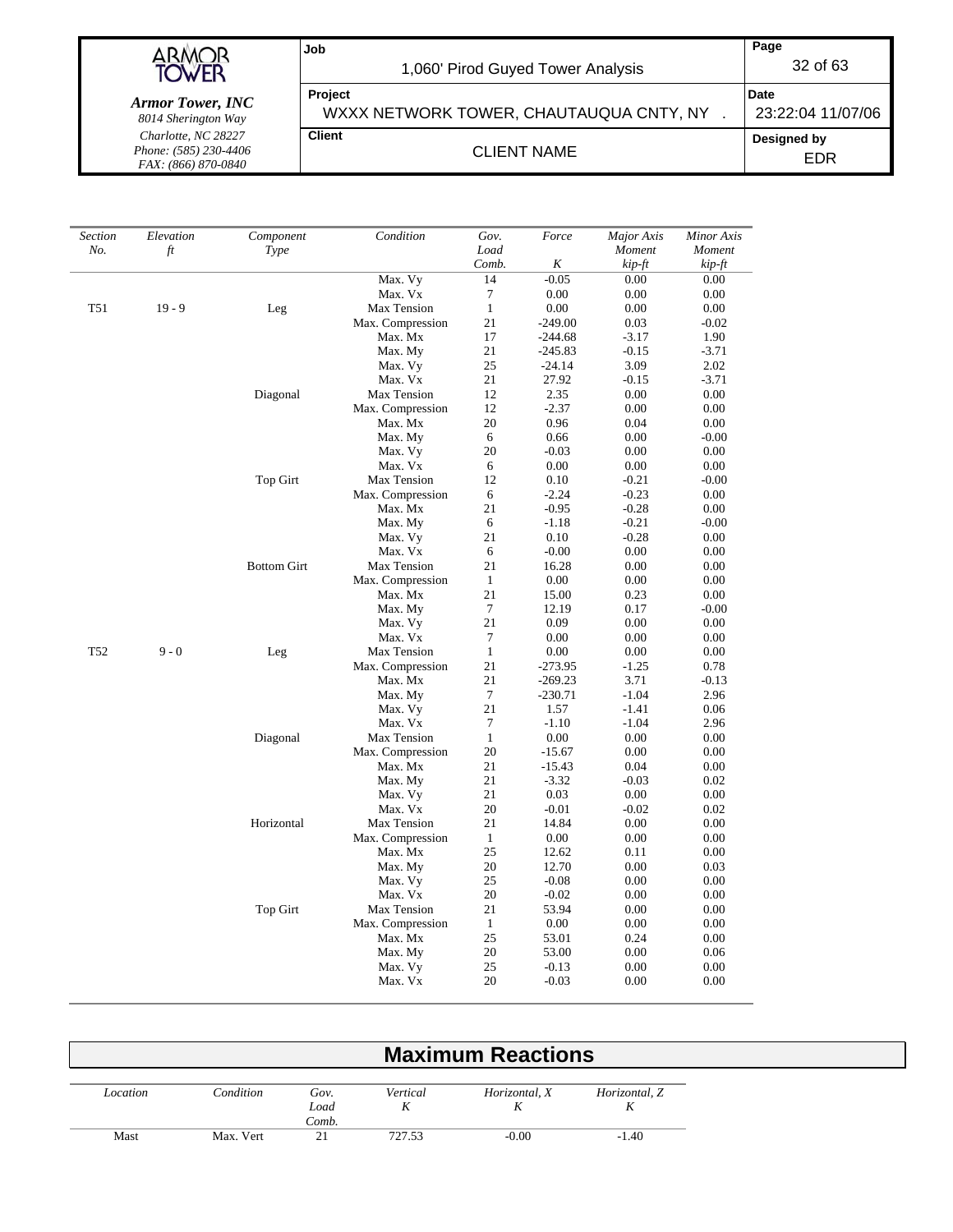| ARMOR        |  |
|--------------|--|
| <b>TOWER</b> |  |

**Date**

**Project** 

**Job**

**Client**

*Armor Tower, INC 8014 Sherington Way Charlotte, NC 28227 Phone: (585) 230-4406 FAX: (866) 870-0840* 

#### WXXX NETWORK TOWER, CHAUTAUQUA CNTY, NY .

**Designed by**<br>CLIENT NAME

EDR

| Location        | Condition           | Gov.           | Vertical  | Horizontal, X | Horizontal, Z |
|-----------------|---------------------|----------------|-----------|---------------|---------------|
|                 |                     | Load           | K         | K             | K             |
|                 |                     | Comb.          |           |               |               |
|                 | Max. $H_x$          | 12             | 609.81    | 1.74          | 1.00          |
|                 | Max. H <sub>z</sub> | 15             | 677.29    | $-0.01$       | 1.95          |
|                 | Max. $M_x$          | $\mathbf{1}$   | $0.00\,$  | $-0.02$       | 0.00          |
|                 | Max. $M_z$          | 1              | $0.00\,$  | $-0.02$       | 0.00          |
|                 | Max. Torsion        | 13             | 4.26      | 1.11          | 1.27          |
|                 | Min. Vert           | 1              | 474.75    | $-0.02$       | 0.00          |
|                 | Min. $H_x$          | 4              | 610.31    | $-1.77$       | 1.00          |
|                 | Min. $H_z$          | 8              | 615.17    | $-0.01$       | $-1.84$       |
|                 | Min. $M_x$          | 1              | 0.00      | $-0.02$       | 0.00          |
|                 | Min. $M_z$          | $\mathbf{1}$   | 0.00      | $-0.02$       | 0.00          |
|                 | Min. Torsion        | 7              | $-4.49$   | $-0.43$       | $-1.39$       |
| Guy C @ 700 ft  | Max. Vert           | 10             | $-7.05$   | $-3.74$       | 2.16          |
| Elev 4 ft       |                     |                |           |               |               |
| Azimuth 240 deg |                     |                |           |               |               |
|                 | Max. $H_x$          | 10             | $-7.05$   | $-3.74$       | 2.16          |
|                 | Max. $H_z$          | 17             | $-145.56$ | $-123.51$     | 71.30         |
|                 | Min. Vert           | 4              | $-147.85$ | $-122.29$     | 70.61         |
|                 | Min. $H_x$          | 17             | $-145.56$ | $-123.51$     | 71.30         |
|                 | Min. $H_z$          | 10             | $-7.05$   | $-3.74$       | 2.16          |
| Guy B @ 700 ft  | Max. Vert           | 6              | $-6.89$   | 3.71          | 2.14          |
| Elev 10 ft      |                     |                |           |               |               |
| Azimuth 120 deg |                     |                |           |               |               |
|                 | Max. $H_x$          | 25             | $-144.63$ | 123.58        | 71.33         |
|                 | Max. $H_z$          | 25             | $-144.63$ | 123.58        | 71.33         |
|                 | Min. Vert           | 12             | $-146.90$ | 122.38        | 70.64         |
|                 | Min. $H_x$          | 6              | $-6.89$   | 3.71          | 2.14          |
|                 | Min. $H_z$          | 6              | $-6.89$   | 3.71          | 2.14          |
| Guy A @ 700 ft  | Max. Vert           | $\overline{2}$ | $-8.55$   | $-0.00$       | $-4.78$       |
| $Elev -41$ ft   |                     |                |           |               |               |
| Azimuth 0 deg   |                     |                |           |               |               |
|                 | Max. $H_x$          | 24             | $-86.87$  | 10.81         | $-78.20$      |
|                 | Max. $H_z$          | 2              | $-8.55$   | $-0.00$       | $-4.78$       |
|                 | Min. Vert           | 8              | $-155.49$ | 0.02          | $-140.79$     |
|                 | Min. $H_x$          | 18             | $-86.63$  | $-10.81$      | -78.01        |
|                 | Min. $H_z$          | 21             | $-153.09$ | 0.01          | $-142.23$     |
| Guy C @ 350 ft  | Max. Vert           | 10             | $-3.11$   | $-5.83$       | 3.37          |
| Elev 2 ft       |                     |                |           |               |               |
| Azimuth 240 deg |                     |                |           |               |               |
|                 | Max. $H_x$          | 10             | $-3.11$   | $-5.83$       | 3.37          |
|                 | Max. $H_z$          | 4              | $-74.36$  | $-75.53$      | 43.61         |
|                 | Min. Vert           | 4              | $-74.36$  | $-75.53$      | 43.61         |
|                 | Min. $H_x$          | 4              | $-74.36$  | $-75.53$      | 43.61         |
|                 | Min. $H_z$          | 10             | $-3.11$   | $-5.83$       | 3.37          |
| Guy B @ 350 ft  | Max. Vert           | 6              | $-3.04$   | 5.84          | 3.37          |
| Elev 5 ft       |                     |                |           |               |               |
| Azimuth 120 deg |                     |                |           |               |               |
|                 | Max. $H_x$          | 12             | $-73.85$  | 75.85         | 43.78         |
|                 | Max. H <sub>z</sub> | 12             | $-73.85$  | 75.85         | 43.78         |
|                 | Min. Vert           | 12             | $-73.85$  | 75.85         | 43.78         |
|                 | Min. $H_x$          | 6              | $-3.04$   | 5.84          | 3.37          |
|                 | Min. $H_z$          | 6              | $-3.04$   | 5.84          | 3.37          |
| Guy A @ 350 ft  | Max. Vert           | $\overline{c}$ | $-3.65$   | $-0.00$       | $-6.71$       |
| $Elev -20$ ft   |                     |                |           |               |               |
| Azimuth 0 deg   |                     |                |           |               |               |
|                 | Max. $H_x$          | 24             | -42.74    | 2.86          | $-51.28$      |
|                 | Max. $H_z$          | $\overline{c}$ | $-3.65$   | $-0.00$       | $-6.71$       |
|                 | Min. Vert           | 8              | -79.10    | 0.01          | $-86.63$      |
|                 | Min. $H_x$          | 18             | -42.69    | $-2.86$       | $-51.23$      |
|                 | Min. $H_z$          | 8              | $-79.10$  | 0.01          | -86.63        |
|                 |                     |                |           |               |               |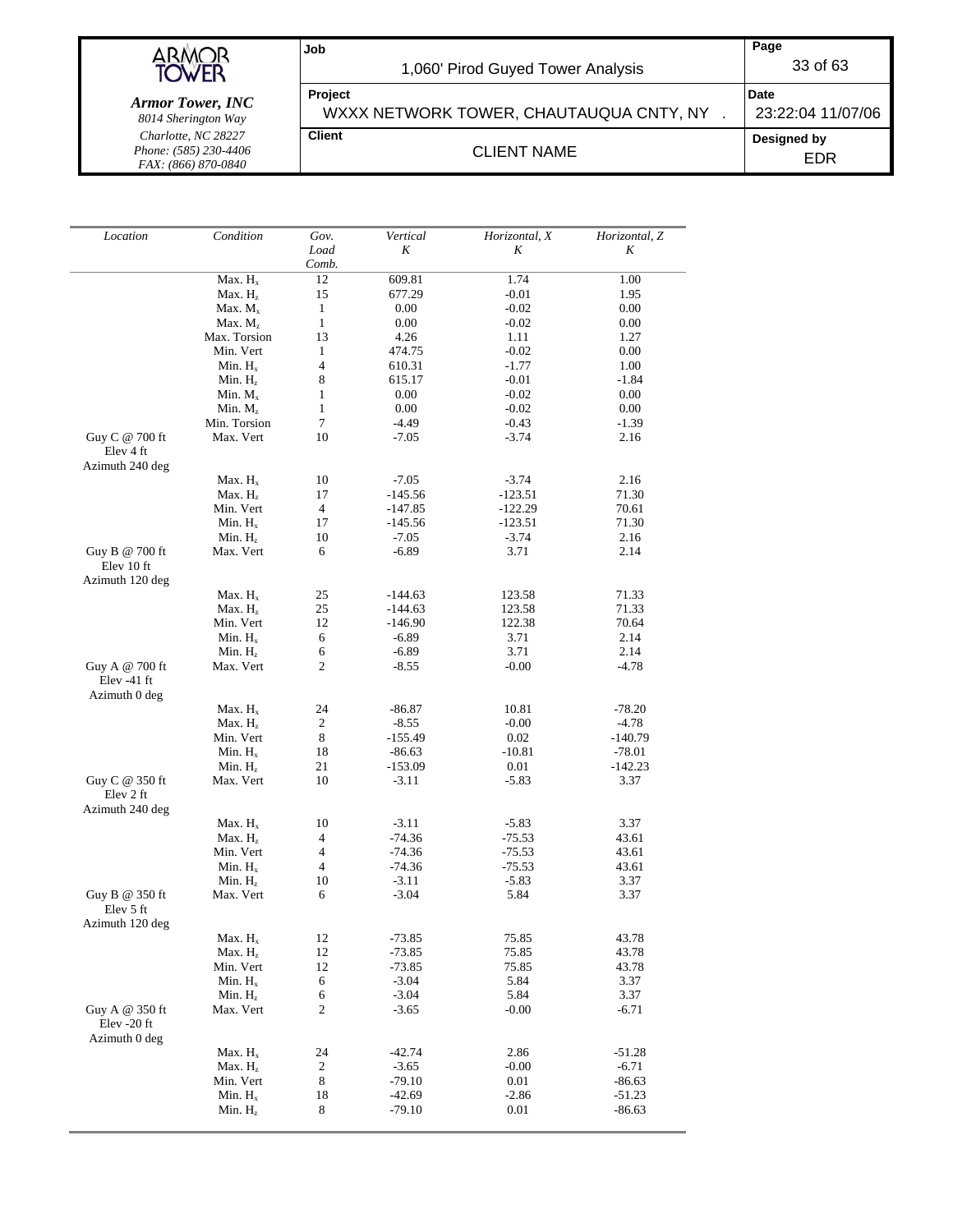| ARMOR<br><b>TOWER</b> |  |
|-----------------------|--|
|                       |  |

**Page**  34 of 63

**Date**

**Project**  WXXX NETWORK TOWER, CHAUTAUQUA CNTY, NY .

**Client**

**Job**

*Armor Tower, INC 8014 Sherington Way Charlotte, NC 28227 Phone: (585) 230-4406 FAX: (866) 870-0840* 

23:22:04 11/07/06 **Designed by**<br>CLIENT NAME EDR

### **Tower Mast Reaction Summary**

| Load<br>Combination                                     | Vertical         | $\overline{Shear}_x$ | Shear <sub>z</sub> | Overturning<br>Moment, $M_{x}$ | Overturning<br>Moment, $M_z$ | Torque             |
|---------------------------------------------------------|------------------|----------------------|--------------------|--------------------------------|------------------------------|--------------------|
|                                                         | K                | K                    | K                  | kip-ft                         | kip-ft                       | kip-ft             |
| Dead Only<br>Dead+Wind 0 deg - No                       | 474.75<br>620.29 | 0.02<br>0.02         | $-0.00$<br>$-1.48$ | 0.00<br>0.00                   | 0.00<br>0.00                 | $-0.00$<br>$-2.38$ |
| $Ice+Guv$<br>Dead+Wind 30 deg - No                      | 618.65           | 1.14                 | $-1.28$            | 0.00                           | 0.00                         | 0.02               |
| $Ice+Guy$<br>Dead+Wind 60 deg - No<br>$Ice+Guy$         | 610.31           | 1.77                 | $-1.00$            | 0.00                           | 0.00                         | 0.98               |
| Dead+Wind 90 deg - No<br>$Ice+Guv$                      | 621.38           | 1.62                 | $-0.41$            | 0.00                           | 0.00                         | 1.80               |
| Dead+Wind 120 deg - No<br>$Ice+Guv$                     | 628.62           | 1.12                 | 0.52               | 0.00                           | 0.00                         | 3.56               |
| Dead+Wind 150 deg - No<br>$Ice+Guy$                     | 625.88           | 0.43                 | 1.39               | 0.00                           | 0.00                         | 4.49               |
| Dead+Wind 180 deg - No<br>$Ice+Guy$                     | 615.17           | 0.01                 | 1.84               | 0.00                           | 0.00                         | 2.83               |
| Dead+Wind 210 deg - No<br>$Ice+Guy$                     | 625.41           | $-0.42$              | 1.41               | 0.00                           | 0.00                         | 0.02               |
| Dead+Wind 240 deg - No<br>$Ice+Guv$                     | 627.60           | $-1.11$              | 0.54               | 0.00                           | 0.00                         | $-1.21$            |
| Dead+Wind 270 deg - No<br>$Ice+Guy$                     | 620.56           | $-1.61$              | $-0.41$            | 0.00                           | 0.00                         | $-2.03$            |
| Dead+Wind 300 deg - No<br>$Ice+Guv$                     | 609.81           | $-1.74$              | $-1.00$            | 0.00                           | 0.00                         | $-3.74$            |
| Dead+Wind 330 deg - No<br>$Ice+Guy$                     | 618.28           | $-1.11$              | $-1.27$            | 0.00                           | 0.00                         | $-4.26$            |
| Dead+Ice+Temp+Guy<br>Dead+Wind 0                        | 602.52<br>677.29 | 0.01<br>0.01         | 0.01<br>$-1.95$    | 0.00<br>0.00                   | 0.00<br>0.00                 | 0.00<br>$-1.27$    |
| deg+Ice+Temp+Guy<br>Dead+Wind 30                        | 708.62           | 0.83                 | $-1.47$            | 0.00                           | 0.00                         | 0.86               |
| $deg+Ice+Temp+Guy$<br>Dead+Wind 60<br>deg+Ice+Temp+Guy  | 724.07           | 1.35                 | $-0.78$            | 0.00                           | 0.00                         | 0.48               |
| Dead+Wind 90<br>deg+Ice+Temp+Guy                        | 710.16           | 1.67                 | $-0.02$            | 0.00                           | 0.00                         | 0.06               |
| Dead+Wind 120<br>deg+Ice+Temp+Guy                       | 683.02           | 1.59                 | 0.83               | 0.00                           | 0.00                         | 1.92               |
| Dead+Wind 150<br>$deg+Ice+Temp+Guy$                     | 712.83           | 0.83                 | 1.30               | 0.00                           | 0.00                         | 2.96               |
| Dead+Wind 180<br>$deg+Ice+Temp+Guy$                     | 727.53           | 0.00                 | 1.40               | 0.00                           | 0.00                         | 1.18               |
| Dead+Wind 210<br>deg+Ice+Temp+Guy                       | 712.51           | $-0.82$              | 1.31               | 0.00                           | 0.00                         | $-0.84$            |
| Dead+Wind 240<br>deg+Ice+Temp+Guy                       | 682.19           | $-1.59$              | 0.85               | 0.00                           | 0.00                         | $-0.65$            |
| Dead+Wind 270<br>deg+Ice+Temp+Guy                       | 709.62           | $-1.65$              | $-0.02$            | 0.00                           | 0.00                         | $-0.23$            |
| Dead+Wind 300<br>deg+Ice+Temp+Guy                       | 723.66           | $-1.33$              | $-0.77$            | $0.00\,$                       | 0.00                         | $-1.63$            |
| Dead+Wind 330<br>deg+Ice+Temp+Guy                       | 708.39           | $-0.81$              | $-1.46$            | 0.00                           | 0.00                         | $-2.77$            |
| Dead+Wind 0 deg -<br>Service+Guy                        | 491.32           | $0.01\,$             | $-1.19$            | 0.00                           | 0.00                         | $-2.14$            |
| Dead+Wind 30 deg -<br>Service+Guy<br>Dead+Wind 60 deg - | 496.69<br>501.53 | 0.58<br>0.98         | $-0.99$<br>$-0.56$ | 0.00<br>0.00                   | 0.00<br>0.00                 | $-0.16$<br>0.48    |
| Service+Guy<br>Dead+Wind 90 deg -                       | 498.56           | 1.15                 | $-0.02$            | 0.00                           | 0.00                         | 1.04               |
| Service+Guy                                             |                  |                      |                    |                                |                              |                    |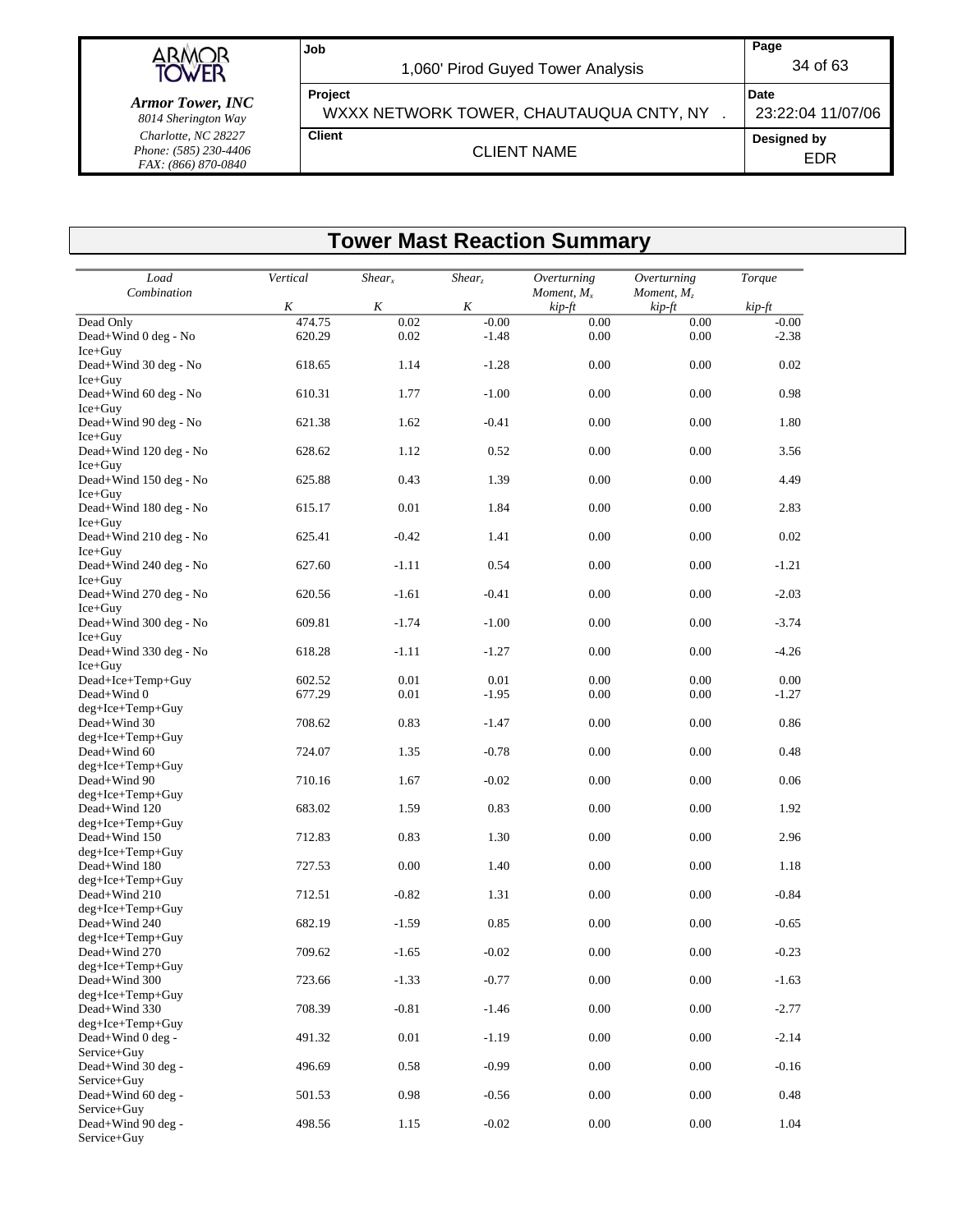|                                              | Job                                     | Page              |
|----------------------------------------------|-----------------------------------------|-------------------|
| <b>TOWER</b>                                 | 1,060' Pirod Guyed Tower Analysis       | 35 of 63          |
|                                              | <b>Project</b>                          | <b>Date</b>       |
| Armor Tower, INC<br>8014 Sherington Way      | WXXX NETWORK TOWER, CHAUTAUQUA CNTY, NY | 23:22:04 11/07/06 |
| Charlotte, NC 28227                          | <b>Client</b>                           | Designed by       |
| Phone: (585) 230-4406<br>FAX: (866) 870-0840 | <b>CLIENT NAME</b>                      | <b>EDR</b>        |
|                                              |                                         |                   |

| Load                | Vertical | $Shear_{r}$ | Shear,  | Overturning     | Overturning        | Torque    |
|---------------------|----------|-------------|---------|-----------------|--------------------|-----------|
| Combination         |          |             |         | Moment, $M_{x}$ | Moment, $M_{\tau}$ |           |
|                     | K        | K           | K       | $kip-fit$       | kip-ft             | $kip-fit$ |
| Dead+Wind 120 deg - | 495.62   | 1.02        | 0.54    | 0.00            | 0.00               | 2.74      |
| Service+Guy         |          |             |         |                 |                    |           |
| Dead+Wind 150 deg - | 499.55   | 0.57        | 0.92    | 0.00            | 0.00               | 3.57      |
| Service+Guy         |          |             |         |                 |                    |           |
| Dead+Wind 180 deg - | 503.12   | 0.01        | 1.05    | 0.00            | 0.00               | 2.15      |
| Service+Guy         |          |             |         |                 |                    |           |
| Dead+Wind 210 deg - | 499.22   | $-0.55$     | 0.92    | 0.00            | 0.00               | 0.17      |
| Service+Guy         |          |             |         |                 |                    |           |
| Dead+Wind 240 deg - | 495.00   | $-1.00$     | 0.54    | 0.00            | 0.00               | $-0.59$   |
| Service+Guy         |          |             |         |                 |                    |           |
| Dead+Wind 270 deg - | 498.20   | $-1.12$     | $-0.02$ | 0.00            | 0.00               | $-1.14$   |
| Service+Guy         |          |             |         |                 |                    |           |
| Dead+Wind 300 deg - | 501.36   | $-0.96$     | $-0.57$ | 0.00            | 0.00               | $-2.60$   |
| Service+Guy         |          |             |         |                 |                    |           |
| Dead+Wind 330 deg - | 496.65   | $-0.56$     | $-0.99$ | 0.00            | 0.00               | $-3.42$   |
| Service+Guy         |          |             |         |                 |                    |           |

### **Maximum Tower Deflections - Service Wind**

| Section         | Elevation      | Horz.      | Gov.  | Tilt    | Twist   |
|-----------------|----------------|------------|-------|---------|---------|
| No.             |                | Deflection | Load  |         |         |
|                 | ft             | $\it in$   | Comb. | $\circ$ | $\circ$ |
| Pole            | $1063.3 - 999$ | 25.258     | 33    | 0.4312  | 1.3045  |
| Antenna         |                |            |       |         |         |
| T1              | 999 - 989      | 20.835     | 33    | 0.2848  | 1.3038  |
| T <sub>2</sub>  | 989 - 974      | 20.786     | 33    | 0.2856  | 1.3058  |
| T <sub>3</sub>  | 974 - 954      | 20.722     | 33    | 0.2820  | 1.3155  |
| T <sub>4</sub>  | $954 - 934$    | 20.597     | 33    | 0.2731  | 1.3233  |
| T <sub>5</sub>  | 934 - 914      | 20.426     | 33    | 0.2654  | 1.3244  |
| T <sub>6</sub>  | 914 - 894      | 20.237     | 33    | 0.2656  | 1.3195  |
| T7              | 894 - 874      | 20.124     | 33    | 0.2710  | 1.3184  |
| T <sub>8</sub>  | 874 - 854      | 20.058     | 33    | 0.2668  | 1.3198  |
| T <sub>9</sub>  | 854 - 834      | 19.986     | 33    | 0.2614  | 1.3147  |
| T10             | 834 - 814      | 19.968     | 33    | 0.2533  | 1.3138  |
| T11             | 814 - 794      | 19.965     | 33    | 0.2270  | 1.3166  |
| T <sub>12</sub> | 794 - 774      | 19.863     | 33    | 0.1893  | 1.3135  |
| T13             | 774 - 754      | 19.637     | 33    | 0.1478  | 1.3047  |
| T14             | 754 - 734      | 19.284     | 33    | 0.1080  | 1.2900  |
| T <sub>15</sub> | 734 - 714      | 18.819     | 33    | 0.1059  | 1.2681  |
| T16             | 714 - 694      | 18.316     | 33    | 0.1081  | 1.2473  |
| T17             | $694 - 674$    | 17.883     | 33    | 0.1167  | 1.2377  |
| T18             | $674 - 654$    | 17.387     | 33    | 0.1325  | 1.2204  |
| T19             | $654 - 634$    | 16.795     | 33    | 0.1509  | 1.1976  |
| T20             | $634 - 614$    | 16.103     | 33    | 0.1668  | 1.1653  |
| T <sub>21</sub> | $614 - 594$    | 15.329     | 33    | 0.1750  | 1.1260  |
| T <sub>22</sub> | 594 - 574      | 14.597     | 31    | 0.1719  | 1.0934  |
| T <sub>23</sub> | 574 - 554      | 14.072     | 31    | 0.1730  | 1.0733  |
| T24             | 554 - 534      | 13.464     | 31    | 0.1807  | 1.0444  |
| T <sub>25</sub> | 534 - 514      | 12.751     | 31    | 0.1910  | 1.0123  |
| T <sub>26</sub> | 514 - 494      | 11.936     | 31    | 0.2000  | 0.9704  |
| T27             | 494 - 474      | 11.028     | 31    | 0.2026  | 0.9267  |
| <b>T28</b>      | 474 - 454      | 10.110     | 31    | 0.1951  | 0.8923  |
| T29             | 454 - 434      | 9.321      | 31    | 0.1894  | 0.8655  |
| T30             | $434 - 414$    | 8.537      | 31    | 0.1857  | 0.8293  |
| T31             | 414 - 394      | 7.751      | 31    | 0.1806  | 0.7912  |
| T32             | 394 - 374      | 6.976      | 31    | 0.1705  | 0.7509  |
| T33             | 374 - 354      | 6.234      | 31    | 0.1521  | 0.7063  |
| T34             | 354 - 334      | 5.633      | 31    | 0.1314  | 0.6816  |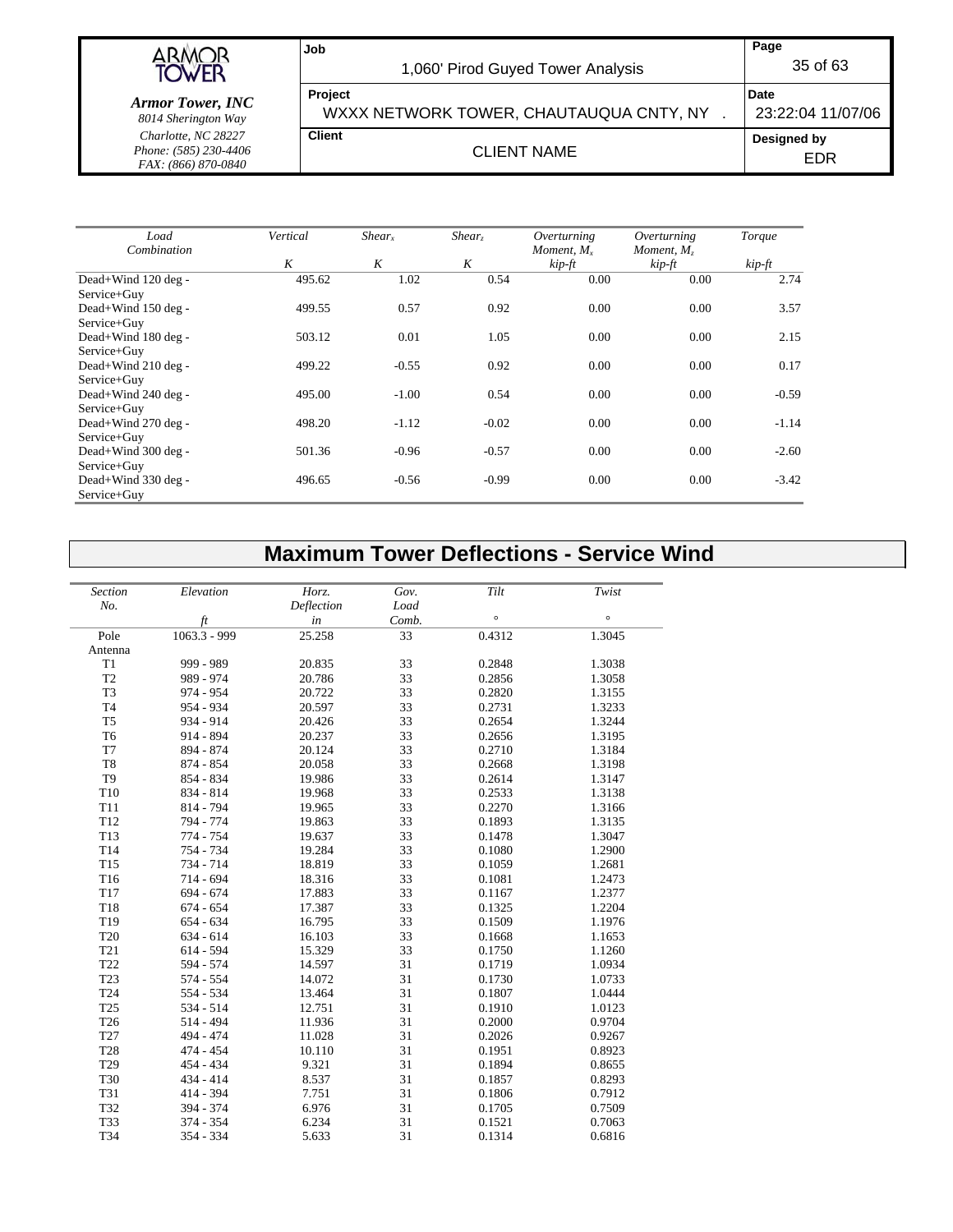| ARMOR        |  |
|--------------|--|
| <b>TOWER</b> |  |

|                          | Job                                                | Page                             |
|--------------------------|----------------------------------------------------|----------------------------------|
|                          | 1,060' Pirod Guyed Tower Analysis                  | 36 of 63                         |
| . INC $\,$<br>ı Wav      | Project<br>WXXX NETWORK TOWER, CHAUTAUQUA CNTY, NY | <b>Date</b><br>23:22:04 11/07/06 |
| 28227<br>9-4406<br>-0840 | <b>Client</b><br><b>CLIENT NAME</b>                | Designed by<br><b>EDR</b>        |

| <b>Section</b>  | Elevation   | Horz.      | Gov.  | Tilt    | Twist   |
|-----------------|-------------|------------|-------|---------|---------|
| No.             |             | Deflection | Load  |         |         |
|                 | ft          | in         | Comb. | $\circ$ | $\circ$ |
| T <sub>35</sub> | $334 - 314$ | 5.150      | 31    | 0.1176  | 0.6459  |
| T36             | $314 - 294$ | 4.697      | 31    | 0.1081  | 0.6092  |
| T37             | 294 - 274   | 4.262      | 31    | 0.1002  | 0.5712  |
| T38             | $274 - 254$ | 3.842      | 31    | 0.0911  | 0.5299  |
| T39             | $254 - 234$ | 3.447      | 31    | 0.0798  | 0.4882  |
| T40             | $234 - 214$ | 3.146      | 31    | 0.0662  | 0.4672  |
| T41             | $214 - 194$ | 2.932      | 31    | 0.0594  | 0.4328  |
| T42             | 194 - 174   | 2.719      | 31    | 0.0579  | 0.3972  |
| T43             | 174 - 154   | 2.487      | 31    | 0.0594  | 0.3613  |
| T44             | 154 - 134   | 2.228      | 31    | 0.0613  | 0.3296  |
| T45             | 134 - 114   | 1.949      | 31    | 0.0612  | 0.2978  |
| T <sub>46</sub> | $114 - 94$  | 1.700      | 31    | 0.0592  | 0.2814  |
| T47             | $94 - 74$   | 1.479      | 31    | 0.0613  | 0.2523  |
| T48             | 74 - 54     | 1.228      | 31    | 0.0666  | 0.2226  |
| T49             | $54 - 34$   | 0.938      | 31    | 0.0732  | 0.1920  |
| <b>T50</b>      | $34 - 19$   | 0.609      | 31    | 0.0794  | 0.1595  |
| T51             | $19 - 9$    | 0.339      | 31    | 0.0828  | 0.1350  |
| T <sub>52</sub> | $9 - 0$     | 0.161      | 31    | 0.0841  | 0.1298  |

### **Critical Deflections and Radius of Curvature - Service Wind**

| Elevation    | Appurtenance                  | Gov.  | Deflection | Tilt    | Twist   | Radius of |
|--------------|-------------------------------|-------|------------|---------|---------|-----------|
|              |                               | Load  |            | $\circ$ | $\circ$ | Curvature |
| ft           |                               | Comb. | in         |         |         | ft        |
| 998'9-31/32" | Guy                           | 33    | 20.833     | 0.2848  | 1.3038  | 5216      |
| 904'         | Guy                           | 33    | 20.170     | 0.2688  | 1.3182  | 49246     |
| 844'         | Guy                           | 33    | 19.970     | 0.2589  | 1.3134  | 68141     |
| 714'4-9/16"  | Guy                           | 33    | 18.325     | 0.1080  | 1.2476  | 35836     |
| 650'         | <b>DB806-XT</b>               | 33    | 16.665     | 0.1544  | 1.1920  | 26179     |
| 647'         | TTA 421-83a-01261             | 33    | 16.564     | 0.1570  | 1.1875  | 26618     |
| 594'4-9/16"  | Guy                           | 31    | 14.607     | 0.1719  | 1.0939  | 30085     |
| 525'         | <b>ICE SHIELD</b>             | 31    | 12.397     | 0.1954  | 0.9945  | 46141     |
| 520'         | $DA6-65BC$                    | 31    | 12.191     | 0.1977  | 0.9837  | 45975     |
| 515'         | <b>ICE SHIELD</b>             | 31    | 11.979     | 0.1996  | 0.9726  | 46385     |
| 510'         | DA6-65BC                      | 31    | 11.761     | 0.2013  | 0.9614  | 51636     |
| 474'         | Guy                           | 31    | 10.110     | 0.1951  | 0.8923  | 24665     |
| 364'         | Guy                           | 31    | 5.914      | 0.1413  | 0.6932  | 30973     |
| 330'         | DB264 4-Bay DiPole or Similar | 31    | 5.058      | 0.1155  | 0.6384  | 502225    |
| 325'         | DB264 4-Bay DiPole or Similar | 31    | 4.944      | 0.1130  | 0.6292  | 375066    |
| 320'         | DB264 4-Bay DiPole or Similar | 31    | 4.831      | 0.1107  | 0.6201  | 298439    |
| 315'         | DB264 4-Bay DiPole or Similar | 31    | 4.719      | 0.1086  | 0.6111  | 251883    |
| 310'         | DB264 4-Bay DiPole or Similar | 31    | 4.608      | 0.1065  | 0.6018  | 243474    |
| 275'         | 3" Dia 20' Omni               | 31    | 3.863      | 0.0916  | 0.5321  | 784489    |
| 244'         | Guy                           | 31    | 3.282      | 0.0727  | 0.4771  | 43295     |
| 180'         | <b>ICE SHIELD</b>             | 31    | 2.559      | 0.0588  | 0.3717  | 170792    |
| 175'         | <b>ANDREW PL6-65</b>          | 31    | 2.500      | 0.0593  | 0.3630  | 146308    |
| 150'         | <b>REFLECTOR</b>              | 31    | 2.173      | 0.0615  | 0.3227  | 236722    |
| 124'         | Guy                           | 31    | 1.819      | 0.0600  | 0.2894  | 110575    |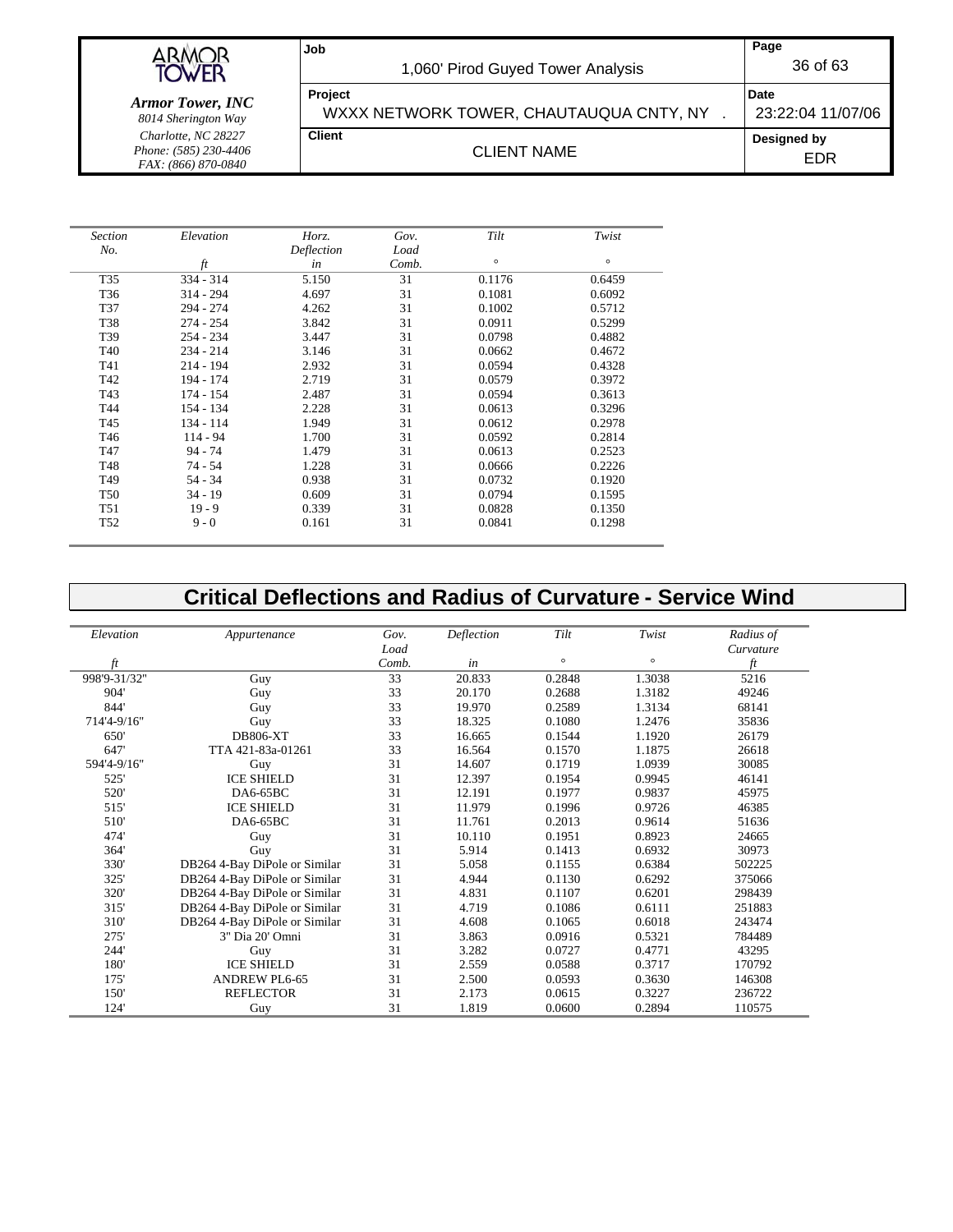| ARMOR        |  |
|--------------|--|
| <b>TOWER</b> |  |

**Project**  WXXX NETWORK TOWER, CHAUTAUQUA CNTY, NY .

**Client**

**Job**

*8014 Sherington Way Charlotte, NC 28227 Phone: (585) 230-4406 FAX: (866) 870-0840* 

*Armor Tower, INC*

23:22:04 11/07/06 **CLIENT NAME** Designed by EDR

### **Maximum Tower Deflections - Design Wind**

| Section                | Elevation    | Horz.      | $Gov$ . | Tilt    | Twist   |
|------------------------|--------------|------------|---------|---------|---------|
| No.                    |              | Deflection | Load    |         |         |
|                        | ft           | in         | Comb.   | $\circ$ | $\circ$ |
| Pole                   | 1063.3 - 999 | 73.108     | 8       | 1.1493  | 2.0587  |
| Antenna                |              |            |         |         |         |
| $\mathrm{T}1$          | 999 - 989    | 61.688     | 9       | 0.2412  | 2.0613  |
| T <sub>2</sub>         | 989 - 974    | 61.448     | 9       | 0.2374  | 2.0664  |
| T <sub>3</sub>         | 974 - 954    | 61.112     | 9       | 0.2416  | 2.0927  |
| T <sub>4</sub>         | 954 - 934    | 60.582     | 9       | 0.2531  | 2.1160  |
| T <sub>5</sub>         | 934 - 914    | 59.957     | 9       | 0.2579  | 2.1236  |
| T <sub>6</sub>         | 914 - 894    | 59.293     | 9       | 0.2413  | 2.1193  |
| T7                     | 894 - 874    | 58.906     | 10      | 0.2107  | 2.1276  |
| T <sub>8</sub>         | 874 - 854    | 58.921     | 6       | 0.2030  | 2.1415  |
| T <sub>9</sub>         | 854 - 834    | 58.945     | 6       | 0.1910  | 2.1425  |
| T10                    | 834 - 814    | 59.123     | 6       | 0.1844  | 2.1473  |
| <b>T11</b>             | 814 - 794    | 59.333     | 6       | 0.2054  | 2.1528  |
| T <sub>12</sub>        | 794 - 774    | 59.269     | 6       | 0.2407  | 2.1633  |
| T <sub>13</sub>        | 774 - 754    | 58.897     | 6       | 0.2803  | 2.1608  |
| T14                    | 754 - 734    | 58.205     | 6       | 0.3143  | 2.1451  |
| T15                    | 734 - 714    | 57.201     | 6       | 0.3382  | 2.1134  |
| T16                    | 714 - 694    | 56.063     | 6       | 0.3330  | 2.0923  |
| T17                    | 694 - 674    | 55.140     | 6       | 0.3416  | 2.0713  |
| T18                    | 674 - 654    | 54.021     | 6       | 0.3666  | 2.0571  |
| T19                    | 654 - 634    | 52.645     | 6       | 0.3978  | 2.0317  |
| T20                    | 634 - 614    | 50.989     | 6       | 0.4300  | 1.9812  |
| T <sub>21</sub>        | 614 - 594    | 49.063     | 6       | 0.4500  | 1.8996  |
| T <sub>22</sub>        | 594 - 574    | 47.052     | 6       | 0.4440  | 1.8340  |
| T <sub>23</sub>        | 574 - 554    | 45.347     | 6       | 0.4496  | 1.7723  |
| T24                    | 554 - 534    | 43.495     | 6       | 0.4792  | 1.7202  |
| T <sub>25</sub>        | 534 - 514    | 41.430     | 6       | 0.5199  | 1.6802  |
| T <sub>26</sub>        |              |            | 6       |         |         |
| T27                    | 514 - 494    | 39.131     |         | 0.5602  | 1.6156  |
|                        | 494 - 474    | 36.541     | 6       | 0.5859  | 1.5252  |
| T <sub>28</sub><br>T29 | 474 - 454    | 33.856     | 6       | 0.5838  | 1.4489  |
| T30                    | 454 - 434    | 31.433     | 6       | 0.5852  | 1.4146  |
|                        | 434 - 414    | 28.963     | 6       | 0.5883  | 1.3693  |
| T31<br>T32             | 414 - 394    | 26.436     | 6       | 0.5850  | 1.3145  |
|                        | 394 - 374    | 23.859     | 6       | 0.5669  | 1.2371  |
| T33<br>T34             | 374 - 354    | 21.287     | 6       | 0.5261  | 1.1440  |
|                        | 354 - 334    | 19.136     | 6       | 0.4770  | 1.0902  |
| T35                    | 334 - 314    | 17.300     | 6       | 0.4406  | 1.0183  |
| T <sub>36</sub>        | 314 - 294    | 15.543     | 6       | 0.4115  | 0.9707  |
| T37                    | 294 - 274    | 13.865     | 6       | 0.3835  | 0.9221  |
| T38                    | $274 - 254$  | 12.265     | 6       | 0.3506  | 0.8624  |
| T39<br>T40             | 254 - 234    | 10.754     | 6       | 0.3123  | 0.7996  |
|                        | 234 - 214    | 9.554      | 6       | 0.2676  | 0.7515  |
| T41                    | 214 - 194    | 8.665      | 6       | 0.2380  | 0.6412  |
| T42                    | 194 - 174    | 7.797      | 6       | 0.2211  | 0.5606  |
| T43                    | $174 - 154$  | 6.929      | 6       | 0.2118  | 0.5088  |
| T44                    | 154 - 134    | 6.051      | 6       | 0.2043  | 0.4719  |
| T45                    | 134 - 114    | 5.173      | 6       | 0.1934  | 0.4353  |
| T46                    | $114 - 94$   | 4.414      | 6       | 0.1790  | 0.4031  |
| T47                    | $94 - 74$    | 3.781      | 6       | 0.1753  | 0.3275  |
| T48                    | $74 - 54$    | 3.090      | 6       | 0.1805  | 0.2796  |
| T49                    | 54 - 34      | 2.334      | 6       | 0.1903  | 0.2418  |
| <b>T50</b>             | $34 - 19$    | 1.505      | 6       | 0.2008  | 0.2010  |
| T51                    | $19 - 9$     | 0.841      | 6       | 0.2069  | 0.1700  |
| T52                    | $9 - 0$      | 0.398      | 6       | 0.2094  | 0.1634  |
|                        |              |            |         |         |         |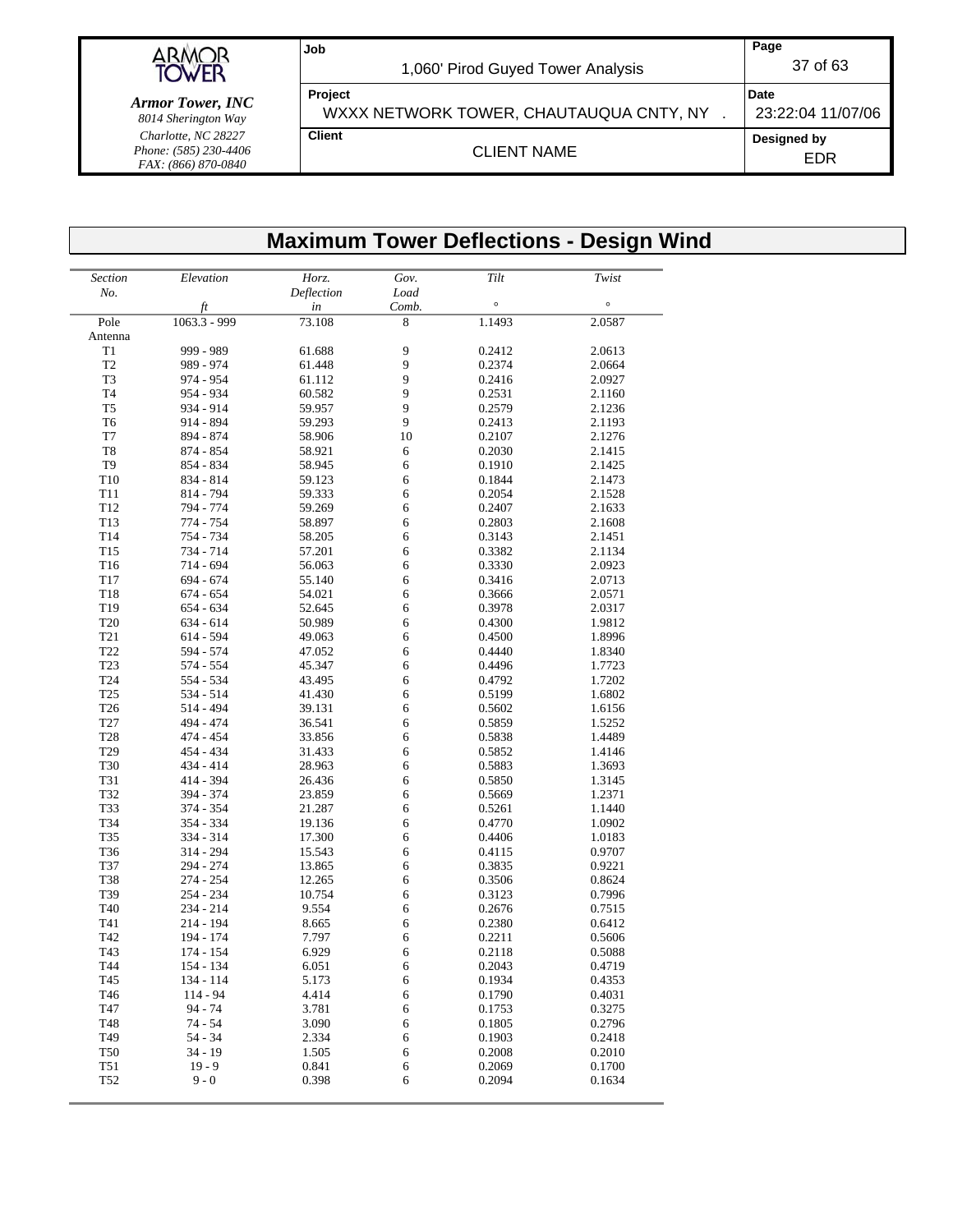|                                                        | Job                                                                   | Page              |
|--------------------------------------------------------|-----------------------------------------------------------------------|-------------------|
| <b>TOWFR</b>                                           | 1,060' Pirod Guyed Tower Analysis                                     | 38 of 63          |
|                                                        | <b>Project</b>                                                        | <b>Date</b>       |
| <b>Armor Tower, INC</b><br>8014 Sherington Way         | WXXX NETWORK TOWER, CHAUTAUQUA CNTY, NY                               | 23:22:04 11/07/06 |
| Charlotte, NC 28227<br>$DL_{222}$ , $(505)$ 220 $1106$ | <b>Client</b><br>$\bigcap$ if $\bigcap$ $\bigcap$ $\bigcap$ $\bigcap$ | Designed by       |

#### *Phone: (585) 230-4406 FAX: (866) 870-0840*

**CLIENT NAME** 

EDR

# **Critical Deflections and Radius of Curvature - Design Wind**

| Elevation    | Appurtenance                  | Gov.  | Deflection | Tilt    | Twist   | Radius of |
|--------------|-------------------------------|-------|------------|---------|---------|-----------|
|              |                               | Load  |            |         |         | Curvature |
| ft           |                               | Comb. | in         | $\circ$ | $\circ$ | ft        |
| 998'9-31/32" | Guy                           | 9     | 61.681     | 0.2409  | 2.0614  | 2292      |
| 904'         | Guy                           | 9     | 59.027     | 0.2251  | 2.1215  | 22117     |
| 844'         | Guy                           | 6     | 59.014     | 0.1852  | 2.1444  | 24187     |
| 714'4-9/16"  | Guy                           | 6     | 56.082     | 0.3331  | 2.0926  | 10429     |
| 650'         | <b>DB806-XT</b>               | 6     | 52.337     | 0.4037  | 2.0242  | 16581     |
| 647'         | TTA 421-83a-01261             | 6     | 52.098     | 0.4079  | 2.0179  | 16647     |
| 594'4-9/16"  | Guy                           | 6     | 47.087     | 0.4441  | 1.8352  | 8628      |
| 525'         | <b>ICE SHIELD</b>             | 6     | 40.430     | 0.5387  | 1.6554  | 17609     |
| 520'         | DA6-65BC                      | 6     | 39.851     | 0.5488  | 1.6386  | 15917     |
| 515'         | <b>ICE SHIELD</b>             | 6     | 39.253     | 0.5584  | 1.6197  | 14782     |
| 510'         | DA6-65BC                      | 6     | 38.635     | 0.5673  | 1.5987  | 15753     |
| 474'         | Guy                           | 6     | 33.856     | 0.5838  | 1.4489  | 10043     |
| 364'         | Guy                           | 6     | 20.155     | 0.5009  | 1.1157  | 10610     |
| 330'         | DB264 4-Bay DiPole or Similar | 6     | 16.945     | 0.4345  | 1.0065  | 119465    |
| 325'         | DB264 4-Bay DiPole or Similar | 6     | 16.503     | 0.4271  | 0.9941  | 90080     |
| 320'         | DB264 4-Bay DiPole or Similar | 6     | 16.064     | 0.4199  | 0.9832  | 69289     |
| 315'         | DB264 4-Bay DiPole or Similar | 6     | 15.629     | 0.4129  | 0.9728  | 55416     |
| 310'         | DB264 4-Bay DiPole or Similar | 6     | 15.200     | 0.4061  | 0.9619  | 52655     |
| 275'         | 3" Dia 20' Omni               | 6     | 12.344     | 0.3524  | 0.8657  | 88613     |
| 244'         | Guy                           | 6     | 10.107     | 0.2894  | 0.7797  | 12681     |
| 180'         | <b>ICE SHIELD</b>             | 6     | 7.189      | 0.2141  | 0.5222  | 95554     |
| 175'         | <b>ANDREW PL6-65</b>          | 6     | 6.973      | 0.2122  | 0.5109  | 81266     |
| 150'         | <b>REFLECTOR</b>              | 6     | 5.872      | 0.2025  | 0.4642  | 109264    |
| 124'         | Guy                           | 6     | 4.773      | 0.1857  | 0.4227  | 29658     |

### **Bolt Design Data**

| Section<br>No. | Elevation | Component<br>Type  | <b>Bolt</b><br>Grade | <b>Bolt Size</b> | Number<br><b>Of</b> | Maximum<br>Load per | Allowable<br>Load | Ratio<br>Load | Allowable<br>Ratio | Criteria            |
|----------------|-----------|--------------------|----------------------|------------------|---------------------|---------------------|-------------------|---------------|--------------------|---------------------|
|                | ft        |                    |                      | in               | <b>Bolts</b>        | <b>Bolt</b><br>K    | K                 | Allowable     |                    |                     |
| T1             | 999       | Leg                | A325X                | 1.0000           | $\overline{4}$      | 0.00                | 34.53             | 0.000         | 1.0891             | <b>Bolt Tension</b> |
|                |           | Diagonal           | A325N                | 0.6250           | 2                   | 1.46                | 12.89             | 0.113         | 1.0891             | <b>Bolt Shear</b>   |
|                |           | Top Girt           | A325N                | 0.6250           | 6                   | 1.90                | 6.44              | 0.295         | 1.0891             | <b>Bolt Shear</b>   |
|                |           | <b>Bottom Girt</b> | A325N                | 0.6250           | $\boldsymbol{2}$    | 1.20                | 12.89             | 0.093         | 1.0891             | <b>Bolt Shear</b>   |
| T <sub>2</sub> | 989       | Leg                | A325X                | 1.0000           | 4                   | 0.00                | 34.52             | 0.000         | 1.0891             | <b>Bolt Tension</b> |
|                |           | Diagonal           | A325N                | 0.6250           | $\boldsymbol{2}$    | 2.29                | 6.44              | 0.355         | 1.0891             | <b>Bolt Shear</b>   |
|                |           | Horizontal         | A325N                | 0.6250           | $\boldsymbol{2}$    | 2.40                | 12.89             | 0.187         | 1.0891             | <b>Bolt Shear</b>   |
|                |           | Top Girt           | A325N                | 0.6250           | $\boldsymbol{2}$    | 1.00                | 12.89             | 0.077         | 1.0891             | <b>Bolt Shear</b>   |
| T <sub>3</sub> | 974       | Leg                | A325X                | 1.0000           | 4                   | 0.00                | 34.51             | 0.000         | 1.0891             | <b>Bolt Tension</b> |
|                |           | Diagonal           | A325N                | 0.6250           | 2                   | 1.82                | 6.44              | 0.282         | 1.0891             | <b>Bolt Shear</b>   |
|                |           | Horizontal         | A325N                | 0.6250           | $\boldsymbol{2}$    | 2.36                | 12.89             | 0.183         | 1.0891             | <b>Bolt Shear</b>   |
|                |           | Top Girt           | A325N                | 0.6250           | $\boldsymbol{2}$    | 1.82                | 12.89             | 0.141         | 1.0891             | <b>Bolt Shear</b>   |
| T <sub>4</sub> | 954       | Leg                | A325X                | 1.0000           | 4                   | 0.00                | 34.56             | 0.000         | 1.0891             | <b>Bolt Tension</b> |
|                |           | Diagonal           | A325N                | 0.6250           | 2                   | 2.10                | 6.44              | 0.326         | 1.0891             | <b>Bolt Shear</b>   |
|                |           | Horizontal         | A325N                | 0.6250           | $\mathfrak{2}$      | 2.28                | 12.89             | 0.177         | 1.0891             | <b>Bolt Shear</b>   |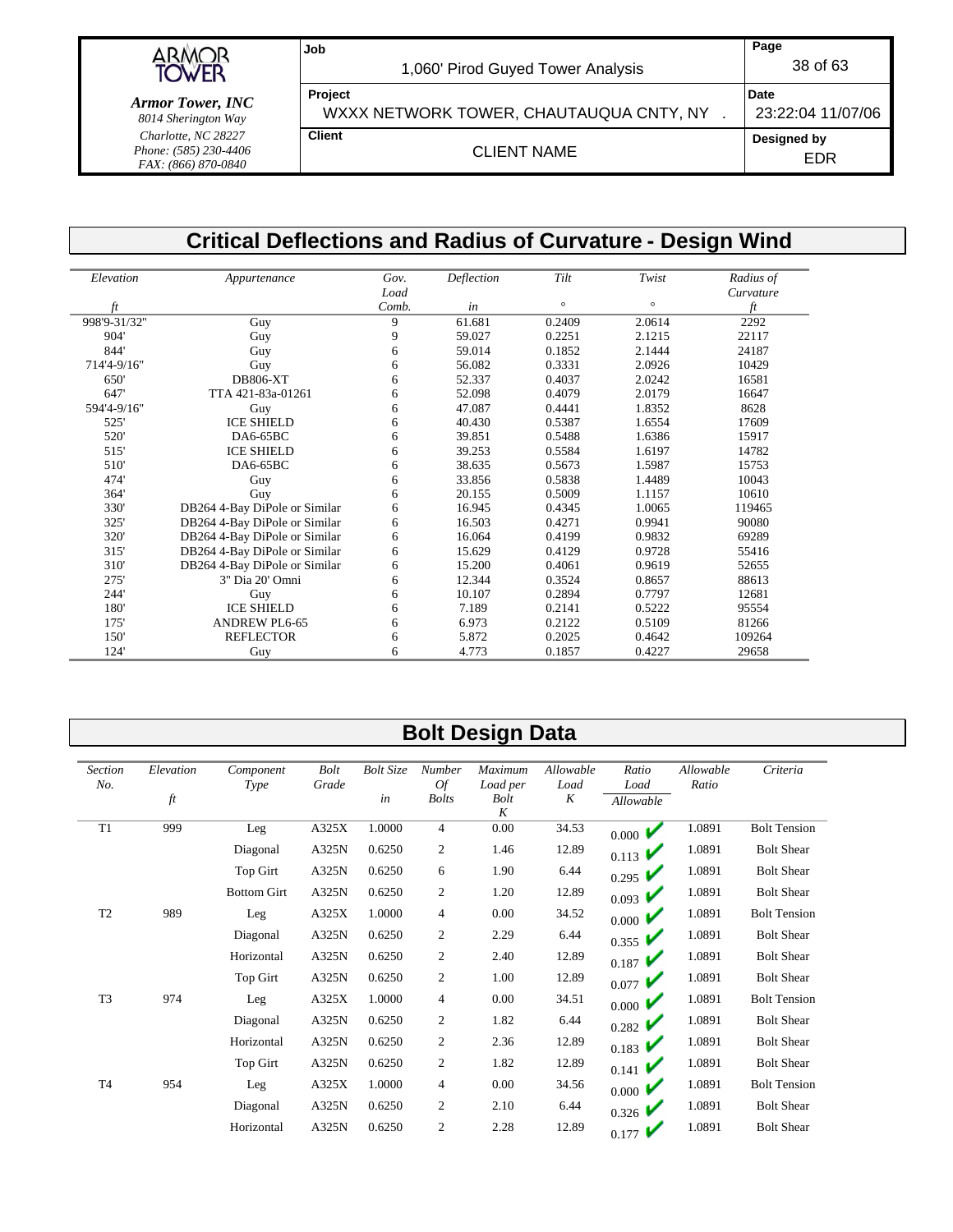**ARMOR**<br>**TOWER** 

**Page**  39 of 63

**Date**

**Project** 

**Client**

**Job**

*Armor Tower, INC 8014 Sherington Way Charlotte, NC 28227 Phone: (585) 230-4406 FAX: (866) 870-0840* 

#### WXXX NETWORK TOWER, CHAUTAUQUA CNTY, NY .

**Designed by**<br>CLIENT NAME

EDR

| Section<br>No.  | Elevation | Component<br>Type | Bolt<br>Grade | <b>Bolt Size</b> | <b>Number</b><br>0f     | Maximum<br>Load per | Allowable<br>Load | Ratio<br>Load | Allowable<br>Ratio | Criteria            |
|-----------------|-----------|-------------------|---------------|------------------|-------------------------|---------------------|-------------------|---------------|--------------------|---------------------|
|                 | $\it{ft}$ |                   |               | in               | <b>Bolts</b>            | <b>Bolt</b><br>K    | K                 | Allowable     |                    |                     |
|                 |           | Top Girt          | A325N         | 0.6250           | $\boldsymbol{2}$        | 2.09                | 12.89             | 0.162         | 1.0891             | <b>Bolt Shear</b>   |
| T <sub>5</sub>  | 934       | Leg               | A325X         | 1.0000           | $\overline{4}$          | 0.00                | 34.56             | 0.000         | 1.0891             | <b>Bolt Tension</b> |
|                 |           | Diagonal          | A325N         | 0.6250           | $\overline{c}$          | 2.93                | 6.44              | 0.455         | 1.0891             | <b>Bolt Shear</b>   |
|                 |           | Horizontal        | A325N         | 0.6250           | $\overline{\mathbf{c}}$ | 2.29                | 12.89             | 0.178         | 1.0891             | <b>Bolt Shear</b>   |
|                 |           | Top Girt          | A325N         | 0.6250           | $\sqrt{2}$              | 2.26                | 12.89             | 0.176         | 1.0891             | <b>Bolt Shear</b>   |
| T <sub>6</sub>  | 914       | Leg               | A325X         | 1.0000           | $\overline{4}$          | $0.00\,$            | 34.56             | 0.000         | 1.0891             | <b>Bolt Tension</b> |
|                 |           | Diagonal          | A325N         | 0.6250           | $\overline{c}$          | 3.21                | 6.44              | 0.499         | 1.0891             | <b>Bolt Shear</b>   |
|                 |           | Horizontal        | A325N         | 0.6250           | $\overline{c}$          | 6.48                | 12.89             | 0.503         | 1.0891             | <b>Bolt Shear</b>   |
|                 |           | Top Girt          | A325N         | 0.6250           | $\overline{c}$          | 2.56                | 12.89             | 0.198         | 1.0891             | <b>Bolt Shear</b>   |
| T7              | 894       | Leg               | A325X         | 1.0000           | $\overline{4}$          | 0.00                | 34.56             | 0.000         | 1.0891             | <b>Bolt Tension</b> |
|                 |           | Diagonal          | A325N         | 0.6250           | $\overline{c}$          | 1.63                | 6.44              | 0.253         | 1.0891             | <b>Bolt Shear</b>   |
|                 |           | Horizontal        | A325N         | 0.6250           | $\sqrt{2}$              | 2.05                | 12.89             | 0.159         | 1.0891             | <b>Bolt Shear</b>   |
|                 |           | Top Girt          | A325N         | 0.6250           | $\overline{c}$          | 1.93                | 12.89             | 0.150         | 1.0891             | <b>Bolt Shear</b>   |
| T <sub>8</sub>  | 874       | Leg               | A325X         | 1.0000           | $\overline{4}$          | 0.00                | 34.50             | 0.000         | 1.0891             | <b>Bolt Tension</b> |
|                 |           | Diagonal          | A325N         | 0.6250           | $\overline{c}$          | 1.61                | 6.44              | 0.250         | 1.0891             | <b>Bolt Shear</b>   |
|                 |           | Horizontal        | A325N         | 0.6250           | $\overline{c}$          | 2.10                | 12.89             | 0.163         | 1.0891             | <b>Bolt Shear</b>   |
|                 |           | Top Girt          | A325N         | 0.6250           | $\overline{c}$          | 1.88                | 12.89             | 0.146         | 1.0891             | <b>Bolt Shear</b>   |
| T <sub>9</sub>  | 854       | Leg               | A325X         | 1.0000           | $\overline{4}$          | 0.00                | 34.21             | 0.000         | 1.0891             | <b>Bolt Tension</b> |
|                 |           | Diagonal          | A325N         | 0.6250           | $\sqrt{2}$              | 4.01                | 6.44              | 0.622         | 1.0891             | <b>Bolt Shear</b>   |
|                 |           | Horizontal        | A325N         | 0.6250           | $\overline{c}$          | 6.32                | 12.89             | 0.490         | 1.0891             | <b>Bolt Shear</b>   |
|                 |           | Top Girt          | A325N         | 0.6250           | $\overline{c}$          | 1.59                | 12.89             | 0.123         | 1.0891             | <b>Bolt Shear</b>   |
| T10             | 834       | Leg               | A325X         | 1.0000           | $\overline{4}$          | 0.00                | 34.56             | 0.000         | 1.0891             | <b>Bolt Tension</b> |
|                 |           | Diagonal          | A325N         | 0.6250           | $\overline{c}$          | 3.83                | 6.44              | 0.594         | 1.0891             | <b>Bolt Shear</b>   |
|                 |           | Horizontal        | A325N         | 0.6250           | $\overline{c}$          | 2.84                | 12.89             | 0.220         | 1.0891             | <b>Bolt Shear</b>   |
|                 |           | Top Girt          | A325N         | 0.6250           | $\overline{c}$          | 3.26                | 12.89             | 0.253         | 1.0891             | <b>Bolt Shear</b>   |
| T11             | 814       | Leg               | A325X         | 1.0000           | $\overline{4}$          | 0.00                | 34.56             | 0.000         | 1.0891             | <b>Bolt Tension</b> |
|                 |           | Diagonal          | A325N         | 0.6250           | $\overline{c}$          | 2.22                | 6.44              | 0.345         | 1.0891             | <b>Bolt Shear</b>   |
|                 |           | Horizontal        | A325N         | 0.6250           | $\overline{c}$          | 1.92                | 12.89             | 0.149         | 1.0891             | <b>Bolt Shear</b>   |
|                 |           | Top Girt          | A325N         | 0.6250           | $\boldsymbol{2}$        | 2.00                | 12.89             | 0.155         | 1.0891             | <b>Bolt Shear</b>   |
| T <sub>12</sub> | 794       | Leg               | A325X         | 1.0000           | 4                       | 0.00                | 34.56             | 0.000         | 1.0891             | <b>Bolt Tension</b> |
|                 |           | Diagonal          | A325N         | 0.6250           | $\overline{\mathbf{c}}$ | 1.43                | 6.44              | 0.222         | 1.0891             | <b>Bolt Shear</b>   |
|                 |           | Horizontal        | A325N         | 0.6250           | $\overline{\mathbf{c}}$ | 1.91                | 12.89             | 0.148         | 1.0891             | <b>Bolt Shear</b>   |
|                 |           | Top Girt          | A325N         | 0.6250           | $\overline{\mathbf{c}}$ | 1.91                | 12.89             | 0.148         | 1.0891             | <b>Bolt Shear</b>   |
| T <sub>13</sub> | 774       | Leg               | A325X         | 1.0000           | $\overline{4}$          | $0.00\,$            | 34.56             | 0.000         | 1.0891             | <b>Bolt Tension</b> |
|                 |           | Diagonal          | A325N         | 0.6250           | $\overline{\mathbf{c}}$ | 1.85                | 6.44              | 0.287         | 1.0891             | <b>Bolt Shear</b>   |
|                 |           | Horizontal        | A325N         | 0.6250           | $\sqrt{2}$              | 1.90                | 12.89             | 0.147         | 1.0891             | <b>Bolt Shear</b>   |
|                 |           | Top Girt          | A325N         | 0.6250           | $\sqrt{2}$              | 1.89                | 12.89             | 0.147         | 1.0891             | <b>Bolt Shear</b>   |
| T14             | 754       | Leg               | A325X         | $1.0000\,$       | $\overline{4}$          | $0.00\,$            | 34.30             | 0.000         | 1.0891             | <b>Bolt Tension</b> |
|                 |           | Diagonal          | A325N         | 0.6250           | $\overline{c}$          | 3.34                | 6.44              | 0.519         | 1.0891             | <b>Bolt Shear</b>   |
|                 |           | Horizontal        | A325N         | 0.6250           | $\sqrt{2}$              | 2.72                | 12.89             | 0.211         | 1.0891             | <b>Bolt Shear</b>   |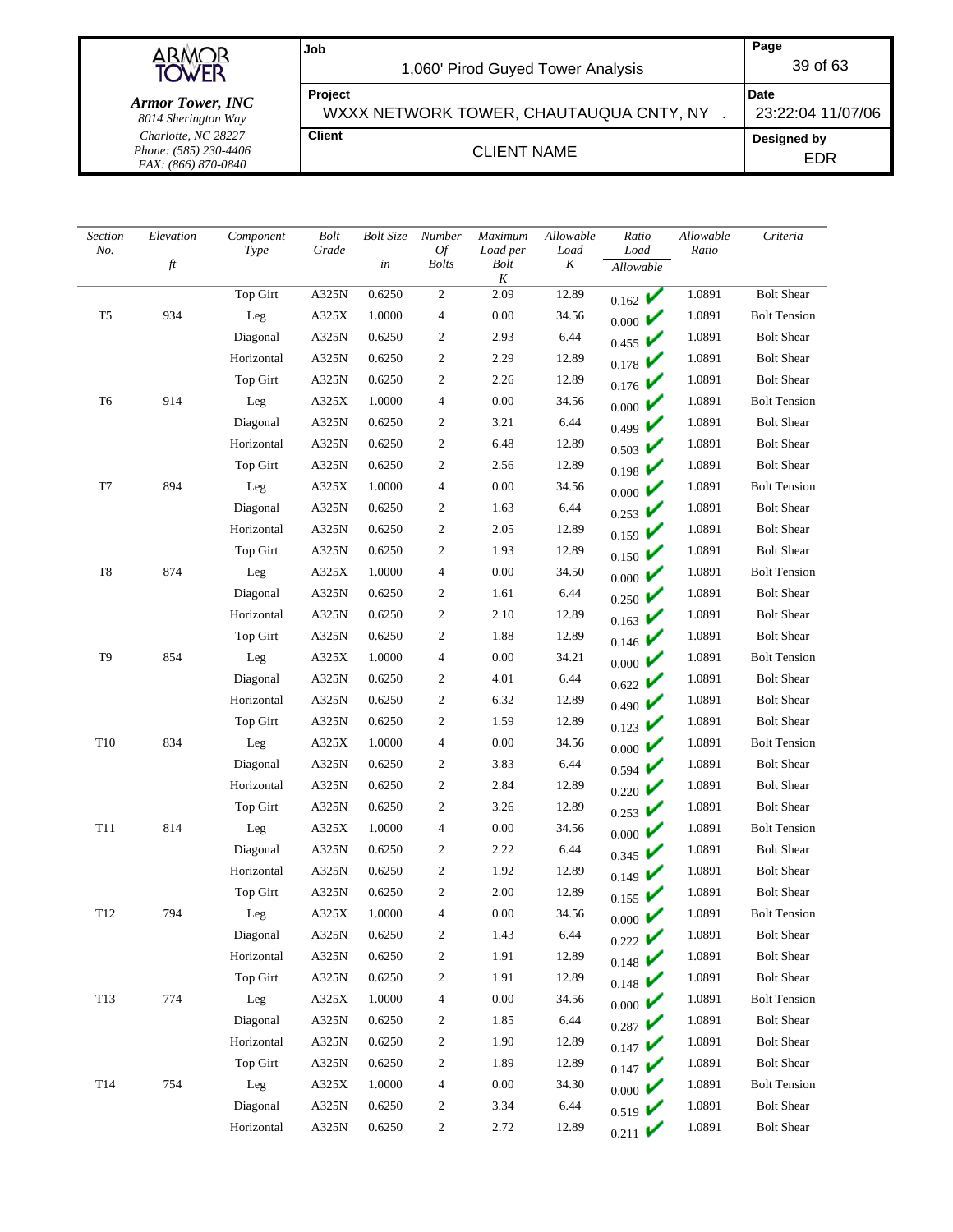| ARMOR        |  |
|--------------|--|
| <b>TOWER</b> |  |

**Page**  40 of 63

**Date**

**Project** 

**Client**

**Job**

*Armor Tower, INC 8014 Sherington Way Charlotte, NC 28227 Phone: (585) 230-4406 FAX: (866) 870-0840* 

#### WXXX NETWORK TOWER, CHAUTAUQUA CNTY, NY .

**Designed by**<br>CLIENT NAME

23:22:04 11/07/06 EDR

| Section<br>No.  | Elevation   | Component<br>Type | Bolt<br>Grade | <b>Bolt Size</b> | Number<br>Of            | Maximum<br>Load per | Allowable<br>Load | Ratio<br>Load | Allowable<br>Ratio | Criteria            |
|-----------------|-------------|-------------------|---------------|------------------|-------------------------|---------------------|-------------------|---------------|--------------------|---------------------|
|                 | $\emph{ft}$ |                   |               | in               | <b>Bolts</b>            | <b>Bolt</b><br>K    | K                 | Allowable     |                    |                     |
|                 |             | Top Girt          | A325N         | 0.6250           | $\overline{c}$          | 1.79                | 12.89             | 0.139         | 1.0891             | <b>Bolt Shear</b>   |
| T <sub>15</sub> | 734         | Leg               | A325X         | 1.0000           | $\overline{4}$          | 0.00                | 34.32             | 0.000         | 1.0891             | <b>Bolt Tension</b> |
|                 |             | Diagonal          | A325N         | 0.6250           | $\overline{c}$          | 4.00                | 6.44              | 0.621         | 1.0891             | <b>Bolt Shear</b>   |
|                 |             | Horizontal        | A325N         | 0.6250           | $\overline{c}$          | 6.22                | 12.89             | 0.483         | 1.0891             | <b>Bolt Shear</b>   |
|                 |             | Top Girt          | A325N         | 0.6250           | $\overline{c}$          | 3.03                | 12.89             | 0.235         | 1.0891             | <b>Bolt Shear</b>   |
| T16             | 714         | Leg               | A325X         | 1.0000           | $\overline{4}$          | 0.00                | 34.56             | 0.000         | 1.0891             | <b>Bolt Tension</b> |
|                 |             | Diagonal          | A325N         | 0.6250           | $\overline{c}$          | 2.99                | 6.44              | 0.464         | 1.0891             | <b>Bolt Shear</b>   |
|                 |             | Horizontal        | A325N         | 0.6250           | 2                       | 4.71                | 12.89             | 0.365         | 1.0891             | <b>Bolt Shear</b>   |
|                 |             | Top Girt          | A325N         | 0.6250           | 2                       | 5.12                | 12.89             | 0.397         | 1.0891             | <b>Bolt Shear</b>   |
| T <sub>17</sub> | 694         | Leg               | A325X         | 1.0000           | $\overline{4}$          | 0.00                | 34.56             | 0.000         | 1.0891             | <b>Bolt Tension</b> |
|                 |             | Diagonal          | A325N         | 0.6250           | $\overline{c}$          | 2.08                | 6.44              | 0.323         | 1.0891             | <b>Bolt Shear</b>   |
|                 |             | Horizontal        | A325N         | 0.6250           | $\overline{c}$          | 1.83                | 12.89             | 0.142         | 1.0891             | <b>Bolt Shear</b>   |
|                 |             | Top Girt          | A325N         | 0.6250           | $\overline{c}$          | 1.88                | 12.89             | 0.146         | 1.0891             | <b>Bolt Shear</b>   |
| T18             | 674         | Leg               | A325X         | 1.0000           | $\overline{4}$          | $0.00\,$            | 34.56             | 0.000         | 1.0891             | <b>Bolt Tension</b> |
|                 |             | Diagonal          | A325N         | 0.6250           | 2                       | 1.38                | 6.44              | 0.213         | 1.0891             | <b>Bolt Shear</b>   |
|                 |             | Horizontal        | A325N         | 0.6250           | $\overline{c}$          | 1.81                | 12.89             | 0.141         | 1.0891             | <b>Bolt Shear</b>   |
|                 |             | Top Girt          | A325N         | 0.6250           | $\overline{c}$          | 1.82                | 12.89             | 0.141         | 1.0891             | <b>Bolt Shear</b>   |
| T19             | 654         | Leg               | A325X         | 1.0000           | 4                       | 0.00                | 34.56             | 0.000         | 1.0891             | <b>Bolt Tension</b> |
|                 |             | Diagonal          | A325N         | 0.6250           | $\overline{c}$          | 2.31                | 6.44              | 0.358         | 1.0891             | <b>Bolt Shear</b>   |
|                 |             | Horizontal        | A325N         | 0.6250           | $\overline{c}$          | 1.83                | 12.89             | 0.142         | 1.0891             | <b>Bolt Shear</b>   |
|                 |             | Top Girt          | A325N         | 0.6250           | $\overline{c}$          | 1.80                | 12.89             | 0.140         | 1.0891             | <b>Bolt Shear</b>   |
| T20             | 634         | Leg               | A325X         | 1.0000           | $\overline{4}$          | 0.00                | 34.29             | 0.000         | 1.0891             | <b>Bolt Tension</b> |
|                 |             | Diagonal          | A325N         | 0.6250           | 2                       | 3.76                | 6.44              | 0.584         | 1.0891             | <b>Bolt Shear</b>   |
|                 |             | Horizontal        | A325N         | 0.6250           | $\overline{c}$          | 3.08                | 12.89             | 0.239         | 1.0891             | <b>Bolt Shear</b>   |
|                 |             | Top Girt          | A325N         | 0.6250           | $\overline{c}$          | 2.07                | 12.89             | 0.161         | 1.0891             | <b>Bolt Shear</b>   |
| T <sub>21</sub> | 614         | Leg               | A325X         | 1.0000           | $\overline{4}$          | 0.00                | 34.24             | 0.000         | 1.0891             | <b>Bolt Tension</b> |
|                 |             | Diagonal          | A325N         | 0.6250           | $\overline{c}$          | 4.26                | 6.44              | 0.660         | 1.0891             | <b>Bolt Shear</b>   |
|                 |             | Horizontal        | A325N         | 0.6250           | 2                       | 6.10                | 12.89             | 0.473         | 1.0891             | <b>Bolt Shear</b>   |
|                 |             | Top Girt          | A325N         | 0.6250           | 2                       | 3.38                | 12.89             | 0.262         | 1.0891             | <b>Bolt Shear</b>   |
| T22             | 594         | Leg               | A325X         | 1.0000           | 4                       | 0.00                | 34.56             | 0.000         | 1.0891             | <b>Bolt Tension</b> |
|                 |             | Diagonal          | A325N         | 0.6250           | $\overline{c}$          | 3.44                | 6.44              | 0.533         | 1.0891             | <b>Bolt Shear</b>   |
|                 |             | Horizontal        | A325N         | 0.6250           | 2                       | 4.67                | 12.89             | 0.362         | 1.0891             | <b>Bolt Shear</b>   |
|                 |             | Top Girt          | A325N         | 0.6250           | $\overline{\mathbf{c}}$ | 4.91                | 12.89             | 0.381         | 1.0891             | <b>Bolt Shear</b>   |
| T <sub>23</sub> | 574         | Leg               | A325X         | 1.0000           | $\overline{4}$          | $0.00\,$            | 34.56             | 0.000         | 1.0891             | <b>Bolt Tension</b> |
|                 |             | Diagonal          | A325N         | 0.6250           | $\overline{c}$          | 2.76                | 6.44              | 0.429         | 1.0891             | <b>Bolt Shear</b>   |
|                 |             | Horizontal        | A325N         | 0.6250           | $\overline{c}$          | 2.17                | 12.89             | 0.169         | 1.0891             | <b>Bolt Shear</b>   |
|                 |             | Top Girt          | A325N         | 0.6250           | $\overline{c}$          | 2.41                | 12.89             | 0.187         | 1.0891             | <b>Bolt Shear</b>   |
| T <sub>24</sub> | 554         | Leg               | A325X         | 1.0000           | $\overline{4}$          | $0.00\,$            | 34.56             | 0.000         | 1.0891             | <b>Bolt Tension</b> |
|                 |             | Diagonal          | A325N         | 0.6250           | $\overline{c}$          | 1.65                | 6.44              | 0.257         | 1.0891             | <b>Bolt Shear</b>   |
|                 |             | Horizontal        | A325N         | 0.6250           | $\boldsymbol{2}$        | 1.75                | 12.89             | 0.136         | 1.0891             | <b>Bolt Shear</b>   |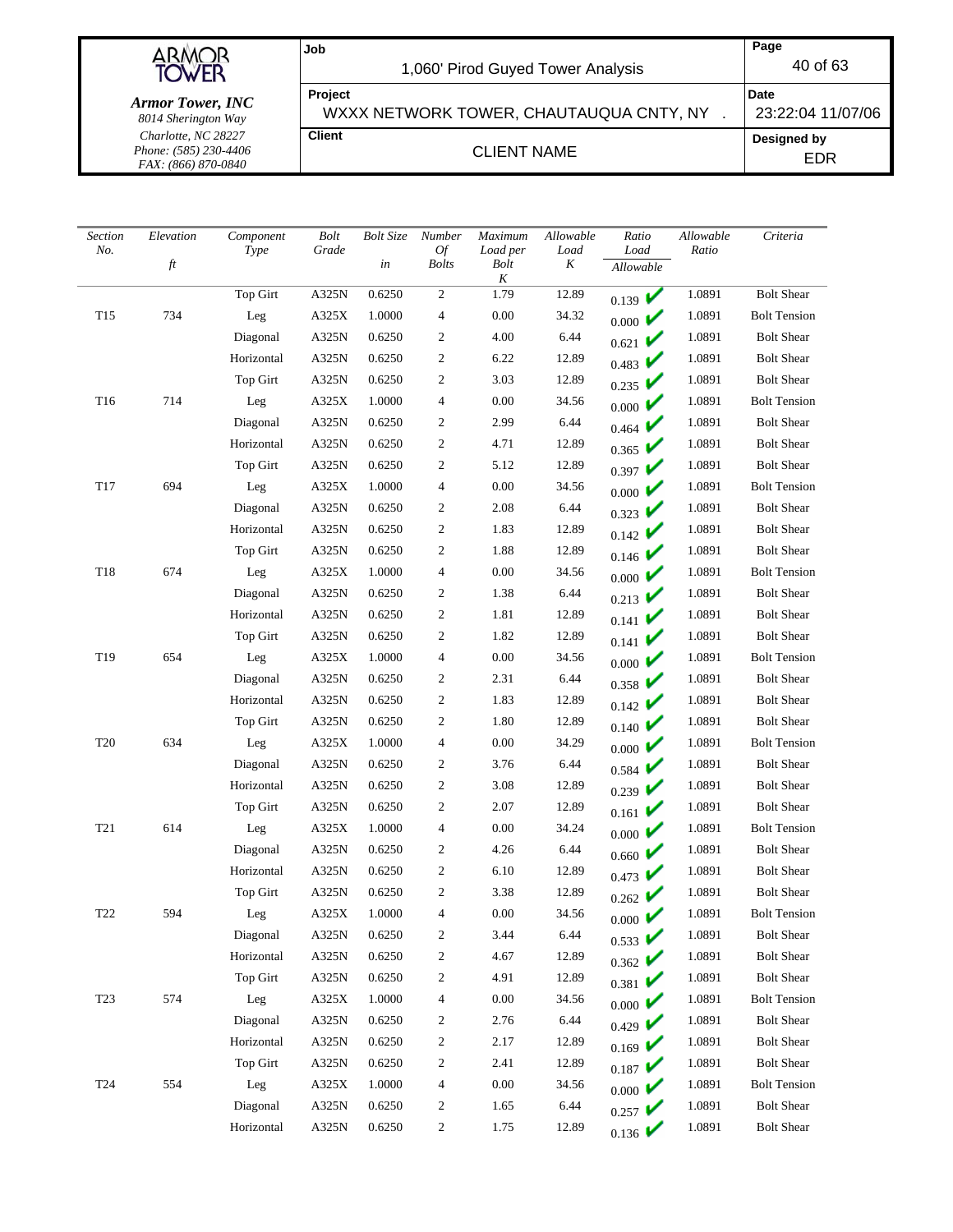| ARMOR        |  |
|--------------|--|
| <b>TOWER</b> |  |

**Page**  41 of 63

**Date**

**Project** 

**Client**

**Job**

*Armor Tower, INC 8014 Sherington Way Charlotte, NC 28227 Phone: (585) 230-4406 FAX: (866) 870-0840* 

#### WXXX NETWORK TOWER, CHAUTAUQUA CNTY, NY .

**Designed by**<br>CLIENT NAME

23:22:04 11/07/06 EDR

| <b>Section</b>  | Elevation | Component  | Bolt    | <b>Bolt Size</b> | Number                   | Maximum                 | Allowable | Ratio     | Allowable | Criteria            |
|-----------------|-----------|------------|---------|------------------|--------------------------|-------------------------|-----------|-----------|-----------|---------------------|
| No.             | $\it{ft}$ | Type       | Grade   | in               | 0f<br><b>Bolts</b>       | Load per<br><b>Bolt</b> | Load<br>K | Load      | Ratio     |                     |
|                 |           |            |         |                  |                          | K                       |           | Allowable |           |                     |
|                 |           | Top Girt   | A325N   | 0.6250           | $\overline{c}$           | 1.76                    | 12.89     | 0.136     | 1.0891    | <b>Bolt Shear</b>   |
| T <sub>25</sub> | 534       | Leg        | A325X   | 1.0000           | 4                        | 0.00                    | 34.56     | 0.000     | 1.0891    | <b>Bolt Tension</b> |
|                 |           | Diagonal   | A325N   | 0.6250           | 2                        | 2.25                    | 6.44      | 0.350     | 1.0891    | <b>Bolt Shear</b>   |
|                 |           | Horizontal | A325N   | 0.6250           | 2                        | 1.74                    | 12.89     | 0.135     | 1.0891    | <b>Bolt Shear</b>   |
|                 |           | Top Girt   | A325N   | 0.6250           | $\overline{c}$           | 1.74                    | 12.89     | 0.135     | 1.0891    | <b>Bolt Shear</b>   |
| T <sub>26</sub> | 514       | Leg        | A325X   | 1.0000           | 4                        | 0.00                    | 34.56     | 0.000     | 1.0891    | <b>Bolt Tension</b> |
|                 |           | Diagonal   | A325N   | 0.6250           | 2                        | 3.74                    | 6.44      | 0.580     | 1.0891    | <b>Bolt Shear</b>   |
|                 |           | Horizontal | A325N   | 0.6250           | 2                        | 3.02                    | 12.89     | 0.235     | 1.0891    | <b>Bolt Shear</b>   |
|                 |           | Top Girt   | A325N   | 0.6250           | 2                        | 2.13                    | 12.89     | 0.165     | 1.0891    | <b>Bolt Shear</b>   |
| T27             | 494       | Leg        | A325X   | 1.0000           | 4                        | 0.00                    | 34.56     | 0.000     | 1.0891    | <b>Bolt Tension</b> |
|                 |           | Diagonal   | A325N   | 0.6250           | 2                        | 4.44                    | 6.44      | 0.688     | 1.0891    | <b>Bolt Shear</b>   |
|                 |           | Horizontal | A325N   | 0.6250           | $\overline{c}$           | 4.92                    | 12.89     | 0.382     | 1.0891    | <b>Bolt Shear</b>   |
|                 |           | Top Girt   | A325N   | 0.6250           | $\overline{c}$           | 3.25                    | 12.89     | 0.253     | 1.0891    | <b>Bolt Shear</b>   |
| <b>T28</b>      | 474       | Leg        | A325X   | 1.0000           | $\overline{\mathcal{A}}$ | 0.00                    | 34.56     | 0.000     | 1.0891    | <b>Bolt Tension</b> |
|                 |           | Diagonal   | A325N   | 0.6250           | 2                        | 1.57                    | 6.44      | 0.244     | 1.0891    | <b>Bolt Shear</b>   |
|                 |           | Horizontal | A325N   | 0.6250           | 2                        | 4.04                    | 12.89     | 0.313     | 1.0891    | <b>Bolt Shear</b>   |
|                 |           | Top Girt   | A325N   | 0.6250           | 2                        | 4.87                    | 12.89     | 0.378     | 1.0891    | <b>Bolt Shear</b>   |
| T <sub>29</sub> | 454       | Leg        | A325X   | 1.0000           | 4                        | 0.00                    | 34.56     | 0.000     | 1.0891    | <b>Bolt Tension</b> |
|                 |           | Diagonal   | A325N   | 0.6250           | $\overline{c}$           | 1.18                    | 6.44      | 0.183     | 1.0891    | <b>Bolt Shear</b>   |
|                 |           | Horizontal | A325N   | 0.6250           | $\overline{c}$           | 1.58                    | 12.89     | 0.122     | 1.0891    | <b>Bolt Shear</b>   |
|                 |           | Top Girt   | A325N   | 0.6250           | 2                        | 1.58                    | 12.89     | 0.122     | 1.0891    | <b>Bolt Shear</b>   |
| T30             | 434       | Leg        | A325X   | 1.0000           | 4                        | 0.00                    | 34.56     | 0.000     | 1.0891    | <b>Bolt Tension</b> |
|                 |           | Diagonal   | A325N   | 0.6250           | 2                        | 2.03                    | 6.44      | 0.314     | 1.0891    | <b>Bolt Shear</b>   |
|                 |           | Horizontal | A325N   | 0.6250           | 2                        | 1.61                    | 12.89     | 0.125     | 1.0891    | <b>Bolt Shear</b>   |
|                 |           | Top Girt   | A325N   | 0.6250           | $\overline{c}$           | 1.56                    | 12.89     | 0.121     | 1.0891    | <b>Bolt Shear</b>   |
| T31             | 414       | Leg        | A325X   | 1.0000           | 4                        | 0.00                    | 34.56     | 0.000     | 1.0891    | <b>Bolt Tension</b> |
|                 |           | Diagonal   | A325N   | 0.6250           | $\overline{c}$           | 3.16                    | 6.44      | 0.491     | 1.0891    | <b>Bolt Shear</b>   |
|                 |           | Horizontal | A325N   | 0.6250           | $\overline{c}$           | 2.57                    | 12.89     | 0.199     | 1.0891    | <b>Bolt Shear</b>   |
|                 |           | Top Girt   | A325N   | 0.6250           | 2                        | 1.82                    | 12.89     | 0.141     | 1.0891    | <b>Bolt Shear</b>   |
| T32             | 394       | Leg        | A325X   | 1.0000           | 4                        | 0.00                    | 34.26     | 0.000     | 1.0891    | <b>Bolt Tension</b> |
|                 |           | Diagonal   | A325N   | 0.6250           | $\overline{c}$           | 4.27                    | 6.44      | 0.663     | 1.0891    | <b>Bolt Shear</b>   |
|                 |           | Horizontal | A325N   | 0.6250           | 2                        | 3.54                    | 12.89     | 0.274     | 1.0891    | <b>Bolt Shear</b>   |
|                 |           | Top Girt   | A325N   | 0.6250           | $\boldsymbol{2}$         | 2.77                    | 12.89     | 0.215     | 1.0891    | <b>Bolt Shear</b>   |
| T33             | 374       | Leg        | A325X   | 1.0000           | 4                        | $0.00\,$                | 34.43     | 0.000     | 1.0891    | <b>Bolt Tension</b> |
|                 |           | Diagonal   | A325N   | 0.6250           | 2                        | 4.35                    | 6.44      | 0.676     | 1.0891    | <b>Bolt Shear</b>   |
|                 |           | Horizontal | A325N   | 0.6250           | 2                        | 4.90                    | 12.89     | 0.380     | 1.0891    | <b>Bolt Shear</b>   |
|                 |           | Top Girt   | A325N   | 0.6250           | 2                        | 3.67                    | 12.89     | 0.285     | 1.0891    | <b>Bolt Shear</b>   |
| T34             | 354       | Leg        | $A325X$ | 1.0000           | 4                        | $0.00\,$                | 34.56     | 0.000     | 1.0891    | <b>Bolt Tension</b> |
|                 |           | Diagonal   | A325N   | 0.6250           | $\boldsymbol{2}$         | 2.65                    | 6.44      | 0.412     | 1.0891    | <b>Bolt Shear</b>   |
|                 |           | Horizontal | A325N   | 0.6250           | $\overline{c}$           | 1.96                    | 12.89     |           | 1.0891    | <b>Bolt Shear</b>   |
|                 |           |            |         |                  |                          |                         |           | 0.152     |           |                     |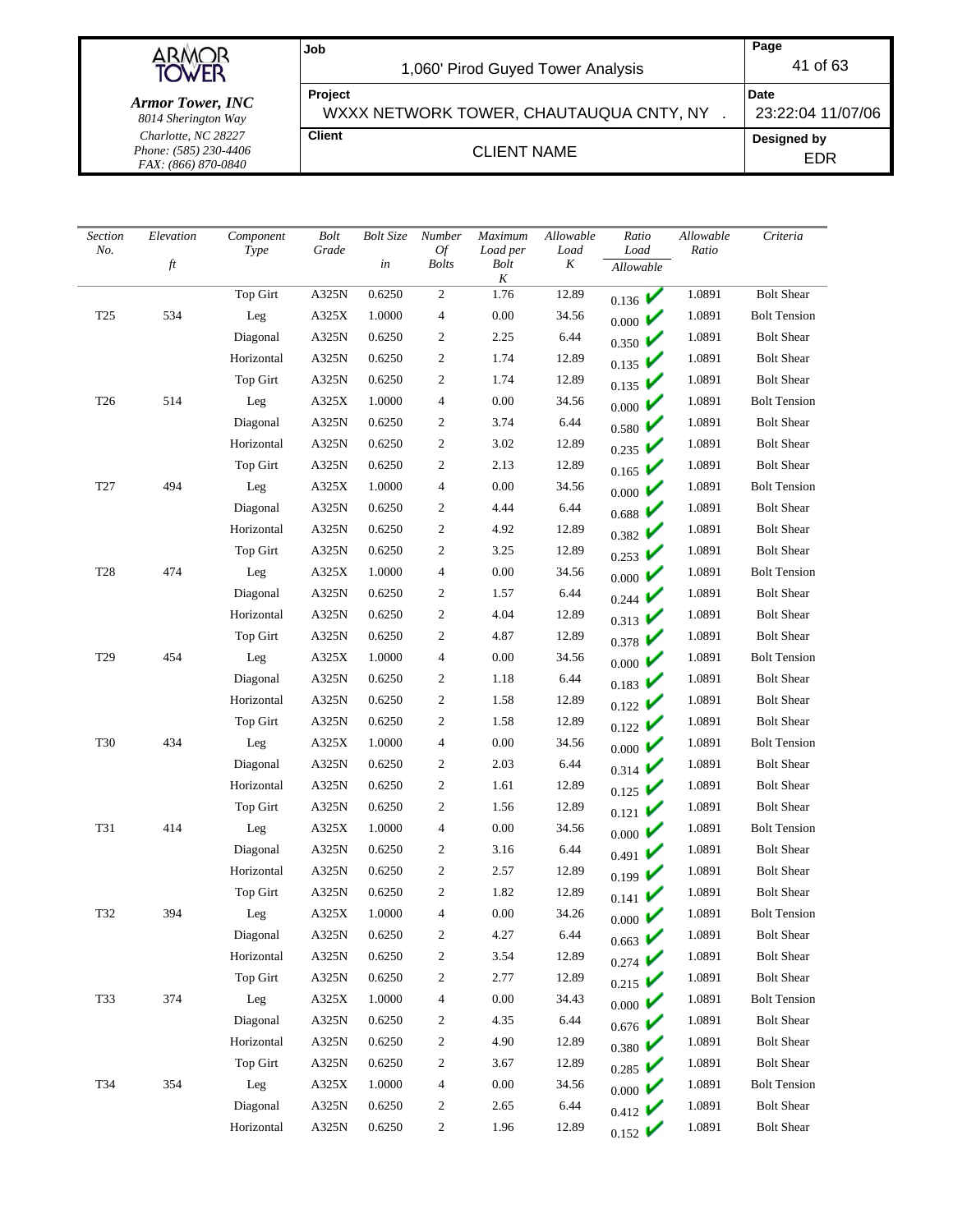| ARMOR        |  |
|--------------|--|
| <b>TOWER</b> |  |

**Page**  42 of 63

**Date**

**Project** 

**Job**

*Armor Tower, INC 8014 Sherington Way Charlotte, NC 28227 Phone: (585) 230-4406 FAX: (866) 870-0840* 

#### WXXX NETWORK TOWER, CHAUTAUQUA CNTY, NY .

**Designed by**<br>CLIENT NAME

23:22:04 11/07/06 EDR

| Section<br>No. | Elevation | Component<br>Type | Bolt<br>Grade | <b>Bolt Size</b> | Number<br>Of             | Maximum<br>Load per | Allowable<br>Load | Ratio<br>Load | Allowable<br>Ratio | Criteria            |
|----------------|-----------|-------------------|---------------|------------------|--------------------------|---------------------|-------------------|---------------|--------------------|---------------------|
|                | $\it{ft}$ |                   |               | in               | <b>Bolts</b>             | <b>Bolt</b><br>K    | K                 | Allowable     |                    |                     |
|                |           | Top Girt          | A325N         | 0.6250           | $\mathbf{2}$             | 2.22                | 12.89             | 0.172         | 1.0891             | <b>Bolt Shear</b>   |
| T35            | 334       | Leg               | A325X         | 1.0000           | $\overline{4}$           | 0.00                | 34.56             | 0.000         | 1.0891             | <b>Bolt Tension</b> |
|                |           | Diagonal          | A325N         | 0.6250           | 2                        | 1.57                | 6.44              | 0.243         | 1.0891             | <b>Bolt Shear</b>   |
|                |           | Horizontal        | A325N         | 0.6250           | $\overline{c}$           | 1.55                | 12.89             | 0.120         | 1.0891             | <b>Bolt Shear</b>   |
|                |           | Top Girt          | A325N         | 0.6250           | $\overline{c}$           | 1.56                | 12.89             | 0.121         | 1.0891             | <b>Bolt Shear</b>   |
| T36            | 314       | Leg               | A325X         | 1.0000           | $\overline{\mathcal{A}}$ | $0.00\,$            | 34.56             | 0.000         | 1.0891             | <b>Bolt Tension</b> |
|                |           | Diagonal          | A325N         | 0.6250           | 2                        | 1.11                | 6.44              | 0.172         | 1.0891             | <b>Bolt Shear</b>   |
|                |           | Horizontal        | A325N         | 0.6250           | $\overline{c}$           | 1.54                | 12.89             | 0.120         | 1.0891             | <b>Bolt Shear</b>   |
|                |           | Top Girt          | A325N         | 0.6250           | $\overline{c}$           | 1.54                | 12.89             | 0.120         | 1.0891             | <b>Bolt Shear</b>   |
| T37            | 294       | Leg               | A325X         | 1.0000           | $\overline{4}$           | 0.00                | 34.49             | 0.000         | 1.0891             | <b>Bolt Tension</b> |
|                |           | Diagonal          | A325N         | 0.6250           | 2                        | 1.93                | 6.44              | 0.300         | 1.0891             | <b>Bolt Shear</b>   |
|                |           | Horizontal        | A325N         | 0.6250           | $\overline{c}$           | 1.61                | 12.89             | 0.125         | 1.0891             | <b>Bolt Shear</b>   |
|                |           | Top Girt          | A325N         | 0.6250           | $\overline{c}$           | 1.53                | 12.89             | 0.119         | 1.0891             | <b>Bolt Shear</b>   |
| <b>T38</b>     | 274       | Leg               | A325X         | 1.0000           | $\overline{4}$           | $0.00\,$            | 34.41             | 0.000         | 1.0891             | <b>Bolt Tension</b> |
|                |           | Diagonal          | A325N         | 0.6250           | 2                        | 2.83                | 6.44              | 0.439         | 1.0891             | <b>Bolt Shear</b>   |
|                |           | Horizontal        | A325N         | 0.6250           | $\overline{\mathbf{c}}$  | 2.27                | 12.89             | 0.176         | 1.0891             | <b>Bolt Shear</b>   |
|                |           | Top Girt          | A325N         | 0.6250           | $\overline{c}$           | 1.80                | 12.89             | 0.140         | 1.0891             | <b>Bolt Shear</b>   |
| T39            | 254       | Leg               | A325X         | 1.0000           | 4                        | 0.00                | 34.56             | 0.000         | 1.0891             | <b>Bolt Tension</b> |
|                |           | Diagonal          | A325N         | 0.6250           | $\overline{c}$           | 3.42                | 6.44              | 0.530         | 1.0891             | <b>Bolt Shear</b>   |
|                |           | Horizontal        | A325N         | 0.6250           | 2                        | 4.37                | 12.89             | 0.339         | 1.0891             | <b>Bolt Shear</b>   |
|                |           | Top Girt          | A325N         | 0.6250           | 2                        | 2.37                | 12.89             | 0.184         | 1.0891             | <b>Bolt Shear</b>   |
| T40            | 234       | Leg               | A325X         | 1.0000           | $\overline{4}$           | 0.00                | 34.56             | 0.000         | 1.0891             | <b>Bolt Tension</b> |
|                |           | Diagonal          | A325N         | 0.6250           | $\overline{c}$           | 3.55                | 6.44              | 0.551         | 1.0891             | <b>Bolt Shear</b>   |
|                |           | Horizontal        | A325N         | 0.6250           | $\overline{\mathbf{c}}$  | 2.84                | 12.89             | 0.220         | 1.0891             | <b>Bolt Shear</b>   |
|                |           | Top Girt          | A325N         | 0.6250           | $\overline{c}$           | 2.90                | 12.89             | 0.225         | 1.0891             | <b>Bolt Shear</b>   |
| T41            | 214       | Leg               | A325X         | 1.0000           | $\overline{\mathcal{A}}$ | 0.00                | 34.56             | 0.000         | 1.0891             | <b>Bolt Tension</b> |
|                |           | Diagonal          | A325N         | 0.6250           | $\overline{c}$           | 2.66                | 6.44              | 0.412         | 1.0891             | <b>Bolt Shear</b>   |
|                |           | Horizontal        | A325N         | 0.6250           | 2                        | 2.12                | 12.89             | 0.164         | 1.0891             | <b>Bolt Shear</b>   |
|                |           | Top Girt          | A325N         | 0.6250           | $\overline{c}$           | 2.29                | 12.89             | 0.178         | 1.0891             | <b>Bolt Shear</b>   |
| T42            | 194       | Leg               | A325X         | 1.0000           | 4                        | 0.00                | 34.56             | 0.000         | 1.0891             | <b>Bolt Tension</b> |
|                |           | Diagonal          | A325N         | 0.6250           | $\overline{c}$           | 1.79                | 6.44              | 0.277         | 1.0891             | <b>Bolt Shear</b>   |
|                |           | Horizontal        | A325N         | 0.6250           | $\overline{\mathbf{c}}$  | 1.54                | 12.89             | 0.120         | 1.0891             | <b>Bolt Shear</b>   |
|                |           | Top Girt          | A325N         | 0.6250           | $\overline{c}$           | 1.57                | 12.89             | 0.122         | 1.0891             | <b>Bolt Shear</b>   |
| T43            | 174       | Leg               | A325X         | 1.0000           | $\overline{4}$           | $0.00\,$            | 34.56             | 0.000         | 1.0891             | <b>Bolt Tension</b> |
|                |           | Diagonal          | A325N         | 0.6250           | $\overline{c}$           | 1.19                | 6.44              | 0.184         | 1.0891             | <b>Bolt Shear</b>   |
|                |           | Horizontal        | A325N         | 0.6250           | $\overline{\mathbf{c}}$  | 1.53                | 12.89             | 0.119         | 1.0891             | <b>Bolt Shear</b>   |
|                |           | Top Girt          | A325N         | 0.6250           | $\overline{\mathbf{c}}$  | 1.53                | 12.89             | 0.119         | 1.0891             | <b>Bolt Shear</b>   |
| T44            | 154       | Leg               | A325X         | $1.0000\,$       | $\overline{4}$           | $0.00\,$            | 34.56             | 0.000         | 1.0891             | <b>Bolt Tension</b> |
|                |           | Diagonal          | A325N         | 0.6250           | $\overline{\mathbf{c}}$  | 1.74                | 6.44              | 0.270         | 1.0891             | <b>Bolt Shear</b>   |
|                |           | Horizontal        | A325N         | 0.6250           | $\sqrt{2}$               | 1.52                | 12.89             | 0.118         | 1.0891             | <b>Bolt Shear</b>   |

**Client**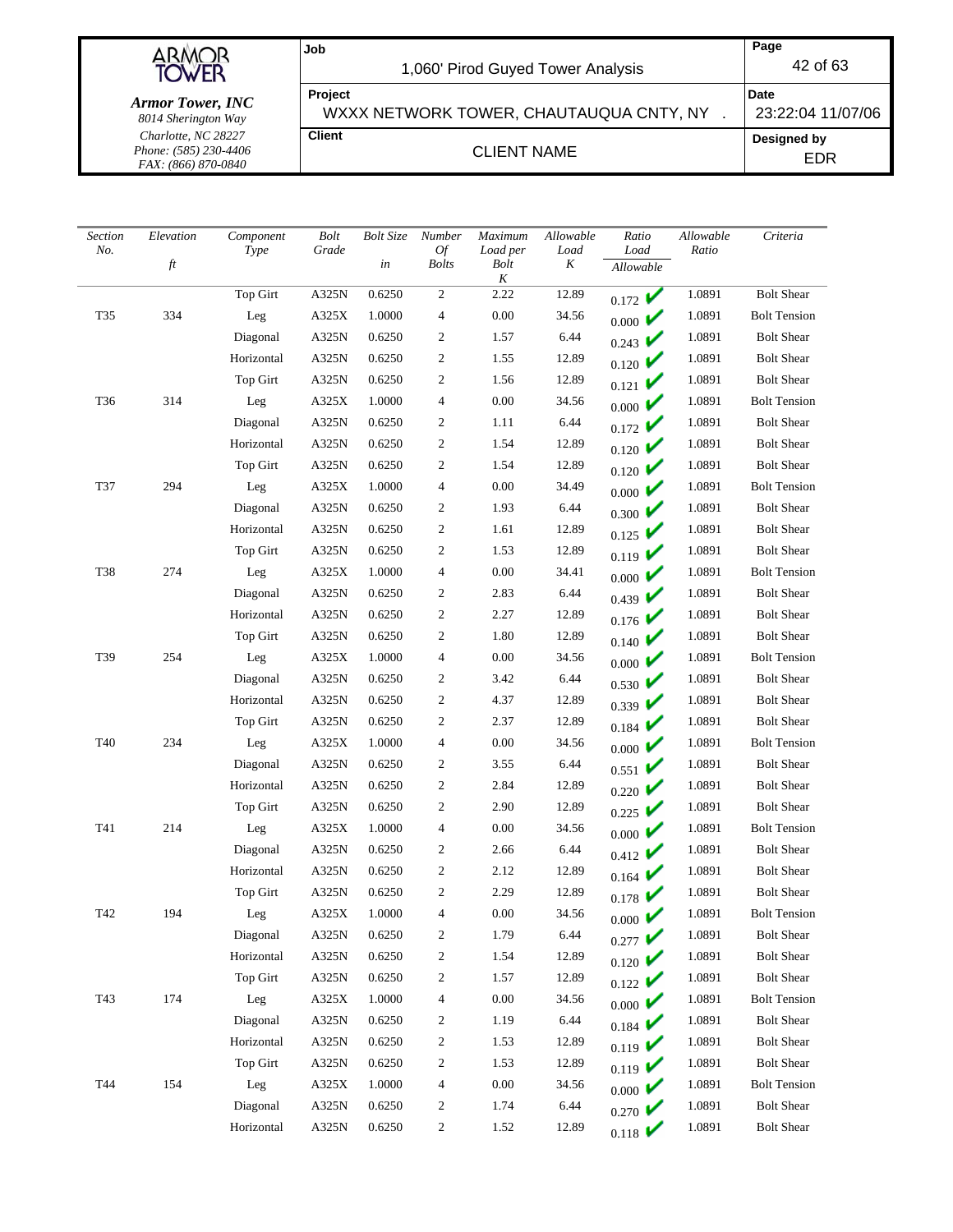| ARMOR        |  |
|--------------|--|
| <b>TOWER</b> |  |

**Page**  43 of 63

**Date**

**Project** 

**Client**

**Job**

*Armor Tower, INC 8014 Sherington Way Charlotte, NC 28227 Phone: (585) 230-4406 FAX: (866) 870-0840* 

#### WXXX NETWORK TOWER, CHAUTAUQUA CNTY, NY .

**Designed by**<br>CLIENT NAME

23:22:04 11/07/06 EDR

| Section<br>No.  | Elevation   | Component<br>Type  | $Bolt$<br>Grade | <b>Bolt Size</b> | Number<br>Of     | Maximum<br>Load per | Allowable<br>Load | Ratio<br>Load | Allowable<br>Ratio | Criteria            |
|-----------------|-------------|--------------------|-----------------|------------------|------------------|---------------------|-------------------|---------------|--------------------|---------------------|
|                 | $\emph{ft}$ |                    |                 | in               | <b>Bolts</b>     | <b>Bolt</b><br>K    | K                 | Allowable     |                    |                     |
|                 |             | Top Girt           | A325N           | 0.6250           | $\overline{c}$   | 1.52                | 12.89             | 0.118         | 1.0891             | <b>Bolt Shear</b>   |
| T45             | 134         | Leg                | A325X           | 1.0000           | $\overline{4}$   | 0.00                | 34.56             | 0.000         | 1.0891             | <b>Bolt Tension</b> |
|                 |             | Diagonal           | A325N           | 0.6250           | $\overline{c}$   | 2.59                | 6.44              | 0.402         | 1.0891             | <b>Bolt Shear</b>   |
|                 |             | Horizontal         | A325N           | 0.6250           | $\sqrt{2}$       | 4.04                | 12.89             | 0.313         | 1.0891             | <b>Bolt Shear</b>   |
|                 |             | Top Girt           | A325N           | 0.6250           | $\boldsymbol{2}$ | 1.46                | 12.89             | 0.113         | 1.0891             | <b>Bolt Shear</b>   |
| T46             | 114         | Leg                | A325X           | 1.0000           | $\overline{4}$   | 0.00                | 34.56             | 0.000         | 1.0891             | <b>Bolt Tension</b> |
|                 |             | Diagonal           | A325N           | 0.6250           | $\boldsymbol{2}$ | 2.65                | 6.44              | 0.411         | 1.0891             | <b>Bolt Shear</b>   |
|                 |             | Horizontal         | A325N           | 0.6250           | $\boldsymbol{2}$ | 2.10                | 12.89             | 0.163         | 1.0891             | <b>Bolt Shear</b>   |
|                 |             | Top Girt           | A325N           | 0.6250           | $\boldsymbol{2}$ | 2.18                | 12.89             | 0.169         | 1.0891             | <b>Bolt Shear</b>   |
| T47             | 94          | Leg                | A325X           | 1.0000           | $\overline{4}$   | 0.00                | 34.56             | 0.000         | 1.0891             | <b>Bolt Tension</b> |
|                 |             | Diagonal           | A325N           | 0.6250           | $\overline{c}$   | 1.84                | 6.44              | 0.286         | 1.0891             | <b>Bolt Shear</b>   |
|                 |             | Horizontal         | A325N           | 0.6250           | $\sqrt{2}$       | 1.45                | 12.89             | 0.113         | 1.0891             | <b>Bolt Shear</b>   |
|                 |             | Top Girt           | A325N           | 0.6250           | $\boldsymbol{2}$ | 1.61                | 12.89             | 0.125         | 1.0891             | <b>Bolt Shear</b>   |
| T48             | 74          | Leg                | A325X           | 1.0000           | $\overline{4}$   | 0.00                | 34.56             | 0.000         | 1.0891             | <b>Bolt Tension</b> |
|                 |             | Diagonal           | A325N           | 0.6250           | $\sqrt{2}$       | 1.18                | 6.44              | 0.183         | 1.0891             | <b>Bolt Shear</b>   |
|                 |             | Horizontal         | A325N           | 0.6250           | $\boldsymbol{2}$ | 1.44                | 12.89             | 0.112         | 1.0891             | <b>Bolt Shear</b>   |
|                 |             | Top Girt           | A325N           | 0.6250           | $\overline{c}$   | 1.44                | 12.89             | 0.112         | 1.0891             | <b>Bolt Shear</b>   |
| T49             | 54          | Leg                | A325X           | 1.0000           | $\overline{4}$   | 0.00                | 34.53             | 0.000         | 1.0891             | <b>Bolt Tension</b> |
|                 |             | Diagonal           | A325N           | 0.6250           | $\overline{c}$   | 1.08                | 6.44              | 0.168         | 1.0891             | <b>Bolt Shear</b>   |
|                 |             | Horizontal         | A325N           | 0.6250           | $\sqrt{2}$       | 1.52                | 12.89             | 0.118         | 1.0891             | <b>Bolt Shear</b>   |
|                 |             | Top Girt           | A325N           | 0.6250           | $\boldsymbol{2}$ | 1.45                | 12.89             | 0.112         | 1.0891             | <b>Bolt Shear</b>   |
| <b>T50</b>      | 34          | Leg                | A325X           | 1.0000           | $\overline{4}$   | 0.00                | 34.56             | 0.000         | 1.0891             | <b>Bolt Tension</b> |
|                 |             | Diagonal           | A325N           | 0.6250           | $\boldsymbol{2}$ | 1.34                | 6.44              | 0.208         | 1.0891             | <b>Bolt Shear</b>   |
|                 |             | Horizontal         | A325N           | 0.6250           | $\overline{c}$   | 1.54                | 12.89             | 0.120         | 1.0891             | <b>Bolt Shear</b>   |
|                 |             | Top Girt           | A325N           | 0.6250           | $\overline{c}$   | 1.38                | 12.89             | 0.107         | 1.0891             | <b>Bolt Shear</b>   |
| T51             | 19          | Leg                | A325X           | 1.0000           | $\overline{4}$   | $0.00\,$            | 31.31             | 0.000         | 1.0891             | <b>Bolt Tension</b> |
|                 |             | Diagonal           | A325N           | 0.6250           | $\overline{c}$   | 1.18                | 12.89             | 0.092         | 1.0891             | <b>Bolt Shear</b>   |
|                 |             | Top Girt           | A325N           | 0.6250           | $\sqrt{2}$       | 1.12                | 12.89             | 0.087         | 1.0891             | <b>Bolt Shear</b>   |
|                 |             | <b>Bottom Girt</b> | A325N           | 0.6250           | $\overline{c}$   | 8.14                | 12.89             | 0.632         | 1.0891             | <b>Bolt Shear</b>   |
| T <sub>52</sub> | 9           | Leg                | A325X           | 1.0000           | $\overline{4}$   | 0.00                | 34.55             | 0.000         | 1.0891             | <b>Bolt Tension</b> |

|                       | <b>Guy Design Data</b>       |             |                           |                         |             |                                   |                  |                             |  |  |  |
|-----------------------|------------------------------|-------------|---------------------------|-------------------------|-------------|-----------------------------------|------------------|-----------------------------|--|--|--|
| <b>Section</b><br>No. | Elevation                    | <i>Size</i> | <i>Initial</i><br>Tension | <b>Breaking</b><br>Load | Actual<br>т | Allowable<br>$\bm{\tau}$<br>$I_a$ | Required<br>S.F. | Actual<br>S.F.              |  |  |  |
|                       |                              |             |                           | $\boldsymbol{\nu}$<br>Λ | K           | K                                 |                  |                             |  |  |  |
| T1                    | 998'9-31/32"<br>$(A)$ (1963) | l BS        | 12.20                     | 122.00                  | 46.08       | 51.56                             | 2.366            | 2.648 $\blacktriangleright$ |  |  |  |
|                       | 998'9-31/32"<br>$(B)$ (1962) | l BS        | 12.20                     | 122.00                  | 44.94       | 51.56                             | 2.366            | 2.715 $\triangledown$       |  |  |  |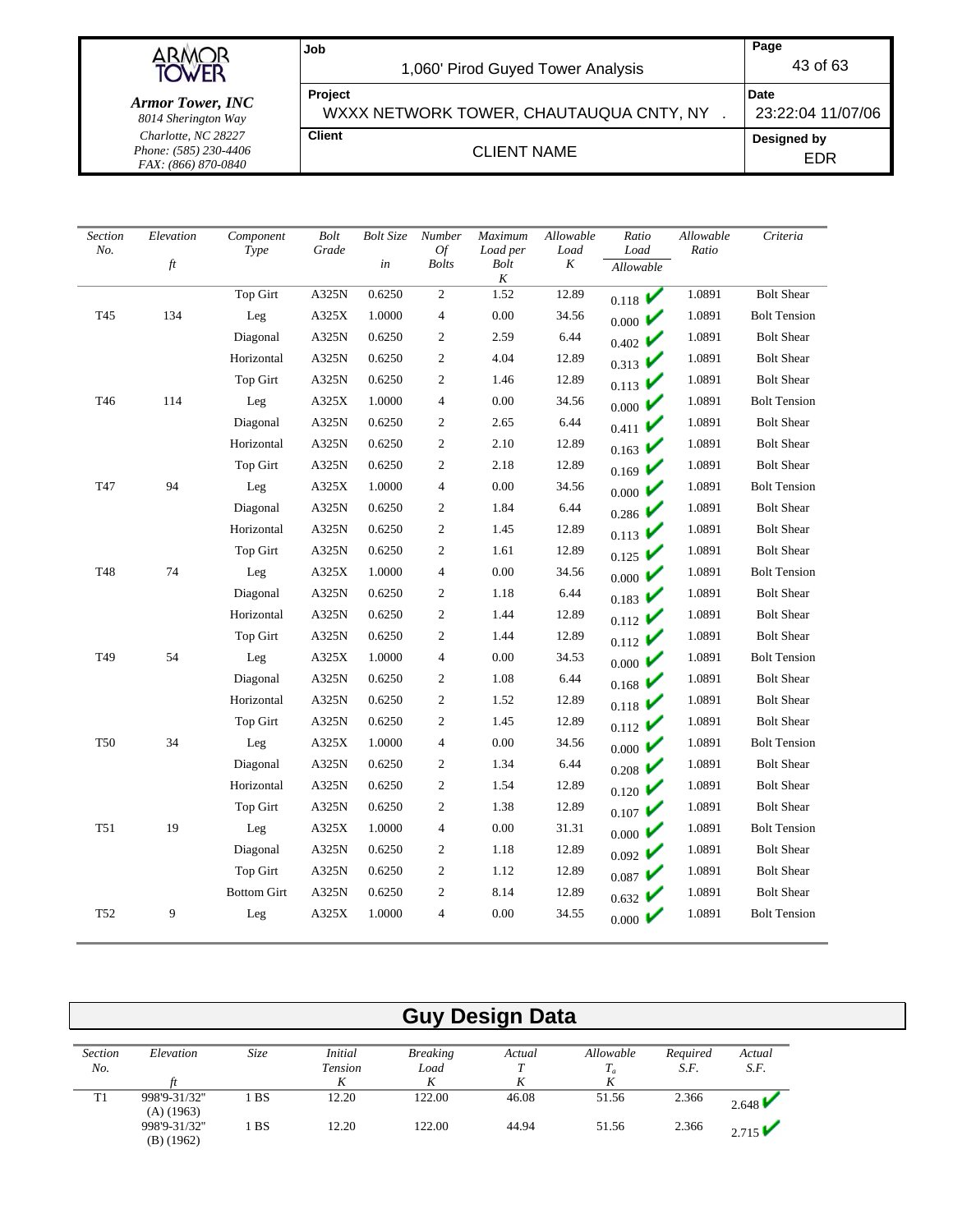| ARMOR        |  |
|--------------|--|
| <b>TOWER</b> |  |

**Page**  44 of 63

**Project** 

**Client**

**Job**

*Armor Tower, INC 8014 Sherington Way Charlotte, NC 28227 Phone: (585) 230-4406 FAX: (866) 870-0840* 

## WXXX NETWORK TOWER, CHAUTAUQUA CNTY, NY .

**Date** 23:22:04 11/07/06 **Designed by**<br>CLIENT NAME EDR

| <b>Section</b><br>No. | Elevation                    | Size     | <b>Initial</b><br><b>Tension</b> | <b>Breaking</b><br>Load | Actual<br>$\boldsymbol{T}$ | Allowable<br>$T_a$ | Required<br>S.F. | Actual<br>S.F.              |
|-----------------------|------------------------------|----------|----------------------------------|-------------------------|----------------------------|--------------------|------------------|-----------------------------|
|                       | ft                           |          | $\cal K$                         | $K_{\rm}$               | $\cal K$                   | $\cal K$           |                  |                             |
|                       | 998'9-31/32"<br>$(C)$ (1961) | 1 BS     | 12.20                            | 122.00                  | 44.97                      | 51.56              | 2.366            | 2.713                       |
| T6                    | 904' (A) (1966)              | 1BS      | 12.20                            | 122.00                  | 45.53                      | 51.56              | 2.366            | 2.680                       |
|                       | 904' (B) (1965)              | 1BS      | 12.20                            | 122.00                  | 44.24                      | 51.56              | 2.366            | 2.758                       |
|                       | 904' (C) (1964)              | 1BS      | 12.20                            | 122.00                  | 44.35                      | 51.56              | 2.366            | 2.751                       |
| T <sub>9</sub>        | 844' (A) (1969)              | 1BS      | 12.20                            | 122.00                  | 45.41                      | 51.56              | 2.366            | 2.687                       |
|                       | 844' (B) (1968)              | 1BS      | 12.20                            | 122.00                  | 44.04                      | 51.56              | 2.366            | 2.770                       |
|                       | 844' (C) (1967)              | 1 BS     | 12.20                            | 122.00                  | 44.19                      | 51.56              | 2.366            | 2.761                       |
| T <sub>15</sub>       | $714'4-9/16'' (A)$<br>(1972) | 1 BS     | 12.20                            | 122.00                  | 44.80                      | 51.56              | 2.366            | 2.723                       |
|                       | $714'4-9/16''$ (B)<br>(1971) | 1BS      | 12.20                            | 122.00                  | 43.41                      | 51.56              | 2.366            | 2.810                       |
|                       | 714'4-9/16" (C)<br>(1970)    | 1BS      | 12.20                            | 122.00                  | 43.59                      | 51.56              | 2.366            | 2.799                       |
| T <sub>21</sub>       | 594'4-9/16" (A)<br>(1975)    | 1BS      | 12.20                            | 122.00                  | 41.61                      | 51.56              | 2.366            | 2.932                       |
|                       | 594'4-9/16" (B)<br>(1974)    | 1 BS     | 12.20                            | 122.00                  | 40.29                      | 51.56              | 2.366            | 3.028                       |
|                       | 594'4-9/16" (C)<br>(1973)    | 1BS      | 12.20                            | 122.00                  | 40.48                      | 51.56              | 2.366            | 3.014                       |
| <b>T28</b>            | 474' (A) (1978)              | 1 BS     | 12.20                            | 122.00                  | 40.02                      | 51.56              | 2.366            | 3.049                       |
|                       | 474' (B) (1977)              | 1BS      | 12.20                            | 122.00                  | 38.96                      | 51.56              | 2.366            | 3.132                       |
|                       | 474' (C) (1976)              | 1BS      | 12.20                            | 122.00                  | 39.09                      | 51.56              | 2.366            | 3.121                       |
| T33                   | 364' (A) (1981)              | 1BS      | 12.20                            | 122.00                  | 34.10                      | 51.56              | 2.366            | 3.578 $\blacktriangleright$ |
|                       | 364' (B) (1980)              | 1BS      | 12.20                            | 122.00                  | 33.23                      | 51.56              | 2.366            | 3.671                       |
|                       | 364' (C) (1979)              | 1 BS     | 12.20                            | 122.00                  | 33.31                      | 51.56              | 2.366            | 3.662                       |
| T39                   | 244' (A) (1984)              | 1 BS     | 12.20                            | 122.00                  | 27.98                      | 51.56              | 2.366            | 4.360 $\blacktriangledown$  |
|                       | 244' (B) (1983)              | 1 BS     | 12.20                            | 122.00                  | 27.46                      | 51.56              | 2.366            | 4.443                       |
|                       | 244' (C) (1982)              | 1BS      | 12.20                            | 122.00                  | 27.41                      | 51.56              | 2.366            | 4.451 $\triangledown$       |
| T45                   | 124' (A) (1987)              | 15/16 BS | 10.80                            | 108.00                  | 22.17                      | 45.64              | 2.366            | 4.871                       |
|                       | $124'$ (B) (1986)            | 15/16 BS | 10.80                            | 108.00                  | 21.85                      | 45.64              | 2.366            | 4.943 $\blacktriangleright$ |
|                       | $124'$ (C) (1985)            | 15/16 BS | 10.80                            | 108.00                  | 21.78                      | 45.64              | 2.366            | 4.958                       |

### *Compression Checks*

|                       | <b>Leg Design Data (Compression)</b> |      |     |                  |                  |                   |        |        |             |                 |            |  |  |  |  |
|-----------------------|--------------------------------------|------|-----|------------------|------------------|-------------------|--------|--------|-------------|-----------------|------------|--|--|--|--|
| <b>Section</b><br>No. | Elevation                            | Size | L   | $L_{\mu}$        | Kl/r             | Mast<br>Stability | $F_a$  | A      | Actual<br>P | Allow.<br>$P_a$ | Ratio<br>P |  |  |  |  |
|                       | ft                                   |      | ft  | ft               |                  | <b>Index</b>      | ksi    | $in^2$ | K           | Λ               | $P_a$      |  |  |  |  |
| T1                    | 999 - 989                            | 23/4 | 10' | $4'9-$<br>31/32" | 84.4<br>$K=1.00$ | 1.00              | 18.126 | 5.9396 | $-33.31$    | 107.66          | 0.309      |  |  |  |  |
| T <sub>2</sub>        | 989 - 974                            | 23/4 | 15' | $4'10-$<br>9/16" | 85.1<br>$K=1.00$ | 1.00              | 17.975 | 5.9396 | $-39.84$    | 106.77          | 0.373      |  |  |  |  |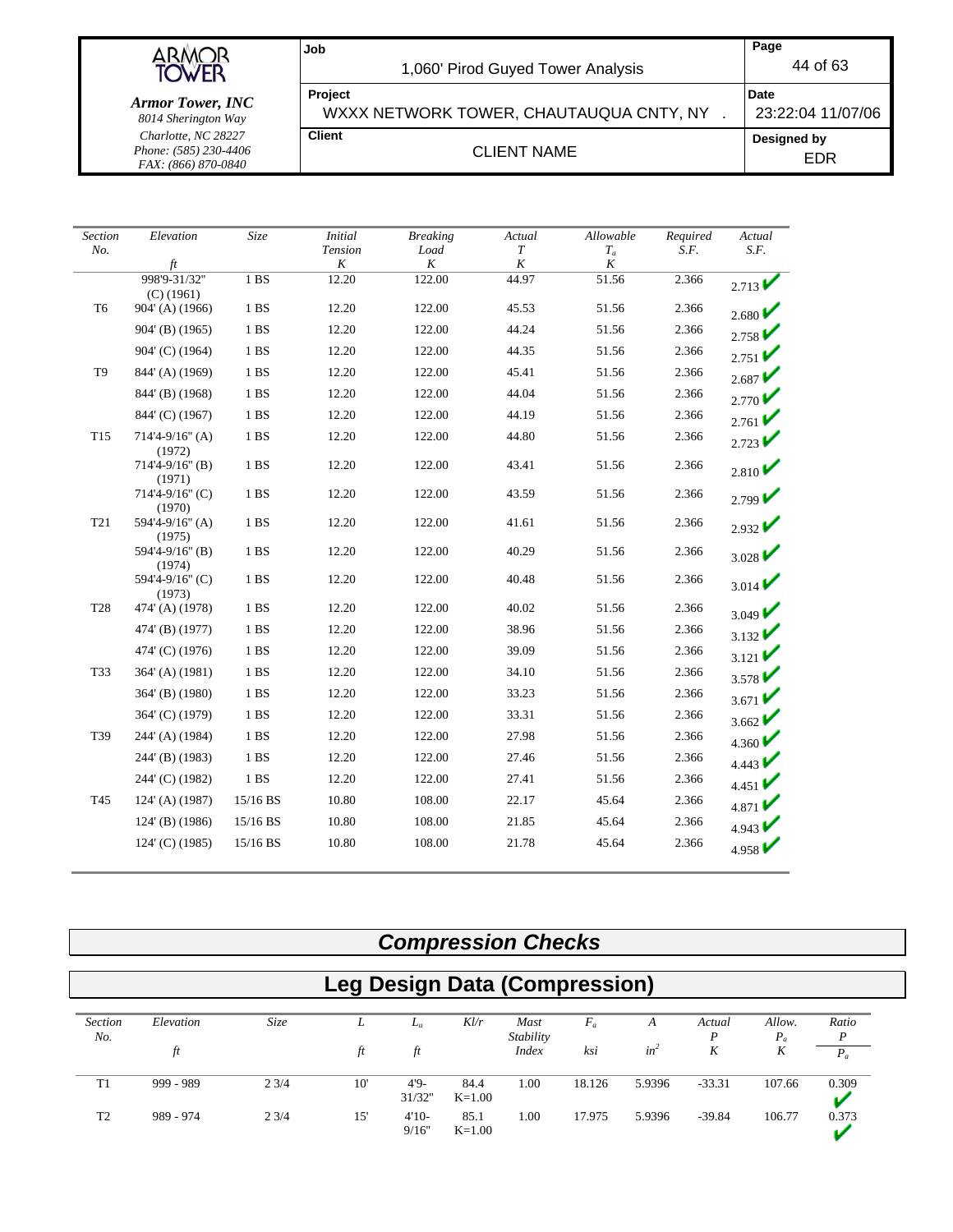**ARMOR**<br>**TOWER** 

**Page**  45 of 63

**Date**

**Job**

**Project** 

**Client**

*Armor Tower, INC 8014 Sherington Way Charlotte, NC 28227 Phone: (585) 230-4406 FAX: (866) 870-0840* 

WXXX NETWORK TOWER, CHAUTAUQUA CNTY, NY .

23:22:04 11/07/06 **Designed by** EDR

| Section<br>No.  | Elevation   | Size            | L            | $L_u$            | Kl/r               | Mast<br>Stability | $F_a$  | A      | Actual<br>P | Allow.<br>$P_a$ | Ratio<br>$\boldsymbol{P}$ |
|-----------------|-------------|-----------------|--------------|------------------|--------------------|-------------------|--------|--------|-------------|-----------------|---------------------------|
|                 | $\it{ft}$   |                 | ft           | ft               |                    | <i>Index</i>      | ksi    | $in^2$ | $\cal K$    | K               | $P_a$                     |
| T <sub>3</sub>  | 974 - 954   | 23/4            | 20'          | 4'9-<br>23/32"   | 84.0<br>$K = 1.00$ | 1.00              | 18.201 | 5.9396 | $-43.34$    | 108.11          | 0.401<br>✓                |
| T <sub>4</sub>  | 954 - 934   | 23/4            | 20'          | 5'               | 87.3<br>$K = 1.00$ | 1.00              | 17.519 | 5.9396 | $-42.48$    | 104.05          | 0.408<br>V                |
| T5              | 934 - 914   | $2 \frac{3}{4}$ | 20'          | 5'               | 87.3<br>$K=1.00$   | 1.00              | 17.519 | 5.9396 | $-51.68$    | 104.05          | 0.497<br>V                |
| T6              | 914 - 894   | 23/4            | 20'          | 5'               | 87.3<br>$K=1.00$   | 1.00              | 17.519 | 5.9396 | $-77.25$    | 104.05          | 0.742<br>V                |
| T7              | 894 - 874   | 23/4            | 20'          | 5'               | 87.3<br>$K = 1.00$ | 1.00              | 17.519 | 5.9396 | $-69.42$    | 104.05          | 0.667<br>V                |
| T8              | 874 - 854   | 23/4            | 20'          | 4'9-<br>23/32"   | 84.0<br>$K=1.00$   | 1.00              | 18.201 | 5.9396 | $-76.80$    | 108.11          | 0.710<br>V                |
| T <sub>9</sub>  | 854 - 834   | 3               | 20'          | 4'9-<br>23/32"   | 77.0<br>$K=1.00$   | 1.00              | 19.605 | 7.0686 | $-94.98$    | 138.58          | 0.685<br>✓                |
| T10             | 834 - 814   | 3               | 20'          | 5'               | 80.0<br>$K=1.00$   | 1.00              | 19.012 | 7.0686 | $-109.73$   | 134.39          | 0.817<br>V                |
| T11             | 814 - 794   | 3               | 20'          | 5'               | 80.0<br>$K = 1.00$ | 1.00              | 19.012 | 7.0686 | $-119.22$   | 134.39          | 0.887<br>V                |
| T12             | 794 - 774   | 3               | 20'          | 5'               | 80.0<br>$K=1.00$   | 1.00              | 19.012 | 7.0686 | $-121.24$   | 134.39          | 0.902<br>✓                |
| T13             | 774 - 754   | 3               | 20'          | 5'               | 80.0<br>$K=1.00$   | 1.00              | 19.012 | 7.0686 | $-120.15$   | 134.39          | 0.894<br>V                |
| T <sub>14</sub> | 754 - 734   | 3               | 20'          | 4'9-<br>23/32"   | 77.0<br>$K=1.00$   | 1.00              | 19.605 | 7.0686 | $-112.16$   | 138.58          | 0.809<br>V                |
| T <sub>15</sub> | 734 - 714   | 31/4            | 20'          | 4'9-<br>23/32"   | 71.1<br>$K = 1.00$ | 1.00              | 20.737 | 8.2958 | $-121.93$   | 172.03          | 0.709<br>V                |
| T16             | 714 - 694   | 31/4            | 20'          | $5^{\circ}$      | 73.8<br>$K = 1.00$ | 1.00              | 20.215 | 8.2958 | $-127.06$   | 167.69          | 0.758<br>✓                |
| T17             | 694 - 674   | 31/4            | 20'          | 5'               | 73.8<br>$K = 1.00$ | 1.00              | 20.215 | 8.2958 | $-136.89$   | 167.69          | 0.816<br>V                |
| T18             | $674 - 654$ | 31/4            | 20'          | 5'               | 73.8<br>$K=1.00$   | 1.00              | 20.215 | 8.2958 | $-139.37$   | 167.69          | 0.831<br>V                |
| T19             | 654 - 634   | 31/4            | 20'          | 5'               | 73.8<br>$K = 1.00$ | 1.00              | 20.215 | 8.2958 | $-138.55$   | 167.69          | 0.826<br>V                |
| T20             | $634 - 614$ | 31/4            | 20'          | $4'9-$<br>23/32" | 71.1<br>$K=1.00$   | 1.00              | 20.737 | 8.2958 | $-130.18$   | 172.03          | 0.757<br>V                |
| T21             | $614 - 594$ | 31/2            | 20'          | 4'9-<br>23/32"   | 66.0<br>$K=1.00$   | 1.00              | 21.667 | 9.6211 | $-147.20$   | 208.46          | 0.706<br>V                |
| T <sub>22</sub> | 594 - 574   | 31/2            | 20'          | $5^{\circ}$      | 68.6<br>$K=1.00$   | 1.00              | 21.201 | 9.6211 | $-153.70$   | 203.98          | 0.754<br>V                |
| T <sub>23</sub> | 574 - 554   | 31/2            | 20'          | $5^{\circ}$      | 68.6<br>$K=1.00$   | 1.00              | 21.201 | 9.6211 | $-154.92$   | 203.98          | 0.759<br>✓                |
| T24             | 554 - 534   | 31/2            | 20'          | $5^{\circ}$      | 68.6<br>$K=1.00$   | 1.00              | 21.201 | 9.6211 | $-160.74$   | 203.98          | 0.788<br>V                |
| T <sub>25</sub> | 534 - 514   | 31/2            | 20'          | $5^{\circ}$      | 68.6<br>$K=1.00$   | 1.00              | 21.201 | 9.6211 | $-161.75$   | 203.98          | 0.793<br>↙                |
| T <sub>26</sub> | 514 - 494   | 31/2            | 20'          | 5'               | 68.6<br>$K=1.00$   | 1.00              | 21.201 | 9.6211 | $-158.21$   | 203.98          | 0.776<br>✓                |
| T27             | 494 - 474   | 31/2            | 20'          | $5^{\circ}$      | 68.6<br>$K=1.00$   | 1.00              | 21.201 | 9.6211 | $-170.22$   | 203.98          | 0.835<br>✓                |
| T <sub>28</sub> | 474 - 454   | 31/2            | $20^{\circ}$ | 5'               | 68.6<br>$K=1.00$   | 1.00              | 21.201 | 9.6211 | $-180.66$   | 203.98          | 0.886<br>V                |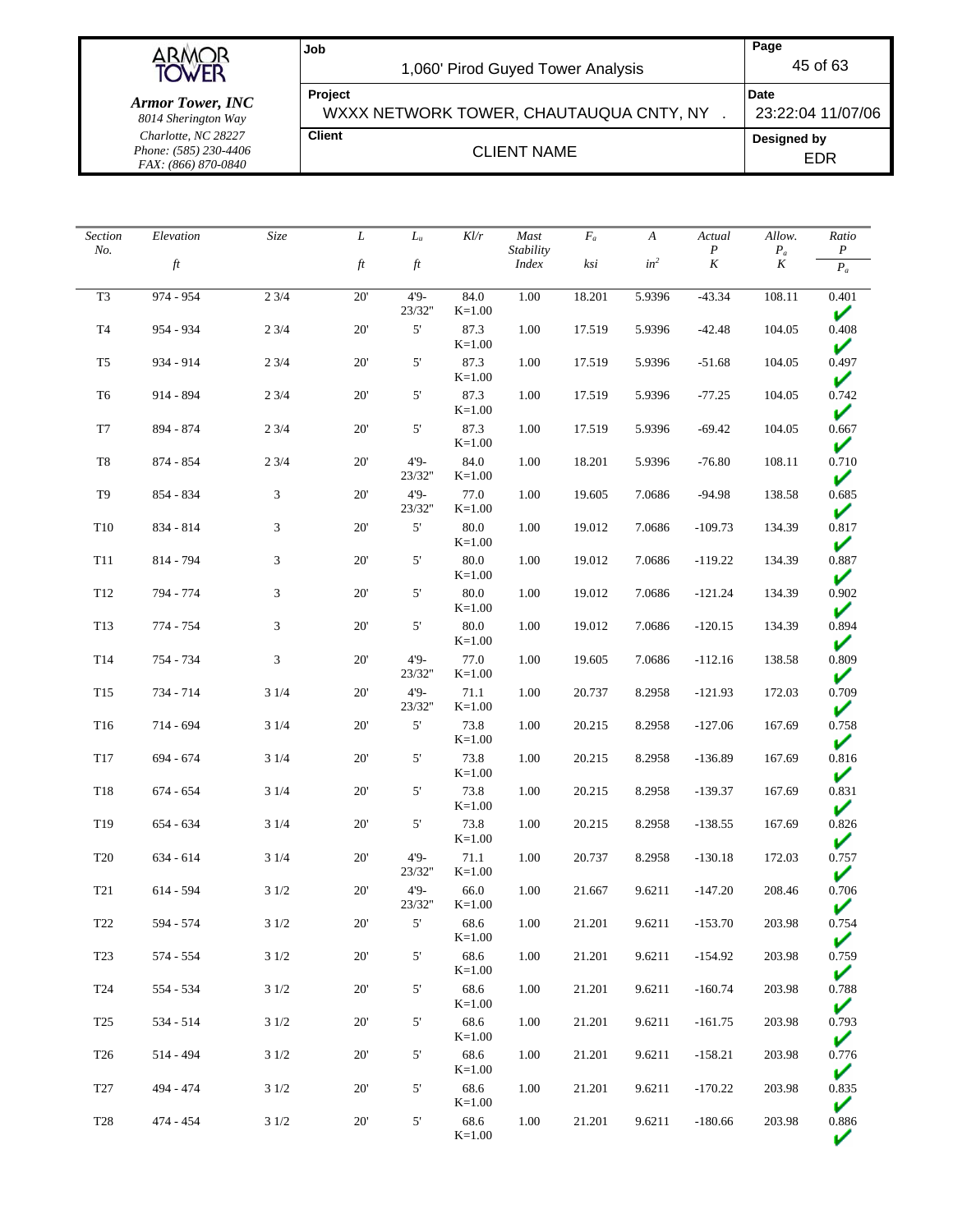**ARMOR**<br>**TOWER** 

**Job**

**Project** 

**Client**

1,060' Pirod Guyed Tower Analysis

WXXX NETWORK TOWER, CHAUTAUQUA CNTY, NY .

**Page**  46 of 63

**Designed by**<br>CLIENT NAME

**Date** 23:22:04 11/07/06

EDR

*Armor Tower, INC 8014 Sherington Way Charlotte, NC 28227 Phone: (585) 230-4406 FAX: (866) 870-0840* 

| Section<br>No.  | Elevation   | Size           | L             | $L_u$                      | Kl/r                             | Mast<br>Stability | $\mathcal{F}_a$ | A       | Actual<br>$\boldsymbol{P}$ | Allow.<br>$P_a$ | Ratio<br>$\boldsymbol{P}$ |
|-----------------|-------------|----------------|---------------|----------------------------|----------------------------------|-------------------|-----------------|---------|----------------------------|-----------------|---------------------------|
|                 | $\it{ft}$   |                | $\emph{ft}$   | $\it ft$                   |                                  | <i>Index</i>      | ksi             | $in^2$  | $\cal K$                   | K               | $P_a$                     |
| T <sub>29</sub> | 454 - 434   | 31/2           | 20'           | 5'                         | 68.6<br>$K=1.00$                 | 1.00              | 21.201          | 9.6211  | $-176.24$                  | 203.98          | 0.864<br>V                |
| <b>T30</b>      | $434 - 414$ | 31/2           | 20'           | 5'                         | 68.6<br>$K=1.00$                 | 1.00              | 21.201          | 9.6211  | $-180.03$                  | 203.98          | 0.883<br>✓                |
| T31             | $414 - 394$ | 31/2           | 20'           | 5'                         | 68.6<br>$K=1.00$                 | 1.00              | 21.201          | 9.6211  | $-187.65$                  | 203.98          | 0.920<br>V                |
| T32             | 394 - 374   | 31/2           | 20'           | $4'9-$<br>23/32"           | 66.0<br>$K=1.00$                 | 1.00              | 21.667          | 9.6211  | $-208.17$                  | 208.46          | 0.999<br>✓                |
| T33             | $374 - 354$ | 33/4           | 20'           | $4'9-$<br>23/32"           | 61.6<br>$K=1.00$                 | 1.00              | 22.442          | 11.0447 | $-230.67$                  | 247.87          | 0.931<br>V                |
| T34             | 354 - 334   | 33/4           | 20'           | 5'                         | 64.0<br>$K=1.00$                 | 1.00              | 22.023          | 11.0447 | $-218.59$                  | 243.24          | 0.899<br>V                |
| T35             | $334 - 314$ | 33/4           | 20'           | 5'                         | 64.0<br>$K=1.00$                 | 1.00              | 22.023          | 11.0447 | $-208.56$                  | 243.24          | 0.857<br>V                |
| T <sub>36</sub> | $314 - 294$ | 33/4           | 20'           | 5'                         | 64.0<br>$K=1.00$                 | 1.00              | 22.023          | 11.0447 | $-210.24$                  | 243.24          | 0.864<br>V                |
| T37             | 294 - 274   | 33/4           | 20'           | $4'9-$<br>23/32"           | 61.6<br>$K=1.00$                 | 1.00              | 22.442          | 11.0447 | $-217.89$                  | 247.87          | 0.879<br>V                |
| T38             | $274 - 254$ | $\overline{4}$ | 20'           | $4'9-$<br>23/32"           | 57.8<br>$K = 1.00$               | 1.00              | 23.098          | 12.5664 | $-235.73$                  | 290.26          | 0.812<br>V                |
| T39             | $254 - 234$ | 4              | 20'           | 5'                         | 60.0<br>$K=1.00$                 | 1.00              | 22.718          | 12.5664 | $-252.57$                  | 285.48          | 0.885<br>✓                |
| T40             | $234 - 214$ | $\overline{4}$ | 20'           | 5'                         | 60.0<br>$K=1.00$                 | 1.00              | 22.718          | 12.5664 | $-237.89$                  | 285.48          | 0.833<br>V                |
| T41             | $214 - 194$ | 4              | 20'           | 5'                         | 60.0<br>$K=1.00$                 | 1.00              | 22.718          | 12.5664 | $-225.20$                  | 285.48          | 0.789<br>✓                |
| T42             | 194 - 174   | 4              | 20'           | 5'                         | 60.0<br>$K = 1.00$               | 1.00              | 22.718          | 12.5664 | $-221.19$                  | 285.48          | 0.775<br>V                |
| T43             | 174 - 154   | 4              | 20'           | 5'                         | 60.0<br>$K=1.00$                 | 1.00              | 22.718          | 12.5664 | $-222.63$                  | 285.48          | 0.780<br>✓                |
| T44             | 154 - 134   | 4              | 20'           | 5'                         | 60.0<br>$K=1.00$                 | 1.00              | 22.718          | 12.5664 | $-227.13$                  | 285.48          | 0.796                     |
| T45             | 134 - 114   | 4              | 20'           | 5'                         | 60.0<br>$K=1.00$                 | 1.00              | 22.718          | 12.5664 | $-239.78$                  | 285.48          | V<br>0.840<br>✓           |
| T <sub>46</sub> | $114 - 94$  | 4              | 20'           | 5'                         | 60.0<br>$K=1.00$                 | 1.00              | 22.718          | 12.5664 | $-242.21$                  | 285.48          | 0.848                     |
| T47             | 94 - 74     | 4              | 20'           | 5'                         | 60.0<br>$K = 1.00$               | 1.00              | 22.718          | 12.5664 | $-250.65$                  | 285.48          | V<br>0.878                |
| T48             | $74 - 54$   | 4              | 20'           | 5'                         | 60.0                             | 1.00              | 22.718          | 12.5664 | $-254.38$                  | 285.48          | V<br>0.891                |
| T49             | $54 - 34$   | 4              | 20'           | $4'9-$                     | $K = 1.00$<br>57.8               | 1.00              | 23.098          | 12.5664 | $-254.82$                  | 290.26          | V<br>0.878                |
| <b>T50</b>      | $34 - 19$   | 4              | 15'           | 23/32"<br>$4'10-$          | $K = 1.00$<br>58.5               | 1.00              | 22.972          | 12.5664 | $-253.07$                  | 288.67          | V<br>0.877                |
| <b>T51</b>      | $19 - 9$    | 4              | 10'           | 9/16"<br>$4'9-$            | $K = 1.00$<br>58.0               | 1.00              | 23.056          | 12.5664 | $-249.00$                  | 289.73          | ✓<br>0.859                |
| T52             | $9 - 0$     | $\overline{4}$ | $9'11 - 7/8"$ | 31/32"<br>$3'3-$<br>31/32" | $K = 1.00$<br>40.0<br>$K = 1.00$ | 0.99              | 25.657          | 12.5664 | $-273.95$                  | 322.41          | V<br>0.850<br>V           |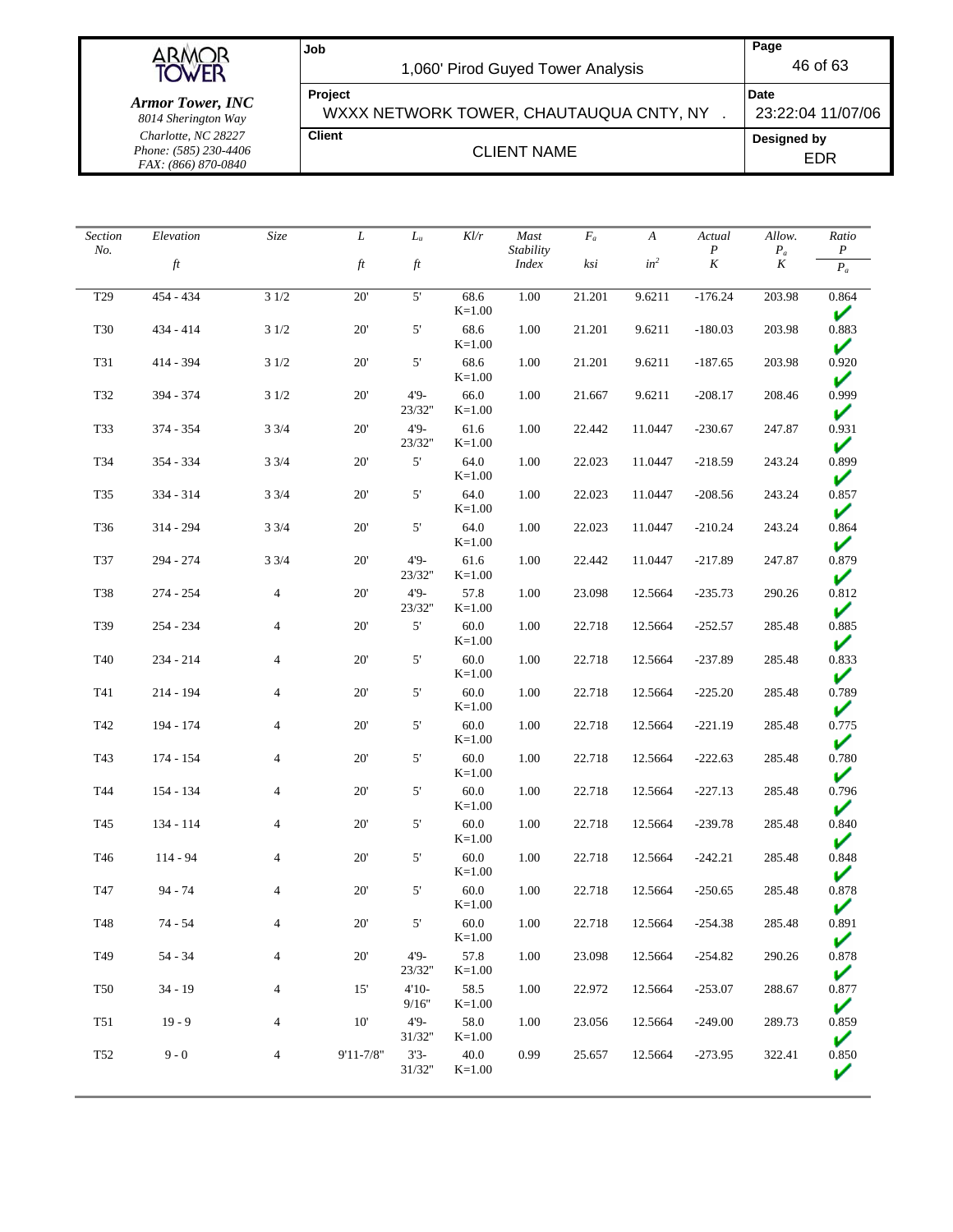

*Phone: (585) 230-4406 FAX: (866) 870-0840* 

*Armor Tower, INC 8014 Sherington Way*  **Project**  *Charlotte, NC 28227*  **Client**

**Job**

WXXX NETWORK TOWER, CHAUTAUQUA CNTY, NY .

1,060' Pirod Guyed Tower Analysis

### **Diagonal Design Data (Compression)**

| <b>Section</b><br>No. | Elevation | <i>Size</i>                                                 | L                | $L_u$            | Kl/r             | $F_a$  | A      | Actual<br>P | Allow.<br>$P_a$ | Ratio<br>P |
|-----------------------|-----------|-------------------------------------------------------------|------------------|------------------|------------------|--------|--------|-------------|-----------------|------------|
|                       | ft        |                                                             | ft               | ft               |                  | ksi    | $in^2$ | K           | K               | $P_a$      |
| T1                    | 999 - 989 | $2L2 \frac{1}{2x^2} \frac{1}{2x^5/16x^3/8}$                 | $6'1 - 7/16''$   | $5'11-$<br>5/32" | 94.5<br>$K=1.00$ | 13.658 | 2.9300 | $-2.77$     | 40.02           | 0.069      |
| T <sub>51</sub>       | $19 - 9$  | $2L 'a' > 34.2975$ in - 11<br>$2L.2$ $1/2x2$ $1/2x5/16x3/8$ | $6'1 - 7/16''$   | $5'10-$<br>3/16" | 94.0<br>$K=1.00$ | 13.723 | 2.9300 | $-2.37$     | 40.21           | 0.059      |
| T <sub>52</sub>       | $9 - 0$   | $2L 'a' > 33.8061$ in - 1926<br>11/2                        | $4'10-$<br>5/16" | 3'3/8"           | 96.8<br>$K=1.00$ | 15.434 | 1.7672 | $-15.67$    | 27.27           | 0.575      |

### **Guy Lower Diagonal Design Data (Compression)**

| <b>Section</b><br>No. | Elevation | <i>Size</i>                                 | ∸              | $L_{\mu}$        | Kl/r             |        |        | Actual  | Allow. | Ratio |
|-----------------------|-----------|---------------------------------------------|----------------|------------------|------------------|--------|--------|---------|--------|-------|
|                       |           |                                             |                |                  |                  | ksi    | in     |         | A      |       |
|                       | 999 - 989 | $2L2 \frac{1}{2x^2} \frac{1}{2x^5/16x^3/8}$ | $6'1 - 7/16''$ | $5'11-$<br>5/32" | 94.5<br>$K=1.00$ | 13.658 | 2.9300 | $-3.78$ | 40.02  | 0.094 |
|                       |           | $2L 'a' > 34.2975$ in - 17                  |                |                  |                  |        |        |         |        |       |

### **Horizontal Design Data (Compression)**

| <b>Section</b><br>No. | Elevation   | <i>Size</i>            | L     | $L_u$        | Kl/r              | $F_a$  | $\boldsymbol{A}$ | Actual<br>$\boldsymbol{P}$ | Allow.<br>$P_a$ | Ratio<br>$\boldsymbol{P}$ |
|-----------------------|-------------|------------------------|-------|--------------|-------------------|--------|------------------|----------------------------|-----------------|---------------------------|
|                       | ft          |                        | ft    | ft           |                   | ksi    | $in^2$           | K                          | K               | $P_a$                     |
| T <sub>2</sub>        | 989 - 974   | 2L2 1/2x2 1/2x5/16x3/8 | 7'6'' | $7'3 - 1/4"$ | 114.7<br>$K=1.00$ | 11.036 | 2.9300           | $-4.81$                    | 32.34           | $0.149*$                  |
| T <sub>3</sub>        | $974 - 954$ | 2L2 1/2x2 1/2x5/16x3/8 | 7'6'' | $7'3 - 1/4"$ | 114.7<br>$K=1.00$ | 11.036 | 2.9300           | $-4.71$                    | 32.34           | $0.146^*$<br>v            |
| T <sub>4</sub>        | $954 - 934$ | 2L2 1/2x2 1/2x5/16x3/8 | 7'6'' | $7'3 - 1/4"$ | 114.7<br>$K=1.00$ | 11.036 | 2.9300           | $-4.57$                    | 32.34           | $0.141$ <sup>*</sup><br>v |
| T <sub>5</sub>        | $934 - 914$ | 2L2 1/2x2 1/2x5/16x3/8 | 7'6'' | $7'3 - 1/4"$ | 114.7<br>$K=1.00$ | 11.036 | 2.9300           | $-4.52$                    | 32.34           | $0.140^*$<br>v            |
| T6                    | $914 - 894$ | 2L2 1/2x2 1/2x5/16x3/8 | 7'6'' | $7'3 - 1/4"$ | 114.7<br>$K=1.00$ | 11.036 | 2.9300           | $-12.96$                   | 32.34           | $0.401^*$<br>v            |
| T7                    | 894 - 874   | 2L2 1/2x2 1/2x5/16x3/8 | 7'6'' | $7'3 - 1/4"$ | 114.7<br>$K=1.00$ | 11.036 | 2.9300           | $-4.09$                    | 32.34           | 0.127<br>v                |
| T <sub>8</sub>        | $874 - 854$ | 2L2 1/2x2 1/2x5/16x3/8 | 7'6'' | $7'3 - 1/4"$ | 114.7<br>$K=1.00$ | 11.036 | 2.9300           | $-4.20$                    | 32.34           | $0.130^{*}$<br>v          |
| T9                    | $854 - 834$ | 2L2 1/2x2 1/2x5/16x3/8 | 7'6'' | 7'3''        | 114.3<br>$K=1.00$ | 11.082 | 2.9300           | $-12.64$                   | 32.47           | $0.389$ <sup>*</sup><br>v |
| T <sub>10</sub>       | $834 - 814$ | 2L2 1/2x2 1/2x5/16x3/8 | 7'6'' | 7'3''        | 114.3<br>$K=1.00$ | 11.082 | 2.9300           | $-5.68$                    | 32.47           | 0.175<br>v                |
| T <sub>11</sub>       | 814 - 794   | 2L2 1/2x2 1/2x5/16x3/8 | 7'6'' | 7'3''        | 114.3<br>$K=1.00$ | 11.082 | 2.9300           | $-3.84$                    | 32.47           | $0.118^{^{\circ}}$<br>v   |
| T <sub>12</sub>       | 794 - 774   | 2L2 1/2x2 1/2x5/16x3/8 | 7'6'' | 7'3''        | 114.3<br>$K=1.00$ | 11.082 | 2.9300           | $-3.81$                    | 32.47           | $0.117$ <sup>*</sup><br>v |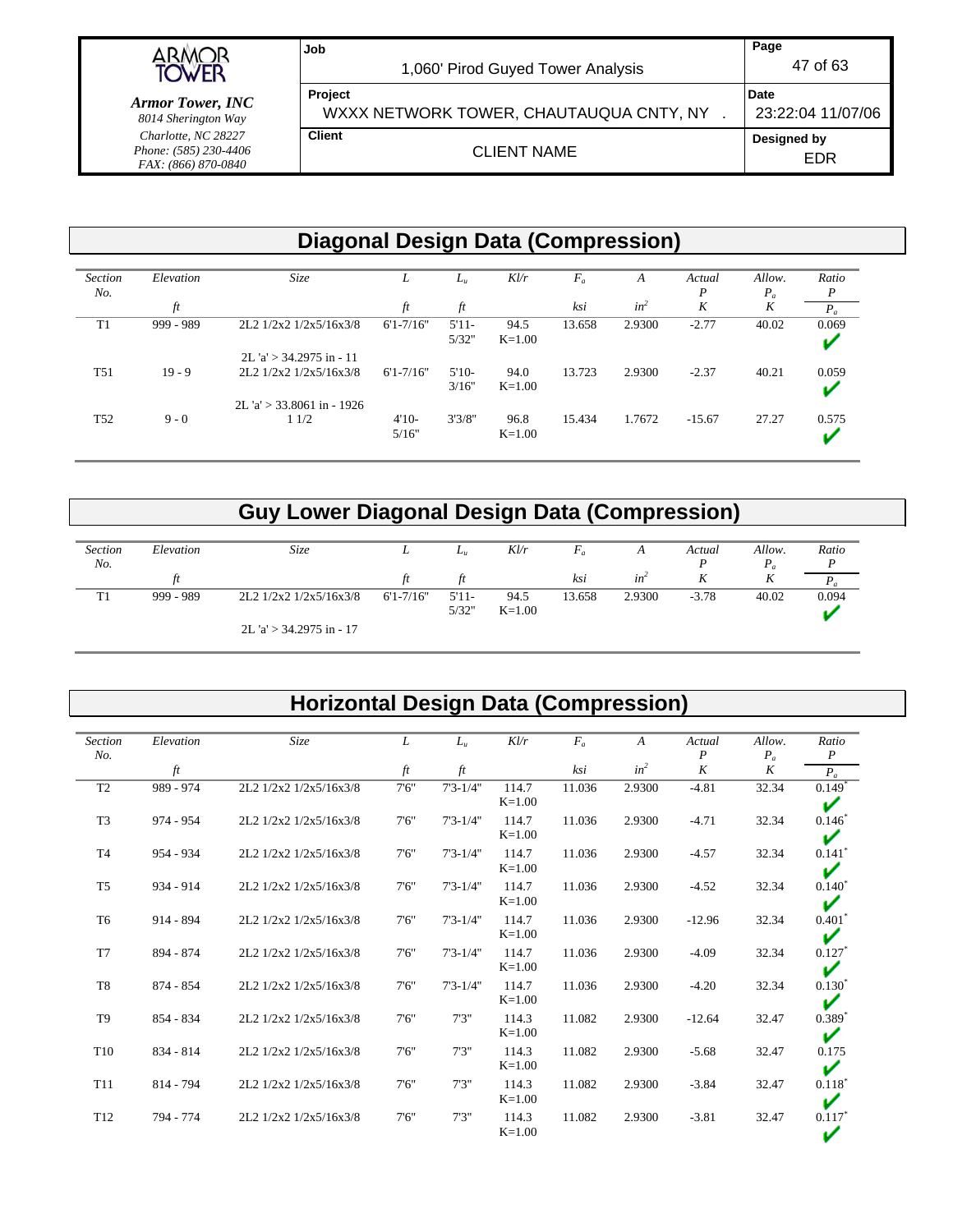**ARMOR**<br>**TOWER** 

**Job**

**Project** 

**Client**

1,060' Pirod Guyed Tower Analysis

**Page** 

**Date** 23:22:04 11/07/06

48 of 63

*Armor Tower, INC 8014 Sherington Way Charlotte, NC 28227 Phone: (585) 230-4406 FAX: (866) 870-0840* 

WXXX NETWORK TOWER, CHAUTAUQUA CNTY, NY .

**Designed by** EDR

| Section         | Elevation   | Size                   | L     | $L_u$            | Kl/r                | $F_a$  | A      | Actual   | Allow.     | Ratio                     |
|-----------------|-------------|------------------------|-------|------------------|---------------------|--------|--------|----------|------------|---------------------------|
| No.             | ft          |                        | ft    | ft               |                     | ksi    | $in^2$ | P<br>K   | $P_a$<br>K | $\boldsymbol{P}$<br>$P_a$ |
| T <sub>13</sub> | 774 - 754   | 2L2 1/2x2 1/2x5/16x3/8 | 7'6'' | 7'3''            | 114.3<br>$K=1.00$   | 11.082 | 2.9300 | $-3.79$  | 32.47      | 0.117<br>✓                |
| T <sub>14</sub> | 754 - 734   | 2L2 1/2x2 1/2x5/16x3/8 | 7'6'' | 7'3''            | 114.3<br>$K = 1.00$ | 11.082 | 2.9300 | $-5.45$  | 32.47      | 0.168<br>V                |
| T <sub>15</sub> | 734 - 714   | 2L2 1/2x2 1/2x5/16x3/8 | 7'6'' | $7'2 - 3/4"$     | 114.0<br>$K=1.00$   | 11.127 | 2.9300 | $-12.43$ | 32.60      | 0.381<br>✓                |
| T16             | 714 - 694   | 2L2 1/2x2 1/2x5/16x3/8 | 7'6'' | $7'2 - 3/4"$     | 114.0<br>$K=1.00$   | 11.127 | 2.9300 | $-9.41$  | 32.60      | $0.289*$<br>v             |
| T17             | $694 - 674$ | 2L2 1/2x2 1/2x5/16x3/8 | 7'6'' | $7'2 - 3/4"$     | 114.0<br>$K=1.00$   | 11.127 | 2.9300 | $-3.65$  | 32.60      | $0.112^*$<br>✓            |
| T <sub>18</sub> | $674 - 654$ | 2L2 1/2x2 1/2x5/16x3/8 | 7'6'' | $7'2 - 3/4"$     | 114.0<br>$K=1.00$   | 11.127 | 2.9300 | $-3.63$  | 32.60      | $0.111^{\degree}$<br>V    |
| T <sub>19</sub> | $654 - 634$ | 2L2 1/2x2 1/2x5/16x3/8 | 7'6'' | $7'2 - 3/4"$     | 114.0<br>$K=1.00$   | 11.127 | 2.9300 | $-3.60$  | 32.60      | $0.111$ <sup>*</sup><br>V |
| <b>T20</b>      | $634 - 614$ | 2L2 1/2x2 1/2x5/16x3/8 | 7'6'' | $7'2 - 3/4"$     | 114.0<br>$K=1.00$   | 11.127 | 2.9300 | $-6.17$  | 32.60      | 0.189<br>✓                |
| T <sub>21</sub> | $614 - 594$ | 2L2 1/2x2 1/2x5/16x3/8 | 7'6'' | $7'2-$<br>17/32" | 113.7<br>$K=1.00$   | 11.172 | 2.9300 | $-12.20$ | 32.74      | 0.373                     |
| T <sub>22</sub> | 594 - 574   | 2L2 1/2x2 1/2x5/16x3/8 | 7'6'' | $7'2-$<br>17/32" | 113.7<br>$K=1.00$   | 11.172 | 2.9300 | $-9.19$  | 32.74      | $0.281$ <sup>*</sup><br>✓ |
| T <sub>23</sub> | 574 - 554   | 2L2 1/2x2 1/2x5/16x3/8 | 7'6'' | $7'2-$<br>17/32" | 113.7<br>$K=1.00$   | 11.172 | 2.9300 | $-4.35$  | 32.74      | 0.133<br>V                |
| T <sub>24</sub> | 554 - 534   | 2L2 1/2x2 1/2x5/16x3/8 | 7'6'' | $7'2-$<br>17/32" | 113.7<br>$K=1.00$   | 11.172 | 2.9300 | $-3.51$  | 32.74      | $0.107*$<br>✓             |
| T <sub>25</sub> | 534 - 514   | 2L2 1/2x2 1/2x5/16x3/8 | 7'6'' | $7'2-$<br>17/32" | 113.7<br>$K=1.00$   | 11.172 | 2.9300 | $-3.48$  | 32.74      | $0.106^*$                 |
| T <sub>26</sub> | 514 - 494   | 2L2 1/2x2 1/2x5/16x3/8 | 7'6'' | $7'2-$<br>17/32" | 113.7<br>$K=1.00$   | 11.172 | 2.9300 | $-6.05$  | 32.74      | 0.185<br>✓                |
| T <sub>27</sub> | 494 - 474   | 2L2 1/2x2 1/2x5/16x3/8 | 7'6'' | $7'2-$<br>17/32" | 113.7<br>$K=1.00$   | 11.172 | 2.9300 | $-9.84$  | 32.74      | 0.301<br>✓                |
| T <sub>28</sub> | 474 - 454   | 2L2 1/2x2 1/2x5/16x3/8 | 7'6'' | $7'2-$<br>17/32" | 113.7<br>$K=1.00$   | 11.172 | 2.9300 | $-8.08$  | 32.74      | 0.247<br>✓                |
| T <sub>29</sub> | 454 - 434   | 2L2 1/2x2 1/2x5/16x3/8 | 7'6'' | $7'2-$<br>17/32" | 113.7<br>$K=1.00$   | 11.172 | 2.9300 | $-3.15$  | 32.74      | $0.096*$                  |
| <b>T30</b>      | $434 - 414$ | 2L2 1/2x2 1/2x5/16x3/8 | 7'6'' | $7'2-$<br>17/32" | 113.7<br>$K=1.00$   | 11.172 | 2.9300 | $-3.12$  | 32.74      | $0.095*$<br>✓             |
| T31             | 414 - 394   | 2L2 1/2x2 1/2x5/16x3/8 | 7'6'' | $7'2-$<br>17/32" | 113.7<br>$K=1.00$   | 11.172 | 2.9300 | $-5.13$  | 32.74      | 0.157<br>✓                |
| T32             | 394 - 374   | 2L2 1/2x2 1/2x5/16x3/8 | 7'6'' | $7'2-$<br>17/32" | 113.7<br>$K=1.00$   | 11.172 | 2.9300 | $-7.07$  | 32.74      | 0.216<br>v                |
| T33             | 374 - 354   | 2L2 1/2x2 1/2x5/16x3/8 | 7'6'' | $7'2 - 9/32"$    | 113.3<br>$K = 1.00$ | 11.218 | 2.9300 | $-9.80$  | 32.87      | $0.298*$<br>V             |
| T34             | 354 - 334   | 2L2 1/2x2 1/2x5/16x3/8 | 7'6'' | $7'2 - 9/32"$    | 113.3<br>$K = 1.00$ | 11.218 | 2.9300 | $-3.93$  | 32.87      | 0.119<br>✓                |
| T <sub>35</sub> | 334 - 314   | 2L2 1/2x2 1/2x5/16x3/8 | 7'6'' | $7'2 - 9/32"$    | 113.3<br>$K = 1.00$ | 11.218 | 2.9300 | $-3.10$  | 32.87      | $0.094^{\degree}$<br>v    |
| T <sub>36</sub> | $314 - 294$ | 2L2 1/2x2 1/2x5/16x3/8 | 7'6'' | 7'2-9/32"        | 113.3<br>$K = 1.00$ | 11.218 | 2.9300 | $-3.09$  | 32.87      | 0.094<br>v                |
| T37             | 294 - 274   | 2L2 1/2x2 1/2x5/16x3/8 | 7'6'' | 7'2-9/32"        | 113.3<br>$K = 1.00$ | 11.218 | 2.9300 | $-3.23$  | 32.87      | $0.098*$<br>V             |
| T38             | $274 - 254$ | 2L2 1/2x2 1/2x5/16x3/8 | 7'6'' | $7'2 - 1/32"$    | 113.0<br>$K = 1.00$ | 11.263 | 2.9300 | $-4.55$  | 33.00      | 0.138<br>V                |
| T39             | $254 - 234$ | 2L2 1/2x2 1/2x5/16x3/8 | 7'6'' | $7'2 - 1/32"$    | 113.0               | 11.263 | 2.9300 | $-8.64$  | 33.00      | $0.262^*$                 |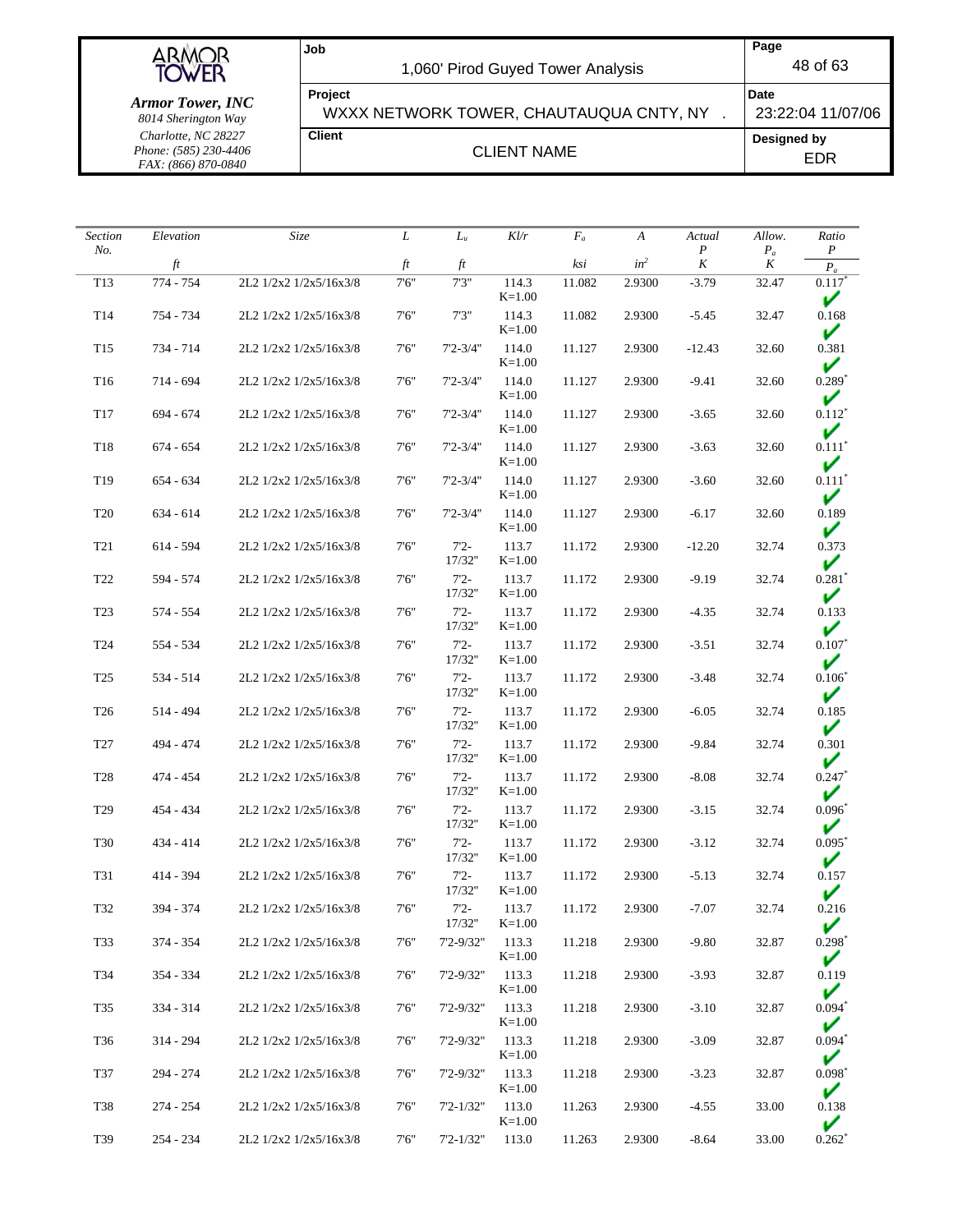| <b>ARMOR</b> |  |
|--------------|--|
| <b>TOWER</b> |  |

|                            | Job                                                       | Page                      |
|----------------------------|-----------------------------------------------------------|---------------------------|
| )R<br>R                    | 1,060' Pirod Guyed Tower Analysis                         | 49 of 63                  |
| r, INC<br>on Wav           | <b>Project</b><br>WXXX NETWORK TOWER, CHAUTAUQUA CNTY, NY | Date<br>23:22:04 11/07/06 |
| 28227<br>30-4406<br>0-0840 | <b>Client</b><br>CLIENT NAME                              | Designed by<br><b>EDR</b> |

| <b>Section</b><br>No. | Elevation   | <i>Size</i>            | L     | $L_u$         | Kl/r              | $F_a$  | A      | Actual<br>P | Allow.<br>$P_a$ | Ratio<br>P                |
|-----------------------|-------------|------------------------|-------|---------------|-------------------|--------|--------|-------------|-----------------|---------------------------|
|                       | ft          |                        | ft    | ft            |                   | ksi    | $in^2$ | K           | K               | $P_a$                     |
|                       |             |                        |       |               | $K = 1.00$        |        |        |             |                 | v                         |
| T40                   | $234 - 214$ | 2L2 1/2x2 1/2x5/16x3/8 | 7'6'' | $7'2 - 1/32"$ | 113.0<br>$K=1.00$ | 11.263 | 2.9300 | $-5.67$     | 33.00           | 0.172                     |
| T41                   | $214 - 194$ | 2L2 1/2x2 1/2x5/16x3/8 | 7'6'' | $7'2 - 1/32"$ | 113.0<br>$K=1.00$ | 11.263 | 2.9300 | $-4.23$     | 33.00           | 0.128<br>✓                |
| T42                   | 194 - 174   | 2L2 1/2x2 1/2x5/16x3/8 | 7'6'' | $7'2 - 1/32"$ | 113.0<br>$K=1.00$ | 11.263 | 2.9300 | $-3.09$     | 33.00           | $0.094$ <sup>*</sup><br>✓ |
| T43                   | 174 - 154   | 2L2 1/2x2 1/2x5/16x3/8 | 7'6'' | $7'2 - 1/32"$ | 113.0<br>$K=1.00$ | 11.263 | 2.9300 | $-3.06$     | 33.00           | $0.093*$                  |
| T44                   | 154 - 134   | 2L2 1/2x2 1/2x5/16x3/8 | 7'6'' | $7'2 - 1/32"$ | 113.0<br>$K=1.00$ | 11.263 | 2.9300 | $-3.04$     | 33.00           | $0.092$ <sup>*</sup><br>v |
| T <sub>45</sub>       | 134 - 114   | 2L2 1/2x2 1/2x5/16x3/8 | 7'6'' | $7'2 - 1/32"$ | 113.0<br>$K=1.00$ | 11.263 | 2.9300 | $-8.08$     | 33.00           | 0.245                     |
| T <sub>46</sub>       | $114 - 94$  | 2L2 1/2x2 1/2x5/16x3/8 | 7'6'' | $7'2 - 1/32"$ | 113.0<br>$K=1.00$ | 11.263 | 2.9300 | $-4.20$     | 33.00           | 0.127<br>v                |
| T47                   | $94 - 74$   | 2L2 1/2x2 1/2x5/16x3/8 | 7'6'' | $7'2 - 1/32"$ | 113.0<br>$K=1.00$ | 11.263 | 2.9300 | $-2.90$     | 33.00           | $0.088$ <sup>*</sup>      |
| T48                   | 74 - 54     | 2L2 1/2x2 1/2x5/16x3/8 | 7'6'' | $7'2 - 1/32"$ | 113.0<br>$K=1.00$ | 11.263 | 2.9300 | $-2.89$     | 33.00           | 0.088                     |
| T49                   | $54 - 34$   | 2L2 1/2x2 1/2x5/16x3/8 | 7'6'' | $7'2 - 1/32"$ | 113.0<br>$K=1.00$ | 11.263 | 2.9300 | $-3.03$     | 33.00           | $0.092$ <sup>*</sup><br>v |
| <b>T50</b>            | $34 - 19$   | 2L2 1/2x2 1/2x5/16x3/8 | 7'6'' | $7'2 - 1/32"$ | 113.0<br>$K=1.00$ | 11.263 | 2.9300 | $-3.08$     | 33.00           | $0.093$ <sup>*</sup><br>v |

\* DL controls

## **Top Girt Design Data (Compression)**

| <b>Section</b><br>No. | Elevation   | Size                                   | L     | $L_u$        | Kl/r                | $F_a$  | $\boldsymbol{A}$ | Actual<br>$\boldsymbol{P}$ | Allow.<br>$P_a$ | Ratio<br>$\boldsymbol{P}$ |
|-----------------------|-------------|----------------------------------------|-------|--------------|---------------------|--------|------------------|----------------------------|-----------------|---------------------------|
|                       | ft          |                                        | ft    | ft           |                     | ksi    | $in^2$           | K                          | K               | $P_a$                     |
| T <sub>2</sub>        | 989 - 974   | 2L2 1/2x2 1/2x5/16                     | 7'6'' | $7'3 - 1/4"$ | 114.7<br>$K=1.00$   | 11.036 | 2.9300           | $-1.86$                    | 32.34           | $0.057^{*}$<br>v          |
| T <sub>3</sub>        | $974 - 954$ | $2L2 \frac{1}{2x^2} \frac{1}{2x^5/16}$ | 7'6'' | $7'3 - 1/4"$ | 114.7<br>$K=1.00$   | 11.036 | 2.9300           | $-3.64$                    | 32.34           | $0.113*$<br>v             |
| T <sub>4</sub>        | $954 - 934$ | $2L2 \frac{1}{2x^2} \frac{1}{2x^5/16}$ | 7'6'' | $7'3 - 1/4"$ | 114.7<br>$K = 1.00$ | 11.036 | 2.9300           | $-4.18$                    | 32.34           | 0.129                     |
| T5                    | $934 - 914$ | $2L2 \frac{1}{2x^2} \frac{1}{2x^5/16}$ | 7'6'' | $7'3 - 1/4"$ | 114.7<br>$K=1.00$   | 11.036 | 2.9300           | $-4.53$                    | 32.34           | $0.140^*$<br>v            |
| T6                    | 914 - 894   | 2L2 1/2x2 1/2x5/16                     | 7'6'' | $7'3 - 1/4"$ | 114.7<br>$K=1.00$   | 11.036 | 2.9300           | $-5.11$                    | 32.34           | 0.158                     |
| T <sub>7</sub>        | 894 - 874   | 2L2 1/2x2 1/2x5/16                     | 7'6'' | $7'3 - 1/4"$ | 114.7<br>$K = 1.00$ | 11.036 | 2.9300           | $-3.85$                    | 32.34           | $0.119*$                  |
| T8                    | 874 - 854   | 2L2 1/2x2 1/2x5/16                     | 7'6'' | $7'3 - 1/4"$ | 114.7<br>$K=1.00$   | 11.036 | 2.9300           | $-3.76$                    | 32.34           | $0.116^*$<br>v            |
| T <sub>9</sub>        | $854 - 834$ | $2L2 \frac{1}{2x^2} \frac{1}{2x^5/16}$ | 7'6'' | 7'3''        | 114.3<br>$K=1.00$   | 11.082 | 2.9300           | $-3.17$                    | 32.47           | $0.098^*$                 |
| T <sub>10</sub>       | 834 - 814   | 2L2 1/2x2 1/2x5/16                     | 7'6'' | 7'3''        | 114.3<br>$K=1.00$   | 11.082 | 2.9300           | $-6.53$                    | 32.47           | 0.201                     |
| T <sub>11</sub>       | $814 - 794$ | 2L2 1/2x2 1/2x5/16                     | 7'6'' | 7'3''        | 114.3               | 11.082 | 2.9300           | $-3.85$                    | 32.47           | $0.119*$                  |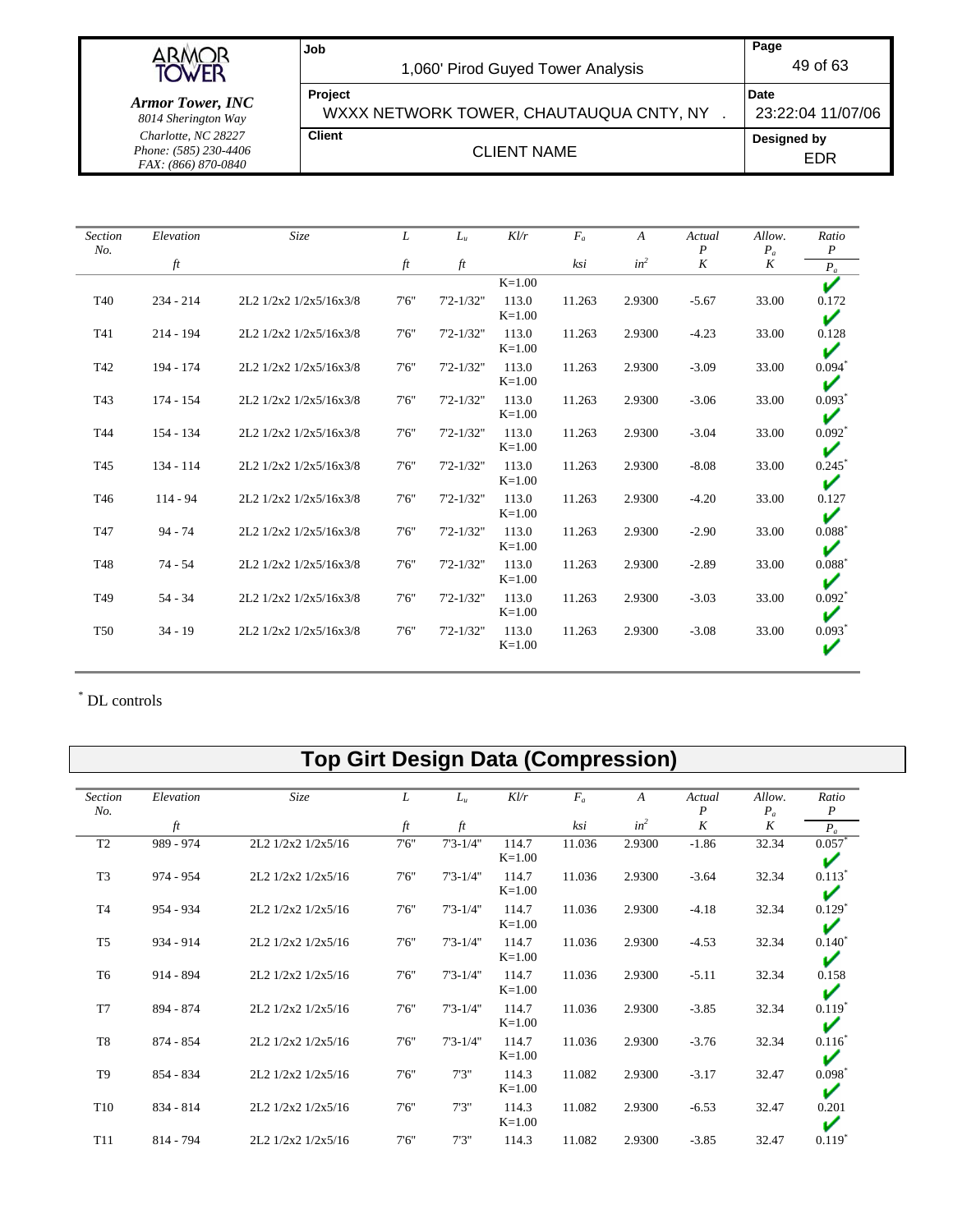| <b>ARMOR</b> |  |
|--------------|--|
| <b>TOWER</b> |  |

|                 | Job                                                       | Page                      |
|-----------------|-----------------------------------------------------------|---------------------------|
|                 | 1,060' Pirod Guyed Tower Analysis                         | 50 of 63                  |
| 'NC<br>Vav      | <b>Project</b><br>WXXX NETWORK TOWER, CHAUTAUQUA CNTY, NY | Date<br>23:22:04 11/07/06 |
| 27<br>1406<br>. | <b>Client</b><br>CLIENT NAME                              | Designed by<br>EDR        |

EDR

| <b>Section</b><br>No. | Elevation   | Size               | L     | $L_u$            | Kl/r                | $F_a$  | A      | Actual<br>P | Allow.<br>$P_a$ | Ratio<br>P                |
|-----------------------|-------------|--------------------|-------|------------------|---------------------|--------|--------|-------------|-----------------|---------------------------|
|                       | $\it{ft}$   |                    | ft    | $\it{ft}$        |                     | ksi    | $in^2$ | K           | K               | $P_a$                     |
|                       |             |                    |       |                  | $K = 1.00$          |        |        |             |                 |                           |
| T <sub>12</sub>       | 794 - 774   | 2L2 1/2x2 1/2x5/16 | 7'6'' | 7'3''            | 114.3<br>$K = 1.00$ | 11.082 | 2.9300 | $-3.82$     | 32.47           | $0.118$ <sup>*</sup>      |
| T <sub>13</sub>       | 774 - 754   | 2L2 1/2x2 1/2x5/16 | 7'6'' | 7'3''            | 114.3<br>$K=1.00$   | 11.082 | 2.9300 | $-3.79$     | 32.47           | $0.117$ <sup>*</sup><br>✓ |
| T <sub>14</sub>       | 754 - 734   | 2L2 1/2x2 1/2x5/16 | 7'6'' | 7'3''            | 114.3<br>$K=1.00$   | 11.082 | 2.9300 | $-3.59$     | 32.47           | $0.111$ <sup>*</sup><br>✓ |
| T <sub>15</sub>       | 734 - 714   | 2L2 1/2x2 1/2x5/16 | 7'6'' | $7'2 - 3/4"$     | 114.0<br>$K=1.00$   | 11.127 | 2.9300 | $-6.07$     | 32.60           | 0.186<br>V                |
| T <sub>16</sub>       | 714 - 694   | 2L2 1/2x2 1/2x5/16 | 7'6'' | $7'2 - 3/4"$     | 114.0<br>$K = 1.00$ | 11.127 | 2.9300 | $-10.24$    | 32.60           | $0.314^{\degree}$         |
| T <sub>17</sub>       | 694 - 674   | 2L2 1/2x2 1/2x5/16 | 7'6'' | $7'2 - 3/4"$     | 114.0<br>$K = 1.00$ | 11.127 | 2.9300 | $-3.66$     | 32.60           | $0.112^*$                 |
| T18                   | $674 - 654$ | 2L2 1/2x2 1/2x5/16 | 7'6'' | $7'2 - 3/4"$     | 114.0<br>$K = 1.00$ | 11.127 | 2.9300 | $-3.63$     | 32.60           | $0.111$ <sup>*</sup><br>v |
| T <sub>19</sub>       | $654 - 634$ | 2L2 1/2x2 1/2x5/16 | 7'6'' | $7'2 - 3/4"$     | 114.0<br>$K = 1.00$ | 11.127 | 2.9300 | $-3.60$     | 32.60           | $0.111$ <sup>*</sup><br>V |
| <b>T20</b>            | $634 - 614$ | 2L2 1/2x2 1/2x5/16 | 7'6'' | $7'2 - 3/4"$     | 114.0<br>$K=1.00$   | 11.127 | 2.9300 | $-4.14$     | 32.60           | 0.127<br>v                |
| <b>T21</b>            | 614 - 594   | 2L2 1/2x2 1/2x5/16 | 7'6'' | $7'2-$<br>17/32" | 113.7<br>$K=1.00$   | 11.172 | 2.9300 | $-6.76$     | 32.74           | 0.207<br>V                |
| T <sub>22</sub>       | 594 - 574   | 2L2 1/2x2 1/2x5/16 | 7'6'' | $7'2-$<br>17/32" | 113.7<br>$K=1.00$   | 11.172 | 2.9300 | $-9.83$     | 32.74           | $0.300*$<br>v             |
| T <sub>23</sub>       | 574 - 554   | 2L2 1/2x2 1/2x5/16 | 7'6'' | $7'2-$<br>17/32" | 113.7<br>$K = 1.00$ | 11.172 | 2.9300 | $-4.83$     | 32.74           | 0.148<br>V                |
| T <sub>24</sub>       | 554 - 534   | 2L2 1/2x2 1/2x5/16 | 7'6'' | $7'2-$<br>17/32" | 113.7<br>$K = 1.00$ | 11.172 | 2.9300 | $-3.51$     | 32.74           | $0.107*$<br>✓             |
| T <sub>25</sub>       | 534 - 514   | 2L2 1/2x2 1/2x5/16 | 7'6'' | $7'2-$<br>17/32" | 113.7<br>$K = 1.00$ | 11.172 | 2.9300 | $-3.49$     | 32.74           | $0.107^{*}$<br>V          |
| T <sub>26</sub>       | 514 - 494   | 2L2 1/2x2 1/2x5/16 | 7'6'' | $7'2-$<br>17/32" | 113.7<br>$K=1.00$   | 11.172 | 2.9300 | $-4.26$     | 32.74           | 0.130<br>✓                |
| T <sub>27</sub>       | 494 - 474   | 2L2 1/2x2 1/2x5/16 | 7'6'' | $7'2-$<br>17/32" | 113.7<br>$K=1.00$   | 11.172 | 2.9300 | $-6.51$     | 32.74           | 0.199<br>✓                |
| T <sub>28</sub>       | $474 - 454$ | 2L2 1/2x2 1/2x5/16 | 7'6'' | $7'2-$<br>17/32" | 113.7<br>$K=1.00$   | 11.172 | 2.9300 | $-9.74$     | 32.74           | $0.298*$<br>✓             |
| T <sub>29</sub>       | 454 - 434   | 2L2 1/2x2 1/2x5/16 | 7'6'' | $7'2-$<br>17/32" | 113.7<br>$K=1.00$   | 11.172 | 2.9300 | $-3.16$     | 32.74           | $0.096*$                  |
| <b>T30</b>            | 434 - 414   | 2L2 1/2x2 1/2x5/16 | 7'6'' | $7'2-$<br>17/32" | 113.7<br>$K=1.00$   | 11.172 | 2.9300 | $-3.13$     | 32.74           | $0.096*$                  |
| T31                   | 414 - 394   | 2L2 1/2x2 1/2x5/16 | 7'6'' | $7'2-$<br>17/32" | 113.7<br>$K = 1.00$ | 11.172 | 2.9300 | $-3.64$     | 32.74           | 0.111<br>✓                |
| T32                   | 394 - 374   | 2L2 1/2x2 1/2x5/16 | 7'6'' | $7'2-$<br>17/32" | 113.7<br>$K = 1.00$ | 11.172 | 2.9300 | $-5.53$     | 32.74           | 0.169<br>V                |
| T33                   | 374 - 354   | 2L2 1/2x2 1/2x5/16 | 7'6'' | 7'2-9/32"        | 113.3<br>$K=1.00$   | 11.218 | 2.9300 | $-7.33$     | 32.87           | 0.223<br>V                |
| T34                   | 354 - 334   | 2L2 1/2x2 1/2x5/16 | 7'6'' | 7'2-9/32"        | 113.3<br>$K = 1.00$ | 11.218 | 2.9300 | $-4.44$     | 32.87           | 0.135<br>V                |
| T35                   | 334 - 314   | 2L2 1/2x2 1/2x5/16 | 7'6'' | 7'2-9/32"        | 113.3<br>$K=1.00$   | 11.218 | 2.9300 | $-3.11$     | 32.87           | 0.095<br>v                |
| T36                   | $314 - 294$ | 2L2 1/2x2 1/2x5/16 | 7'6'' | $7'2 - 9/32"$    | 113.3<br>$K=1.00$   | 11.218 | 2.9300 | $-3.08$     | 32.87           | $0.094*$                  |
| T37                   | 294 - 274   | 2L2 1/2x2 1/2x5/16 | 7'6'' | 7'2-9/32"        | 113.3<br>$K=1.00$   | 11.218 | 2.9300 | $-3.06$     | 32.87           | $0.093$ <sup>*</sup>      |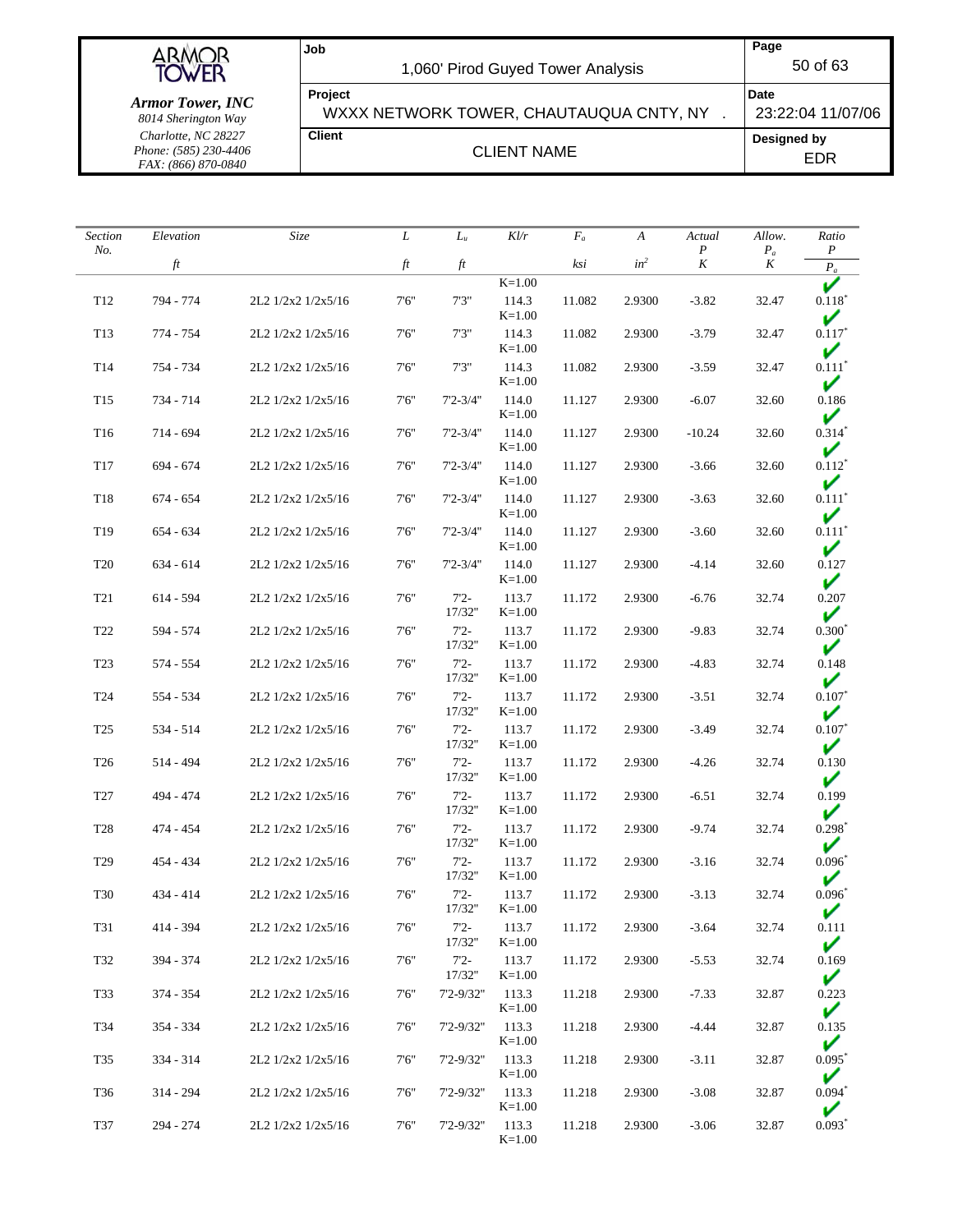| <b>TOWER</b> | ARMOR |  |
|--------------|-------|--|
|--------------|-------|--|

| R                        | Job                                                       | Page                      |
|--------------------------|-----------------------------------------------------------|---------------------------|
|                          | 1,060' Pirod Guyed Tower Analysis                         | 51 of 63                  |
| ; INC $\,$<br>n Wav      | <b>Project</b><br>WXXX NETWORK TOWER, CHAUTAUQUA CNTY, NY | Date<br>23:22:04 11/07/06 |
| 28227<br>0-4406<br>LO840 | <b>Client</b><br><b>CLIENT NAME</b>                       | Designed by<br><b>EDR</b> |

| <b>Section</b><br>No. | Elevation   | <i>Size</i>        | L     | $L_u$         | Kl/r              | $F_a$  | A      | Actual<br>$\boldsymbol{P}$ | Allow.<br>$P_a$ | Ratio<br>$\boldsymbol{P}$ |
|-----------------------|-------------|--------------------|-------|---------------|-------------------|--------|--------|----------------------------|-----------------|---------------------------|
|                       | ft          |                    | ft    | ft            |                   | ksi    | $in^2$ | K                          | K               | $P_a$                     |
|                       |             |                    |       |               |                   |        |        |                            |                 | V                         |
| <b>T38</b>            | $274 - 254$ | 2L2 1/2x2 1/2x5/16 | 7'6'' | $7'2 - 1/32"$ | 113.0<br>$K=1.00$ | 11.263 | 2.9300 | $-3.60$                    | 33.00           | 0.109                     |
| T39                   | $254 - 234$ | 2L2 1/2x2 1/2x5/16 | 7'6'' | $7'2 - 1/32"$ | 113.0<br>$K=1.00$ | 11.263 | 2.9300 | $-4.75$                    | 33.00           | 0.144<br>✓                |
| T <sub>40</sub>       | $234 - 214$ | 2L2 1/2x2 1/2x5/16 | 7'6'' | $7'2 - 1/32"$ | 113.0<br>$K=1.00$ | 11.263 | 2.9300 | $-5.81$                    | 33.00           | 0.176                     |
| T41                   | $214 - 194$ | 2L2 1/2x2 1/2x5/16 | 7'6'' | $7'2 - 1/32"$ | 113.0<br>$K=1.00$ | 11.263 | 2.9300 | $-4.59$                    | 33.00           | 0.139<br>V                |
| T42                   | 194 - 174   | 2L2 1/2x2 1/2x5/16 | 7'6'' | $7'2 - 1/32"$ | 113.0<br>$K=1.00$ | 11.263 | 2.9300 | $-3.09$                    | 33.00           | 0.094<br>V                |
| T43                   | $174 - 154$ | 2L2 1/2x2 1/2x5/16 | 7'6'' | $7'2 - 1/32"$ | 113.0<br>$K=1.00$ | 11.263 | 2.9300 | $-3.07$                    | 33.00           | $0.093$ <sup>*</sup>      |
| T44                   | 154 - 134   | 2L2 1/2x2 1/2x5/16 | 7'6'' | $7'2 - 1/32"$ | 113.0<br>$K=1.00$ | 11.263 | 2.9300 | $-3.04$                    | 33.00           | $0.092$ <sup>*</sup><br>V |
| T <sub>45</sub>       | $134 - 114$ | 2L2 1/2x2 1/2x5/16 | 7'6'' | $7'2 - 1/32"$ | 113.0<br>$K=1.00$ | 11.263 | 2.9300 | $-2.85$                    | 33.00           | $0.086^*$<br>V            |
| T <sub>46</sub>       | $114 - 94$  | 2L2 1/2x2 1/2x5/16 | 7'6'' | $7'2 - 1/32"$ | 113.0<br>$K=1.00$ | 11.263 | 2.9300 | $-4.36$                    | 33.00           | 0.132<br>V                |
| T47                   | $94 - 74$   | 2L2 1/2x2 1/2x5/16 | 7'6'' | $7'2 - 1/32"$ | 113.0<br>$K=1.00$ | 11.263 | 2.9300 | $-3.22$                    | 33.00           | 0.098                     |
| T48                   | $74 - 54$   | 2L2 1/2x2 1/2x5/16 | 7'6'' | $7'2 - 1/32"$ | 113.0<br>$K=1.00$ | 11.263 | 2.9300 | $-2.88$                    | 33.00           | $0.087*$<br>V             |
| T <sub>49</sub>       | $54 - 34$   | 2L2 1/2x2 1/2x5/16 | 7'6'' | $7'2 - 1/32"$ | 113.0<br>$K=1.00$ | 11.263 | 2.9300 | $-2.89$                    | 33.00           | $0.088*$<br>V             |
| <b>T50</b>            | $34 - 19$   | 2L2 1/2x2 1/2x5/16 | 7'6'' | $7'2 - 1/32"$ | 113.0<br>$K=1.00$ | 11.263 | 2.9300 | $-2.75$                    | 33.00           | $0.083^{*}$               |
| T <sub>51</sub>       | $19 - 9$    | 2L2 1/2x2 1/2x5/16 | 7'6'' | $7'2 - 1/32"$ | 81.1<br>$K=1.00$  | 15.229 | 2.9300 | $-2.24$                    | 44.62           | 0.050<br>V                |

\* DL controls

|                       |           | <b>Bottom Girt Design Data (Compression)</b>            |       |              |                   |        |        |         |                 |       |
|-----------------------|-----------|---------------------------------------------------------|-------|--------------|-------------------|--------|--------|---------|-----------------|-------|
| <b>Section</b><br>No. | Elevation | <i>Size</i>                                             | ⊷     | $L_{\mu}$    | Kl/r              | $F_a$  | А      | Actual  | Allow.<br>$P_a$ | Ratio |
|                       |           |                                                         | Ħ     |              |                   | ksi    | $in^2$ |         | A               |       |
| Τ1                    | 999 - 989 | $2L2 \frac{1}{2x} \frac{2 \times 21}{2x} \frac{5}{16x}$ | 7'6'' | $7'3 - 1/4"$ | 103.5<br>$K=1.00$ | 12.534 | 2.9300 | $-2.40$ | 36.72           | 0.065 |
|                       |           | $2L$ 'a' > 26.6658 in - 8                               |       |              |                   |        |        |         |                 |       |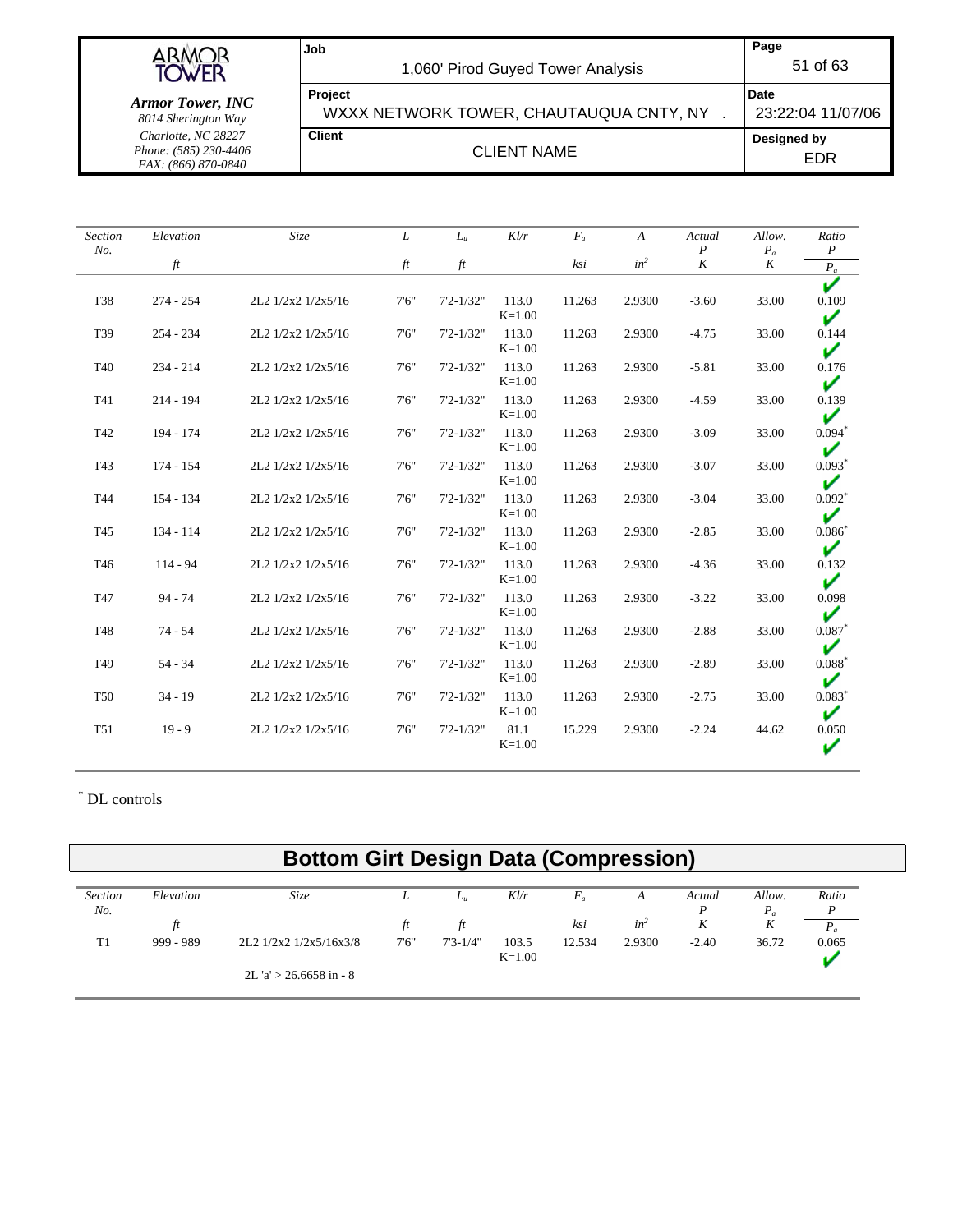

*Armor Towe* 8014 Sheringt *Charlotte, NC 28227 Phone: (585) 230-4406 FAX:* (866) 87

|                               | Job                                                       | Page                      |
|-------------------------------|-----------------------------------------------------------|---------------------------|
| ⊃P<br>∃R                      | 1,060' Pirod Guyed Tower Analysis                         | 52 of 63                  |
| er, INC<br>ton Way            | <b>Project</b><br>WXXX NETWORK TOWER, CHAUTAUQUA CNTY, NY | Date<br>23:22:04 11/07/06 |
| C28227<br>230-4406<br>70-0840 | <b>Client</b><br><b>CLIENT NAME</b>                       | Designed by<br><b>EDR</b> |
|                               |                                                           |                           |

## *Tension Checks*

# **Leg Design Data (Tension)**

| <b>Section</b> | Elevation | Size | ∸   | $L_{\mu}$ | Kl/r |        | A      | Actual | Allow. | Ratio |
|----------------|-----------|------|-----|-----------|------|--------|--------|--------|--------|-------|
| No.            |           |      |     |           |      |        |        |        |        |       |
|                |           |      |     |           |      | ksi    | $in^2$ |        | 11     |       |
| T <sub>1</sub> | 999 - 989 | 23/4 | 10' | 4'9-      | 84.4 | 30.000 | 5.9396 | 20.30  | 178.19 | 0.114 |
|                |           |      |     | 31/32"    |      |        |        |        |        |       |

### **Diagonal Design Data (Tension)**

| <b>Section</b><br>No. | Elevation   | <b>Size</b>              | L                 | $L_u$            | Kl/r  | $F_a$  | A      | Actual<br>$\boldsymbol{P}$ | Allow.<br>$P_a$ | Ratio<br>$\boldsymbol{P}$ |
|-----------------------|-------------|--------------------------|-------------------|------------------|-------|--------|--------|----------------------------|-----------------|---------------------------|
|                       | $\emph{ft}$ |                          | ft                | $\emph{ft}$      |       | ksi    | $in^2$ | $\cal K$                   | $K_{\rm}$       | $P_a$                     |
| T1                    | 999 - 989   | 2L2 1/2x2 1/2x5/16x3/8   | $6'1 - 7/16''$    | $5'11-$<br>5/32" | 93.5  | 29.000 | 1.8459 | 2.92                       | 53.53           | 0.054<br>V                |
|                       |             | 2L 'a' > 34.2975 in - 12 |                   |                  |       |        |        |                            |                 |                           |
| T2                    | 989 - 974   | 3/4                      | $8'11-$<br>13/32" | $8'8 - 1/32''$   | 555.0 | 30.000 | 0.4418 | 4.58                       | 13.25           | 0.346<br>✓                |
| T <sub>3</sub>        | 974 - 954   | 3/4                      | $8'10-$<br>29/32" | $8'7-$<br>11/16" | 552.9 | 30.000 | 0.4418 | 3.64                       | 13.25           | 0.275<br>V                |
| T4                    | 954 - 934   | 3/4                      | 9'1/8"            | $8'8 - 7/8"$     | 559.5 | 30.000 | 0.4418 | 4.20                       | 13.25           | 0.317<br>✓                |
| T <sub>5</sub>        | 934 - 914   | 3/4                      | 9'1/8"            | $8'8 - 7/8"$     | 559.5 | 30.000 | 0.4418 | 5.87                       | 13.25           | 0.443<br>✓                |
| T <sub>6</sub>        | 914 - 894   | 3/4                      | 9'1/8"            | $8'8 - 7/8"$     | 559.5 | 30.000 | 0.4418 | 6.42                       | 13.25           | 0.485                     |
| T7                    | 894 - 874   | 3/4                      | 9'1/8"            | $8'8 - 7/8''$    | 559.5 | 30.000 | 0.4418 | 3.27                       | 13.25           | V<br>0.246                |
| T8                    | 874 - 854   | 3/4                      | $8'10-$<br>29/32" | $8'7-$<br>11/16" | 552.9 | 30.000 | 0.4418 | 3.22                       | 13.25           | V<br>0.243<br>✓           |
| T <sub>9</sub>        | 854 - 834   | 3/4                      | $8'10-$<br>29/32" | $8'7 - 5/16''$   | 551.3 | 30.000 | 0.4418 | 8.01                       | 13.25           | 0.605<br>V                |
| T10                   | 834 - 814   | 3/4                      | 9'1/8"            | $8'8 - 5/8"$     | 557.9 | 30.000 | 0.4418 | 7.66                       | 13.25           | 0.578                     |
| T11                   | 814 - 794   | 3/4                      | 9'1/8"            | $8'8 - 5/8"$     | 557.9 | 30.000 | 0.4418 | 4.45                       | 13.25           | ✓<br>0.336                |
| T12                   | 794 - 774   | 3/4                      | 9'1/8"            | $8'8 - 5/8"$     | 557.9 | 30.000 | 0.4418 | 2.86                       | 13.25           | ✓<br>0.216                |
| T <sub>13</sub>       | 774 - 754   | 3/4                      | 9'1/8"            | $8'8 - 5/8"$     | 557.9 | 30.000 | 0.4418 | 3.70                       | 13.25           | V<br>0.279                |
| T <sub>14</sub>       | 754 - 734   | 3/4                      | $8'10-$<br>29/32" | $8'7 - 5/16''$   | 551.3 | 30.000 | 0.4418 | 6.69                       | 13.25           | ✓<br>0.505<br>V           |
| T <sub>15</sub>       | 734 - 714   | 3/4                      | $8'10-$<br>29/32" | $8'7 - 3/32''$   | 549.7 | 30.000 | 0.4418 | 8.00                       | 13.25           | 0.604<br>✓                |
| T <sub>16</sub>       | 714 - 694   | 3/4                      | 9'1/8"            | 8'8-9/32"        | 556.3 | 30.000 | 0.4418 | 5.97                       | 13.25           | 0.451                     |
| T17                   | 694 - 674   | 3/4                      | 9'1/8"            | 8'8-9/32"        | 556.3 | 30.000 | 0.4418 | 4.17                       | 13.25           | V<br>0.314                |
| T18                   | $674 - 654$ | 3/4                      | 9'1/8"            | 8'8-9/32"        | 556.3 | 30.000 | 0.4418 | 2.75                       | 13.25           | ✓<br>0.208<br>V           |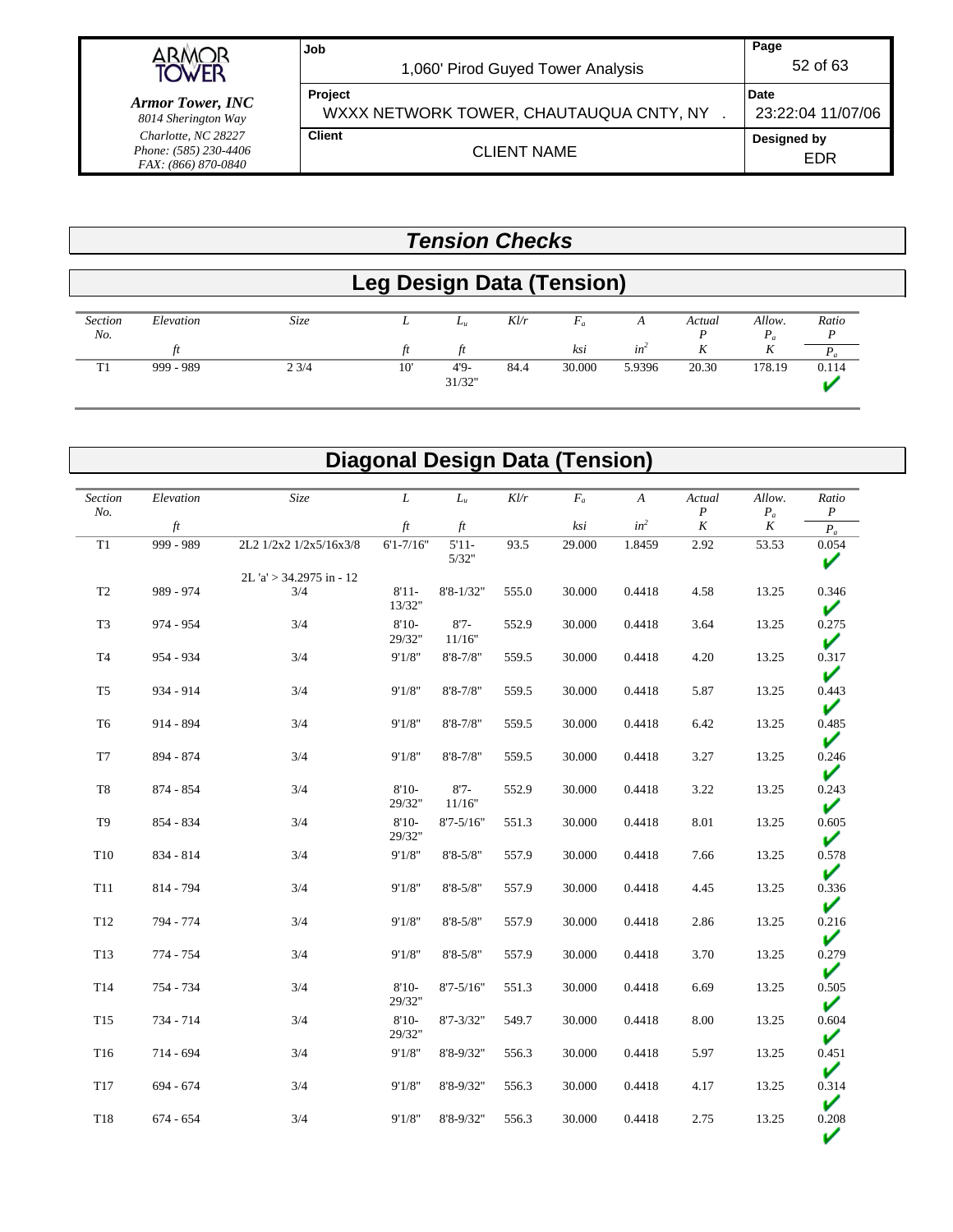| ARMOR        |  |
|--------------|--|
| <b>TOWER</b> |  |

|                              | Job                                                       | Page                             |
|------------------------------|-----------------------------------------------------------|----------------------------------|
|                              | 1,060' Pirod Guyed Tower Analysis                         | 53 of 63                         |
| INC<br>Vay                   | <b>Project</b><br>WXXX NETWORK TOWER, CHAUTAUQUA CNTY, NY | <b>Date</b><br>23:22:04 11/07/06 |
| 227<br>4406<br>$840^{\circ}$ | <b>Client</b><br><b>CLIENT NAME</b>                       | Designed by<br><b>EDR</b>        |

| <b>Section</b><br>No. | Elevation   | Size  | L                 | $L_u$            | Kl/r  | $F_a$  | A      | Actual<br>P | Allow.<br>$P_a$ | Ratio<br>$\boldsymbol{P}$ |
|-----------------------|-------------|-------|-------------------|------------------|-------|--------|--------|-------------|-----------------|---------------------------|
|                       | ft          |       | $\it{ft}$         | $\emph{ft}$      |       | ksi    | $in^2$ | $\cal K$    | K               | $P_a$                     |
| T19                   | $654 - 634$ | $3/4$ | 9'1/8"            | $8'8 - 9/32"$    | 556.3 | 30.000 | 0.4418 | 4.62        | 13.25           | 0.348                     |
| <b>T20</b>            | 634 - 614   | 3/4   | $8'10-$<br>29/32" | $8'7 - 3/32''$   | 549.7 | 30.000 | 0.4418 | 7.53        | 13.25           | V<br>0.568<br>✓           |
| T <sub>21</sub>       | 614 - 594   | 3/4   | $8'10-$<br>29/32" | $8'6-$<br>23/32" | 548.1 | 30.000 | 0.4418 | 8.51        | 13.25           | 0.642<br>V                |
| T <sub>22</sub>       | 594 - 574   | 3/4   | 9'1/8"            | $8'8 - 1/32"$    | 554.7 | 30.000 | 0.4418 | 6.87        | 13.25           | 0.518<br>V                |
| T <sub>23</sub>       | 574 - 554   | 3/4   | 9'1/8"            | $8'8 - 1/32"$    | 554.7 | 30.000 | 0.4418 | 5.53        | 13.25           | 0.417<br>V                |
| T <sub>24</sub>       | 554 - 534   | 3/4   | 9'1/8"            | $8'8 - 1/32"$    | 554.7 | 30.000 | 0.4418 | 3.31        | 13.25           | 0.249<br>V                |
| T <sub>25</sub>       | 534 - 514   | 3/4   | 9'1/8"            | $8'8 - 1/32"$    | 554.7 | 30.000 | 0.4418 | 4.51        | 13.25           | 0.340<br>V                |
| T <sub>26</sub>       | 514 - 494   | 3/4   | 9'1/8"            | $8'8 - 1/32"$    | 554.7 | 30.000 | 0.4418 | 7.48        | 13.25           | 0.564<br>V                |
| T <sub>27</sub>       | 494 - 474   | 3/4   | 9'1/8"            | $8'8 - 1/32"$    | 554.7 | 30.000 | 0.4418 | 8.87        | 13.25           | 0.669<br>✓                |
| <b>T28</b>            | 474 - 454   | 3/4   | 9'1/8"            | $8'8 - 1/32"$    | 554.7 | 30.000 | 0.4418 | 3.14        | 13.25           | 0.237<br>V                |
| T <sub>29</sub>       | 454 - 434   | 3/4   | 9'1/8"            | $8'8 - 1/32"$    | 554.7 | 30.000 | 0.4418 | 2.36        | 13.25           | 0.178<br>✓                |
| <b>T30</b>            | 434 - 414   | 3/4   | 9'1/8"            | $8'8 - 1/32"$    | 554.7 | 30.000 | 0.4418 | 4.05        | 13.25           | 0.306<br>✓                |
| T31                   | 414 - 394   | 3/4   | 9'1/8"            | $8'8 - 1/32"$    | 554.7 | 30.000 | 0.4418 | 6.32        | 13.25           | 0.477<br>✓                |
| T32                   | 394 - 374   | 3/4   | $8'10-$<br>29/32" | $8'6-$<br>23/32" | 548.1 | 30.000 | 0.4418 | 8.54        | 13.25           | 0.644<br>V                |
| T33                   | 374 - 354   | 3/4   | $8'10-$<br>29/32" | $8'6-$<br>15/32" | 546.6 | 30.000 | 0.4418 | 8.71        | 13.25           | 0.657<br>✓                |
| T34                   | 354 - 334   | 3/4   | 9'1/8"            | $8'7-$<br>11/16" | 553.1 | 30.000 | 0.4418 | 5.30        | 13.25           | 0.400<br>✓                |
| T35                   | 334 - 314   | 3/4   | 9'1/8"            | $8'7-$<br>11/16" | 553.1 | 30.000 | 0.4418 | 3.14        | 13.25           | 0.237<br>✓                |
| T36                   | 314 - 294   | 3/4   | 9'1/8"            | $8'7-$<br>11/16" | 553.1 | 30.000 | 0.4418 | 2.22        | 13.25           | 0.167<br>V                |
| T37                   | 294 - 274   | 3/4   | $8'10-$<br>29/32" | $8'6-$<br>15/32" | 546.6 | 30.000 | 0.4418 | 3.87        | 13.25           | 0.292                     |
| T38                   | $274 - 254$ | 3/4   | $8'10-$<br>29/32" | $8'6 - 1/4"$     | 545.0 | 30.000 | 0.4418 | 5.66        | 13.25           | 0.427<br>V                |
| T39                   | 254 - 234   | 3/4   | 9'1/8"            | $8'7 - 7/16''$   | 551.5 | 30.000 | 0.4418 | 6.83        | 13.25           | 0.516<br>V                |
| T40                   | $234 - 214$ | 3/4   | 9'1/8"            | $8'7 - 7/16''$   | 551.5 | 30.000 | 0.4418 | 7.10        | 13.25           | 0.536<br>V                |
| T41                   | $214 - 194$ | 3/4   | 9'1/8"            | $8'7 - 7/16''$   | 551.5 | 30.000 | 0.4418 | 5.31        | 13.25           | 0.401<br>V                |
| T42                   | 194 - 174   | 3/4   | 9'1/8"            | $8'7 - 7/16''$   | 551.5 | 30.000 | 0.4418 | 3.57        | 13.25           | 0.270<br>V                |
| T43                   | 174 - 154   | 3/4   | 9'1/8"            | $8'7 - 7/16''$   | 551.5 | 30.000 | 0.4418 | 2.37        | 13.25           | 0.179<br>V                |
| T44                   | $154 - 134$ | 3/4   | 9'1/8"            | $8'7 - 7/16'$    | 551.5 | 30.000 | 0.4418 | 3.47        | 13.25           | 0.262<br>✓                |
| T45                   | 134 - 114   | 3/4   | 9'1/8"            | $8'7 - 7/16''$   | 551.5 | 30.000 | 0.4418 | 5.18        | 13.25           | 0.391                     |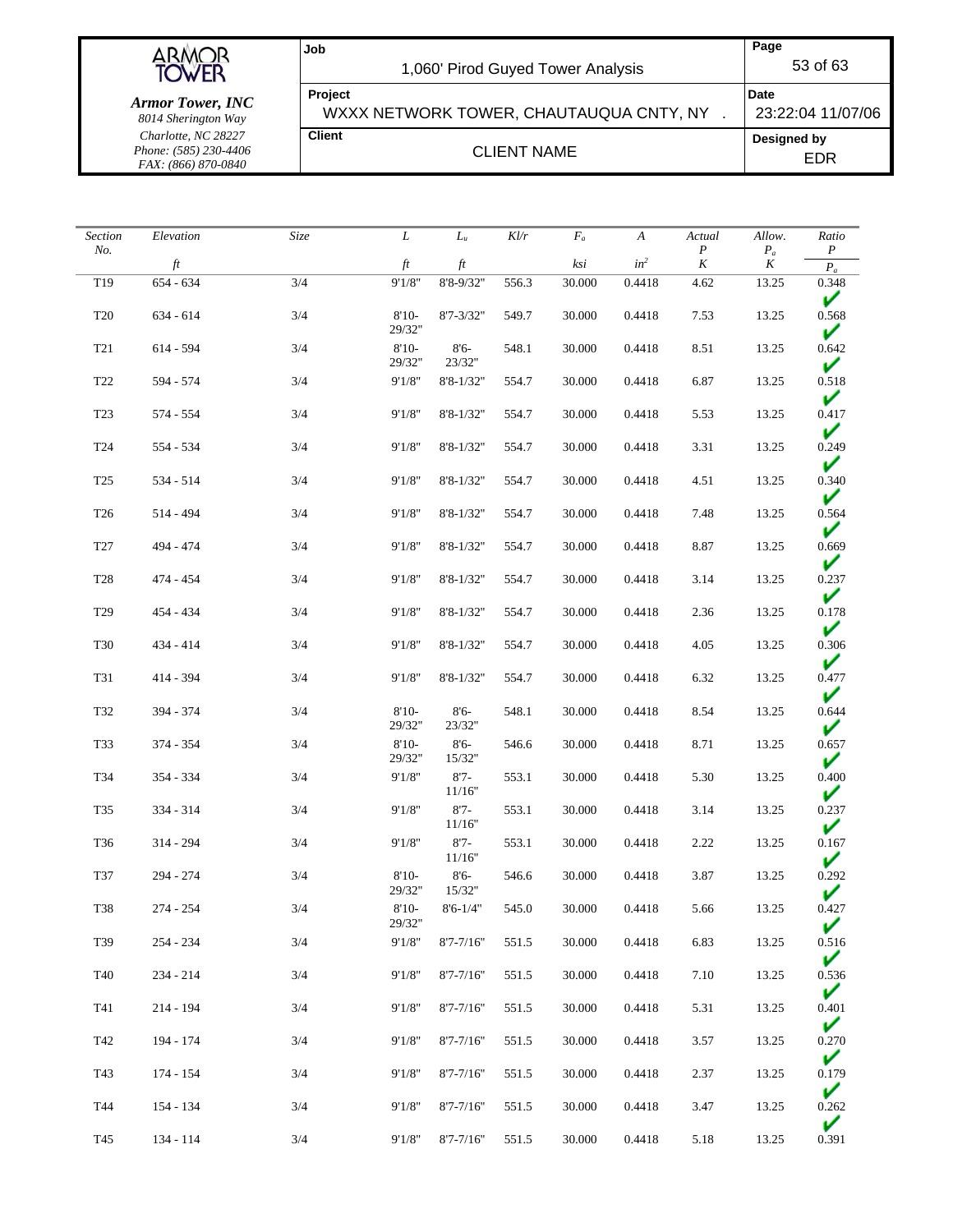| <b>TOWFR</b>                                                        | Job<br>1,060' Pirod Guyed Tower Analysis           | Page<br>54 of 63          |
|---------------------------------------------------------------------|----------------------------------------------------|---------------------------|
| <b>Armor Tower, INC</b><br>8014 Sherington Way                      | Project<br>WXXX NETWORK TOWER, CHAUTAUQUA CNTY, NY | Date<br>23:22:04 11/07/06 |
| Charlotte, NC 28227<br>Phone: (585) 230-4406<br>FAX: (866) 870-0840 | <b>Client</b><br><b>CLIENT NAME</b>                | Designed by<br><b>EDR</b> |

| <b>Section</b>  | Elevation  | <i>Size</i>                  | L              | $L_u$          | Kl/r  | $F_a$  | A      | Actual | Allow. | Ratio            |
|-----------------|------------|------------------------------|----------------|----------------|-------|--------|--------|--------|--------|------------------|
| No.             |            |                              |                |                |       |        |        | P      | $P_a$  | $\boldsymbol{P}$ |
|                 | ft         |                              | ft             | ft             |       | ksi    | $in^2$ | K      | K      | $P_a$            |
|                 |            |                              |                |                |       |        |        |        |        | v                |
| T <sub>46</sub> | $114 - 94$ | 3/4                          | 9'1/8"         | $8'7 - 7/16''$ | 551.5 | 30.000 | 0.4418 | 5.29   | 13.25  | 0.399            |
|                 |            |                              |                |                |       |        |        |        |        | V                |
| T47             | $94 - 74$  | 3/4                          | 9'1/8"         | $8'7 - 7/16''$ | 551.5 | 30.000 | 0.4418 | 3.69   | 13.25  | 0.278            |
|                 |            |                              |                |                |       |        |        |        |        | v                |
| T48             | $74 - 54$  | 3/4                          | 9'1/8"         | $8'7 - 7/16''$ | 551.5 | 30.000 | 0.4418 | 2.35   | 13.25  | 0.178            |
|                 |            |                              |                |                |       |        |        |        |        | V                |
| T <sub>49</sub> | $54 - 34$  | 3/4                          | $8'10-$        | $8'6 - 1/4"$   | 545.0 | 30.000 | 0.4418 | 2.17   | 13.25  | 0.164            |
|                 |            |                              | 29/32"         |                |       |        |        |        |        | V                |
| <b>T50</b>      | $34 - 19$  | 3/4                          | $8'11 -$       | $8'6-$         | 547.0 | 30.000 | 0.4418 | 2.67   | 13.25  | 0.202            |
|                 |            |                              | 13/32"         | 19/32"         |       |        |        |        |        | v                |
| T <sub>51</sub> | $19 - 9$   | 2L2 1/2x2 1/2x5/16x3/8       | $6'1 - 7/16''$ | $5'10-$        | 92.2  | 29.000 | 1.8459 | 2.35   | 53.53  | 0.044            |
|                 |            |                              |                | 3/16"          |       |        |        |        |        |                  |
|                 |            | $2L 'a' > 33.8061$ in - 1925 |                |                |       |        |        |        |        |                  |

| <b>Section</b>  | Elevation   | Size                       | L                 | $L_u$            | Kl/r  | $F_a$  | $\boldsymbol{A}$ | Actual                | Allow.     | Ratio                     |
|-----------------|-------------|----------------------------|-------------------|------------------|-------|--------|------------------|-----------------------|------------|---------------------------|
| No.             | ft          |                            | ft                | ft               |       | ksi    | $in^2$           | $\boldsymbol{P}$<br>K | $P_a$<br>K | $\boldsymbol{P}$<br>$P_a$ |
| T1              | 999 - 989   | 2L2 1/2x2 1/2x5/16x3/8     | $6'1 - 7/16''$    | $5'11-$<br>5/32" | 93.5  | 21.600 | 2.9300           | 3.69                  | 63.29      | 0.058<br>v                |
|                 |             | $2L 'a' > 34.2975$ in - 17 |                   |                  |       |        |                  |                       |            |                           |
| T <sub>6</sub>  | $914 - 894$ | 2L2 1/2x2 1/2x5/16x3/8     | 9'1/8"            | $8'8 - 7/8"$     | 137.8 | 21.600 | 2.9300           | 11.56                 | 63.29      | 0.183<br>v                |
| T <sub>9</sub>  | $854 - 834$ | 2L2 1/2x2 1/2x5/16x3/8     | $8'10-$<br>29/32" | $8'7 - 5/16''$   | 135.8 | 21.600 | 2.9300           | 12.98                 | 63.29      | 0.205<br>v                |
| T <sub>16</sub> | $714 - 694$ | 2L2 1/2x2 1/2x5/16x3/8     | 9'1/8"            | 8'8-9/32"        | 137.0 | 21.600 | 2.9300           | 11.99                 | 63.29      | 0.190<br>v                |
| T <sub>22</sub> | 594 - 574   | 2L2 1/2x2 1/2x5/16x3/8     | 9'1/8"            | $8'7-$<br>29/32" | 136.6 | 21.600 | 2.9300           | 11.93                 | 63.29      | 0.188                     |
| T <sub>28</sub> | 474 - 454   | 2L2 1/2x2 1/2x5/16x3/8     | 9'1/8"            | $8'7-$<br>29/32" | 136.6 | 21.600 | 2.9300           | 8.09                  | 63.29      | $0.128*$<br>v             |
| T33             | $374 - 354$ | 2L2 1/2x2 1/2x5/16x3/8     | $8'10-$<br>29/32" | $8'6-$<br>15/32" | 134.7 | 21.600 | 2.9300           | 10.27                 | 63.29      | 0.162<br>v                |
| T39             | $254 - 234$ | 2L2 1/2x2 1/2x5/16x3/8     | 9'1/8"            | $8'7 - 5/16''$   | 135.8 | 21.600 | 2.9300           | 10.56                 | 63.29      | 0.167<br>v                |
| T <sub>45</sub> | 134 - 114   | 2L2 1/2x2 1/2x5/16x3/8     | 9'1/8"            | $8'7 - 5/16''$   | 135.8 | 21.600 | 2.9300           | 8.99                  | 63.29      | 0.142                     |

\* DL controls

|         | <b>Guy Upper Diagonal Design Data (Tension)</b> |      |  |  |      |      |                 |        |        |       |  |
|---------|-------------------------------------------------|------|--|--|------|------|-----------------|--------|--------|-------|--|
| Section | Elevation                                       | Size |  |  | Kl/r |      |                 | Actual | Allow. | Ratio |  |
| No.     |                                                 |      |  |  |      | ksi. | in <sup>-</sup> |        |        |       |  |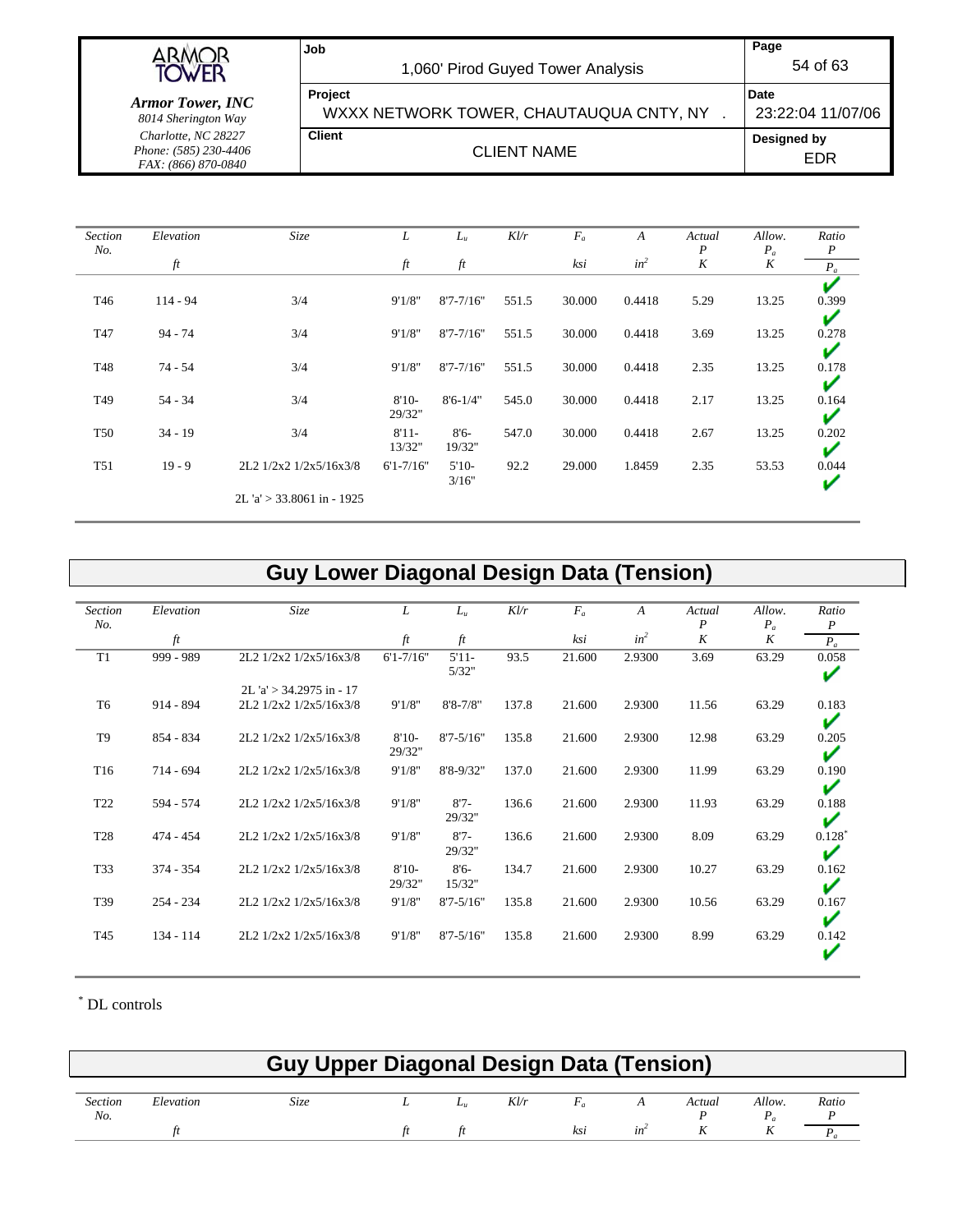|                                                                     | Job                                                | Page                             |
|---------------------------------------------------------------------|----------------------------------------------------|----------------------------------|
| <b>OWFR</b>                                                         | 1,060' Pirod Guyed Tower Analysis                  | 55 of 63                         |
| Armor Tower, INC<br>8014 Sherington Way                             | Project<br>WXXX NETWORK TOWER, CHAUTAUQUA CNTY, NY | <b>Date</b><br>23:22:04 11/07/06 |
| Charlotte, NC 28227<br>Phone: (585) 230-4406<br>FAX: (866) 870-0840 | <b>Client</b><br>CLIENT NAME                       | Designed by<br><b>EDR</b>        |

| <b>Section</b>  | Elevation   | <i>Size</i>                                 | L                 | $L_u$            | Kl/r  | $F_a$  | A      | Actual           | Allow. | Ratio            |
|-----------------|-------------|---------------------------------------------|-------------------|------------------|-------|--------|--------|------------------|--------|------------------|
| No.             |             |                                             |                   |                  |       |        |        | $\boldsymbol{P}$ | $P_a$  | $\boldsymbol{P}$ |
|                 | ft          |                                             | ft                | ft               |       | ksi    | $in^2$ | K                | K      | $P_a$            |
| T6              | $914 - 894$ | 2L2 1/2x2 1/2x5/16x3/8                      | 9'1/8"            | $8'8 - 7/8"$     | 137.8 | 21.600 | 2.9300 | 15.51            | 63.29  | 0.245            |
| T <sub>9</sub>  | $854 - 834$ | $2L2 \frac{1}{2x^2} \frac{1}{2x^5/16x^3/8}$ | $8'10-$<br>29/32" | $8'7 - 5/16''$   | 135.8 | 21.600 | 2.9300 | 13.29            | 63.29  | 0.210            |
| T <sub>15</sub> | 734 - 714   | $2L2 \frac{1}{2x^2} \frac{1}{2x^5/16x^3/8}$ | $8'10-$<br>29/32" | $8'7 - 3/32''$   | 135.4 | 21.600 | 2.9300 | 15.40            | 63.29  | 0.243            |
| T <sub>21</sub> | $614 - 594$ | $2L2 \frac{1}{2x^2} \frac{1}{2x^5/16x^3/8}$ | $8'10-$<br>29/32" | $8'6-$<br>23/32" | 135.1 | 21.600 | 2.9300 | 15.23            | 63.29  | 0.241            |
| T <sub>27</sub> | 494 - 474   | $2L2 \frac{1}{2x^2} \frac{1}{2x^5/16x^3/8}$ | 9'1/8"            | $8'7-$<br>29/32" | 136.6 | 21.600 | 2.9300 | 12.40            | 63.29  | 0.196<br>v       |
| T33             | $374 - 354$ | $2L2 \frac{1}{2x^2} \frac{1}{2x^5/16x^3/8}$ | $8'10-$<br>29/32" | $8'6-$<br>15/32" | 134.7 | 21.600 | 2.9300 | 12.08            | 63.29  | 0.191<br>v       |
| T39             | $254 - 234$ | $2L2 \frac{1}{2x^2} \frac{1}{2x^5/16x^3/8}$ | 9'1/8"            | $8'7 - 5/16''$   | 135.8 | 21.600 | 2.9300 | 11.04            | 63.29  | 0.174            |
| T <sub>45</sub> | 134 - 114   | $2L2 \frac{1}{2x^2} \frac{1}{2x^5/16x^3/8}$ | 9'1/8"            | $8'7 - 5/16"$    | 135.8 | 21.600 | 2.9300 | 9.07             | 63.29  | 0.143            |

|                       | <b>Horizontal Design Data (Tension)</b> |                  |       |               |      |        |        |        |        |       |
|-----------------------|-----------------------------------------|------------------|-------|---------------|------|--------|--------|--------|--------|-------|
| <b>Section</b><br>No. | Elevation                               | <i>Size</i>      | L     |               | Kl/r | $F_a$  |        | Actual | Allow. | Ratio |
|                       |                                         |                  |       |               |      | ksi    | $in^2$ |        |        |       |
| T <sub>52</sub>       | $9 - 0$                                 | $1.5" \times 6"$ | 2'6'' | $2'2 - 1/32"$ | 60.0 | 21.600 | 9.0000 | 14.84  | 194.40 | 0.076 |

|                       | <b>Top Girt Design Data (Tension)</b> |                                                                   |       |               |       |        |        |             |                 |            |  |
|-----------------------|---------------------------------------|-------------------------------------------------------------------|-------|---------------|-------|--------|--------|-------------|-----------------|------------|--|
| <b>Section</b><br>No. | Elevation                             | <i>Size</i>                                                       | L     | $L_u$         | Kl/r  | $F_a$  | A      | Actual<br>P | Allow.<br>$P_a$ | Ratio<br>P |  |
|                       | ft                                    |                                                                   | ft    | ft            |       | ksi    | $in^2$ | K           | K               | $P_a$      |  |
| T1                    | 999 - 989                             | C10x15.3                                                          | 7'6'' | $7'3 - 1/4"$  | 122.4 | 21.600 | 4.4900 | 11.40       | 96.98           | 0.118      |  |
| T <sub>51</sub>       | $19 - 9$                              | $2L2 \frac{1}{2x} \frac{2 \times 2 \frac{1}{2x} \frac{5}{16}}{x}$ | 7'6'' | $7'2 - 1/32"$ | 81.1  | 29.000 | 1.8459 | 0.10        | 53.53           | 0.002      |  |
| T <sub>52</sub>       | $9 - 0$                               | $1.5" \times 6"$                                                  | 7'6'' | $7'2 - 1/32"$ | 198.6 | 21.600 | 9.0000 | 53.94       | 194.40          | 0.277      |  |

|                | <b>Bottom Girt Design Data (Tension)</b> |                                           |       |                    |      |        |        |        |        |       |
|----------------|------------------------------------------|-------------------------------------------|-------|--------------------|------|--------|--------|--------|--------|-------|
| <b>Section</b> | Elevation                                | Size                                      | L     | $L_{\prime\prime}$ | Kl/r |        |        | Actual | Allow. | Ratio |
| No.            |                                          |                                           |       |                    |      | ksi    | in     |        |        |       |
| T <sub>1</sub> | 999 - 989                                | $2L2 \frac{1}{2x} \frac{2 \times 5}{16x}$ | 7'6'' | $7'3 - 1/4"$       | 72.7 | 29,000 | 1.8459 | 1.24   | 53.53  | 0.023 |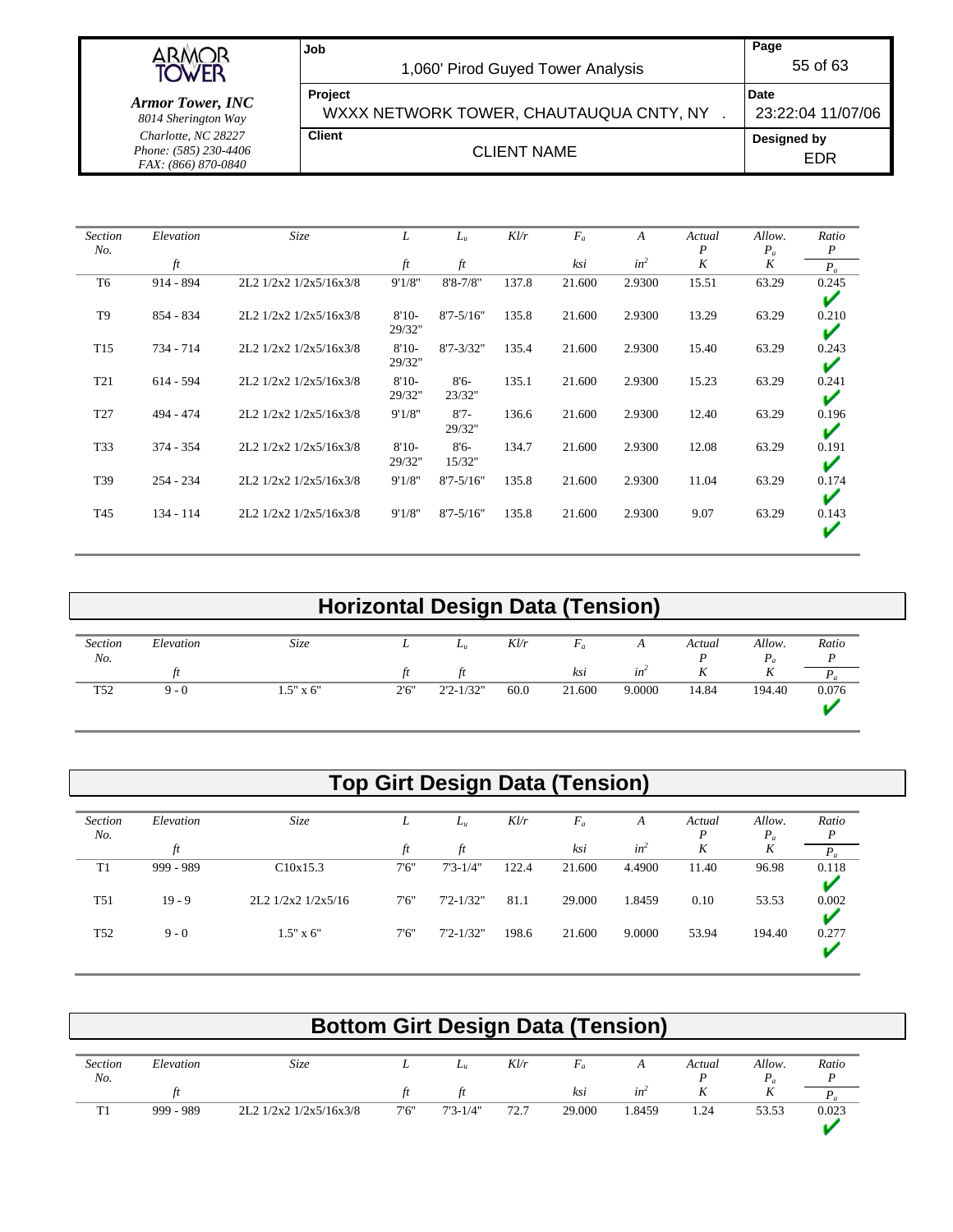| TOWER                                                               | Job<br>1,060' Pirod Guyed Tower Analysis           | Page<br>56 of 63                 |
|---------------------------------------------------------------------|----------------------------------------------------|----------------------------------|
| <b>Armor Tower, INC</b><br>8014 Sherington Way                      | Project<br>WXXX NETWORK TOWER, CHAUTAUQUA CNTY, NY | <b>Date</b><br>23:22:04 11/07/06 |
| Charlotte, NC 28227<br>Phone: (585) 230-4406<br>FAX: (866) 870-0840 | <b>Client</b><br><b>CLIENT NAME</b>                | Designed by<br><b>EDR</b>        |
|                                                                     |                                                    |                                  |

| <b>Section</b><br>No. | Elevation | Size                                                                     | L     | $L_{\mu}$     | Kl/r | $F_a$  | A      | Actual | Allow.<br>$P_a$ | Ratio |
|-----------------------|-----------|--------------------------------------------------------------------------|-------|---------------|------|--------|--------|--------|-----------------|-------|
|                       |           |                                                                          |       |               |      | ksi    | $in^2$ | Κ      | K               | P     |
| T51                   | $19 - 9$  | $2L 'a' > 26.6658$ in - 8<br>$2L2 \frac{1}{2x^2} \frac{1}{2x^5/16x^3/8}$ | 7'6'' | $7'2 - 1/32"$ | 71.7 | 29.000 | 1.8459 | 16.28  | 53.53           | 0.304 |
|                       |           | $2L 'a' > 26.2838$ in - 1924                                             |       |               |      |        |        |        |                 |       |

## **Section Capacity Table**

| Section         | Elevation   | Component | Size                     | Critical                     | $\boldsymbol{P}$ | $SF^*P_{allow}$ | $\%$     | Pass |
|-----------------|-------------|-----------|--------------------------|------------------------------|------------------|-----------------|----------|------|
| No.             | ft          | Type      |                          | $\label{eq:Element} Element$ | $\cal K$         | K               | Capacity | Fail |
| T1              | $999 - 989$ | Leg       | 23/4                     | $\overline{4}$               | $-33.31$         | 117.25          | 28.4     | Pass |
| T <sub>2</sub>  | 989 - 974   | Leg       | 23/4                     | 25                           | $-39.84$         | 116.28          | 34.3     | Pass |
| T <sub>3</sub>  | 974 - 954   | Leg       | 23/4                     | 55                           | $-43.34$         | 117.74          | 36.8     | Pass |
| T <sub>4</sub>  | 954 - 934   | Leg       | 23/4                     | 94                           | $-42.48$         | 113.33          | 37.5     | Pass |
| T <sub>5</sub>  | 934 - 914   | Leg       | 23/4                     | 131                          | $-51.68$         | 113.33          | 45.6     | Pass |
| T <sub>6</sub>  | $914 - 894$ | Leg       | 23/4                     | 170                          | $-77.25$         | 113.33          | 68.2     | Pass |
| T7              | 894 - 874   | Leg       | 23/4                     | 209                          | $-69.42$         | 113.33          | 61.3     | Pass |
| T <sub>8</sub>  | 874 - 854   | Leg       | 23/4                     | 248                          | $-76.80$         | 117.74          | 65.2     | Pass |
| T <sub>9</sub>  | 854 - 834   | Leg       | 3                        | 289                          | $-94.98$         | 150.93          | 62.9     | Pass |
| T <sub>10</sub> | 834 - 814   | Leg       | $\frac{3}{3}$            | 328                          | $-109.73$        | 146.37          | 75.0     | Pass |
| T11             | 814 - 794   | Leg       |                          | 367                          | $-119.22$        | 146.37          | 81.5     | Pass |
| T12             | 794 - 774   | Leg       | $\overline{\mathbf{3}}$  | 406                          | $-121.24$        | 146.37          | 82.8     | Pass |
| T <sub>13</sub> | 774 - 754   | Leg       | 3                        | 445                          | $-120.15$        | 146.37          | 82.1     | Pass |
| T14             | 754 - 734   | Leg       | $\overline{3}$           | 484                          | $-112.16$        | 150.93          | 74.3     | Pass |
| T15             | 734 - 714   | Leg       | 31/4                     | 523                          | $-121.93$        | 187.36          | 65.1     | Pass |
| T16             | 714 - 694   | Leg       | 31/4                     | 562                          | $-127.06$        | 182.64          | 69.6     | Pass |
| T17             | 694 - 674   | Leg       | 31/4                     | 601                          | $-136.89$        | 182.64          | 75.0     | Pass |
| T18             | $674 - 654$ | Leg       | 31/4                     | 640                          | $-139.37$        | 182.64          | 76.3     | Pass |
| T19             | $654 - 634$ | Leg       | 31/4                     | 679                          | $-138.55$        | 182.64          | 75.9     | Pass |
| T <sub>20</sub> | $634 - 614$ | Leg       | 31/4                     | 718                          | $-130.18$        | 187.36          | 69.5     | Pass |
| T <sub>21</sub> | $614 - 594$ | Leg       | 31/2                     | 757                          | $-147.20$        | 227.04          | 64.8     | Pass |
| T <sub>22</sub> | 594 - 574   | Leg       | 31/2                     | 796                          | $-153.70$        | 222.15          | 69.2     | Pass |
| T <sub>23</sub> | 574 - 554   | Leg       | 31/2                     | 835                          | $-154.92$        | 222.15          | 69.7     | Pass |
| T <sub>24</sub> | 554 - 534   | Leg       | 31/2                     | 874                          | $-160.74$        | 222.15          | 72.4     | Pass |
| T <sub>25</sub> | 534 - 514   | Leg       | 31/2                     | 911                          | $-161.75$        | 222.15          | 72.8     | Pass |
| T <sub>26</sub> | 514 - 494   | Leg       | 31/2                     | 951                          | $-158.21$        | 222.15          | 71.2     | Pass |
| T <sub>27</sub> | 494 - 474   | Leg       | 31/2                     | 989                          | $-170.22$        | 222.15          | 76.6     | Pass |
| <b>T28</b>      | 474 - 454   | Leg       | 31/2                     | 1028                         | $-180.66$        | 222.15          | 81.3     | Pass |
| T <sub>29</sub> | 454 - 434   | Leg       | 31/2                     | 1068                         | $-176.24$        | 222.15          | 79.3     | Pass |
| <b>T30</b>      | 434 - 414   | Leg       | 31/2                     | 1106                         | $-180.03$        | 222.15          | 81.0     | Pass |
| T31             | 414 - 394   | Leg       | 31/2                     | 1145                         | $-187.65$        | 222.15          | 84.5     | Pass |
| T32             | 394 - 374   | Leg       | 31/2                     | 1185                         | $-208.17$        | 227.04          | 91.7     | Pass |
| T33             | 374 - 354   | Leg       | 33/4                     | 1224                         | $-230.67$        | 269.96          | 85.4     | Pass |
| T34             | 354 - 334   | Leg       | 33/4                     | 1263                         | $-218.59$        | 264.91          | 82.5     | Pass |
| T35             | 334 - 314   | Leg       | 33/4                     | 1302                         | $-208.56$        | 264.91          | 78.7     | Pass |
| T36             | 314 - 294   | Leg       | 33/4                     | 1341                         | $-210.24$        | 264.91          | 79.4     | Pass |
| T37             | 294 - 274   | Leg       | 33/4                     | 1380                         | $-217.89$        | 269.96          | 80.7     | Pass |
| <b>T38</b>      | 274 - 254   | Leg       | $\overline{\mathcal{L}}$ | 1419                         | $-235.73$        | 316.12          | 74.6     | Pass |
| T39             | $254 - 234$ | Leg       | $\overline{\mathcal{L}}$ | 1458                         | $-252.57$        | 310.91          | 81.2     | Pass |
| T40             | 234 - 214   | Leg       | $\overline{4}$           | 1497                         | $-237.89$        | 310.91          | 76.5     | Pass |
| T41             | $214 - 194$ | Leg       | $\overline{4}$           | 1535                         | $-225.20$        | 310.91          | 72.4     | Pass |
| T42             | 194 - 174   | Leg       | $\overline{4}$           | 1575                         | $-221.19$        | 310.91          | 71.1     | Pass |
| T43             | 174 - 154   | Leg       | $\overline{4}$           | 1614                         | $-222.63$        | 310.91          | 71.6     | Pass |
| T44             | 154 - 134   | Leg       | $\overline{4}$           | 1653                         | $-227.13$        | 310.91          | 73.1     | Pass |
| T45             | 134 - 114   | Leg       | $\overline{4}$           | 1692                         | $-239.78$        | 310.91          | 77.1     | Pass |
| T46             | $114 - 94$  | Leg       | $\overline{4}$           | 1732                         | $-242.21$        | 310.91          | 77.9     | Pass |
| T47             | $94 - 74$   | Leg       | $\overline{4}$           | 1771                         | $-250.65$        | 310.91          | 80.6     | Pass |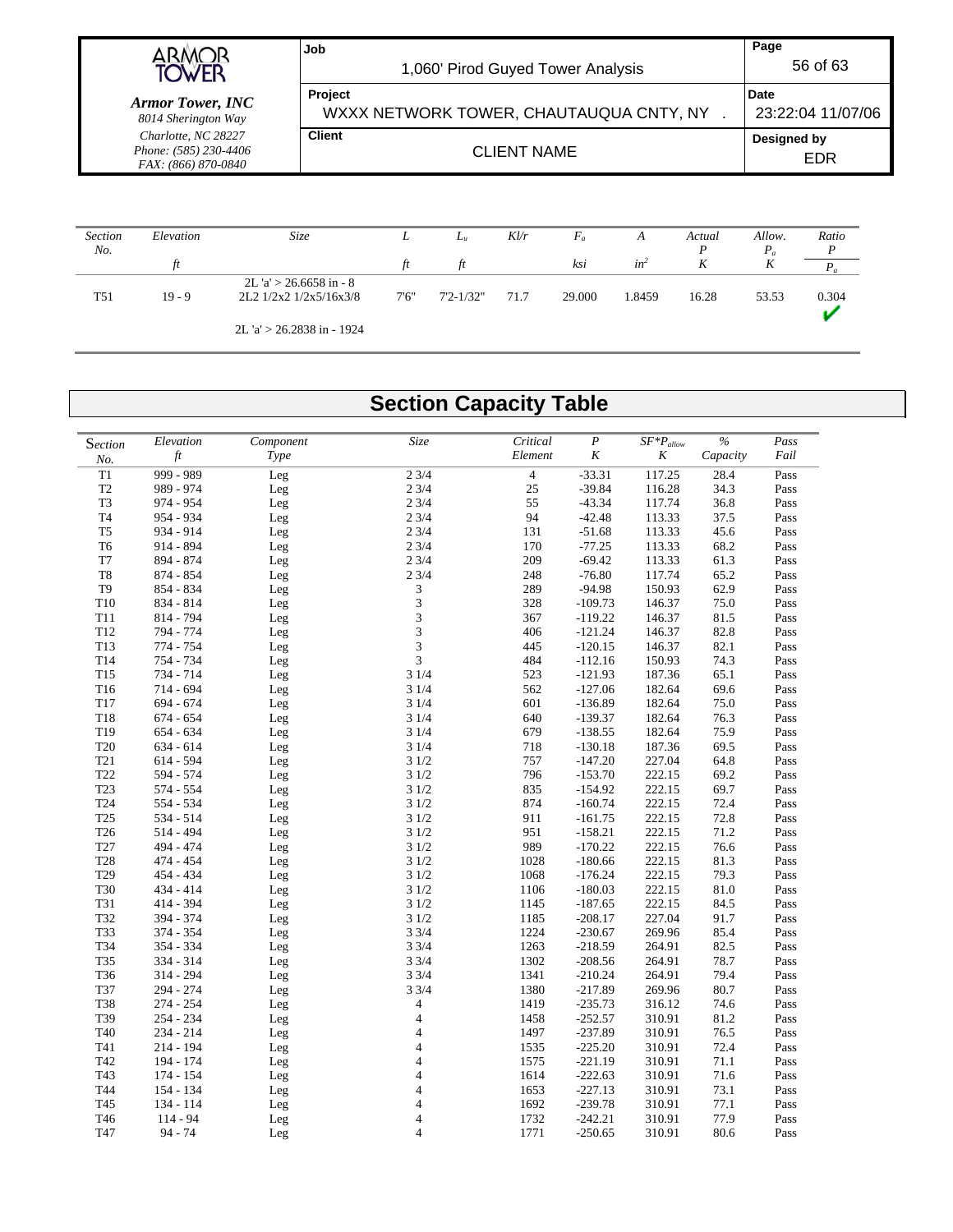| <b>ARMOR</b><br><b>TOWER</b> |  |
|------------------------------|--|
|                              |  |

**Page**  57 of 63

**Date**

**Project** 

**Job**

**Client**

*Armor Tower, INC 8014 Sherington Way Charlotte, NC 28227 Phone: (585) 230-4406 FAX: (866) 870-0840* 

### WXXX NETWORK TOWER, CHAUTAUQUA CNTY, NY .

**Designed by**<br>CLIENT NAME

EDR

| <b>Section</b>        | Elevation            | Component   | Size                        | Critical   | P                    | $SF^*P_{allow}$ | $\%$                | Pass         |
|-----------------------|----------------------|-------------|-----------------------------|------------|----------------------|-----------------|---------------------|--------------|
| No.                   | ft                   | <b>Type</b> |                             | Element    | K                    | K               | Capacity            | Fail         |
| T48                   | $74 - 54$            | Leg         | $\overline{\mathbf{4}}$     | 1810       | $-254.38$            | 310.91          | 81.8                | Pass         |
| T49                   | 54 - 34              | Leg         | 4                           | 1849       | $-254.82$            | 316.12          | 80.6                | Pass         |
| <b>T50</b>            | 34 - 19              | Leg         | 4                           | 1888       | $-253.07$            | 314.39          | 80.5                | Pass         |
| T51                   | $19 - 9$             | Leg         | 4                           | 1918       | $-249.00$            | 315.54          | 78.9                | Pass         |
| T <sub>52</sub><br>T1 | $9 - 0$<br>999 - 989 | Leg         | 4<br>2L2 1/2x2 1/2x5/16x3/8 | 1939<br>11 | $-273.95$<br>$-2.77$ | 351.14          | 78.0<br>6.4         | Pass<br>Pass |
|                       |                      | Diagonal    |                             |            |                      | 43.58           | 10.4(b)             |              |
| T <sub>2</sub>        | 989 - 974            | Diagonal    | 3/4                         | 47         | 4.58                 | 14.43           | 31.7                | Pass         |
|                       |                      |             |                             |            |                      |                 | 32.6(b)             |              |
| T <sub>3</sub>        | 974 - 954            | Diagonal    | 3/4                         | 87         | 3.64                 | 14.43           | 25.2                | Pass         |
|                       |                      |             |                             |            |                      |                 | 25.9(b)             |              |
| T <sub>4</sub>        | 954 - 934            | Diagonal    | 3/4                         | 101        | 4.20                 | 14.43           | 29.1<br>29.9(b)     | Pass         |
| T <sub>5</sub>        | 934 - 914            | Diagonal    | 3/4                         | 142        | 5.87                 | 14.43           | 40.6                | Pass         |
|                       |                      |             |                             |            |                      |                 | 41.8 <sub>(b)</sub> |              |
| T <sub>6</sub>        | 914 - 894            | Diagonal    | 3/4                         | 208        | 6.42                 | 14.43           | 44.5                | Pass         |
|                       |                      |             |                             |            |                      |                 | 45.8 <sub>(b)</sub> |              |
| T7                    | 894 - 874            | Diagonal    | 3/4                         | 242        | 3.27                 | 14.43           | 22.6                | Pass         |
| T8                    | 874 - 854            | Diagonal    | 3/4                         | 268        | 3.22                 | 14.43           | 23.3(b)<br>22.3     | Pass         |
|                       |                      |             |                             |            |                      |                 | 22.9 <sub>(b)</sub> |              |
| T <sub>9</sub>        | 854 - 834            | Diagonal    | 3/4                         | 293        | 8.01                 | 14.43           | 55.5                | Pass         |
|                       |                      |             |                             |            |                      |                 | 57.1 $(b)$          |              |
| T10                   | 834 - 814            | Diagonal    | 3/4                         | 359        | 7.66                 | 14.43           | 53.0                | Pass         |
| T11                   | 814 - 794            | Diagonal    | 3/4                         | 398        | 4.45                 | 14.43           | 54.6 $(b)$<br>30.8  | Pass         |
|                       |                      |             |                             |            |                      |                 | 31.7 <sub>(b)</sub> |              |
| T12                   | 794 - 774            | Diagonal    | 3/4                         | 437        | 2.86                 | 14.43           | 19.8                | Pass         |
|                       |                      |             |                             |            |                      |                 | 20.4(b)             |              |
| T13                   | 774 - 754            | Diagonal    | 3/4                         | 454        | 3.70                 | 14.43           | 25.6                | Pass         |
|                       |                      |             |                             |            |                      |                 | 26.3(b)             |              |
| T14                   | 754 - 734            | Diagonal    | 3/4                         | 493        | 6.69                 | 14.43           | 46.3<br>47.6(b)     | Pass         |
| T15                   | 734 - 714            | Diagonal    | 3/4                         | 541        | $8.00\,$             | 14.43           | 55.5                | Pass         |
|                       |                      |             |                             |            |                      |                 | 57.0 $(b)$          |              |
| T16                   | 714 - 694            | Diagonal    | 3/4                         | 584        | 5.97                 | 14.43           | 41.4                | Pass         |
|                       |                      |             |                             |            |                      |                 | 42.6(b)             |              |
| T17                   | 694 - 674            | Diagonal    | 3/4                         | 632        | 4.17                 | 14.43           | 28.9<br>29.7(b)     | Pass         |
| T18                   | $674 - 654$          | Diagonal    | 3/4                         | 674        | 2.75                 | 14.43           | 19.1                | Pass         |
|                       |                      |             |                             |            |                      |                 | 19.6 $(b)$          |              |
| T <sub>19</sub>       | 654 - 634            | Diagonal    | 3/4                         | 683        | 4.62                 | 14.43           | 32.0                | Pass         |
|                       |                      |             |                             |            |                      |                 | 32.9(b)             |              |
| <b>T20</b>            | $634 - 614$          | Diagonal    | 3/4                         | 722        | 7.53                 | 14.43           | 52.1<br>53.6 $(b)$  | Pass         |
| T <sub>21</sub>       | $614 - 594$          | Diagonal    | 3/4                         | 770        | 8.51                 | 14.43           | 59.0                | Pass         |
|                       |                      |             |                             |            |                      |                 | 60.6(b)             |              |
| T22                   | 594 - 574            | Diagonal    | 3/4                         | 821        | 6.87                 | 14.43           | 47.6                | Pass         |
|                       |                      |             |                             |            |                      |                 | 49.0(b)             |              |
| T <sub>23</sub>       | 574 - 554            | Diagonal    | 3/4                         | 869        | 5.53                 | 14.43           | 38.3<br>39.4(b)     | Pass         |
| T <sub>24</sub>       | 554 - 534            | Diagonal    | 3/4                         | 908        | 3.31                 | 14.43           | 22.9                | Pass         |
|                       |                      |             |                             |            |                      |                 | 23.6(b)             |              |
| T25                   | 534 - 514            | Diagonal    | 3/4                         | 917        | 4.51                 | 14.43           | 31.2                | Pass         |
|                       |                      |             |                             |            |                      |                 | 32.1(b)             |              |
| T <sub>26</sub>       | 514 - 494            | Diagonal    | 3/4                         | 956        | 7.48                 | 14.43           | 51.8<br>53.3 $(b)$  | Pass         |
| T <sub>27</sub>       | 494 - 474            | Diagonal    | 3/4                         | 1004       | 8.87                 | 14.43           | 61.5                | Pass         |
|                       |                      |             |                             |            |                      |                 | 63.2(b)             |              |
| T <sub>28</sub>       | 474 - 454            | Diagonal    | 3/4                         | 1055       | 3.14                 | 14.43           | 21.8                | Pass         |
|                       |                      |             |                             |            |                      |                 | 22.4(b)             |              |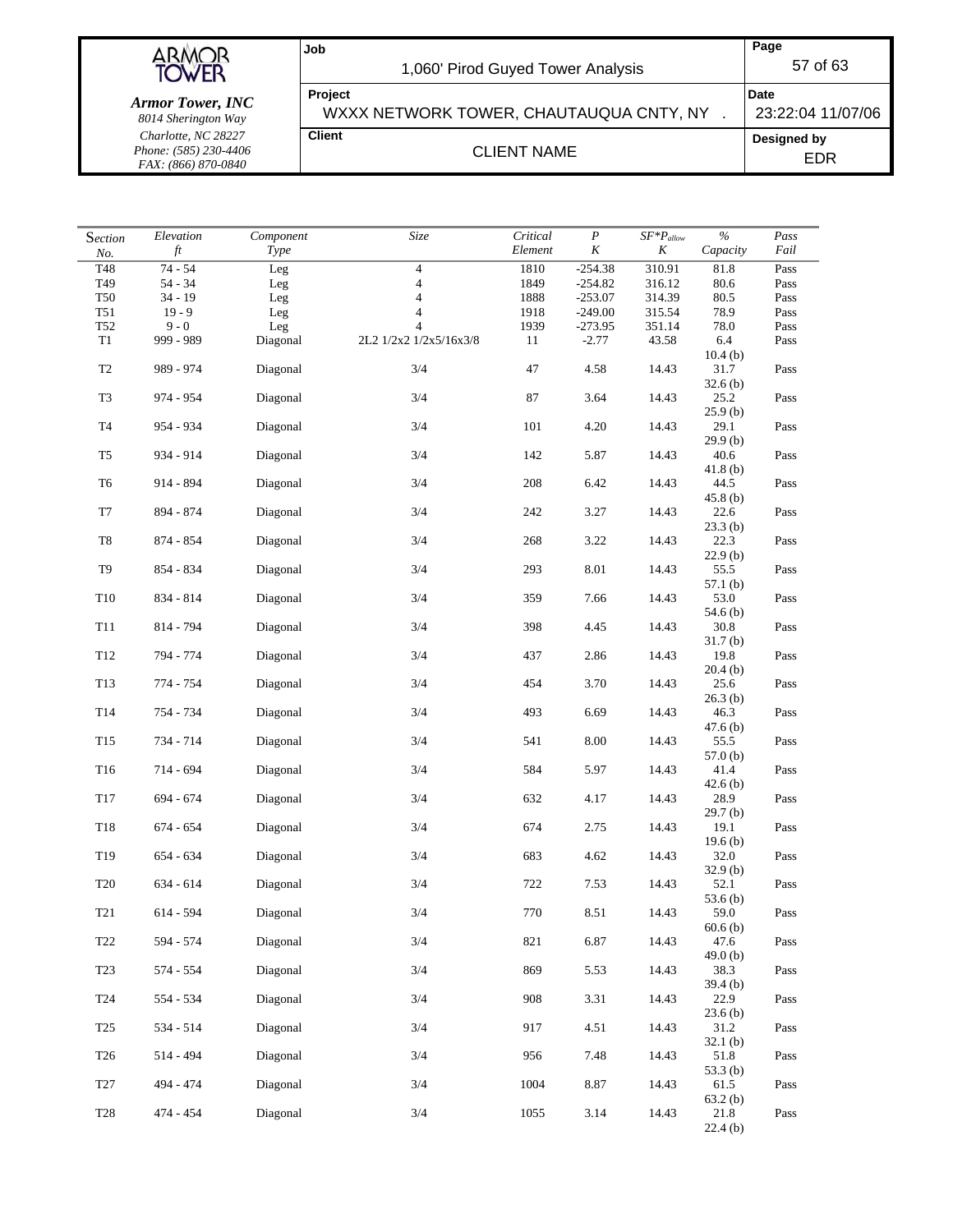| ARMOR        |  |
|--------------|--|
| <b>TOWER</b> |  |

**Page**  58 of 63

**Date**

**Project** 

**Client**

**Job**

*Armor Tower, INC 8014 Sherington Way Charlotte, NC 28227 Phone: (585) 230-4406 FAX: (866) 870-0840* 

WXXX NETWORK TOWER, CHAUTAUQUA CNTY, NY .

**Designed by**<br>CLIENT NAME

EDR

| <b>Section</b>  | Elevation<br>ft | Component<br>Type                            | Size                   | Critical<br>Element | $\boldsymbol{P}$<br>$K_{\rm}$ | $SF^*P_{allow}$<br>K | $\%$<br>Capacity            | Pass<br>Fail |
|-----------------|-----------------|----------------------------------------------|------------------------|---------------------|-------------------------------|----------------------|-----------------------------|--------------|
| No.             |                 |                                              |                        |                     |                               |                      |                             |              |
| T <sub>29</sub> | 454 - 434       | Diagonal                                     | 3/4                    | 1073                | 2.36                          | 14.43                | 16.4<br>16.8(b)             | Pass         |
| T30             | 434 - 414       | Diagonal                                     | 3/4                    | 1112                | 4.05                          | 14.43                | 28.1<br>28.9(b)             | Pass         |
| T31             | 414 - 394       | Diagonal                                     | 3/4                    | 1151                | 6.32                          | 14.43                | 43.8<br>45.1 <sub>(b)</sub> | Pass         |
| T32             | 394 - 374       | Diagonal                                     | 3/4                    | 1190                | 8.54                          | 14.43                | 59.2                        | Pass         |
| T33             | 374 - 354       | Diagonal                                     | 3/4                    | 1256                | 8.71                          | 14.43                | 60.8(b)<br>60.3             | Pass         |
| T34             | 354 - 334       | Diagonal                                     | 3/4                    | 1298                | 5.30                          | 14.43                | 62.1(b)<br>36.7             | Pass         |
| T35             | 334 - 314       | Diagonal                                     | 3/4                    | 1337                | 3.14                          | 14.43                | 37.8 <sub>(b)</sub><br>21.7 | Pass         |
| T36             | $314 - 294$     | Diagonal                                     | 3/4                    | 1350                | 2.22                          | 14.43                | 22.3(b)<br>15.4             | Pass         |
|                 |                 |                                              |                        |                     |                               |                      | 15.8 <sub>(b)</sub>         |              |
| T37             | 294 - 274       | Diagonal                                     | 3/4                    | 1390                | 3.87                          | 14.43                | 26.8<br>27.6(b)             | Pass         |
| T38             | 274 - 254       | Diagonal                                     | 3/4                    | 1428                | 5.66                          | 14.43                | 39.2<br>40.3(b)             | Pass         |
| T39             | $254 - 234$     | Diagonal                                     | 3/4                    | 1466                | 6.83                          | 14.43                | 47.3<br>48.7 <sub>(b)</sub> | Pass         |
| T40             | $234 - 214$     | Diagonal                                     | 3/4                    | 1532                | 7.10                          | 14.43                | 49.2<br>50.6(b)             | Pass         |
| T41             | 214 - 194       | Diagonal                                     | 3/4                    | 1571                | 5.31                          | 14.43                | 36.8                        | Pass         |
| T42             | 194 - 174       | Diagonal                                     | 3/4                    | 1610                | 3.57                          | 14.43                | 37.9(b)<br>24.8             | Pass         |
| T43             | $174 - 154$     | Diagonal                                     | 3/4                    | 1620                | 2.37                          | 14.43                | 25.5(b)<br>16.4             | Pass         |
| T44             | 154 - 134       | Diagonal                                     | 3/4                    | 1659                | 3.47                          | 14.43                | 16.9 <sub>(b)</sub><br>24.1 | Pass         |
| T45             | 134 - 114       | Diagonal                                     | 3/4                    | 1699                | 5.18                          | 14.43                | 24.8(b)<br>35.9             | Pass         |
| T46             | 114 - 94        | Diagonal                                     | 3/4                    | 1765                | 5.29                          | 14.43                | 36.9(b)<br>36.7             | Pass         |
| T47             | $94 - 74$       | Diagonal                                     | 3/4                    | 1804                | 3.69                          | 14.43                | 37.7(b)<br>25.6             | Pass         |
|                 |                 |                                              |                        |                     |                               |                      | 26.3(b)                     |              |
| T48             | $74 - 54$       | Diagonal                                     | 3/4                    | 1843                | 2.35                          | 14.43                | 16.3<br>16.8(b)             | Pass         |
| T49             | $54 - 34$       | Diagonal                                     | 3/4                    | 1863                | 2.17                          | 14.43                | 15.0<br>15.5(b)             | Pass         |
| <b>T50</b>      | $34 - 19$       | Diagonal                                     | 3/4                    | 1893                | 2.67                          | 14.43                | 18.5<br>19.1 <sub>(b)</sub> | Pass         |
| T <sub>51</sub> | $19 - 9$        | Diagonal                                     | 2L2 1/2x2 1/2x5/16x3/8 | 1926                | $-2.37$                       | 43.79                | 5.4<br>8.4(b)               | Pass         |
| T <sub>52</sub> | $9 - 0$         | Diagonal                                     | 11/2                   | 1951                | $-15.67$                      | 29.70                | 52.8                        | Pass         |
| T <sub>1</sub>  | 999 - 989       | Guy Lower<br>Diagonal@998.833                | 2L2 1/2x2 1/2x5/16x3/8 | 17                  | $-3.78$                       | 43.58                | 8.7                         | Pass         |
| T <sub>6</sub>  | 914 - 894       | <b>Guy Lower</b>                             | 2L2 1/2x2 1/2x5/16x3/8 | 185                 | 11.56                         | 68.93                | 16.8                        | Pass         |
| T <sub>9</sub>  | 854 - 834       | Diagonal@904<br>Guy Lower<br>Diagonal@844    | 2L2 1/2x2 1/2x5/16x3/8 | 302                 | 12.98                         | 68.93                | 18.8                        | Pass         |
| T <sub>16</sub> | 714 - 694       | <b>Guy Lower</b><br>Diagonal@714.375         | 2L2 1/2x2 1/2x5/16x3/8 | 593                 | 11.99                         | 68.93                | 17.4                        | Pass         |
| T22             | 594 - 574       | <b>Guy Lower</b>                             | 2L2 1/2x2 1/2x5/16x3/8 | 830                 | 11.93                         | 68.93                | 17.3                        | Pass         |
| T <sub>28</sub> | 474 - 454       | Diagonal@594.375<br><b>Guy Lower</b>         | 2L2 1/2x2 1/2x5/16x3/8 | 1064                | 8.09                          | 63.29                | 12.8                        | Pass         |
| T33             | 374 - 354       | Diagonal@474<br>Guy Lower<br>Diagonal@ $364$ | 2L2 1/2x2 1/2x5/16x3/8 | 1241                | 10.27                         | 68.93                | 14.9                        | Pass         |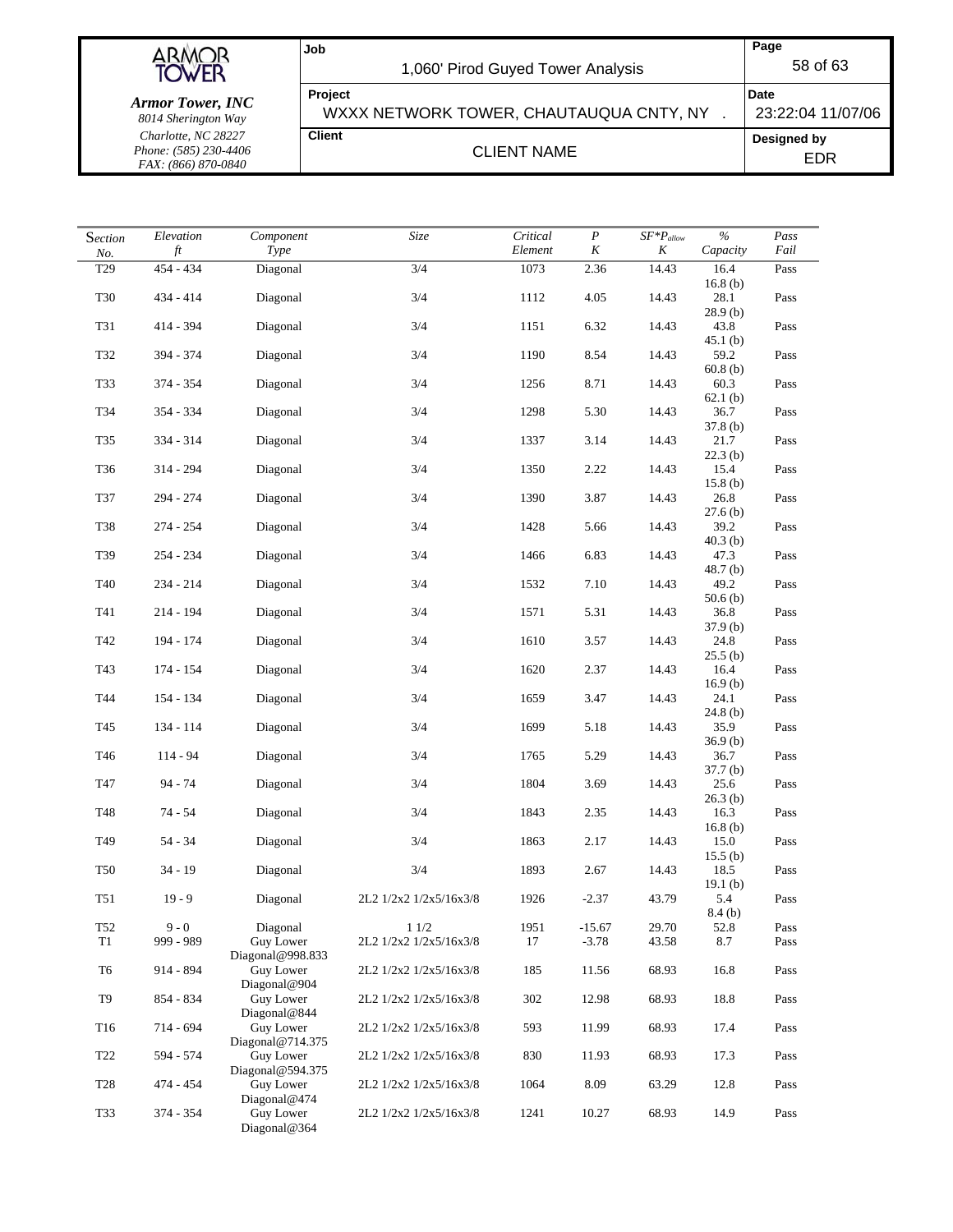| ARMOR<br><b>TOWER</b> |  |
|-----------------------|--|

**Page**  59 of 63

**Date**

**Project** 

**Job**

**Client**

*Armor Tower, INC 8014 Sherington Way Charlotte, NC 28227 Phone: (585) 230-4406 FAX: (866) 870-0840* 

WXXX NETWORK TOWER, CHAUTAUQUA CNTY, NY .

**Designed by**<br>CLIENT NAME

23:22:04 11/07/06 EDR

| <b>Section</b>  | Elevation   | Component                 | Size                                        | Critical | P        | $\overline{SF^*P}_{allow}$ | $\%$                | Pass |
|-----------------|-------------|---------------------------|---------------------------------------------|----------|----------|----------------------------|---------------------|------|
| No.             | ft          | Type                      |                                             | Element  | K        | K                          | Capacity            | Fail |
| T39             | 254 - 234   | <b>Guy Lower</b>          | 2L2 1/2x2 1/2x5/16x3/8                      | 1475     | 10.56    | 68.93                      | 15.3                | Pass |
|                 |             | Diagonal@244              |                                             |          |          |                            |                     |      |
| T <sub>45</sub> | 134 - 114   | <b>Guy Lower</b>          | 2L2 1/2x2 1/2x5/16x3/8                      | 1709     | 8.99     | 68.93                      | 13.0                | Pass |
|                 |             | Diagonal@124              |                                             |          |          |                            |                     |      |
| T6              | $914 - 894$ | Guy Upper                 | 2L2 1/2x2 1/2x5/16x3/8                      | 198      | 15.51    | 68.93                      | 22.5                | Pass |
|                 |             | Diagonal@904              |                                             |          |          |                            |                     |      |
| T <sub>9</sub>  | 854 - 834   | Guy Upper                 | $2L2 \frac{1}{2x^2} \frac{1}{2x^5/16x^3/8}$ | 315      | 13.29    | 68.93                      | 19.3                | Pass |
| T15             | 734 - 714   | Diagonal@844<br>Guy Upper |                                             | 528      | 15.40    | 68.93                      | 22.3                | Pass |
|                 |             | Diagonal@714.375          | 2L2 1/2x2 1/2x5/16x3/8                      |          |          |                            |                     |      |
| T <sub>21</sub> | 614 - 594   | Guy Upper                 | 2L2 1/2x2 1/2x5/16x3/8                      | 762      | 15.23    | 68.93                      | 22.1                | Pass |
|                 |             | Diagonal@594.375          |                                             |          |          |                            |                     |      |
| T <sub>27</sub> | 494 - 474   | Guy Upper                 | 2L2 1/2x2 1/2x5/16x3/8                      | 996      | 12.40    | 68.93                      | 18.0                | Pass |
|                 |             | Diagonal@474              |                                             |          |          |                            |                     |      |
| T33             | 374 - 354   | Guy Upper                 | 2L2 1/2x2 1/2x5/16x3/8                      | 1248     | 12.08    | 68.93                      | 17.5                | Pass |
|                 |             | Diagonal@ $364$           |                                             |          |          |                            |                     |      |
| T39             | 254 - 234   | Guy Upper                 | 2L2 1/2x2 1/2x5/16x3/8                      | 1482     | 11.04    | 68.93                      | 16.0                | Pass |
| T <sub>45</sub> | 134 - 114   | Diagonal@244<br>Guy Upper | 2L2 1/2x2 1/2x5/16x3/8                      | 1716     | 9.07     | 68.93                      | 13.2                | Pass |
|                 |             | Diagonal@124              |                                             |          |          |                            |                     |      |
| T <sub>2</sub>  | 989 - 974   | Horizontal                | 2L2 1/2x2 1/2x5/16x3/8                      | 44       | $-4.81$  | 32.34                      | 14.9                | Pass |
|                 |             |                           |                                             |          |          |                            | 17.1 <sub>(b)</sub> |      |
| T <sub>3</sub>  | $974 - 954$ | Horizontal                | 2L2 1/2x2 1/2x5/16x3/8                      | 74       | $-4.71$  | 32.34                      | 14.6                | Pass |
|                 |             |                           |                                             |          |          |                            | 16.8 <sub>(b)</sub> |      |
| T <sub>4</sub>  | 954 - 934   | Horizontal                | 2L2 1/2x2 1/2x5/16x3/8                      | 113      | $-4.57$  | 32.34                      | 14.1                | Pass |
| T <sub>5</sub>  | 934 - 914   | Horizontal                | 2L2 1/2x2 1/2x5/16x3/8                      | 162      | $-4.52$  | 32.34                      | 16.3 $(b)$<br>14.0  | Pass |
|                 |             |                           |                                             |          |          |                            | 16.3 $(b)$          |      |
| T6              | $914 - 894$ | Horizontal                | 2L2 1/2x2 1/2x5/16x3/8                      | 191      | $-12.96$ | 32.34                      | 40.1                | Pass |
|                 |             |                           |                                             |          |          |                            | $46.2$ (b)          |      |
| T7              | 894 - 874   | Horizontal                | 2L2 1/2x2 1/2x5/16x3/8                      | 239      | $-4.09$  | 32.34                      | 12.7                | Pass |
|                 |             |                           |                                             |          |          |                            | 14.6 $(b)$          |      |
| T <sub>8</sub>  | 874 - 854   | Horizontal                | 2L2 1/2x2 1/2x5/16x3/8                      | 269      | $-4.20$  | 32.34                      | 13.0                | Pass |
|                 |             |                           |                                             |          |          |                            | 15.0(b)             |      |
| T9              | 854 - 834   | Horizontal                | 2L2 1/2x2 1/2x5/16x3/8                      | 308      | $-12.64$ | 32.47                      | 38.9<br>45.0(b)     | Pass |
| T <sub>10</sub> | 834 - 814   | Horizontal                | 2L2 1/2x2 1/2x5/16x3/8                      | 356      | $-5.68$  | 35.36                      | 16.1                | Pass |
|                 |             |                           |                                             |          |          |                            | $20.2$ (b)          |      |
| T11             | 814 - 794   | Horizontal                | 2L2 1/2x2 1/2x5/16x3/8                      | 395      | $-3.84$  | 32.47                      | 11.8                | Pass |
|                 |             |                           |                                             |          |          |                            | 13.7 <sub>(b)</sub> |      |
| T <sub>12</sub> | 794 - 774   | Horizontal                | 2L2 1/2x2 1/2x5/16x3/8                      | 434      | $-3.81$  | 32.47                      | 11.7                | Pass |
|                 |             |                           |                                             |          |          |                            | 13.6(b)             |      |
| T13             | 774 - 754   | Horizontal                | 2L2 1/2x2 1/2x5/16x3/8                      | 473      | $-3.79$  | 32.47                      | 11.7<br>13.5(b)     | Pass |
| T <sub>14</sub> | 754 - 734   | Horizontal                | 2L2 1/2x2 1/2x5/16x3/8                      | 496      | $-5.45$  | 35.36                      | 15.4                | Pass |
|                 |             |                           |                                             |          |          |                            | 19.4(b)             |      |
| T <sub>15</sub> | 734 - 714   | Horizontal                | 2L2 1/2x2 1/2x5/16x3/8                      | 533      | $-12.43$ | 35.51                      | 35.0                | Pass |
|                 |             |                           |                                             |          |          |                            | 44.3 $(b)$          |      |
| T16             | 714 - 694   | Horizontal                | 2L2 1/2x2 1/2x5/16x3/8                      | 590      | $-9.41$  | 32.60                      | 28.9                | Pass |
|                 |             |                           |                                             |          |          |                            | 33.5(b)             |      |
| T <sub>17</sub> | 694 - 674   | Horizontal                | 2L2 1/2x2 1/2x5/16x3/8                      | 629      | $-3.65$  | 32.60                      | 11.2<br>13.0(b)     | Pass |
| T <sub>18</sub> | $674 - 654$ | Horizontal                | 2L2 1/2x2 1/2x5/16x3/8                      | 668      | $-3.63$  | 32.60                      | 11.1                | Pass |
|                 |             |                           |                                             |          |          |                            | 12.9(b)             |      |
| T19             | $654 - 634$ | Horizontal                | 2L2 1/2x2 1/2x5/16x3/8                      | 707      | $-3.60$  | 32.60                      | 11.1                | Pass |
|                 |             |                           |                                             |          |          |                            | 13.0(b)             |      |
| <b>T20</b>      | $634 - 614$ | Horizontal                | 2L2 1/2x2 1/2x5/16x3/8                      | 728      | $-6.17$  | 35.51                      | 17.4                | Pass |
|                 |             | Horizontal                | 2L2 1/2x2 1/2x5/16x3/8                      |          |          |                            | 22.0(b)<br>34.2     |      |
| T <sub>21</sub> | 614 - 594   |                           |                                             | 767      | $-12.20$ | 35.65                      | 43.5(b)             | Pass |
| T <sub>22</sub> | 594 - 574   | Horizontal                | 2L2 1/2x2 1/2x5/16x3/8                      | 824      | $-9.19$  | 32.74                      | 28.1                | Pass |
|                 |             |                           |                                             |          |          |                            |                     |      |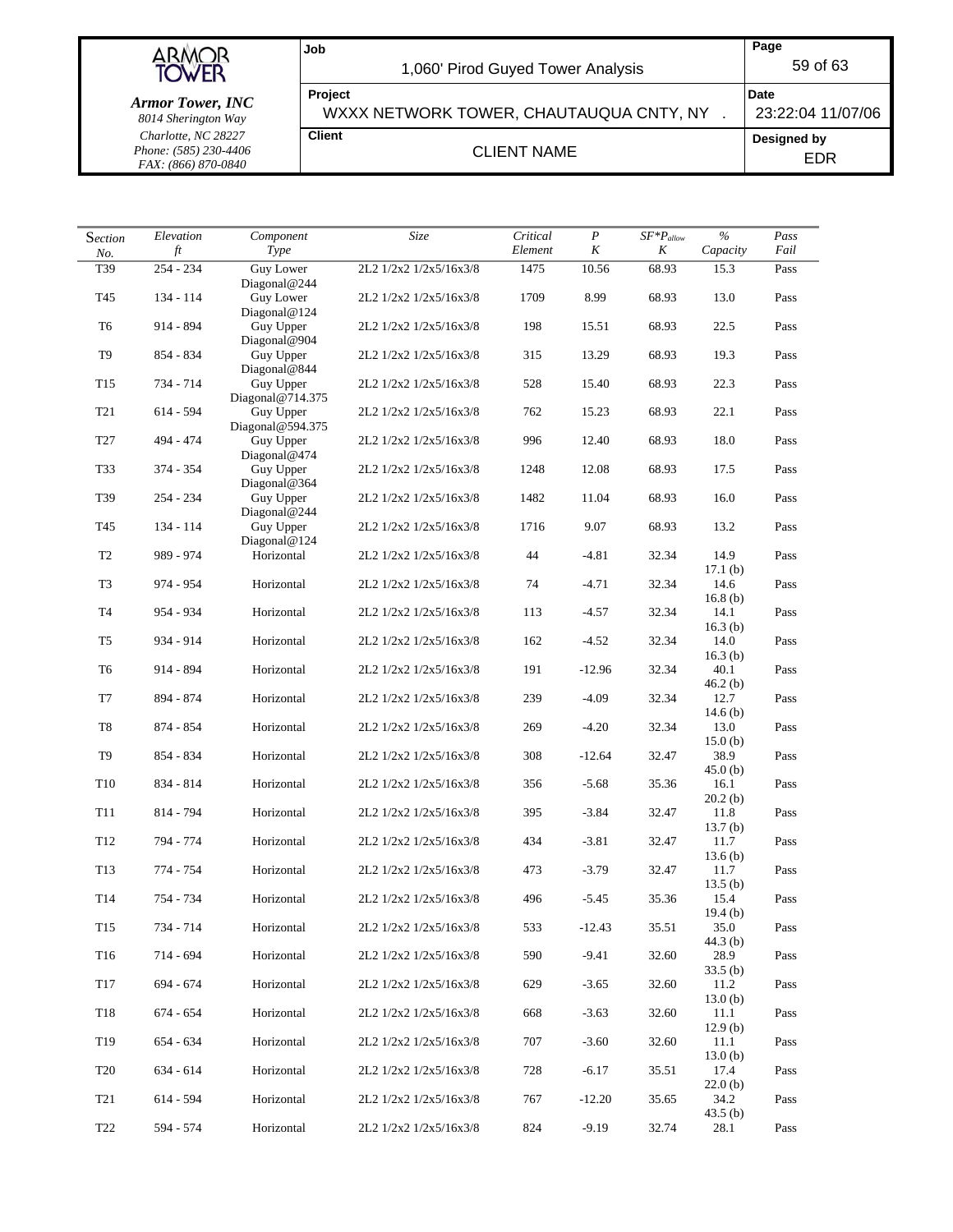

**Page**  60 of 63

**Project** 

**Client**

**Job**

*Armor Tower, INC 8014 Sherington Way Charlotte, NC 28227 Phone: (585) 230-4406 FAX: (866) 870-0840* 

#### WXXX NETWORK TOWER, CHAUTAUQUA CNTY, NY .

**CLIENT NAME** Designed by

EDR

| <b>Section</b>  | Elevation            | Component              | Size                                        | Critical  | $\boldsymbol{P}$ | $SF^*P_{allow}$  | $\%$                        | Pass         |
|-----------------|----------------------|------------------------|---------------------------------------------|-----------|------------------|------------------|-----------------------------|--------------|
| No.             | ft                   | Type                   |                                             | Element   | K                | K                | Capacity                    | Fail         |
| T <sub>23</sub> | 574 - 554            | Horizontal             | 2L2 1/2x2 1/2x5/16x3/8                      | 864       | $-4.35$          | 35.65            | 33.3(b)<br>12.2<br>15.5(b)  | Pass         |
| T <sub>24</sub> | 554 - 534            | Horizontal             | 2L2 1/2x2 1/2x5/16x3/8                      | 903       | $-3.51$          | 32.74            | 10.7<br>12.5(b)             | Pass         |
| T <sub>25</sub> | 534 - 514            | Horizontal             | 2L2 1/2x2 1/2x5/16x3/8                      | 943       | $-3.48$          | 32.74            | 10.6<br>12.4(b)             | Pass         |
| T26             | 514 - 494            | Horizontal             | 2L2 1/2x2 1/2x5/16x3/8                      | 962       | $-6.05$          | 35.65            | 17.0<br>21.5(b)             | Pass         |
| T27             | 494 - 474            | Horizontal             | 2L2 1/2x2 1/2x5/16x3/8                      | 1001      | $-9.84$          | 35.65            | 27.6<br>35.1 <sub>(b)</sub> | Pass         |
| T28             | 474 - 454            | Horizontal             | 2L2 1/2x2 1/2x5/16x3/8                      | 1060      | $-8.08$          | 32.74            | 24.7<br>28.8(b)             | Pass         |
| T <sub>29</sub> | 454 - 434            | Horizontal             | 2L2 1/2x2 1/2x5/16x3/8                      | 1098      | $-3.15$          | 32.74            | 9.6<br>11.2(b)              | Pass         |
| T30             | $434 - 414$          | Horizontal             | $2L2 \frac{1}{2x^2} \frac{1}{2x^5/16x^3/8}$ | 1138      | $-3.12$          | 32.74            | 9.5<br>11.5(b)              | Pass         |
| T31             | 414 - 394            | Horizontal             | 2L2 1/2x2 1/2x5/16x3/8                      | 1157      | $-5.13$          | 35.65            | 14.4<br>18.3(b)             | Pass         |
| T32             | 394 - 374            | Horizontal             | 2L2 1/2x2 1/2x5/16x3/8                      | 1196      | $-7.07$          | 35.65            | 19.8<br>25.2(b)             | Pass         |
| T33             | 374 - 354            | Horizontal             | 2L2 1/2x2 1/2x5/16x3/8                      | 1246      | $-9.80$          | 32.87            | 29.8<br>34.9 (b)            | Pass         |
| T34             | 354 - 334            | Horizontal             | 2L2 1/2x2 1/2x5/16x3/8                      | 1293      | $-3.93$          | 35.80            | 11.0<br>14.0 $(b)$          | Pass         |
| T35             | 334 - 314            | Horizontal             | 2L2 1/2x2 1/2x5/16x3/8                      | 1333      | $-3.10$          | 32.87            | 9.4<br>11.1 $(b)$           | Pass         |
| T36             | 314 - 294            | Horizontal             | 2L2 1/2x2 1/2x5/16x3/8                      | 1372      | $-3.09$          | 32.87            | 9.4<br>11.0(b)              | Pass         |
| T37             | 294 - 274            | Horizontal             | 2L2 1/2x2 1/2x5/16x3/8                      | 1401      | $-3.23$          | 32.87            | 9.8<br>11.5(b)              | Pass         |
| T38             | $274 - 254$          | Horizontal             | 2L2 1/2x2 1/2x5/16x3/8                      | 1432      | $-4.55$          | 35.94            | 12.7<br>16.2(b)             | Pass         |
| T39             | $254 - 234$          | Horizontal             | 2L2 1/2x2 1/2x5/16x3/8                      | 1488      | $-8.64$          | 33.00            | 26.2<br>31.2(b)             | Pass         |
| T40             | $234 - 214$          | Horizontal             | 2L2 1/2x2 1/2x5/16x3/8                      | 1527      | $-5.67$          | 35.94            | 15.8<br>20.2(b)             | Pass         |
| T41             | 214 - 194            | Horizontal             | 2L2 1/2x2 1/2x5/16x3/8                      | 1566      | $-4.23$          | 35.94            | 11.8<br>15.1 <sub>(b)</sub> | Pass         |
| T42             | 194 - 174            | Horizontal             | 2L2 1/2x2 1/2x5/16x3/8                      | 1604      | $-3.09$          | 33.00            | 9.4<br>11.0(b)              | Pass         |
| T43             | 174 - 154            | Horizontal             | 2L2 1/2x2 1/2x5/16x3/8                      | 1645      | $-3.06$          | 33.00            | 9.3<br>10.9 <sub>(b)</sub>  | Pass         |
| T44             | 154 - 134            | Horizontal             | 2L2 1/2x2 1/2x5/16x3/8                      | 1684      | $-3.04$          | 33.00            | 9.2<br>10.8 <sub>(b)</sub>  | Pass         |
| T45             | 134 - 114            | Horizontal             | $2L2 \frac{1}{2x^2} \frac{1}{2x^5/16x^3/8}$ | 1723      | $-8.08$          | 33.00            | 24.5<br>28.8(b)             | Pass         |
| T46             | 114 - 94             | Horizontal             | 2L2 1/2x2 1/2x5/16x3/8                      | 1761      | $-4.20$          | 35.94            | 11.7<br>15.0(b)             | Pass         |
| T47             | $94 - 74$            | Horizontal             | 2L2 1/2x2 1/2x5/16x3/8                      | 1799      | $-2.90$          | 33.00            | $\!\!\!\!\!8.8$<br>10.4(b)  | Pass         |
| T48             | 74 - 54              | Horizontal             | 2L2 1/2x2 1/2x5/16x3/8                      | 1838      | $-2.89$          | 33.00            | 8.8<br>10.3(b)              | Pass         |
| T49             | $54 - 34$            | Horizontal             | 2L2 1/2x2 1/2x5/16x3/8                      | 1868      | $-3.03$          | 33.00            | 9.2<br>10.8(b)              | Pass         |
| <b>T50</b>      | $34 - 19$            | Horizontal             | 2L2 1/2x2 1/2x5/16x3/8                      | 1898      | $-3.08$          | 33.00            | 9.3<br>11.0(b)              | Pass         |
| T52<br>T1       | $9 - 0$<br>999 - 989 | Horizontal<br>Top Girt | $1.5" \times 6"$<br>C10x15.3                | 1945<br>5 | 14.84<br>11.40   | 211.72<br>105.63 | 7.0<br>10.8                 | Pass<br>Pass |
| T <sub>2</sub>  | 989 - 974            | Top Girt               | 2L2 1/2x2 1/2x5/16                          | 27        | $-1.86$          | 32.34            | 27.1(b)<br>5.7              | Pass         |
|                 |                      |                        |                                             |           |                  |                  |                             |              |

23:22:04 11/07/06

**Date**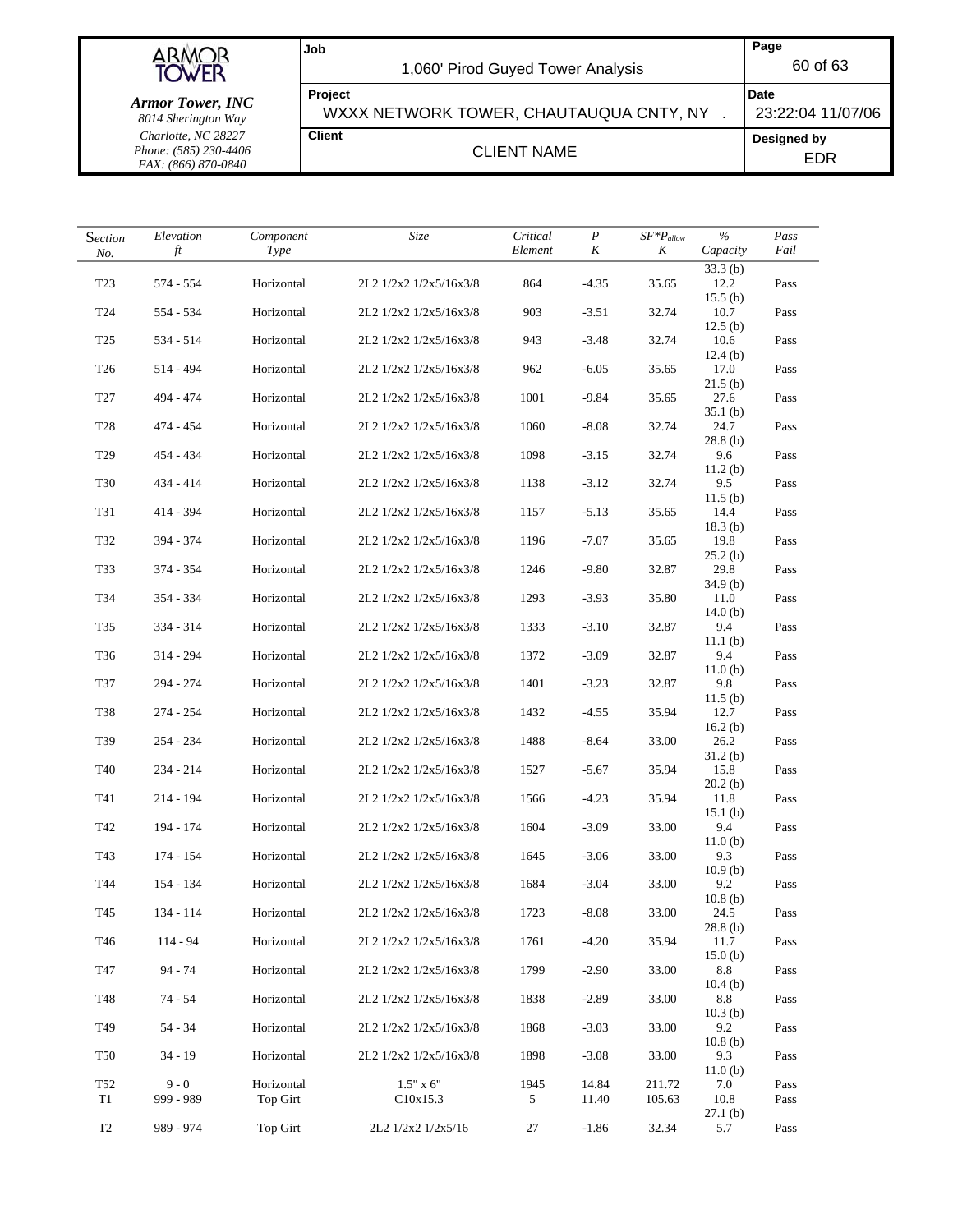

**Page**  61 of 63

**Date**

*Armor Tower, INC* **Project** 

**Job**

**Client**

*8014 Sherington Way Charlotte, NC 28227 Phone: (585) 230-4406 FAX: (866) 870-0840* 

WXXX NETWORK TOWER, CHAUTAUQUA CNTY, NY .

**CLIENT NAME** Designed by

EDR

| <b>Section</b>  | Elevation   | Component | Size               | Critical | $\boldsymbol{P}$ | $\overline{SF^*P}_{allow}$ | $\%$                        | Pass |
|-----------------|-------------|-----------|--------------------|----------|------------------|----------------------------|-----------------------------|------|
| No.             | ft          | Type      |                    | Element  | K                | K                          | Capacity                    | Fail |
| T <sub>3</sub>  | 974 - 954   | Top Girt  | 2L2 1/2x2 1/2x5/16 | 56       | $-3.64$          | 32.34                      | 7.1(b)<br>11.3              | Pass |
| T <sub>4</sub>  | 954 - 934   | Top Girt  | 2L2 1/2x2 1/2x5/16 | 95       | $-4.18$          | 32.34                      | 13.0(b)<br>12.9             | Pass |
|                 |             |           |                    |          |                  |                            | 14.9(b)                     |      |
| T5              | 934 - 914   | Top Girt  | 2L2 1/2x2 1/2x5/16 | 134      | $-4.53$          | 32.34                      | 14.0<br>16.1 $(b)$          | Pass |
| T <sub>6</sub>  | 914 - 894   | Top Girt  | 2L2 1/2x2 1/2x5/16 | 175      | $-5.11$          | 35.22                      | 14.5                        | Pass |
| T7              | 894 - 874   | Top Girt  | 2L2 1/2x2 1/2x5/16 | 212      | $-3.85$          | 32.34                      | 18.2(b)<br>11.9             | Pass |
| T <sub>8</sub>  | 874 - 854   | Top Girt  | 2L2 1/2x2 1/2x5/16 | 251      | $-3.76$          | 32.34                      | 13.7 <sub>(b)</sub><br>11.6 | Pass |
| T9              | 854 - 834   | Top Girt  | 2L2 1/2x2 1/2x5/16 | 291      | $-3.17$          | 32.47                      | 13.4(b)<br>9.8              | Pass |
| T <sub>10</sub> | 834 - 814   | Top Girt  | 2L2 1/2x2 1/2x5/16 | 329      | $-6.53$          | 35.36                      | 11.3(b)<br>18.5             | Pass |
| T11             | 814 - 794   | Top Girt  | 2L2 1/2x2 1/2x5/16 | 368      | $-3.85$          | 32.47                      | 23.3(b)<br>11.9             | Pass |
|                 |             |           |                    |          |                  |                            | 14.2 $(b)$                  |      |
| T <sub>12</sub> | 794 - 774   | Top Girt  | 2L2 1/2x2 1/2x5/16 | 407      | $-3.82$          | 32.47                      | 11.8<br>13.6(b)             | Pass |
| T13             | 774 - 754   | Top Girt  | 2L2 1/2x2 1/2x5/16 | 446      | $-3.79$          | 32.47                      | 11.7<br>13.5(b)             | Pass |
| T14             | 754 - 734   | Top Girt  | 2L2 1/2x2 1/2x5/16 | 485      | $-3.59$          | 32.47                      | 11.1                        | Pass |
| T15             | 734 - 714   | Top Girt  | 2L2 1/2x2 1/2x5/16 | 526      | $-6.07$          | 35.51                      | 12.8(b)<br>17.1             | Pass |
| T <sub>16</sub> | 714 - 694   | Top Girt  | 2L2 1/2x2 1/2x5/16 | 563      | $-10.24$         | 32.60                      | 21.6(b)<br>31.4             | Pass |
| T17             | 694 - 674   | Top Girt  | 2L2 1/2x2 1/2x5/16 | 602      | $-3.66$          | 32.60                      | 36.5(b)<br>11.2             | Pass |
|                 |             |           |                    |          |                  |                            | 13.4(b)                     |      |
| T18             | $674 - 654$ | Top Girt  | 2L2 1/2x2 1/2x5/16 | 641      | $-3.63$          | 32.60                      | 11.1<br>12.9 <sub>(b)</sub> | Pass |
| T19             | 654 - 634   | Top Girt  | 2L2 1/2x2 1/2x5/16 | 680      | $-3.60$          | 32.60                      | 11.1<br>12.8(b)             | Pass |
| <b>T20</b>      | 634 - 614   | Top Girt  | 2L2 1/2x2 1/2x5/16 | 719      | $-4.14$          | 35.51                      | 11.6                        | Pass |
| T <sub>21</sub> | 614 - 594   | Top Girt  | 2L2 1/2x2 1/2x5/16 | 758      | $-6.76$          | 35.65                      | 14.7 $(b)$<br>19.0          | Pass |
| T22             | 594 - 574   | Top Girt  | 2L2 1/2x2 1/2x5/16 | 797      | $-9.83$          | 32.74                      | 24.1 (b)<br>30.0            | Pass |
| T <sub>23</sub> | 574 - 554   | Top Girt  | 2L2 1/2x2 1/2x5/16 | 837      | $-4.83$          | 35.65                      | 35.0(b)<br>13.5             | Pass |
|                 |             |           |                    |          |                  |                            | 17.2(b)                     |      |
| T <sub>24</sub> | 554 - 534   | Top Girt  | 2L2 1/2x2 1/2x5/16 | 876      | $-3.51$          | 32.74                      | 10.7<br>12.5(b)             | Pass |
| T <sub>25</sub> | 534 - 514   | Top Girt  | 2L2 1/2x2 1/2x5/16 | 916      | $-3.49$          | 32.74                      | 10.7<br>12.4(b)             | Pass |
| T <sub>26</sub> | 514 - 494   | Top Girt  | 2L2 1/2x2 1/2x5/16 | 953      | $-4.26$          | 35.65                      | 11.9                        | Pass |
| T27             | 494 - 474   | Top Girt  | 2L2 1/2x2 1/2x5/16 | 992      | $-6.51$          | 35.65                      | 15.2(b)<br>18.3             | Pass |
| T <sub>28</sub> | 474 - 454   | Top Girt  | 2L2 1/2x2 1/2x5/16 | 1033     | $-9.74$          | 32.74                      | 23.2(b)<br>29.8             | Pass |
| T <sub>29</sub> | 454 - 434   | Top Girt  | 2L2 1/2x2 1/2x5/16 | 1072     | $-3.16$          | 32.74                      | 34.7 <sub>(b)</sub><br>9.6  | Pass |
|                 |             |           |                    |          |                  |                            | 11.2(b)                     |      |
| T30             | 434 - 414   | Top Girt  | 2L2 1/2x2 1/2x5/16 | 1111     | $-3.13$          | 32.74                      | 9.6<br>11.1 $(b)$           | Pass |
| T31             | 414 - 394   | Top Girt  | 2L2 1/2x2 1/2x5/16 | 1148     | $-3.64$          | 35.65                      | 10.2<br>13.0(b)             | Pass |
| T32             | 394 - 374   | Top Girt  | 2L2 1/2x2 1/2x5/16 | 1187     | $-5.53$          | 35.65                      | 15.5                        | Pass |
|                 |             |           |                    |          |                  |                            | 19.7 <sub>(b)</sub>         |      |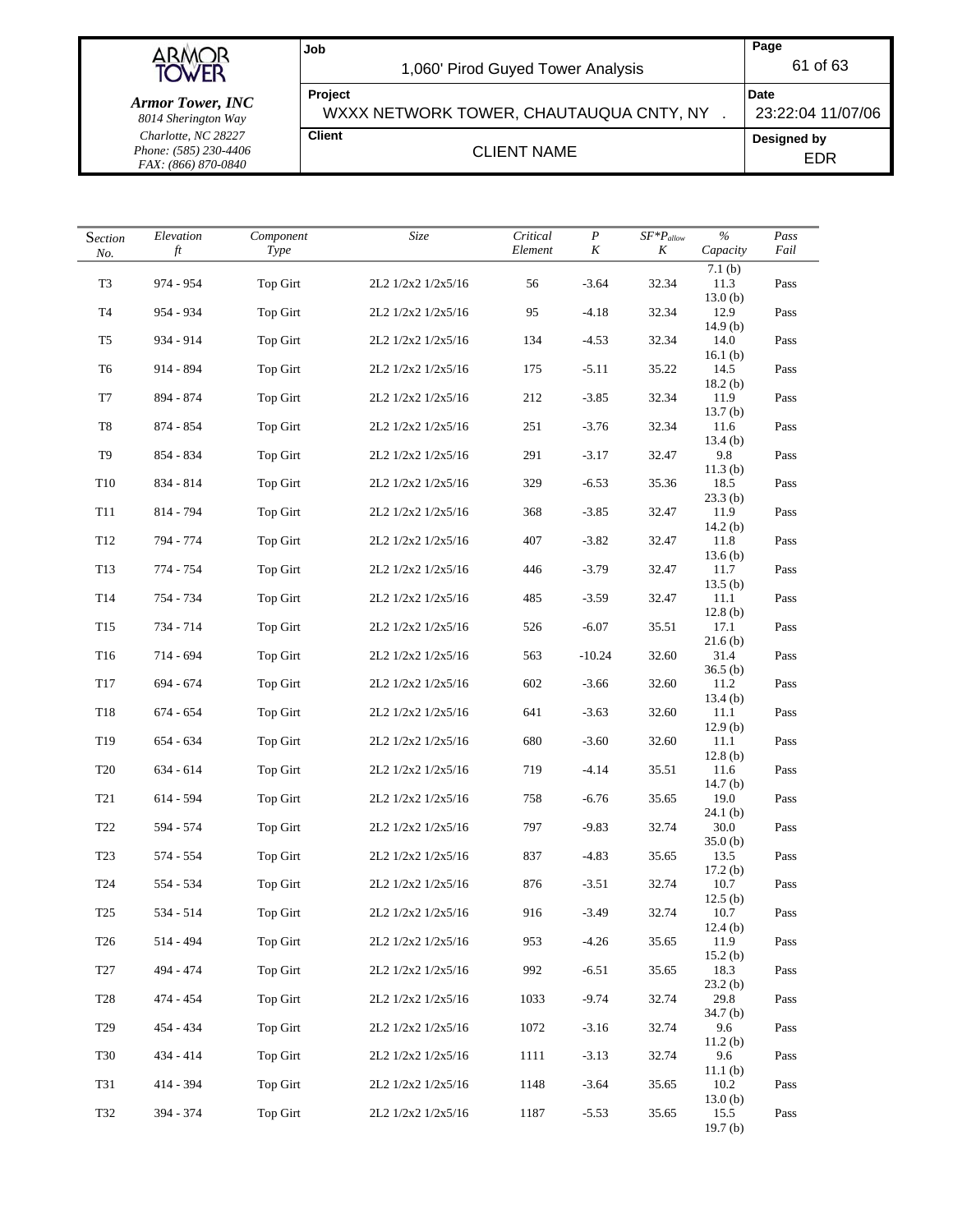**ARMOR**<br>**TOWER** 

**Job**

**Project** 

**Client**

1,060' Pirod Guyed Tower Analysis

**Page**  62 of 63

**Date** 23:22:04 11/07/06

*Armor Tower, INC 8014 Sherington Way Charlotte, NC 28227 Phone: (585) 230-4406 FAX: (866) 870-0840* 

WXXX NETWORK TOWER, CHAUTAUQUA CNTY, NY .

**Designed by** EDR

|                 | Elevation   | Component          | Size                   | Critical | P       | $\overline{SF^*P}_{allow}$ | $\%$                | Pass |
|-----------------|-------------|--------------------|------------------------|----------|---------|----------------------------|---------------------|------|
| <b>Section</b>  | ft          | Type               |                        | Element  | K       | K                          | Capacity            | Fail |
| No.             | $374 - 354$ |                    |                        |          |         |                            |                     |      |
| T33             |             | Top Girt           | 2L2 1/2x2 1/2x5/16     | 1226     | $-7.33$ | 35.80                      | 20.5                | Pass |
| T34             | 354 - 334   | Top Girt           | 2L2 1/2x2 1/2x5/16     | 1266     | $-4.44$ | 35.80                      | $26.1$ (b)<br>12.4  | Pass |
|                 |             |                    |                        |          |         |                            | 15.8 <sub>(b)</sub> |      |
| T35             | 334 - 314   | Top Girt           | 2L2 1/2x2 1/2x5/16     | 1306     | $-3.11$ | 32.87                      | 9.5                 | Pass |
|                 |             |                    |                        |          |         |                            | 11.1 <sub>(b)</sub> |      |
| T36             | $314 - 294$ | Top Girt           | 2L2 1/2x2 1/2x5/16     | 1345     | $-3.08$ | 32.87                      | 9.4                 | Pass |
|                 |             |                    |                        |          |         |                            | 11.0(b)             |      |
| T37             | 294 - 274   | Top Girt           | 2L2 1/2x2 1/2x5/16     | 1383     | $-3.06$ | 32.87                      | 9.3                 | Pass |
|                 |             |                    |                        |          |         |                            | 10.9(b)             |      |
| <b>T38</b>      | $274 - 254$ | Top Girt           | 2L2 1/2x2 1/2x5/16     | 1423     | $-3.60$ | 35.94                      | 10.0                | Pass |
|                 |             |                    |                        |          |         |                            | 12.8 <sub>(b)</sub> |      |
| T39             | 254 - 234   | Top Girt           | 2L2 1/2x2 1/2x5/16     | 1462     | $-4.75$ | 35.94                      | 13.2                | Pass |
|                 |             |                    |                        |          |         |                            | 16.9(b)             |      |
| T40             | $234 - 214$ | Top Girt           | 2L2 1/2x2 1/2x5/16     | 1500     | $-5.81$ | 35.94                      | 16.2                | Pass |
|                 |             |                    |                        |          |         |                            | 20.7(b)             |      |
| T41             | $214 - 194$ | Top Girt           | 2L2 1/2x2 1/2x5/16     | 1539     | $-4.59$ | 35.94                      | 12.8                | Pass |
|                 |             |                    |                        |          |         |                            | 16.4 $(b)$          |      |
| T42             | 194 - 174   | Top Girt           | 2L2 1/2x2 1/2x5/16     | 1577     | $-3.09$ | 33.00                      | 9.4                 | Pass |
|                 |             |                    |                        |          |         |                            | 11.2(b)             |      |
| T43             | 174 - 154   | Top Girt           | 2L2 1/2x2 1/2x5/16     | 1618     | $-3.07$ | 33.00                      | 9.3                 | Pass |
|                 |             |                    |                        |          |         |                            | 10.9 <sub>(b)</sub> |      |
| T44             | 154 - 134   | Top Girt           | 2L2 1/2x2 1/2x5/16     | 1657     | $-3.04$ | 33.00                      | 9.2                 | Pass |
| T45             | $134 - 114$ | Top Girt           |                        | 1696     | $-2.85$ |                            | 10.8 <sub>(b)</sub> | Pass |
|                 |             |                    | 2L2 1/2x2 1/2x5/16     |          |         | 33.00                      | 8.6                 |      |
| T46             | 114 - 94    | Top Girt           | 2L2 1/2x2 1/2x5/16     | 1734     | $-4.36$ | 35.94                      | 10.4(b)<br>12.1     | Pass |
|                 |             |                    |                        |          |         |                            | 15.5(b)             |      |
| T47             | $94 - 74$   | Top Girt           | 2L2 1/2x2 1/2x5/16     | 1773     | $-3.22$ | 35.94                      | 9.0                 | Pass |
|                 |             |                    |                        |          |         |                            | 11.5(b)             |      |
| T48             | $74 - 54$   | Top Girt           | 2L2 1/2x2 1/2x5/16     | 1811     | $-2.88$ | 33.00                      | 8.7                 | Pass |
|                 |             |                    |                        |          |         |                            | 10.3(b)             |      |
| T <sub>49</sub> | $54 - 34$   | Top Girt           | 2L2 1/2x2 1/2x5/16     | 1850     | $-2.89$ | 33.00                      | 8.8                 | Pass |
|                 |             |                    |                        |          |         |                            | $10.3$ (b)          |      |
| <b>T50</b>      | $34 - 19$   | Top Girt           | 2L2 1/2x2 1/2x5/16     | 1890     | $-2.75$ | 33.00                      | 8.3                 | Pass |
|                 |             |                    |                        |          |         |                            | 9.8(b)              |      |
| T51             | $19 - 9$    | Top Girt           | 2L2 1/2x2 1/2x5/16     | 1919     | $-2.24$ | 48.60                      | 4.6                 | Pass |
|                 |             |                    |                        |          |         |                            | 8.0(b)              |      |
| T52             | $9 - 0$     | Top Girt           | $1.5" \times 6"$       | 1942     | 53.94   | 211.72                     | 25.5                | Pass |
| T1              | 999 - 989   | <b>Bottom Girt</b> | 2L2 1/2x2 1/2x5/16x3/8 | 8        | $-2.40$ | 40.00                      | 6.0                 | Pass |
|                 |             |                    |                        |          |         |                            | 8.5(b)              |      |
| T51             | $19 - 9$    | <b>Bottom Girt</b> | 2L2 1/2x2 1/2x5/16x3/8 | 1924     | 16.28   | 58.30                      | 27.9                | Pass |
| T1              | 999 - 989   | Guy A@998.833      | $\mathbf{1}$           | 1963     | 46.08   | 51.56                      | 58.0(b)<br>89.4     | Pass |
| T <sub>6</sub>  | 914 - 894   | Guy A@904          | 1                      | 1966     | 45.53   | 51.56                      | 88.3                | Pass |
| T <sub>9</sub>  | 854 - 834   | Guy A@844          | $\mathbf{1}$           | 1969     | 45.41   | 51.56                      | 88.1                | Pass |
| T15             | 734 - 714   | Guy A@714.375      | 1                      | 1972     | 44.80   | 51.56                      | 86.9                | Pass |
| T <sub>21</sub> | $614 - 594$ | Guy A@594.375      | 1                      | 1975     | 41.61   | 51.56                      | 80.7                | Pass |
| T <sub>28</sub> | 474 - 454   | Guy A@474          | 1                      | 1978     | 40.02   | 51.56                      | 77.6                | Pass |
| T33             | 374 - 354   | Guy A@364          | $\mathbf{1}$           | 1981     | 34.10   | 51.56                      | 66.1                | Pass |
| T39             | 254 - 234   | Guy A@244          | $\mathbf{1}$           | 1984     | 27.98   | 51.56                      | 54.3                | Pass |
| T45             | 134 - 114   | Guy A@124          | 15/16                  | 1987     | 22.17   | 45.64                      | 48.6                | Pass |
| T1              | 999 - 989   | Guy B@998.833      | 1                      | 1962     | 44.94   | 51.56                      | 87.2                | Pass |
| T <sub>6</sub>  | 914 - 894   | Guy B@904          | $\mathbf{1}$           | 1965     | 44.24   | 51.56                      | 85.8                | Pass |
| T <sub>9</sub>  | 854 - 834   | Guy B@844          | 1                      | 1968     | 44.04   | 51.56                      | 85.4                | Pass |
| T15             | 734 - 714   | Guy B@714.375      | $\mathbf{1}$           | 1971     | 43.41   | 51.56                      | 84.2                | Pass |
| T <sub>21</sub> | 614 - 594   | Guy B@594.375      | 1                      | 1974     | 40.29   | 51.56                      | 78.2                | Pass |
| T <sub>28</sub> | 474 - 454   | Guy B@474          | 1                      | 1977     | 38.96   | 51.56                      | 75.6                | Pass |
| T33             | $374 - 354$ | Guy B@364          | 1                      | 1980     | 33.23   | 51.56                      | 64.5                | Pass |
| T39<br>T45      | $254 - 234$ | Guy B@244          | 1                      | 1983     | 27.46   | 51.56                      | 53.3<br>47.9        | Pass |
|                 | 134 - 114   | Guy B@124          | 15/16                  | 1986     | 21.85   | 45.64                      |                     | Pass |